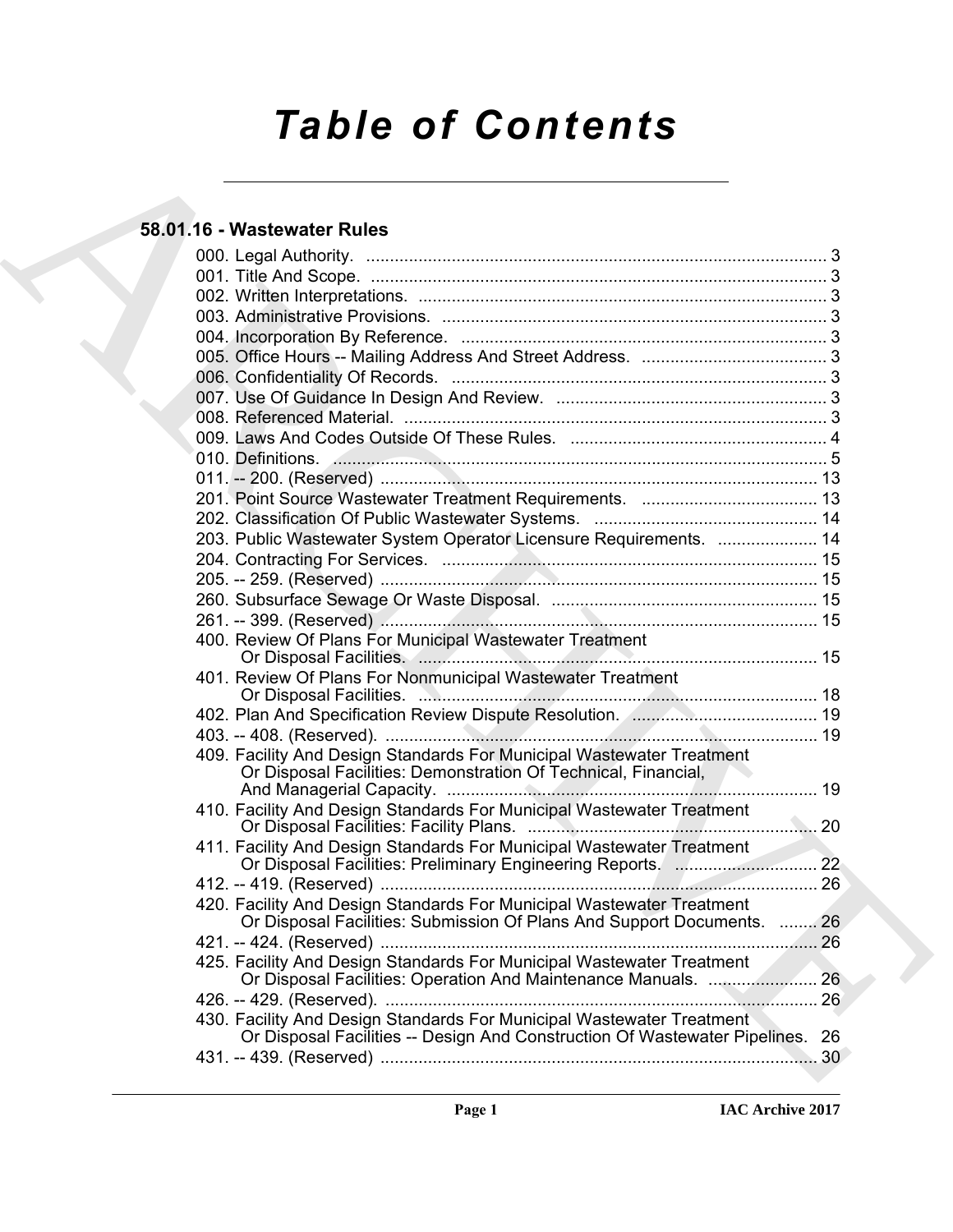| 440. Facility And Design Standards For Municipal Wastewater Treatment                                                                                 |  |
|-------------------------------------------------------------------------------------------------------------------------------------------------------|--|
| 441. Facility And Design Standards For Municipal Wastewater Treatment<br>Or Disposal Facilities: Individual Residence Wastewater Pumping Stations. 36 |  |
|                                                                                                                                                       |  |
| 450. Facility And Design Standards For Municipal Wastewater Treatment<br>Or Disposal Facilities: Wastewater Treatment Facilities: General.  38        |  |
|                                                                                                                                                       |  |
|                                                                                                                                                       |  |
|                                                                                                                                                       |  |
|                                                                                                                                                       |  |
| 460. Facility And Design Standards For Municipal Wastewater Treatment                                                                                 |  |
|                                                                                                                                                       |  |
|                                                                                                                                                       |  |
| 470. Facility And Design Standards For Municipal Wastewater Treatment                                                                                 |  |
|                                                                                                                                                       |  |
| 480. Facility And Design Standards For Municipal Wastewater Treatment<br>Or Disposal Facilities: Sludge Processing, Storage, And Disposal.  46        |  |
|                                                                                                                                                       |  |
| 490. Facility And Design Standards For Municipal Wastewater Treatment                                                                                 |  |
|                                                                                                                                                       |  |
| 493. Facility And Design Standards For Municipal Wastewater Treatment                                                                                 |  |
|                                                                                                                                                       |  |
| 500. Facility And Design Standards For Municipal Wastewater Treatment                                                                                 |  |
|                                                                                                                                                       |  |
|                                                                                                                                                       |  |
| 510. Facility And Design Standards For Municipal Wastewater Treatment<br>Or Disposal Facilities: Supplemental Treatment Processes.  58                |  |
|                                                                                                                                                       |  |
| 519. Facility And Design Standards For Municipal Wastewater Treatment                                                                                 |  |
| 520. Facility And Design Standards For Municipal Wastewater Treatment<br>Or Disposal Facilities: Handling And Treatment Of Septage                    |  |
|                                                                                                                                                       |  |
|                                                                                                                                                       |  |
|                                                                                                                                                       |  |
|                                                                                                                                                       |  |
|                                                                                                                                                       |  |
|                                                                                                                                                       |  |
|                                                                                                                                                       |  |
|                                                                                                                                                       |  |
|                                                                                                                                                       |  |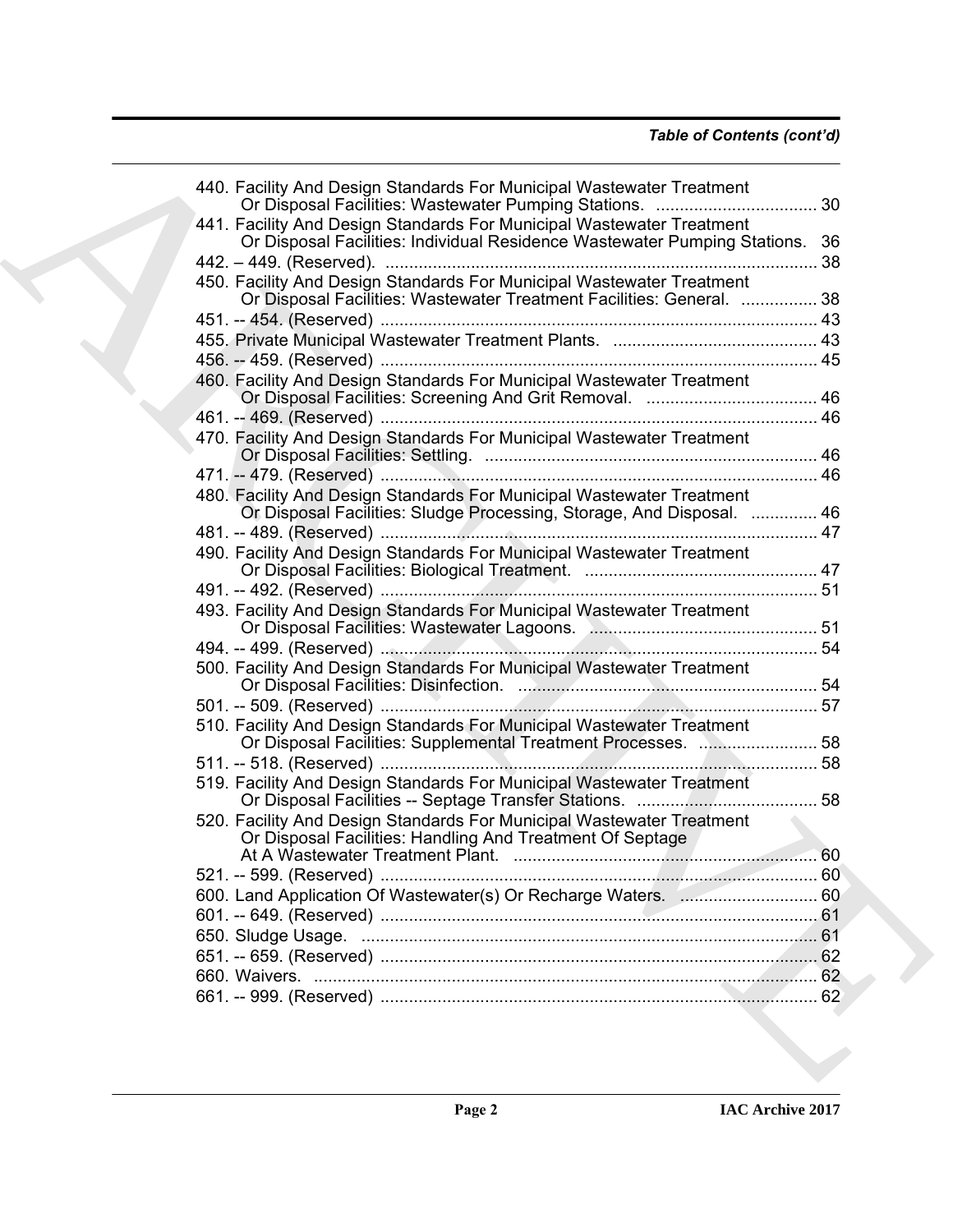#### **IDAPA 58 TITLE 01 CHAPTER 16**

## **58.01.16 - WASTEWATER RULES**

#### <span id="page-2-1"></span><span id="page-2-0"></span>**000. LEGAL AUTHORITY.**

Under Chapters 1 and 36, Title 39, Idaho Code, the Idaho Legislature has granted the Board of Environmental Quality the authority to promulgate these rules. (4-11-06)

#### <span id="page-2-2"></span>**001. TITLE AND SCOPE.**

**01.** Title. These rules shall be cited as IDAPA 58.01.16, "Wastewater Rules." (4-11-06)

**02. Scope**. These rules establish the procedures and requirements for the planning, design and operation of wastewater facilities and the discharge of wastewaters and human activities which may adversely affect public health and water quality in the waters of the state.

#### <span id="page-2-3"></span>**002. WRITTEN INTERPRETATIONS.**

As described in Section 67-5201(19)(b)(iv), Idaho Code, the Department of Environmental Quality may have written statements which pertain to the interpretation of these rules. If available, such written statements can be inspected and copied at cost at the Department of Environmental Quality, 1410 N. Hilton, Boise, Idaho 83706-1255. (4-11-06)

#### <span id="page-2-4"></span>**003. ADMINISTRATIVE PROVISIONS.**

Persons may be entitled to appeal agency actions authorized under these rules pursuant to IDAPA 58.01.23, "Rules of Administrative Procedure Before the Board of Environmental Quality."

#### <span id="page-2-5"></span>**004. INCORPORATION BY REFERENCE.**

Sections 401.2.9, 401.3.4 and 401.3.6, 501.3.4, and 505.3.3 of "Idaho Standards for Public Works Construction," 2007 Edition, are incorporated by reference into these rules. These documents are available for review at the Department of Environmental Quality, 1410 N. Hilton, Boise, ID 83706-1255, (208)373-0502 or can be purchased for a fee from the Local Highway Technical Assistance Council (LHTAC) at LHTAC, 3330 Grace Street, Boise, ID, 83703, (208) 344-0565. (5-8-09)

## <span id="page-2-6"></span>**005. OFFICE HOURS -- MAILING ADDRESS AND STREET ADDRESS.**

The state office of the Department of Environmental Quality and the office of the Board of Environmental Quality are located at 1410 N. Hilton, Boise, Idaho 83706-1255, telephone number (208) 373-0502. The office hours are 8 a.m. to 5 p.m. Monday through Friday. (4-11-06) to 5 p.m. Monday through Friday.

#### <span id="page-2-7"></span>**006. CONFIDENTIALITY OF RECORDS.**

Information obtained by the Department under these rules is subject to public disclosure pursuant to the provisions of Title 74, Chapter 1, Idaho Code, and IDAPA 58.01.21, "Rules Governing the Protection and Disclosure of Records in the Possession of the Idaho Department of Environmental Quality."

## <span id="page-2-8"></span>**007. USE OF GUIDANCE IN DESIGN AND REVIEW.**

**SSO.1.6 - WASTEWHER RULES**<br> **SSO.1.6 - WASTEWHER RULES**<br> **SSO.1.6 - WASTEWHER RULES**<br> **EVALUATION 1799**<br> **EVALUATION 1799**<br> **EVALUATION 1799**<br> **EVALUATION 1799**<br> **EVALUATION 1799**<br> **EVALUATION 1799**<br> **EVALUATION 1799**<br> Guidance documents are to be used to assist both designers and reviewers in determining a reasonable way to achieve compliance with the rules. Nothing in these rules makes the use of a particular guidance or guidance document mandatory. If the plans and specifications comply with applicable facility and design standards as set out in these rules, Section 39-118, Idaho Code, requires that the Department not substitute its judgment for that of the design engineer concerning the manner of compliance. If the design engineer needs assistance as to how to comply with a particular rule, the design engineer may use the referenced guidance documents listed in Section 008 for that assistance. However, the design engineer may also use other guidance or provide documentation to substantiate his or<br>the own professional indement. (5-8-09) her own professional judgment.

#### <span id="page-2-9"></span>**008. REFERENCED MATERIAL.**

<span id="page-2-10"></span>**01. "Recommended Standards for Wastewater Facilities."** A Report of the Wastewater Committee of the Great Lakes-Upper Mississippi River Board of State and Provincial Public Health and Environmental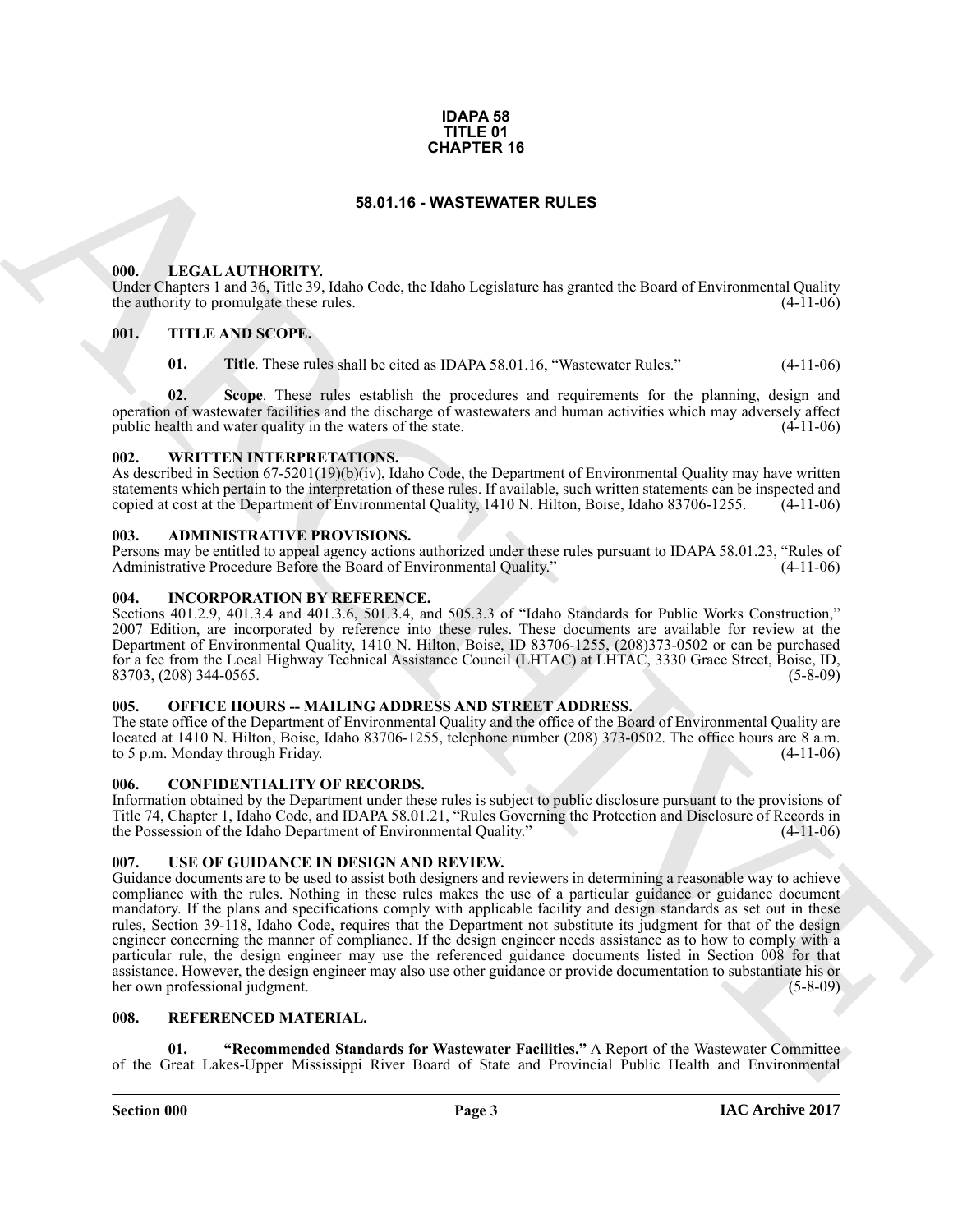| IDAHO ADMINISTRATIVE CODE           |  |
|-------------------------------------|--|
|                                     |  |
| Department of Environmental Quality |  |

<span id="page-3-9"></span>Managers. This document is available through Health Education Services at http://www.healthresearch.org/store. (3-30-07)

Gegardment of Environmental [C](http://www.epa.gov)olumby<br>
Marcowski Policies Statistics (1986)<br>
Marcowski Policies Statistics (1986)<br>
Noncontrol (1987)<br>
2. Marcowski Rubby (1988)<br>
2. Marcowski Rubby (1988)<br>
2. Marcowski Policies Statistics (1 **02. Memorandum of Understanding**. The Memorandum of Understanding between the Idaho Department of Environmental Quality and the Idaho Division of Building Safety Plumbing Bureau provides assistance in determining juridiction over water and sewer service lines. Copies of the document are available at the Idaho Department of Environmental Quality, 1410 N. Hilton, Boise, ID 83706-1255, on the DEQ website at http:// www.deq.idaho.gov.

<span id="page-3-8"></span>**03. "Idaho Standards for Public Works Construction."** This document is available for a fee through the Local Highway Technical Assistance Council (LHTAC) at LHTAC, 3330 Grace Street, Boise, ID, 83703, (208) 344-0565. (3-30-07)

<span id="page-3-15"></span>**04. Water Environment Federation (WEF) Manuals of Practice**. Water Environment Federation, 601 Wythe Street, Alexandria, VA, 22314-1994, 1-800-666-0206, http://www.wef.org. (3-30-07)

<span id="page-3-5"></span>**05. American Society of Civil Engineers (ASCE) Manuals and Reports on Engineering Practices**. American Society of Civil Engineers, 1801Alexander Bell Drive, Reston, VA 20191, 800-548-2723, http:// www.asce.org. (3-30-07)

<span id="page-3-6"></span>**06. "Design Criteria for Mechanical, Electric, and Fluid System and Component Reliability."** U.S. EPA (EPA-430-99-74-001), http://www.epa.gov.

**07. American National Standard Institute/Hydraulic Institute ANSI/HI 9.8, American National Standard for Centrifugal and Vertical Pump Intake Design**. 1819 L Street NW Suite 600, Washington, DC 20036, (202) 293-8020, www.ansi.org.

<span id="page-3-13"></span><span id="page-3-4"></span>**08. The Compressed Gas Association Publication CGA G-3-1995, "Sulfur Dioxide."** (3-30-07)

<span id="page-3-14"></span><span id="page-3-3"></span>**09. "Wastewater Engineering, Treatment and Reuse," Metcalf and Eddy**. (3-30-07)

**10. "Ultraviolet Disinfection Guidelines for Drinking Water and Water Reuse,"** National Water Research Institute/American Water Works Association (AWWA) Research Foundation, 6666 West Quincy Avenue, Denver, CO 80235, (800)926-7337, http://www.awwa.org. (3-30-07) Denver, CO 80235, (800)926-7337, http://www.awwa.org.

<span id="page-3-12"></span><span id="page-3-11"></span><span id="page-3-10"></span>**11. Pumping Station Design - Third Edition 2006**. Garr M. Jones. Elsevier Publications. (3-30-07)

**12. Plan and Specification Dispute Resolution Policy**. PM05-2: Plan and Specification Review Dispute Resolution Advisory Panel for Engineering Disputes can be found on the DEQ website at http:// www.deq.idaho.gov.

**13. Nutrient-Pathogen Evaluation Program for On-Site Wastewater Treatment Systems**. Nutrient-Pathogen Evaluation Program for On-Site Wastewater Treatment Systems can be found on the DEQ website at http://www.deq.idaho.gov. (3-30-07) at http://www.deq.idaho.gov.

<span id="page-3-7"></span>**14. Guidance for Reclamation and Reuse of Municipal and Industrial Wastewater**. The Guidance for Reclamation and Reuse of Municipal and Industrial Wastewater can be found on the DEQ website at http:// www.deq.idaho.gov. (3-30-07)

#### <span id="page-3-0"></span>**009. LAWS AND CODES OUTSIDE OF THESE RULES.**

Compliance with the following laws and codes are not required by these rules, but may be required by other regulatory entities. (3-30-07)

<span id="page-3-2"></span><span id="page-3-1"></span>

| 01. | <b>International Building Code.</b> | $(3-30-07)$ |
|-----|-------------------------------------|-------------|
|     |                                     |             |

**02. Uniform Plumbing Code**. (3-30-07)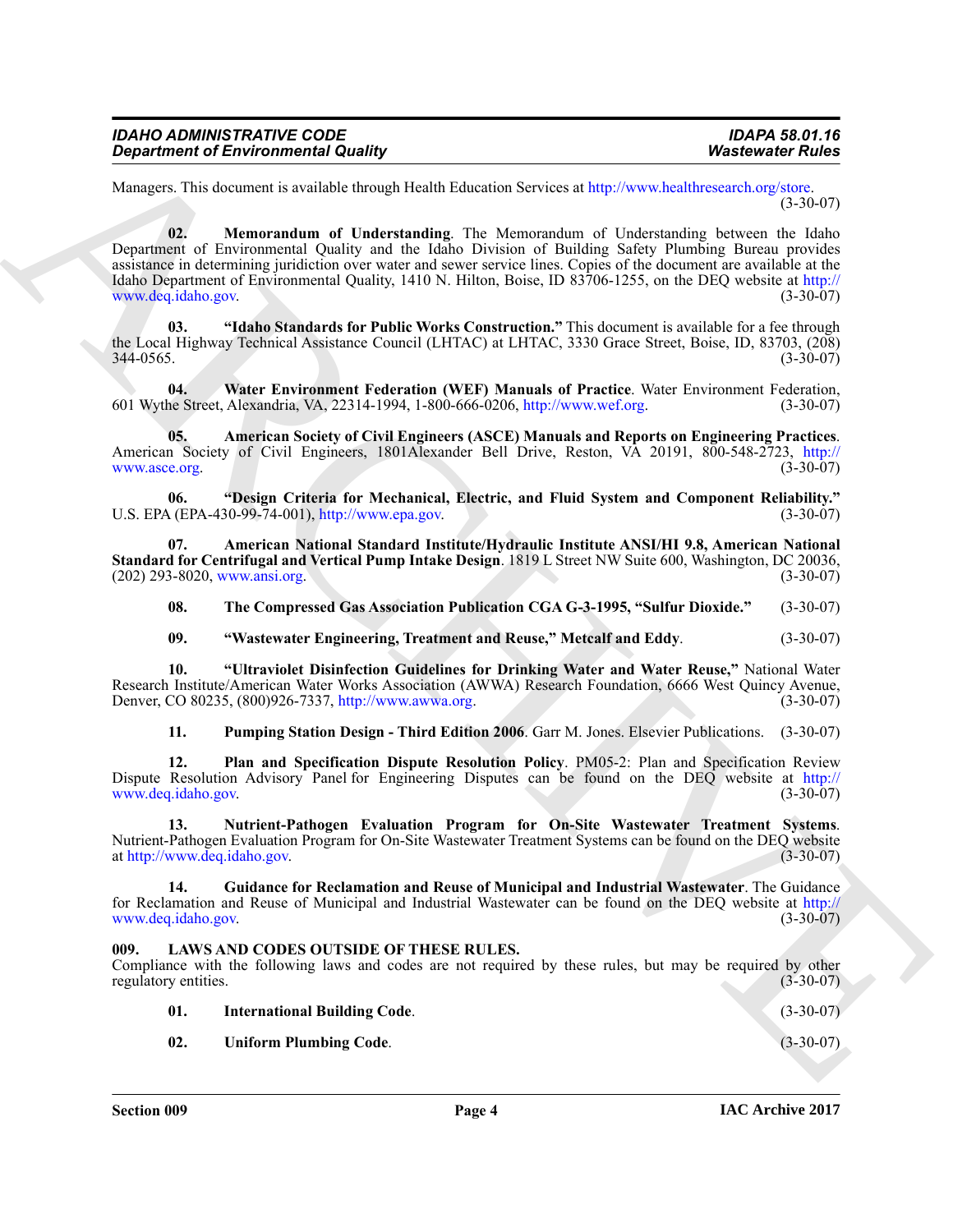|                          | <b>Department of Environmental Quality</b>                                                                                                                                                                                                                                                                                                                                                                                                                                                                                                                                                                                                   | <b>Wastewater Rules</b> |
|--------------------------|----------------------------------------------------------------------------------------------------------------------------------------------------------------------------------------------------------------------------------------------------------------------------------------------------------------------------------------------------------------------------------------------------------------------------------------------------------------------------------------------------------------------------------------------------------------------------------------------------------------------------------------------|-------------------------|
| 03.                      | <b>National Fire Protection Association Code (NFPA).</b>                                                                                                                                                                                                                                                                                                                                                                                                                                                                                                                                                                                     | $(3-30-07)$             |
| 04.                      | Requirements of National Institute for Occupational Safety and Health (NIOSH).                                                                                                                                                                                                                                                                                                                                                                                                                                                                                                                                                               | $(3-30-07)$             |
| 05.                      | Requirements of the Occupational Safety and Health Administration (OSHA).                                                                                                                                                                                                                                                                                                                                                                                                                                                                                                                                                                    | $(3-30-07)$             |
| 06.                      | <b>National Electrical Code.</b>                                                                                                                                                                                                                                                                                                                                                                                                                                                                                                                                                                                                             | $(3-30-07)$             |
| 07.                      | <b>International Fire Code.</b>                                                                                                                                                                                                                                                                                                                                                                                                                                                                                                                                                                                                              | $(3-30-07)$             |
| 010.                     | DEFINITIONS.<br>For the purpose of the rules contained in IDAPA 58.01.16, "Wastewater Rules," the following definitions apply:                                                                                                                                                                                                                                                                                                                                                                                                                                                                                                               | $(4-11-06)$             |
| 01.                      | Available. Based on public wastewater system size, complexity, and variation in raw waste, a<br>licensed wastewater operator must be on site, on call, or able to be contacted as needed to initiate the appropriate<br>action for normal or emergency conditions in a timely manner.                                                                                                                                                                                                                                                                                                                                                        | $(4-11-06)$             |
| 02.                      | Adequate Emergency Storage Capacity. The emergency storage capacity of a lift station wet well<br>is the volume of the wet well measured between the high water alarm and the gravity sewer invert into the wet well.<br>The collection system shall not be used in the calculation for emergency storage. For the purpose of this definition,<br>"adequate" shall be defined as twice the estimated emergency response time multiplied by the peak hour flow to the<br>wet well. The high water alarm shall be placed at an elevation below the wet well invert sufficient to achieve the<br>defined volumetric emergency storage capacity. | $(5-8-09)$              |
| 03.<br>Flows.            | Average Day Flow. The average day flow is the average of daily volumes to be received for a<br>continuous twelve (12) month period expressed as a volume per unit time. However, the average day flow for design<br>purposes for facilities having critical seasonal high hydraulic loading periods, such as recreational areas or industrial<br>facilities, shall be based on the average day flow during the seasonal period. See also the definition of Wastewater                                                                                                                                                                        | $(5-8-09)$              |
| 04.<br>a beneficial use. | <b>Beneficial Use</b> . Any of the various uses which may be made of the water of Idaho, including, but<br>not limited to, domestic water supplies, industrial water supplies, agricultural water supplies, navigation, recreation in<br>and on the water, wildlife habitat, and aesthetics. The beneficial use is dependent upon actual use, the ability of the<br>water to support a non-existing use either now or in the future, and its likelihood of being used in a given manner. The<br>use of water for the purpose of wastewater dilution or as a receiving water for a waste treatment facility effluent is not                   | $(4-11-06)$             |
| 05.                      | Biochemical Oxygen Demand (BOD). The measure of the amount of oxygen necessary to satisfy<br>the biochemical oxidation requirements of organic materials at the time the sample is collected; unless otherwise<br>specified, this term will mean the five $(5)$ day BOD incubated at twenty $(20)$ degrees C.                                                                                                                                                                                                                                                                                                                                | $(4-11-06)$             |
| 06.                      | <b>Blackwaste</b> . Human body waste, such as excreta or urine. This includes toilet paper and other<br>products used in the practice of personal hygiene.                                                                                                                                                                                                                                                                                                                                                                                                                                                                                   | $(5 - 8 - 09)$          |
| 07.<br>and water.        | Blackwater. A wastewater whose principal pollutant is blackwaste; a combination of blackwaste                                                                                                                                                                                                                                                                                                                                                                                                                                                                                                                                                | $(5-8-09)$              |
| 08.                      | <b>Board</b> . The Idaho Board of Environmental Quality.                                                                                                                                                                                                                                                                                                                                                                                                                                                                                                                                                                                     | $(4-11-06)$             |
| 09.                      | Capacity. The capabilities required of a wastewater system in order to achieve and maintain<br>compliance with these rules. It is divided into three (3) main elements:                                                                                                                                                                                                                                                                                                                                                                                                                                                                      | $(5-8-09)$              |
| a.                       | Technical capacity means the system has the physical infrastructure to safely collect wastewater<br>and consistently meet discharge standards and treatment requirements, and is able to meet the requirements of routine<br>and emergency operations. It further means the ability of system personnel to adequately operate and maintain the<br>system and to otherwise implement technical knowledge. Training of operator(s) is required, as appropriate, for the                                                                                                                                                                        |                         |

## <span id="page-4-15"></span><span id="page-4-14"></span><span id="page-4-13"></span><span id="page-4-12"></span><span id="page-4-11"></span><span id="page-4-10"></span><span id="page-4-9"></span><span id="page-4-8"></span><span id="page-4-7"></span><span id="page-4-6"></span><span id="page-4-5"></span><span id="page-4-4"></span><span id="page-4-3"></span><span id="page-4-2"></span><span id="page-4-1"></span><span id="page-4-0"></span>**010. DEFINITIONS.**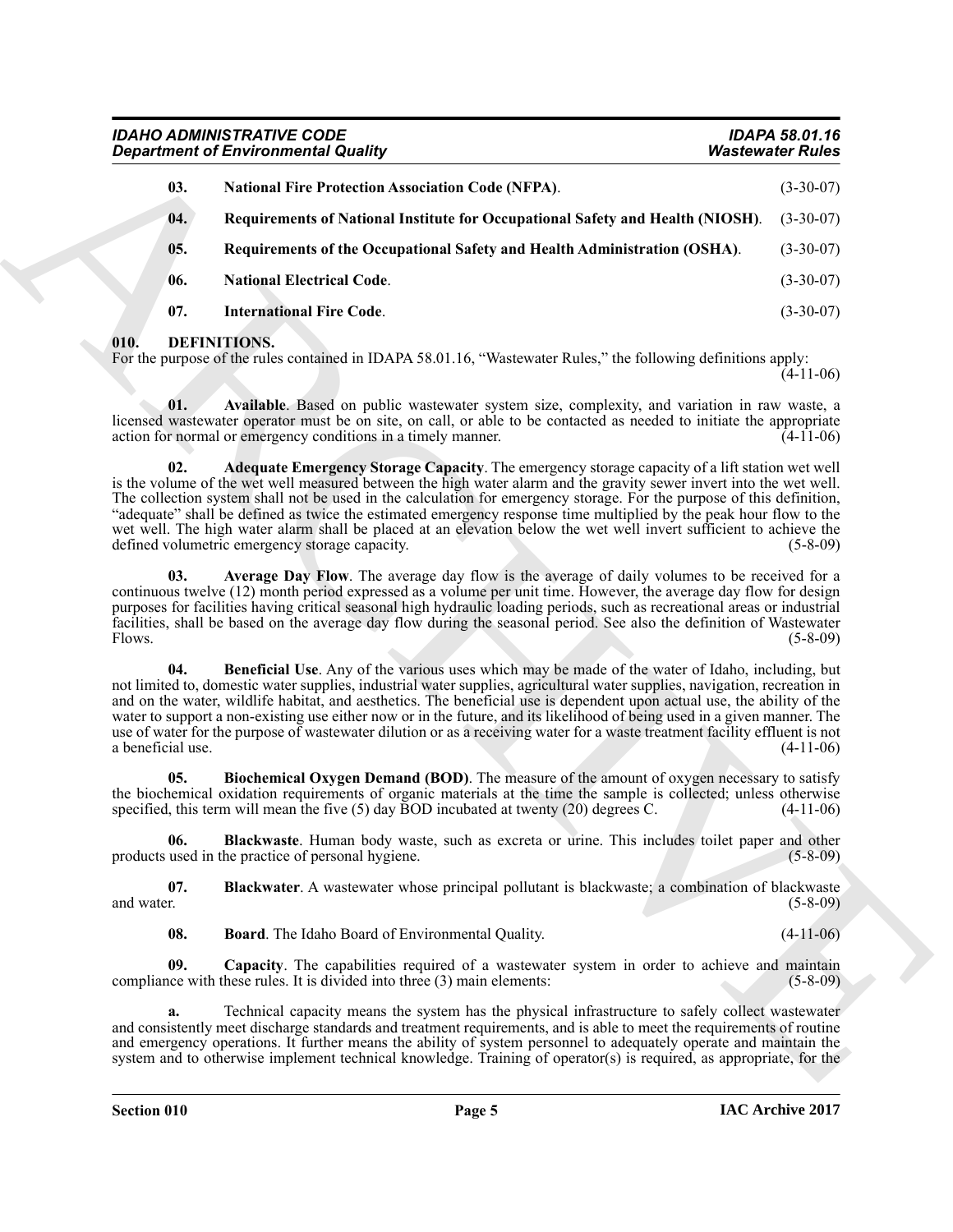system size and complexity. (5-8-09)

**b.** Financial capacity means the financial resources of the wastewater system, including an appropriate budget; rate structure; cash reserves sufficient for current operation and maintenance, future needs and emergency situations; and adequate fiscal controls. (5-8-09) (5-8-09)

**c.** Managerial capacity means that the management structure of the wastewater system embodies the aspects of wastewater system operations, including, but not limited to; (5-8-09)

| Short and long range planning; | $(5 - 8 - 09)$ |
|--------------------------------|----------------|
|                                |                |

ii. Personnel management; (5-8-09)

iii. Fiduciary responsibility; (5-8-09)

iv. Emergency response; (5-8-09)

v. Customer responsiveness; and (5-8-09) (5-8-09)

<span id="page-5-1"></span><span id="page-5-0"></span>vi. Administrative functions such as billing and consumer awareness. (5-8-09)

**Department of Environmental Quality.**<br> **Washers of Environmental Quality,**<br>
The spin and complete the spin and the spin and the spin and the spin and the spin and the spin and the spin and the spin and the spin and the s **10. Class A Effluent**. Class A effluent is treated municipal reclaimed wastewater that must be oxidized, coagulated, clarified, and filtered, or treated by an equivalent process and adequately disinfected. For comprehensive Class A Effluent criteria and permitting requirements refer to IDAPA 58.01.17, "Recycled Water Rules." (3-30-07)

**11. Class A Effluent Distribution System**. The delivery system for Class A effluent. The distribution system does not include any of the collection or treatment portions of the wastewater facility and is not subject to operator licensing requirements in Section 203 of these rules. (4-11-06) operator licensing requirements in Section 203 of these rules.

<span id="page-5-2"></span>**12. Collection System**. That portion of the wastewater system or treatment facility in which wastewater is received from the premises of the discharger and conveyed to the point of treatment through a series of lines, pipes, manholes, pumps/lift stations and other appurtenances. (3-30-07) lines, pipes, manholes, pumps/lift stations and other appurtenances.

**13. Compliance Schedule or Compliance Agreement Schedule**. A schedule of remedial and preventative measures and sequence of actions leading to compliance with a regulation, statute or rule, enforceable as set forth in Sections 39-116 and 39-116A. Idaho Code, respectively. set forth in Sections 39-116 and 39-116A, Idaho Code, respectively.

<span id="page-5-4"></span><span id="page-5-3"></span>**14. Department**. The Idaho Department of Environmental Quality. (4-11-06)

<span id="page-5-6"></span><span id="page-5-5"></span>**15. Design Flow**. The critical flow used for steady-state wasteload allocation modeling. (4-11-06)

**16. Designated Beneficial Use or Designated Use**. Those beneficial uses assigned to identify waters in Idaho Department of Environmental Quality Rules, IDAPA 58.01.02, "Water Quality Standards," Sections 110 through 160, whether or not the uses are being attained. (4-11-06) through 160, whether or not the uses are being attained.

<span id="page-5-9"></span><span id="page-5-8"></span><span id="page-5-7"></span>**17. Director**. The Director of the Idaho Department of Environmental Quality or his authorized agent.  $(4-11-06)$ 

**18. Discharge**. When used without qualification, any spilling, leaking, emitting, escaping, leaching, or g of a pollutant into the waters of the state. (4-11-06) disposing of a pollutant into the waters of the state.

**19. Disinfection**. A method of reducing the pathogenic or objectionable organisms by means of s or other acceptable means. (4-11-06) chemicals or other acceptable means.

<span id="page-5-10"></span>**Disposal Facility**. Any facility used for disposal of any wastewater. Facilities for the disposal of ed under Section 650 of these rules. (3-30-07) sludge are regulated under Section 650 of these rules.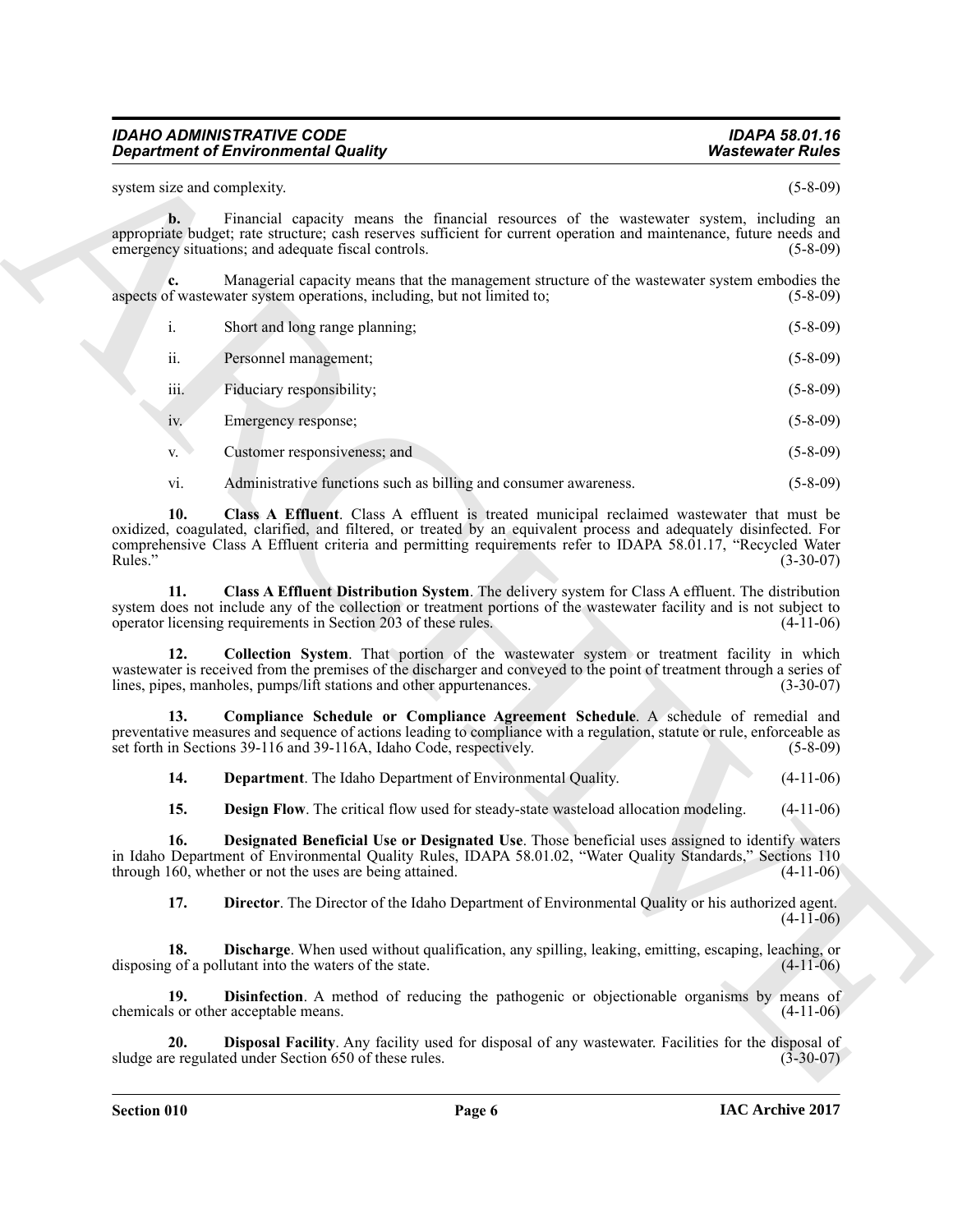| <b>IDAHO ADMINISTRATIVE CODE</b>           | <b>IDAPA 58.01.16</b>   |
|--------------------------------------------|-------------------------|
| <b>Department of Environmental Quality</b> | <b>Wastewater Rules</b> |

<span id="page-6-1"></span><span id="page-6-0"></span>**21. Effluent**. Any treated wastewater discharged from a treatment facility. (5-8-09)

**22. Environmental Review**. An environmental review document for a specific project includes a description of purpose and need for the project; a description of the affected environment and environmental impacts including, but not limited to, endangered species, historical and archaeological impacts, air impacts, surface and ground water impacts, and noise and visual impacts; a description of the planned mitigation for these impacts; and descriptions of the public process, agencies consulted, referenced documents, and a mailing list of interested parties. A checklist, which can be used as guidance, can be found on the DEQ website at http://www.deq.idaho.gov. This checklist is for Department grant and loan projects, but can be used in part or in whole as a guide. (5-8-09)

<span id="page-6-5"></span><span id="page-6-3"></span><span id="page-6-2"></span>**23. EPA**. The United States Environmental Protection Agency. (4-11-06)

**24. Equivalent Dwelling Unit (EDU)**. A measure where one (1) unit is equivalent to wastewater generated from one (1) single-family detached housing unit. For example, a business generating three (3) times as much wastewater as an average single-family detached housing unit would be considered three (3) equivalent dwelling units. (5-8-09) dwelling units.

**Department of Environmental Quality<br>
22. Environmental Review Are dissurged Journ accurates factors.** (43-60)<br>
23. Environmental Review Are dissurgated and results for a results for a precise project includes a<br>
dissurga **25. Facility Plan**. The facility plan for a municipal wastewater treatment and disposal facility describes the overall system, including the collection system, the treatment systems, and the disposal systems. It is a comprehensive planning document for the existing infrastructure and includes the plan for the future of the systems, including upgrades and additions. It is usually updated on a regular basis due to anticipated or unanticipated growth patterns, regulatory requirements, or other infrastructure needs. A Facility Plan is sometimes referred to as a master plan or facilities planning study. In general, a Facility Plan is an overall system-wide plan as opposed to a project specific plan. (5-8-09) (5-8-09)

<span id="page-6-4"></span>**26. Facility and Design Standards**. Facility and design standards are described in Sections 400 through 599 of these rules. Facility and design standards found in Sections 400 through 599 of these rules must be followed in the planning, design, construction, and review of municipal wastewater facilities. (3-30-07) followed in the planning, design, construction, and review of municipal wastewater facilities.

<span id="page-6-6"></span>**27.** Geometric Mean. The geometric mean of "n" quantities is the "nth" root of the product of the quantities. (4-11-06) quantities.  $(4-11-06)$ 

<span id="page-6-7"></span>**28.** Gray Water. Domestic wastewater that does not contain wastewater from toilets, kitchen sinks, lers, cloth washing machines, and water softeners. (5-8-09) dishwashers, cloth washing machines, and water softeners.

<span id="page-6-8"></span>**29. Ground Water**. Any water of the state which occurs beneath the surface of the earth in a saturated ion of rock or soil. (4-11-06) geological formation of rock or soil.

<span id="page-6-9"></span>**30.** Industrial Wastewater. Any waste, together with such water as is present, that is the by-product of processes including, but not limited to, food processing or food washing wastewater. (4-11-06) industrial processes including, but not limited to, food processing or food washing wastewater.

<span id="page-6-10"></span>**31. Land Application**. A process or activity involving application of wastewater, surface water, or semi-liquid material to the land surface for the purpose of disposal, pollutant removal, or ground water recharge.

(4-11-06)

<span id="page-6-11"></span>**32. License**. A physical document issued by the Idaho Bureau of Occupational Licenses certifying that an individual has met the appropriate qualifications and has been granted the authority to practice in Idaho under the provisions of Chapter 24, Title 54, Idaho Code. (4-11-06)

<span id="page-6-12"></span>**33. Major Wastewater Collection System Project**. A wastewater collection system project that is not a simple wastewater main extension. (5-8-09)

**34. Material Deviation**. A change from the design plans that significantly alters the type or location of requires engineering judgment to design, or impacts the public safety or welfare. (4-11-06) facilities, requires engineering judgment to design, or impacts the public safety or welfare.

<span id="page-6-14"></span><span id="page-6-13"></span>**35. Material Modification**. Material modifications are those that are intended to increase system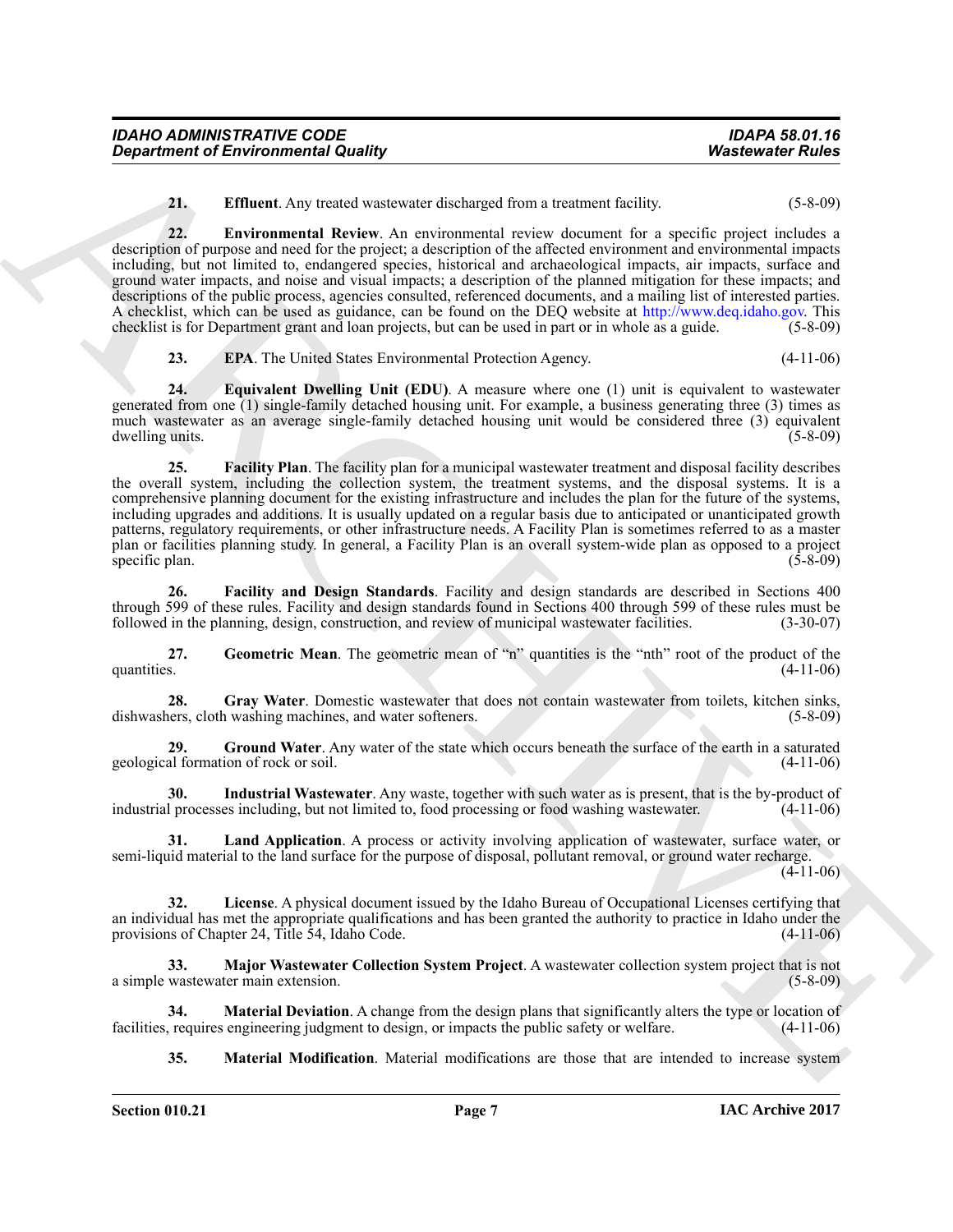**Similarly of Environmental Configuration** (a) the state of the state of the state of Euler Configuration (a) the state of the state of the state of the state of the state of the state of the state of the state of the sta capacity or to alter the methods or processes employed. Any project that increases the pumping capacity of a system, increases the potential population served by the system or the number of service connections within the system, adds new or alters existing wastewater system components, or affects the wastewater flow of the system is considered to be increasing system capacity or altering the methods or processes employed. Maintenance and repair performed on the system and the replacement of valves, pumps, or other similar items with new items of the same size and type are not considered a material modification. (5-8-09)

<span id="page-7-0"></span>**36. Maximum Day Flow**. The design maximum day flow is the largest volume of flow to be received during a continuous twenty four (24) hour period expressed as a volume per unit time. See also Wastewater Flows.  $(5-8-09)$ 

<span id="page-7-1"></span>**37. Maximum Month Flow**. The maximum month flow is the largest volume of flow to be received during any calendar month expressed as a volume per unit time. See also the definition of Wastewater Flows.

(5-8-09)

<span id="page-7-2"></span>**38. Mixing Zone.** A defined area or volume of the receiving water surrounding or adjacent to a wastewater discharge where the receiving water, as a result of the discharge, may not meet all applicable water quality criteria or standards. It is considered a place where wastewater mixes with receiving water and not as a place where effluents are treated. (4-11-06)

<span id="page-7-3"></span>**39. Municipal Wastewater**. Unless otherwise specified, sewage and associated solids, whether treated or untreated, together with such water that is present. Also called domestic wastewater. Industrial wastewater may also be present, but is not considered part of the definition. (4-11-06) also be present, but is not considered part of the definition.

<span id="page-7-4"></span>**40. National Pollutant Discharge Elimination System (NPDES)**. Point source permitting program established pursuant to Section 402 of the federal Clean Water Act.

<span id="page-7-5"></span>**41. Natural Background Conditions**. No measurable change in the physical, chemical, biological, or radiological conditions existing in a water body without human sources of pollution within the watershed. (4-11-06)

<span id="page-7-6"></span>**42. Non-Contact Cooling Water**. Water used to reduce temperature which does not come into direct contact with any raw material, intermediate product, waste product (other than heat) or finished product. Non-contact cooling water is not considered wastewater. Non-contact cooling water can be land applied as recharge water as discussed in Section 600 based on a Department approval as described in Subsections 600.04 and 600.05. (3-30-07)

<span id="page-7-9"></span>**43. Nuisance**. Anything which is injurious to the public health or an obstruction to the free use, in the customary manner, of any waters of the state. (4-11-06)

<span id="page-7-10"></span>**44. Nutrients**. The major substances necessary for the growth and reproduction of aquatic plant life, consisting of nitrogen, phosphorus, and carbon compounds.

<span id="page-7-7"></span>**45. Non-Potable Mains**. The pipelines that collect and convey non-potable discharges from or to multiple service connections. Examples would include sewage collection and interceptor mains, storm sewers, non-<br>potable irrigation mains, and reclaimed wastewater mains. (3-30-07) potable irrigation mains, and reclaimed wastewater mains.

<span id="page-7-8"></span>**46. Non-Potable Services**. The pipelines that convey non-potable discharges from individual facilities to a connection with the non-potable main. This term also refers to pipelines that convey non-potable water from a pressurized irrigation system, reclaimed wastewater system, and other non-potable systems to individual consumers. (4-11-06)

<span id="page-7-11"></span>**47. Operating Personnel**. Any person who is employed, retained, or appointed to conduct the tasks associated with the day-to-day operation and maintenance of a public wastewater system. Operating personnel shall include every person making system control or system integrity decisions about water quantity or water quality that may affect public health.

<span id="page-7-12"></span>**Owner**. The person, company, corporation, district, association or other organizational entity that owns the public wastewater system, and who provides, or intends to provide, wastewater service to system users and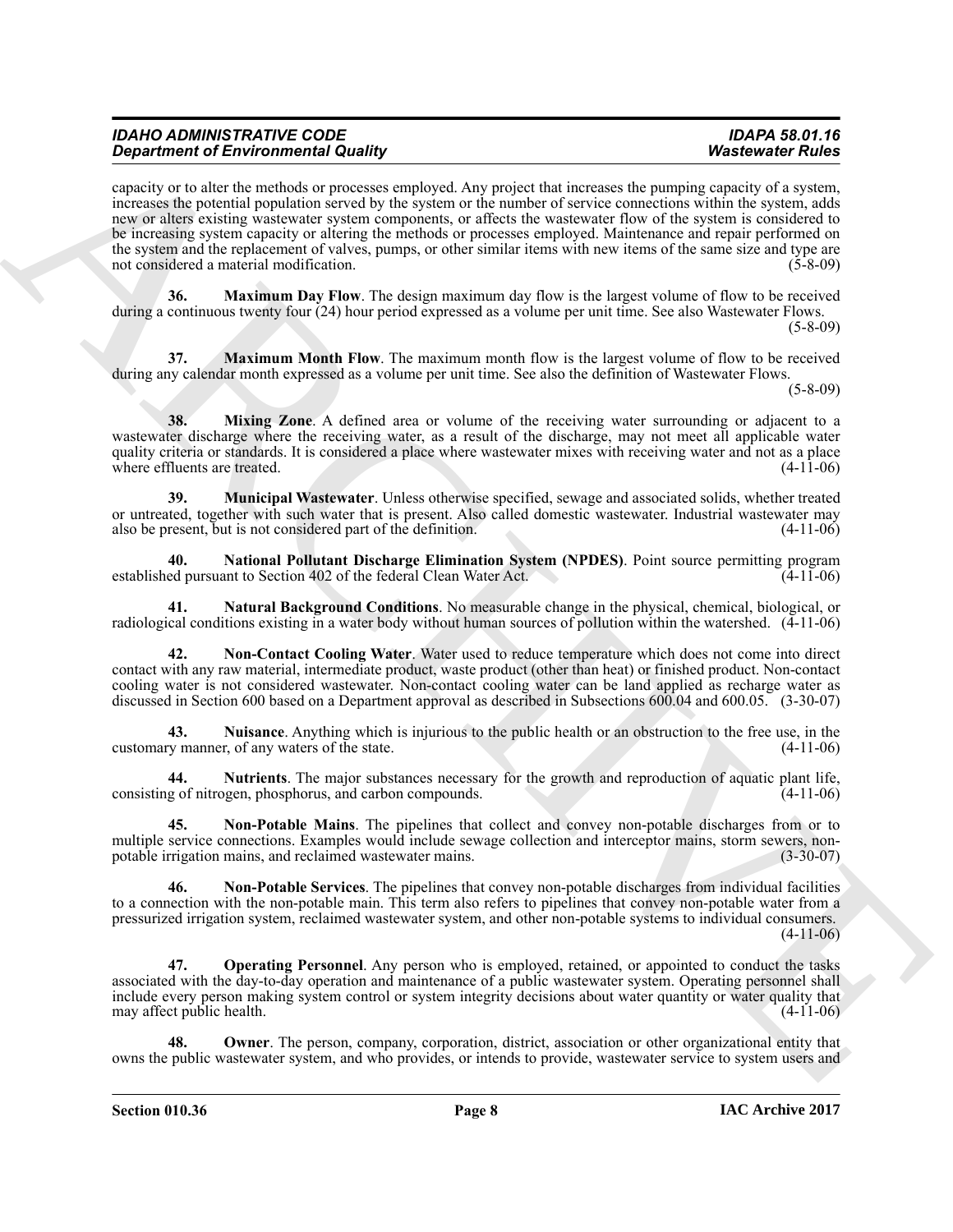| <b>IDAHO ADMINISTRATIVE CODE</b>           | IDAPA 58.01.16          |
|--------------------------------------------|-------------------------|
| <b>Department of Environmental Quality</b> | <b>Wastewater Rules</b> |

<span id="page-8-1"></span>is ultimately responsible for the public wastewater system operation. (3-30-07)

**49. Peak Instantaneous Flow**. The design peak instantaneous flow is the instantaneous maximum flow rate to be received. See also the definition of Wastewater Flows. (5-8-09)

<span id="page-8-0"></span>**50. Peak Hour Flow**. The design peak hour flow is the largest volume of flow to be received during a our period expressed as a volume per unit time. See also the definition of Wastewater Flows. (5-8-09) one (1) hour period expressed as a volume per unit time. See also the definition of Wastewater Flows.

<span id="page-8-2"></span>**51. Person**. An individual, public or private corporation, partnership, association, firm, joint stock company, joint venture, trust, estate, state, municipality, commission, political subdivision of the state, state or federal agency, department or instrumentality, special district, interstate body or any legal entity, which is recognized by law<br>as the subject of rights and duties. (4-11-06) as the subject of rights and duties.

<span id="page-8-3"></span>**52. Point Source**. Any discernible, confined, and discrete conveyance, including, but not limited to any pipe, ditch, channel, tunnel, conduit, well, discrete fissure, container, rolling stock, concentrated animal feeding operation, or vessel or other floating craft, from which pollutants are, or may be, discharged to surface waters of the state. This term does not include return flows from irrigated agriculture, discharges from dams and hydroelectric generating facilities or any source or activity considered a nonpoint source by definition. (4-11-06) generating facilities or any source or activity considered a nonpoint source by definition.

<span id="page-8-4"></span>**53. Pollutant**. Dredged spoil, solid waste, incinerator residue, sewage, garbage, sewage sludge, munitions, chemical waste, biological materials, radioactive materials, heat, wrecked or discarded equipment, rock, sand, silt, cellar dirt; and industrial, municipal and agricultural waste, gases entrained in water; or other materials which, when discharged to water in excessive quantities, cause or contribute to water pollution. Provided however, biological materials shall not include live or occasional dead fish that may accidentally escape into the waters of the state from aquaculture facilities. (4-11-06)

**54.** Potable Water. A water which is free from impurities in such amounts that it is safe for human vition without treatment. (4-11-06) consumption without treatment.

<span id="page-8-8"></span><span id="page-8-7"></span><span id="page-8-6"></span><span id="page-8-5"></span>**55. Potable Mains**. Pipelines that deliver potable water to multiple service connections. (3-30-07)

**56.** Potable Service. Pipelines that convey potable water from a connection to the potable water main ivate property to individual consumers. (3-30-07) across private property to individual consumers.

**Equivariant of Environmental Quality ... Washes the state of the state of the state of the state of the state of the state of the state of the state of the state of the state of the state of the state of the state of the 57. Preliminary Engineering Report**. The preliminary engineering report for the municipal wastewater treatment or disposal facility is the report that addresses specific portions of the systems as they are being contemplated for design. These reports address specific purpose and scope, design requirements, alternative solutions, costs, operation and maintenance requirements, and other requirements as described in Section 411. Preliminary engineering reports are generally project specific as opposed to an overall system-wide plan, such as a facility plan.

<span id="page-8-9"></span>**58. Primary Treatment**. Processes or methods that serve as the first stage treatment of wastewater, intended for removal of suspended and settleable solids by gravity sedimentation; provides no changes in dissolved and colloidal matter in the sewage or wastes flow.

<span id="page-8-10"></span>**59. Private Municipal Wastewater Treatment Plant**. A wastewater facility that treats municipal wastewater and is under private ownership. These systems are typically initially owned, operated, and maintained by a developer with the ownership, operation and maintenance transferring to a homeowners association, or similar entity as lots are sold within the development. (5-8-09) entity as lots are sold within the development.

<span id="page-8-11"></span>**60. Public Wastewater System or Wastewater System**. A public wastewater system or wastewater system is any publicly or privately owned collection system or treatment system that generates, collects, treats, or disposes of two thousand five hundred (2,500) or more gallons of wastewater per day. This does not include:

(3-29-10)

**a.** Any animal waste system used for agricultural purposes that have been constructed in part or whole  $\therefore$  funds; or  $(3-29-10)$ by public funds; or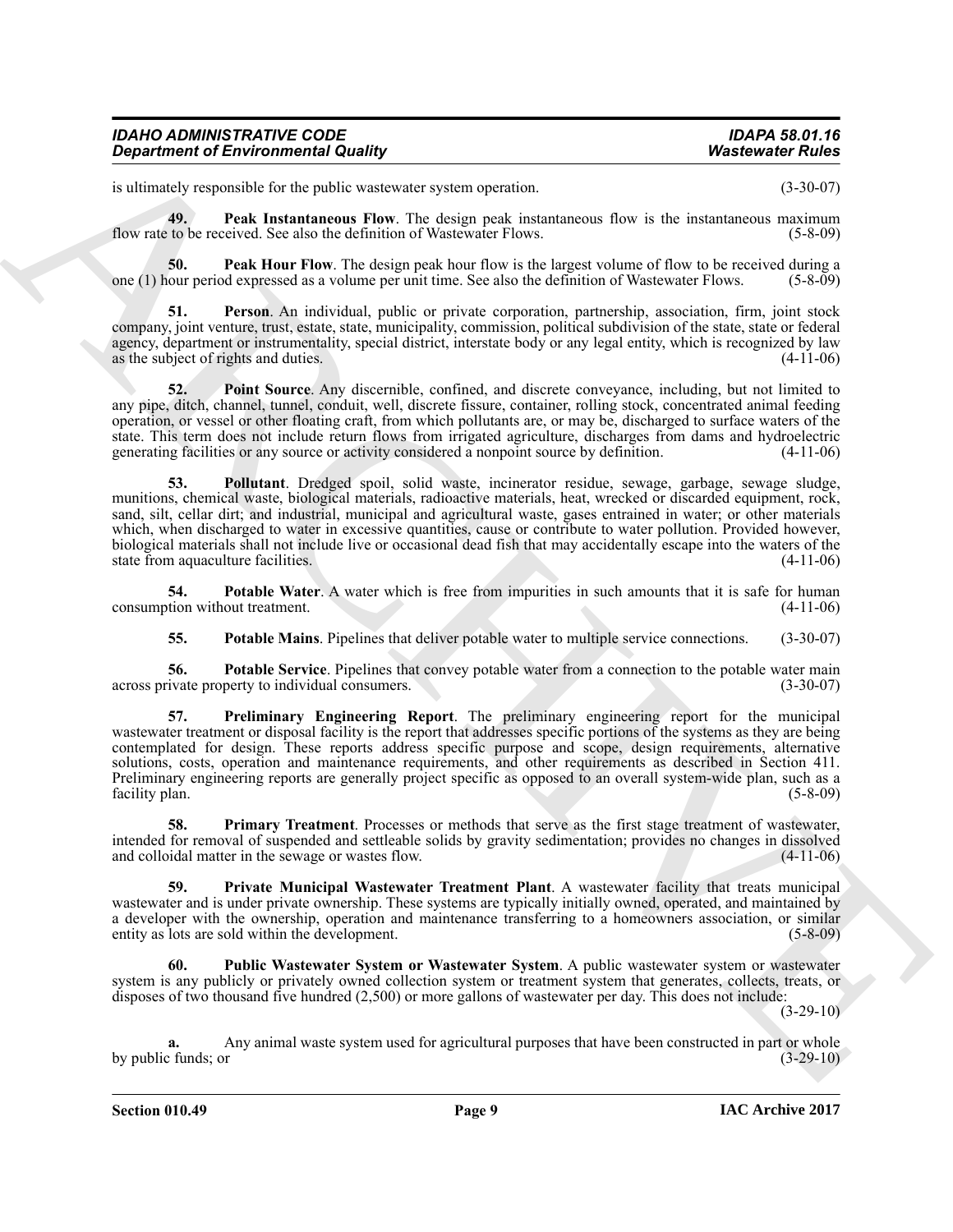<span id="page-9-0"></span>**b.** Any industrial or other nonmunicipal wastewater system which is covered under Section 401 of these rules. (3-29-10) these rules.  $(3-29-10)$ 

**Department of Environmental Quality<br>
Any subsecute of Motion memorial Counter and the serves of the two serves of the server of European Counter and the Counter of Counter and the Counter of Counter and the Counter of Co 61. Qualified Licensed Professional Engineer (QLPE)**. A professional engineer licensed by the state of Idaho; qualified by education or experience in the specific technical fields involved in these rules; and retained or employed by a city, county, quasi-municipal corporation, or regulated public utility for the purposes of plan and specification review. (5-8-09)

**62. Quasi-Municipal Corporation**. A public entity, other than community government, created or authorized by the legislature to aid the state in, or to take charge of, some public or state work for the general welfare.<br>For the purpose of these rules, this term refers to wastewater or sewer districts. (4-11-06) For the purpose of these rules, this term refers to wastewater or sewer districts.

<span id="page-9-3"></span><span id="page-9-1"></span>**63. Receiving Waters**. Those waters which receive pollutants from point or nonpoint sources.

(4-11-06)

<span id="page-9-6"></span><span id="page-9-5"></span><span id="page-9-4"></span>**64. Recharge**. The process of adding water to the zone of saturation. (4-11-06)

**65.** Recharge Water. Water that is specifically utilized for the purpose of adding water to the zone of saturation. (4-11-06) saturation.  $(4-11-06)$ 

**66. Redundancy**. Redundancy for wastewater treatment and disposal facilities is generally focused on supplying or installing backup equipment and facilities to make the operation of the systems more reliable. These redundant systems are sometimes required to provide backup for emergencies, taking certain processes off-line, or for treating spikes in wastewater flow or strength. (3-30-07)

<span id="page-9-7"></span>**67. Reliability**. Reliability for wastewater collection and treatment and disposal facilities is usually based on its ability to consistently handle the wastewater flows in the community and to meet the requirements of its permit. This reliability is in part based on the redundancy built into the wastewater infrastructure and proper maintenance of the system.

<span id="page-9-2"></span>**68. Reasonably Accessible**. The following criteria shall be used to determine whether a project proposing a new private municipal wastewater treatment plant, or a material modification or expansion of an existing private municipal wastewater treatment plant, is reasonably accessible to a public municipal wastewater collection system. system. (5-8-09)

**a.** For an existing private municipal wastewater treatment plant, reasonably accessible means the public municipal wastewater collection system becomes located within a minimum of one thousand (1,000) feet of any portion of the discharge piping of a private municipal wastewater treatment plant, and the owner of the public municipal wastewater collection system will provide a "will serve" letter. (5-8-09) municipal wastewater collection system will provide a "will serve" letter.

**b.** For a proposed project which includes a new private municipal wastewater treatment plant, reasonably accessible means the public municipal wastewater collection system is located within a minimum of one thousand (1,000) feet of any portion of the proposed development or existing development property boundary, and the owner of the public municipal wastewater collection system will provide a "will serve" letter. (5-8-09)

**c.** The Department may determine that a private municipal wastewater treatment plant may be reasonably accessible to the public municipal wastewater collection system at distances greater than those distances specified in Paragraphs a. or b. of this Subsection based on site-specific factors. (5-8-09) specified in Paragraphs a. or b. of this Subsection based on site-specific factors.

<span id="page-9-8"></span>**69. Responsible Charge (RC)**. For purposes of Sections 202 through 204, responsible charge means, active, daily on-site or on-call responsibility for the performance of operations or active, on-going, on-site or on-call direction of employees and assistants.

<span id="page-9-9"></span>**70. Responsible Charge Operator**. For purposes of Sections 202 through 204, a responsible charge operator is an operator licensed at a class equal to or greater than the classification of the system and who has been designated by the system owner to have direct supervision of and responsibility for the performance of operations of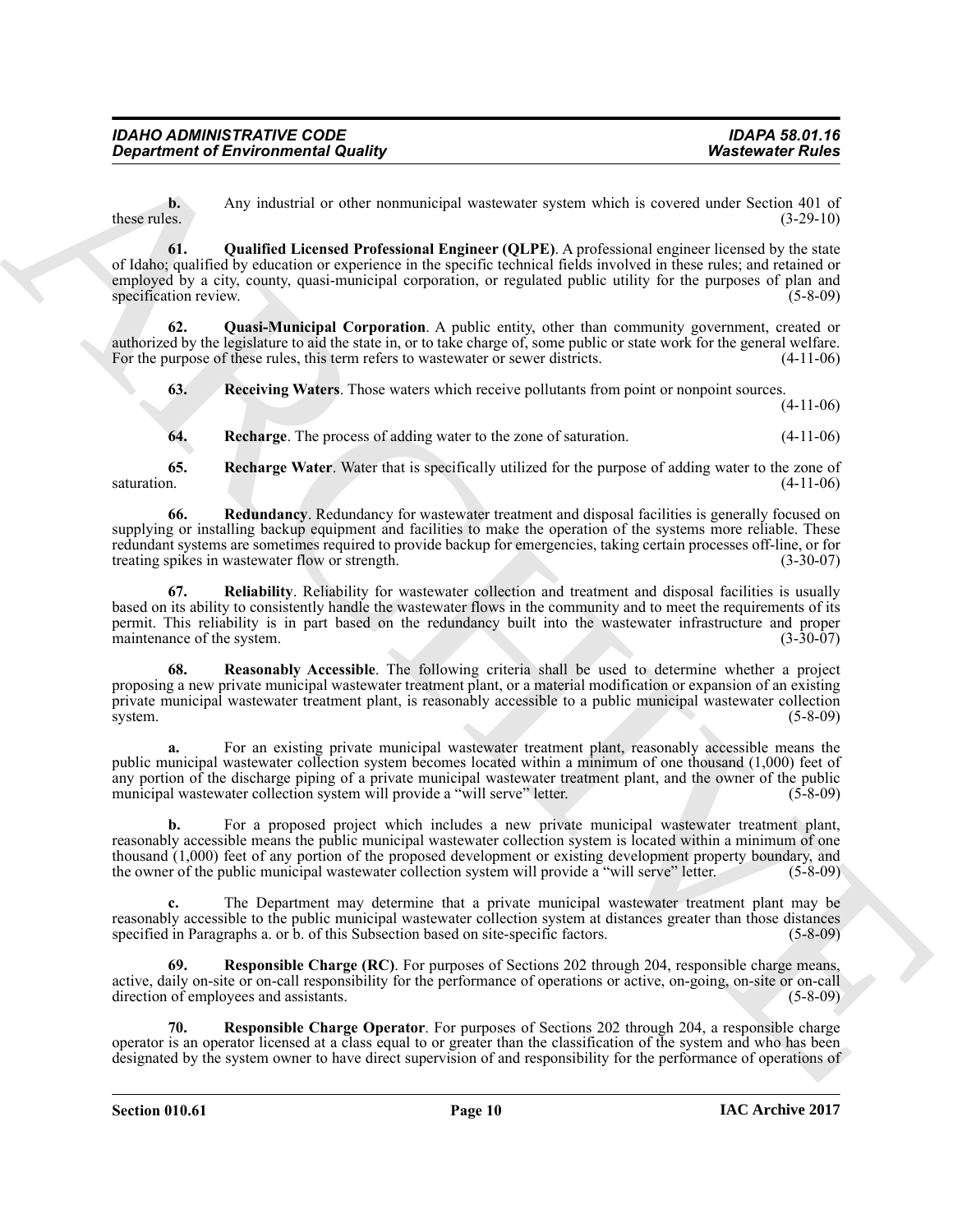| <b>IDAHO ADMINISTRATIVE CODE</b>           | <b>IDAPA 58.01.16</b>   |
|--------------------------------------------|-------------------------|
| <b>Department of Environmental Quality</b> | <b>Wastewater Rules</b> |
|                                            |                         |

a specified wastewater treatment system(s) or wastewater collection system(s) and the direction of personnel employed or retained at the same system. The responsible charge operator has an active daily on-site or on-call presence at the specified facility. (5-8-09)

<span id="page-10-0"></span>**71. Reuse**. The use of reclaimed wastewater for beneficial uses including, but not limited to, land treatment, irrigation, ground water recharge using surface spreading, seepage ponds, or other unlined surface water features. (3-30-07) features.  $(3-30-07)$ 

<span id="page-10-1"></span>**72. Reviewing Authority**. For those projects requiring preconstruction approval by the Department, the Department is the reviewing authority. For those projects allowing for preconstruction approval by others, pursuant to Subsection 400.03.b. of these rules, the Qualified Licensed Professional Engineer (QLPE) is also the reviewing authority. (5-8-09) reviewing authority.

<span id="page-10-2"></span>**73. Sanitary Sewer Extension**. As used in Section 400, an extension of an existing wastewater collection system that does not require a lift station or force main and is intended to increase the service area of the wastewater collection system. (4-11-06)

<span id="page-10-4"></span><span id="page-10-3"></span>**74. Secondary Treatment**. Processes or methods for the supplemental treatment of wastewater, usually following primary treatment, to affect additional improvement in the quality of the treated wastes by<br>biological means of various types which are designed to remove or modify organic matter. biological means of various types which are designed to remove or modify organic matter.

**Experiment of Entroprison (in Eq. 2)** Washington the specific term in the specific science of Euler China and the specific science of Euler China and the specific science of Euler China and the specific science of Euler **75. Septage**. Septage is a general term for the contents removed from septic tanks, portable vault toilets, privy vaults, wastewater holding tanks, very small wastewater treatment plants, or semi-public facilities (i.e., schools, motels, mobile home parks, campgrounds, small commercial endeavors) receiving wastewater from domestic sources. Non-domestic (industrial) wastes are not included in this definition. This does not include drinking<br>water treatment residuals that may be held in a holding tank. water treatment residuals that may be held in a holding tank.

<span id="page-10-5"></span>**76.** Septage Transfer Station. A place where septage from more than one (1) hauler is accumulated extion and subsequent removal without processing to a treatment facility. (5-8-09) for collection and subsequent removal without processing to a treatment facility.

<span id="page-10-6"></span>**77. Sewage**. The water-carried human or animal waste from residences, buildings, industrial establishments or other places, together with such ground water infiltration and surface water as may be present.

(4-11-06)

**78. Simple Wastewater Main Extension**. New or replacement wastewater main(s) that require plan and specification review per these rules and that will be connected by gravity, without the use of pumps or lift stations, to existing wastewater collection facilities that have the capacity to carry the additional wastewater flow. (5-8-09)

<span id="page-10-9"></span><span id="page-10-8"></span><span id="page-10-7"></span>**79. Sludge**. The semi-liquid mass produced and removed by the wastewater treatment process.

(3-30-07)

**80.** Special Resource Water. Those specific segments or bodies of water which are recognized as intensive protection: (4-11-06) needing intensive protection:

<span id="page-10-11"></span><span id="page-10-10"></span>

| а.   | To preserve outstanding or unique characteristics; or | $(4-11-06)$ |
|------|-------------------------------------------------------|-------------|
| b.   | To maintain current beneficial use.                   | $(4-11-06)$ |
| -81. | <b>State.</b> The state of Idaho.                     | $(4-11-06)$ |

**82. Substitute Responsible Charge Operator**. A public wastewater operator holding a valid license at a class equal to or greater than the public wastewater system classification, designated by the system owner to replace and to perform the duties of the responsible charge operator when the responsible charge operator is not available or accessible. (4-11-06)  $accessible.$  (4-11-06)

<span id="page-10-12"></span>**83. Surface Water Body**. All surface accumulations of water, natural or artificial, public or private, or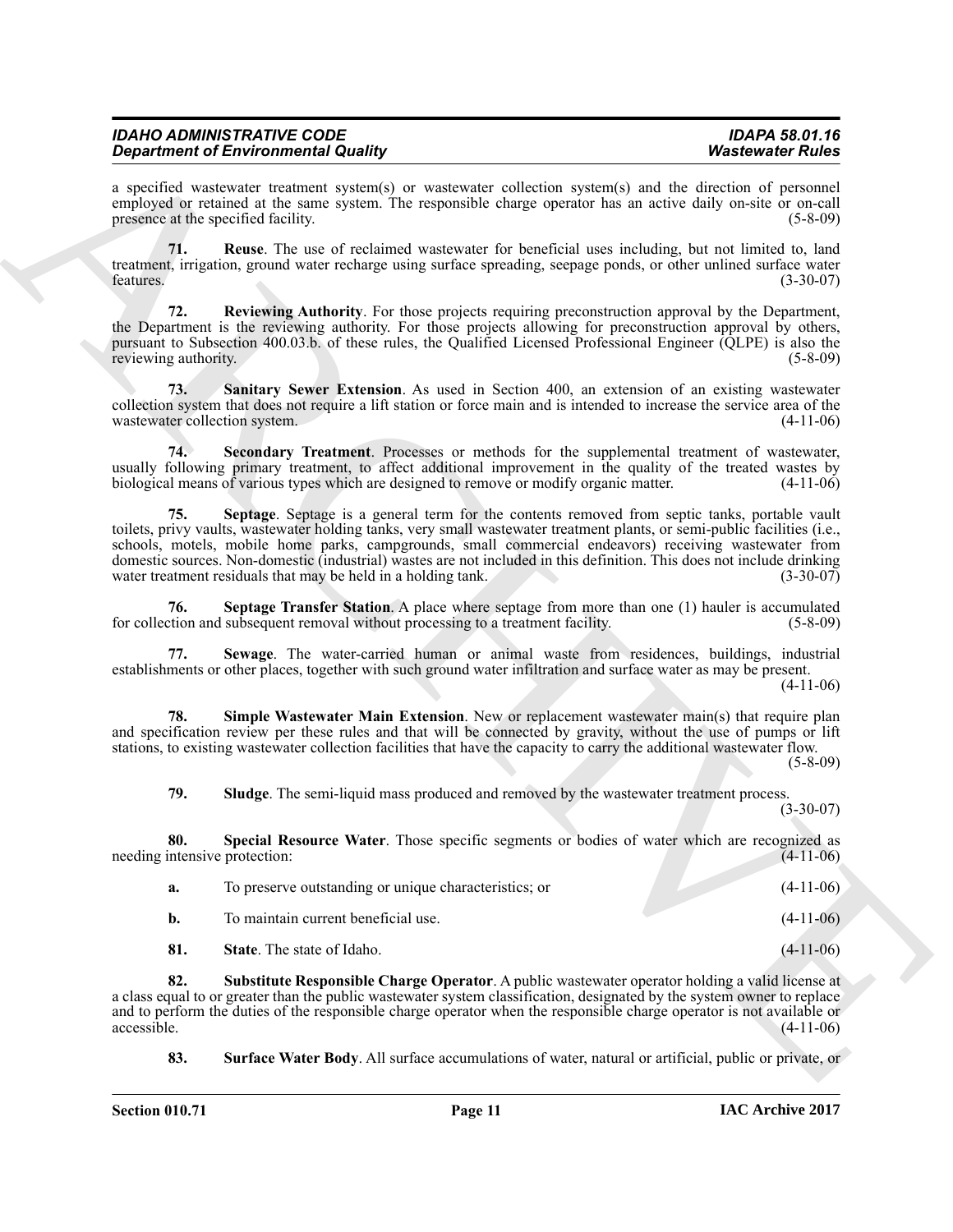| <b>IDAHO ADMINISTRATIVE CODE</b>           | <b>IDAPA 58.01.16</b>   |
|--------------------------------------------|-------------------------|
| <b>Department of Environmental Quality</b> | <b>Wastewater Rules</b> |

parts thereof which are wholly or partially within, which flow through or border upon the state. This includes, but is not limited to, rivers, streams, canals, ditches, lakes, and ponds. It does not include private waters as defined in Section 42-212, Idaho Code. (4-11-06)

<span id="page-11-0"></span>**84. Total Maximum Daily Load (TMDL)**. The sum of the individual wasteload allocations (WLAs) for point sources, load allocations (LAs) for nonpoint sources, and natural background. Such load shall be established at a level necessary to implement the applicable water quality standards with seasonal variations and a margin of safety which takes into account any lack of knowledge concerning the relationship between effluent limitations and water quality. (3-30-07) (3-30-07)

<span id="page-11-2"></span><span id="page-11-1"></span>**85. Treatment**. A process or activity conducted for the purpose of removing pollutants from  $(4-11-06)$ wastewater. (4-11-06)

**Stationer of Environmental County,** the main behaviour and the stationer of the stationer of Euler Control in the stationer of Euler Control in the stationary of the stationary of the stationary of the stationary of the **86. Treatment Facility**. Any physical facility or land area for the purpose of collecting, treating, neutralizing or stabilizing pollutants including treatment plants; the necessary collecting, intercepting, outfall and outlet sewers; pumping stations integral to such plants or sewers; disposal or reuse facilities; equipment and furnishing thereof; and their appurtenances. For the purpose of these rules, a treatment facility may also be known as a treatment system, a wastewater system, wastewater treatment system, wastewater treatment facility, or wastewater treatment plant. (3-30-07)

<span id="page-11-4"></span><span id="page-11-3"></span>

| 87.<br><b>User.</b> Any person served by a public was tewater system. | $(4-11-06)$ |
|-----------------------------------------------------------------------|-------------|
|-----------------------------------------------------------------------|-------------|

**88. Very Small Wastewater System**. A public wastewater system that serves five hundred (500) connections or less and includes a collection system with a system size of six (6) points or less on the system classification rating form (Section 202) and is limited to only one (1) of the following wastewater treatment processes: (3-29-10)

| а. | Aerated lagoons;       | $(3-29-10)$ |
|----|------------------------|-------------|
| b. | Non-aerated lagoon(s); | $(3-29-10)$ |

- **c.** Primary treatment; or (3-29-10)
- <span id="page-11-5"></span>**d.** Primary treatment discharging to a large soil absorption system (LSAS). (3-29-10)

**89. Wastewater**. Any combination of liquid or water and pollutants from activities and processes occurring in dwellings, commercial buildings, industrial plants, institutions and other establishments, together with any ground water, surface water, and storm water that may be present; liquid or water that is chemically, biologically, physically or rationally identifiable as containing blackwater, gray water or commercial or industrial pollutants; and sewage. (5-8-09)

<span id="page-11-6"></span>**90. Wastewater Flows**. The following flows for the design year shall be identified as required and used as a basis for design of sewer systems including sewer mains, lift stations, wastewater treatment plants, treatment units, and other wastewater handling facilities. The definition contained in this Subsection applies where any of the terms defined in Paragraphs a. through e. are used in these rules. (5-8-09) any of the terms defined in Paragraphs a. through e. are used in these rules.

**a.** Average Day Flow. The average day flow is the average of daily volumes to be received for a continuous twelve (12) month period expressed as a volume per unit time. However, the average day flow for design purposes for facilities having critical seasonal high hydraulic loading periods, such as recreational areas or industrial facilities, shall be based on the average day flow during the seasonal period. (5-8-09) facilities, shall be based on the average day flow during the seasonal period.

**b.** Maximum Day Flow. The design maximum day flow is the largest volume of flow to be received during a continuous twenty-four (24) hour period expressed as a volume per unit time. (5-8-09)

**c.** Maximum Month Flow. The maximum month flow is the largest volume of flow to be received ny calendar month expressed as a volume per unit time. (5-8-09) during any calendar month expressed as a volume per unit time.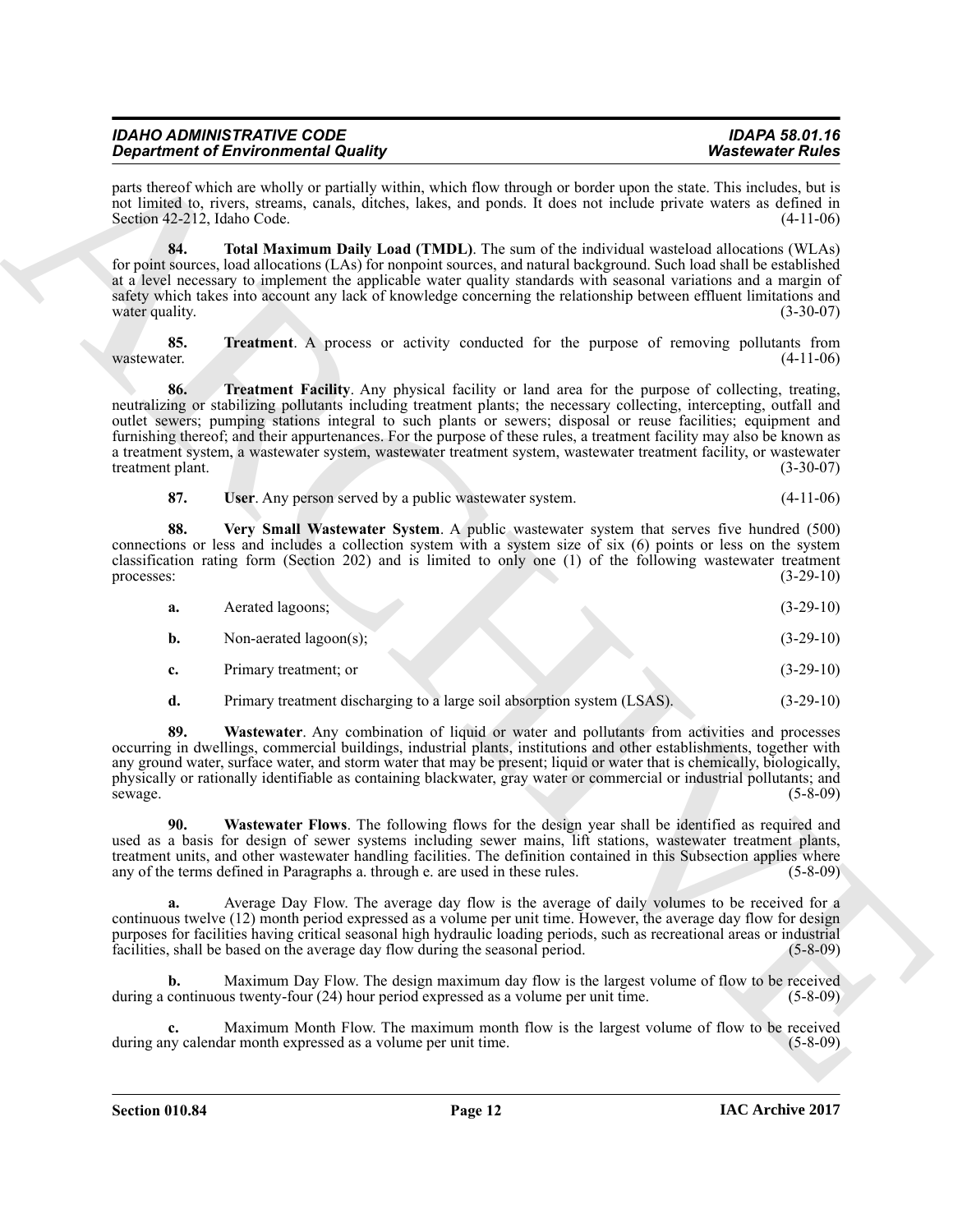**d.** Peak Instantaneous Flow. The design peak instantaneous flow is the instantaneous maximum flow exprecived. (5-8-09) rate to be received.

**e.** Peak Hour Flow. The design peak hour flow is the largest volume of flow to be received during a one (1) hour period expressed as a volume per unit time. (5-8-09)

<span id="page-12-4"></span><span id="page-12-3"></span><span id="page-12-2"></span>**91. Wastewater Lagoon**. Manmade impoundments for the purpose of storing or treating wastewater. (4-11-06)

**92.** Wastewater Pipelines. The pipelines that collect and convey non-potable discharges from or to service connections. (4-11-06) multiple service connections.

**93. Wastewater Pumping Station**. A wastewater facility that collects wastewater from the collection system or the treatment system and pumps it to a higher elevation. Also called lift station or wastewater lift station.  $(3-30-07)$ 

<span id="page-12-5"></span>**94. Wastewater System Operator**. The person who is employed, retained, or appointed to conduct the tasks associated with routine day to day operation and maintenance of a public wastewater treatment or collection system in order to safeguard the public health and environment. (4-11-06)

<span id="page-12-6"></span>**95. Water Main Extension**. An extension of the distribution system of an existing public water system that does not require a booster pumping station and is intended to increase the service area of the water system. (4-11-06)

<span id="page-12-7"></span>**96. Water Pollution**. Any alteration of the physical, thermal, chemical, biological, or radioactive properties of any waters of the state, or the discharge of any pollutant into the waters of the state, which will or is likely to create a nuisance or to render such waters harmful, detrimental or injurious to public health, safety or welfare, or to fish and wildlife, or to domestic, commercial, industrial, recreational, aesthetic, or other beneficial uses. (4-11-06)

<span id="page-12-8"></span>**97. Waters and Waters of the State**. All the accumulations of water, surface and underground, natural and artificial, public and private, or parts thereof which are wholly or partially within, which flow through or border<br>(4-11-06) upon the state.

<span id="page-12-9"></span>**98.** Watershed. The land area from which water flows into a stream or other body of water which e area. (4-11-06) drains the area.

## <span id="page-12-0"></span>**011. -- 200. (RESERVED)**

## <span id="page-12-11"></span><span id="page-12-10"></span><span id="page-12-1"></span>**201. POINT SOURCE WASTEWATER TREATMENT REQUIREMENTS.**

**Equation of Environmental Country.**<br>
The the state of the interest Photosopher Country and the state measurement of the state of the state of the state of the state of the state of the state of the state of the state of **01. Appropriate Control Measures**. The Department, through approval or disapproval of plans for wastewater treatment and disposal facilities, the issuance of wastewater discharge permits, orders, compliance schedules, directives or any of the mechanisms at its disposal, will require persons to apply appropriate control measures necessary to achieve and maintain the water quality standards contained in IDAPA 58.01.02, "Water Ouality Standards." (4-11-06) Quality Standards."

**Degree of Treatment**. The degree of wastewater treatment required to restore and maintain the standards of quality will be determined in each instance by the Department, based upon the following: (4-11-06)

<span id="page-12-12"></span>

| a. | The uses which are made or desired of the receiving water; | $(4-11-06)$ |
|----|------------------------------------------------------------|-------------|
|----|------------------------------------------------------------|-------------|

- **b.** The volume and nature of flow of the receiving water; (4-11-06)
- **c.** The quantity and quality of the wastewater to be treated; and (4-11-06)
- **d.** The presence or absence of other sources of water pollution on the same watershed, stream segment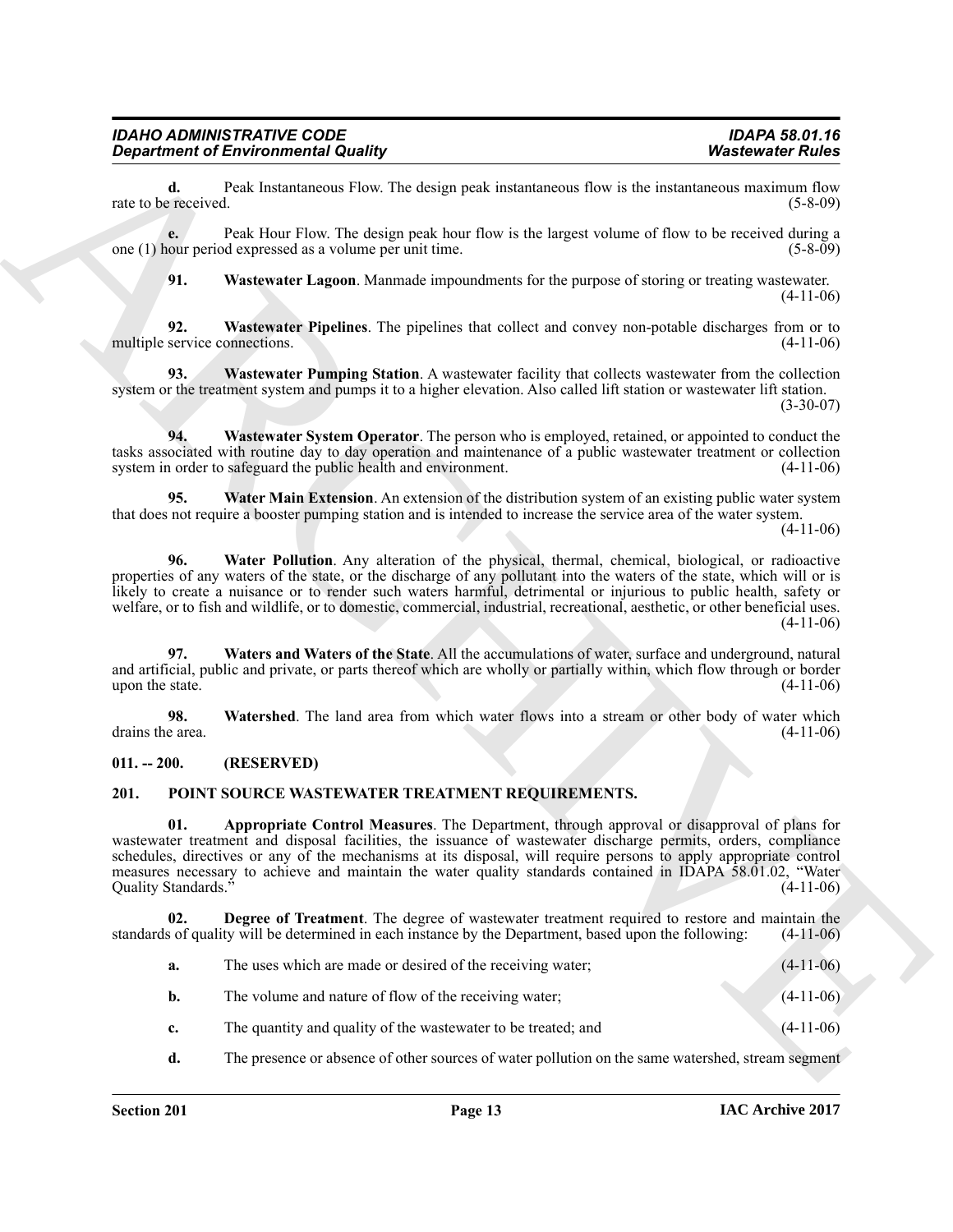<span id="page-13-7"></span><span id="page-13-6"></span>

|                                      | <b>Department of Environmental Quality</b>                                                                                                                                                                                                                                                                                                                                                                                                                                                                                             | <b>Wastewater Rules</b> |
|--------------------------------------|----------------------------------------------------------------------------------------------------------------------------------------------------------------------------------------------------------------------------------------------------------------------------------------------------------------------------------------------------------------------------------------------------------------------------------------------------------------------------------------------------------------------------------------|-------------------------|
| or aquifer.                          |                                                                                                                                                                                                                                                                                                                                                                                                                                                                                                                                        | $(4-11-06)$             |
| 03.<br>must at all times:            | <b>Operation</b> . Any person who owns or operates any sewage or other wastewater treatment facility                                                                                                                                                                                                                                                                                                                                                                                                                                   | $(4-11-06)$             |
| a.                                   | Ensure that such facility is operated under competent supervision and with the highest efficiency<br>that can reasonably be expected; and                                                                                                                                                                                                                                                                                                                                                                                              | $(5-8-09)$              |
| b.                                   | Maintain such facility in good repair.                                                                                                                                                                                                                                                                                                                                                                                                                                                                                                 | $(4-11-06)$             |
| 04.                                  | <b>Treatment Records.</b> Any person who owns or operates any facility or carries out any operation<br>which results in the discharge of wastewater must furnish to the Department such information concerning quality and<br>quantity of discharged wastewaters and maintain such treatment records as the Department requires to evaluate the<br>effects of any receiving waters. Required information can include, but is not limited to:                                                                                           | $(4-11-06)$             |
| a.                                   | Treated wastewater discharge volumes; and                                                                                                                                                                                                                                                                                                                                                                                                                                                                                              | $(4-11-06)$             |
| $\mathbf{b}$ .                       | Treated wastewater discharge biochemical oxygen demand (BOD); and                                                                                                                                                                                                                                                                                                                                                                                                                                                                      | $(4-11-06)$             |
| $c_{\cdot}$                          | Treated wastewater discharge suspended solid concentration; and                                                                                                                                                                                                                                                                                                                                                                                                                                                                        | $(4-11-06)$             |
| d.                                   | Discharge pH; and                                                                                                                                                                                                                                                                                                                                                                                                                                                                                                                      | $(4-11-06)$             |
| е.                                   | Discharge temperatures.                                                                                                                                                                                                                                                                                                                                                                                                                                                                                                                | $(4-11-06)$             |
| 05.                                  | <b>Falsification of Records.</b> It is a violation of these rules for any person to falsify or knowingly<br>render inaccurate any treatment record which can be required as provided in these regulations.                                                                                                                                                                                                                                                                                                                             | $(4-11-06)$             |
| 202.                                 | <b>CLASSIFICATION OF PUBLIC WASTEWATER SYSTEMS.</b>                                                                                                                                                                                                                                                                                                                                                                                                                                                                                    |                         |
| 01.<br>of potential health risks.    | Classification Requirement. All public wastewater systems shall be classified based on indicators                                                                                                                                                                                                                                                                                                                                                                                                                                      | $(4-11-06)$             |
| a.                                   | Classification rating forms developed in accordance with the criteria in Subsection 202.02 must be<br>completed by the public wastewater system owner or designee for every public wastewater treatment system and<br>wastewater collection system no later than July 1, 2008. Public wastewater treatment and wastewater collection<br>system owners or designee shall submit additional classification rating forms at five (5) year intervals or when<br>directed by the Department to submit a revised classification rating form. | $(3-29-10)$             |
| b.<br>classification.                | The Department shall review system classification rating forms and issue the final system                                                                                                                                                                                                                                                                                                                                                                                                                                              | $(3-29-10)$             |
|                                      | Classification Criteria. Public wastewater treatment systems and wastewater collection systems<br>shall be classified under a system that uses the following criteria:                                                                                                                                                                                                                                                                                                                                                                 | $(4-11-06)$             |
| a.<br>established by the Department. | Complexity, size, volume and variability in raw waste for treatment systems using guidelines                                                                                                                                                                                                                                                                                                                                                                                                                                           | $(4-11-06)$             |
| b.                                   | Complexity or size of collection systems.                                                                                                                                                                                                                                                                                                                                                                                                                                                                                              | $(4-11-06)$             |
| c.                                   | Other criteria deemed necessary to completely classify systems.                                                                                                                                                                                                                                                                                                                                                                                                                                                                        | $(4-11-06)$             |
| 203.                                 | PUBLIC WASTEWATER SYSTEM OPERATOR LICENSURE REQUIREMENTS.                                                                                                                                                                                                                                                                                                                                                                                                                                                                              |                         |
| 01.                                  | System Operator Licensure Requirement. Owners of all public wastewater systems must place<br>the direct supervision of their wastewater system(s), including each treatment system and each collection system or<br>each very small wastewater system, under the responsible charge of an operator who holds a valid license equal to or                                                                                                                                                                                               |                         |

#### <span id="page-13-5"></span><span id="page-13-4"></span><span id="page-13-2"></span><span id="page-13-0"></span>**202. CLASSIFICATION OF PUBLIC WASTEWATER SYSTEMS.**

## <span id="page-13-9"></span><span id="page-13-8"></span><span id="page-13-3"></span><span id="page-13-1"></span>**203. PUBLIC WASTEWATER SYSTEM OPERATOR LICENSURE REQUIREMENTS.**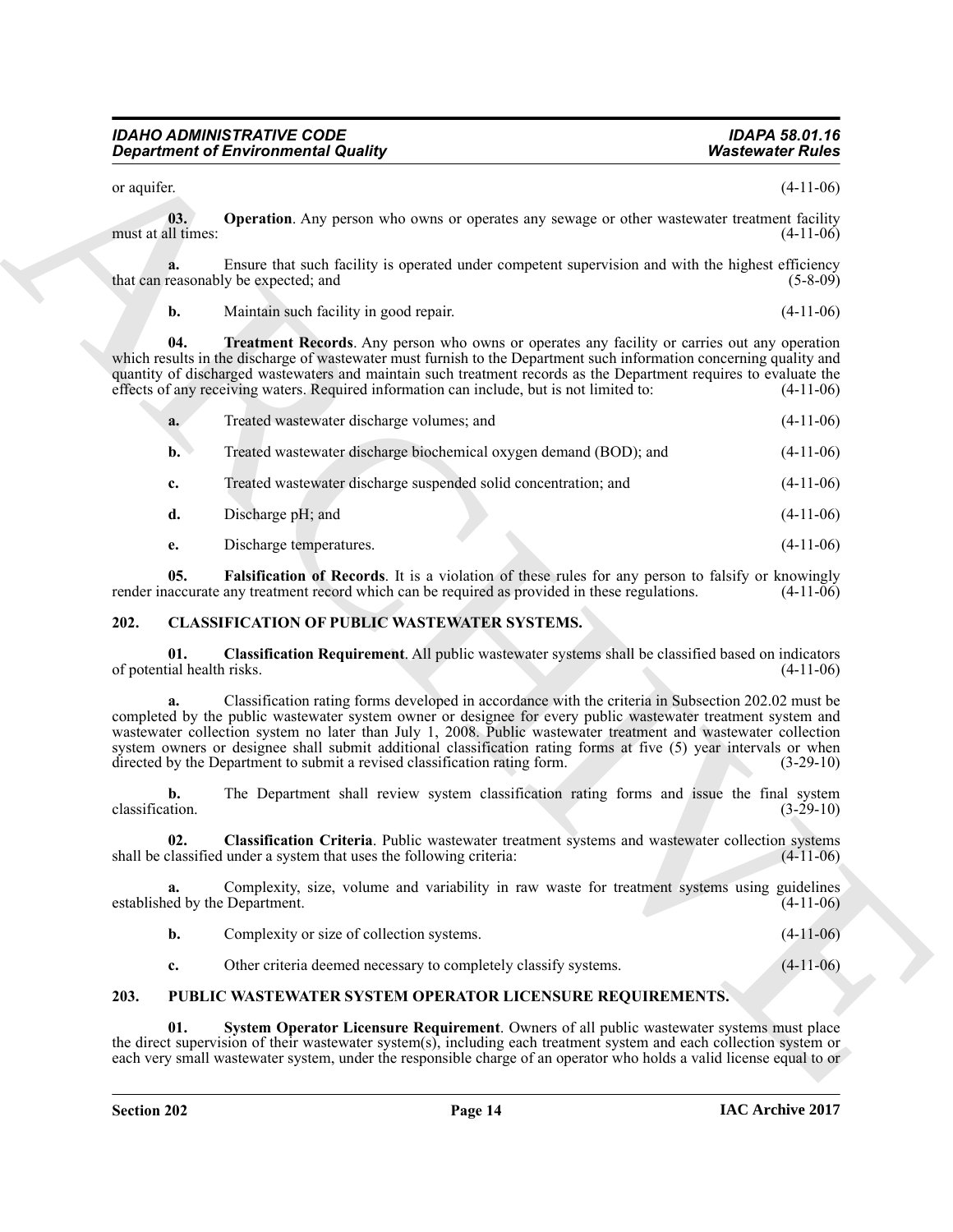**Experiment of Environmental Country of the state of the state of the state of Euler Countries Channel Archives Channel Archives Channel Archives Channel Archives Channel Archives Channel Archives Channel Archives Channel** greater than the classification of each treatment system and each collection system or each very small wastewater system. An operator in responsible charge of both a wastewater treatment system and a collection system shall hold two (2) licenses, one (1) for wastewater treatment and one (1) for collection, with the exception of a very small wastewater system for which the responsible charge operator may hold a single very small wastewater system license. Owners shall notify the Department in writing of any change of responsible charge or substitute responsible charge operator within thirty (30) days of such change. (3-29-10)

<span id="page-14-8"></span>**02. Responsible Charge Operator License Requirement**. An operator in responsible charge of a public wastewater system in Idaho must hold a valid license equal to or greater than the classification of the wastewater system(s), including each treatment system and each collection system or each very small wastewater system, as determined by the Department. (3-29-10) system, as determined by the Department.

<span id="page-14-9"></span>**03. Substitute Responsible Charge Operator**. At such times as the responsible charge operator is not available, a substitute responsible charge operator shall be designated to replace the responsible charge operator.

 $(4-11-06)$ 

**04. Wastewater System Operator Licensure**. All other operating personnel at public wastewater systems, including each treatment system and each collection system or each very small wastewater system, must hold a valid license issued by the Idaho Bureau of Occupational Licenses. (3-29-10)

## <span id="page-14-11"></span><span id="page-14-10"></span>**05. Wastewater System Operator Licensure Exceptions**. (3-29-10)

**a.** Any public wastewater system operating personnel that exclusively operate a Class A Effluent Distribution System of a Class A Municipal Reclaimed Wastewater System permitted in accordance with IDAPA 58.01.17, "Recycled Water Rules," are not subject to operator licensure requirements as outlined in these rules.

 $(3-29-10)$ 

**b.** Any non-pressurized drainfield and associated septic tank and collection system operating lare not subject to operator licensure requirements. (3-29-10) personnel are not subject to operator licensure requirements.

<span id="page-14-6"></span>**06. General Compliance Deadline**. All public wastewater systems addressed in Sections 202 and 203 shall be in compliance with these rules by April  $15, 2006$ .

<span id="page-14-7"></span>**07. Land Application/Reuse Operator Compliance Deadline**. Each public wastewater land application/reuse system addressed in these rules shall employ, retain or contract with licensed land application/reuse<br>(3-30-07) (3-30-07) operating personnel by April 15, 2007.

## <span id="page-14-5"></span><span id="page-14-0"></span>**204. CONTRACTING FOR SERVICES.**

Public wastewater systems may contract with properly licensed operating personnel to provide responsible charge operators and substitute responsible charge operators. Proof of such contract shall be submitted to the Department prior to the contracted operating personnel performing any services at the public wastewater system.

## <span id="page-14-1"></span>**205. -- 259. (RESERVED)**

## <span id="page-14-13"></span><span id="page-14-2"></span>**260. SUBSURFACE SEWAGE OR WASTE DISPOSAL.**

Subsurface sewage or wastewater disposal facilities must be designed and located so that pollutants cannot be reasonably expected to enter water of the state in concentrations resulting in injury to beneficial uses. See also IDAPA 58.01.03, "Individual/Subsurface Sewage Disposal Rules." (4-11-06)

## <span id="page-14-3"></span>**261. -- 399. (RESERVED)**

#### <span id="page-14-12"></span><span id="page-14-4"></span>**400. REVIEW OF PLANS FOR MUNICIPAL WASTEWATER TREATMENT OR DISPOSAL FACILITIES.**

Plans and specifications for municipal wastewater treatment or disposal facilities must comply with the facility and design standards set forth in Sections 410 through 599. If design issues are not addressed by the facility and design standards, then guidance documents, some of which are listed in Section 008, shall be used as guidance in the design and review of plans and specifications for municipal wastewater treatment or disposal facilities. See also Section 007.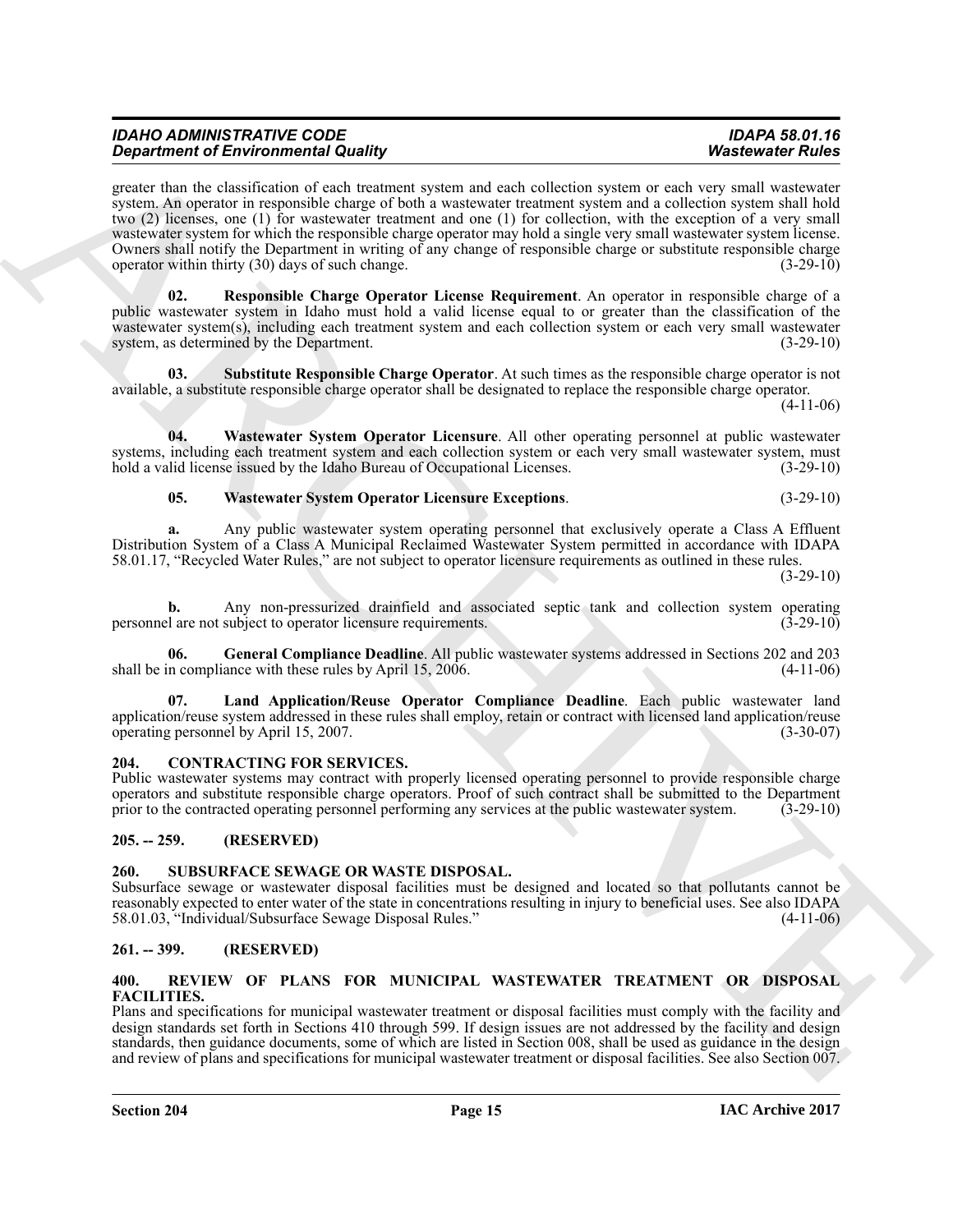(3-30-07)

<span id="page-15-1"></span>**01.** Ownership. Documentation of the ownership and responsibility for operating the proposed system shall be made available to the Department prior to or concurrent with the submittal of plans and specifications as required in Subsection 400.03. The documentation must show the financial arrangements adequate to demonstrate the ability for construction and operation and maintenance of the system according to these rules. Documentation shall also include the name of the wastewater system; the name, address, and phone number of the wastewater treatment facility; and the name, address, and phone number of the responsible charge operator. (5-8-09)

<span id="page-15-0"></span>**02. Connection to Existing System**. If the proposed project is to be connected to an existing wastewater system, a letter from the existing system must be submitted to the Department stating that the existing system will be able to provide services to the proposed project. The Department may require further documentation showing the ability of the existing system to provide service to the new system. This letter must be submitted prior to or concurrent with the submittal of plans and specifications as required in Subsection 400.03. (5-8-09 or concurrent with the submittal of plans and specifications as required in Subsection 400.03.

#### <span id="page-15-2"></span>**03. Plan and Specification Review**. (4-11-06)

**Department of Environmental Quality<br>
(a)**<br> **Conservation of the Conservation of Alexanian and Sources of Alexanian and Sources of Alexanian and Sources of Alexanian and Sources of Alexanian and Sources of Alexanian and S a.** Except as provided in Subsection 400.03.b., all plans and specifications for the construction of new sewage systems, sewage treatment plants or systems, other municipal wastewater treatment or disposal facilities, or for material modifications to existing sewage treatment plants or systems, municipal wastewater treatment or disposal facilities shall be submitted to the Department for review and approval before construction may begin and all construction shall be in substantial compliance therewith. This does not include plan and specifications for facilities for sludge disposal, but does include plans and specifications for treatment or storage of sludge. If construction does not commence within twelve (12) months of the Department's final approval of plans and specifications, the Department may require resubmittal of all or part of the plans and specifications for review. The Department shall review plans and specifications and endeavor to resolve design issues within forty-two (42) calendar days of submittal such that approval can be granted. If the Department and applicant have not resolved design issues within forty-two (42) calendar days or at any time thereafter, the applicant may file a written demand to the Department for a decision. Upon receipt of such written demand, the Department shall deliver a written decision to the applicant within no more than seven (7) calendar days explaining any reasons for disapproval. The Department shall maintain records of all written demands for decision made pursuant to Subsection 400.03.a. with such records including the final decision rendered and the timeliness thereof. No material deviation shall be made to the approved plans and specifications without the prior approval of the Department. (5-8-09)

**b.** Plans developed for simple wastewater main extensions, when such facilities will be owned and operated by a city, county, quasi-municipal corporation or regulated public utility, shall not require preconstruction approval by the Department, provided that such plans and specifications are reviewed and approved by a QLPE to verify compliance with the requirements of these rules prior to initiation of construction. At the discretion of the city, county, quasi-municipal corporation or regulated public utility, the plans addressed by this subsection may be referred to the Department for review and approval prior to initiation of construction. The Department has the authority to review plans and specifications approved by a QLPE and can require modifications if the plans and specifications do not meet facility and design standards. Any plans and specifications approved pursuant to Subsection 400.03.b. shall be transmitted to the Department at the time construction is authorized and shall be marked or stamped as "Approved for Construction." Along with the plans and specifications, the transmittal must include the items listed in Subsections 400.03.b.i. through 400.03.b.vii. The plans and specifications must be sealed, signed, and dated by the professional engineer in responsible charge of their preparation, and the approval or transmittal letter must be sealed, signed, and dated by the QLPE that is approving the plans and specifications. (5-8-09) signed, and dated by the QLPE that is approving the plans and specifications.

A statement that the author of the transmittal letter is the QLPE representing the city, county, quasi-<br>tion or regulated public entity. (5-8-09) municipal corporation or regulated public entity.

A statement that the extension project complies with the current facility plan or preliminary engineering report, or a statement that the sewer system/treatment facility has adequate capacity. (5-8-09)

iii. A statement from the city, county, quasi-municipal corporation or regulated public entity or its ed agent that the wastewater system owner will serve the project. (5-8-09) authorized agent that the wastewater system owner will serve the project.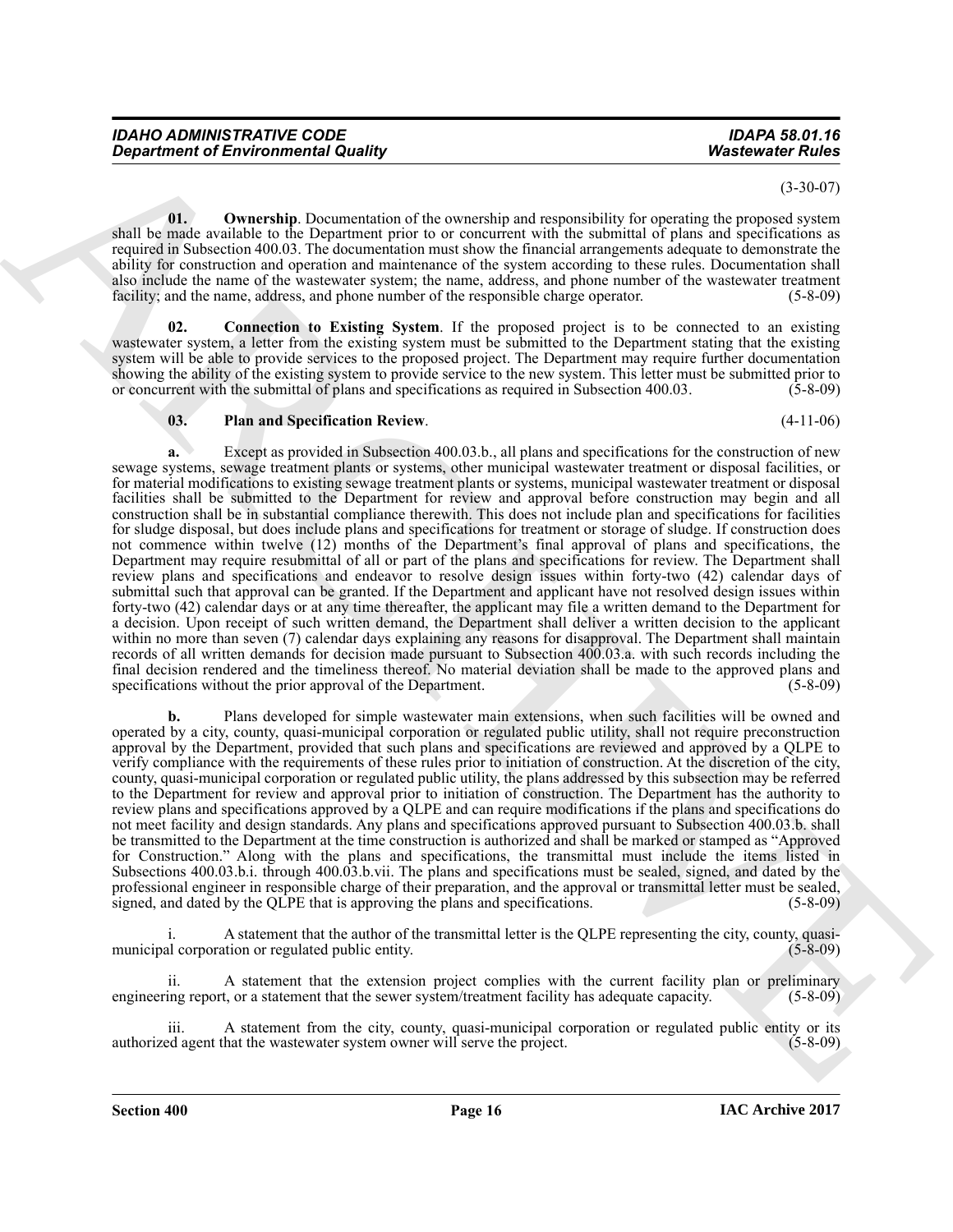iv. A statement from the city, county, quasi-municipal corporation or regulated public entity or its authorized agent that the wastewater system owner will own and operate the project after construction is complete. (5-8-09)

v. A statement by the QLPE that the plans and specifications are approved for construction.

vi. A statement by the QLPE that the plans and specifications comply with the facility standards within these rules.  $(5-8-09)$ 

vii. A statement recommending whether sanitary restrictions can be released or should remain in force. (5-8-09)

**c.** Subsections 400.03.c.i. through 400.03.c.vi. outline the projects which QLPEs may approve and which QLPEs may not approve. (5-8-09)

i. A QLPE may approve plans and specifications for simple wastewater main extensions that will be able to discharge to an existing wastewater system owned by a city, county, quasi-municipal corporation, or regulated public utility at the time the extension is approved for construction by the QLPE. (5-8-09)

ii. A QLPE may approve plans for simple wastewater main extensions which will discharge to an existing wastewater system owned by a city, county, quasi-municipal corporation, or regulated public utility, but are unable to connect to the system at the time the extension is approved for construction by the QLPE, provided sanitary<br>restrictions remain in force for the proposed extension. (5-8-09) restrictions remain in force for the proposed extension.

iii. A QLPE may not approve plans and specifications which include mechanical systems such as lift or treatment works. (5-8-09) stations or treatment works.

iv. A QLPE may not approve plans and specifications for projects which the QLPE was the design or otherwise involved in the design. (5-8-09) engineer or otherwise involved in the design.

v. A QLPE employed by a city, county, quasi-municipal corporation, or regulated public utility may approve a design that was prepared by a subordinate engineer or an engineer from a separate design group within the city, county, quasi-municipal corporation, or regulated public utility. (5-8-09)

vi. A QLPE who is not employed by a city, county, quasi-municipal corporation, or regulated public utility, but is retained by a city, county, quasi-municipal corporation, or regulated public utility for the purpose of plan and specification review may not approve projects designed by the company with which the QLPE is employed.

(5-8-09)

<span id="page-16-0"></span>**04. Professional Engineer**. Plans and specifications for construction, alteration or expansion of any sewage system, sewage treatment plant or system, or other municipal wastewater treatment or disposal facility shall be prepared by or under the supervision of an Idaho licensed professional engineer and shall bear the imprint of the engineer's seal. Construction shall be observed by an Idaho licensed professional engineer or a person under the supervision of an Idaho licensed professional engineer. (3-30-07) supervision of an Idaho licensed professional engineer.

## <span id="page-16-1"></span>**05. Record Plans and Specification**. (5-8-09)

**Department of Environmental Country, the system measuremental variation of Archives Christian Country, the Christian Country of Country and the Christian Country of Country and the Christian Country of Country and the Ch a.** Within thirty (30) calendar days of the completion of construction of facilities covered by Subsection 400.03, record plans and specifications based on information provided by the construction contractor and field observations made by the engineer or the engineer's designee depicting the actual construction of facilities performed, must be submitted to the Director by the engineer representing the city, county, quasi-municipal corporation or regulated public utility that owns the project, or by the design engineer or owner-designated substitute engineer if the constructed facilities will not be owned and operated by a city, county, quasi-municipal corporation or regulated public utility. Such submittal by the engineer must confirm material compliance with the approved plans and specifications or disclose material deviations therefrom. If the construction does not materially deviate from the approved plans and specifications, the owner may have a statement to that affect prepared by an Idaho licensed

(5-8-09)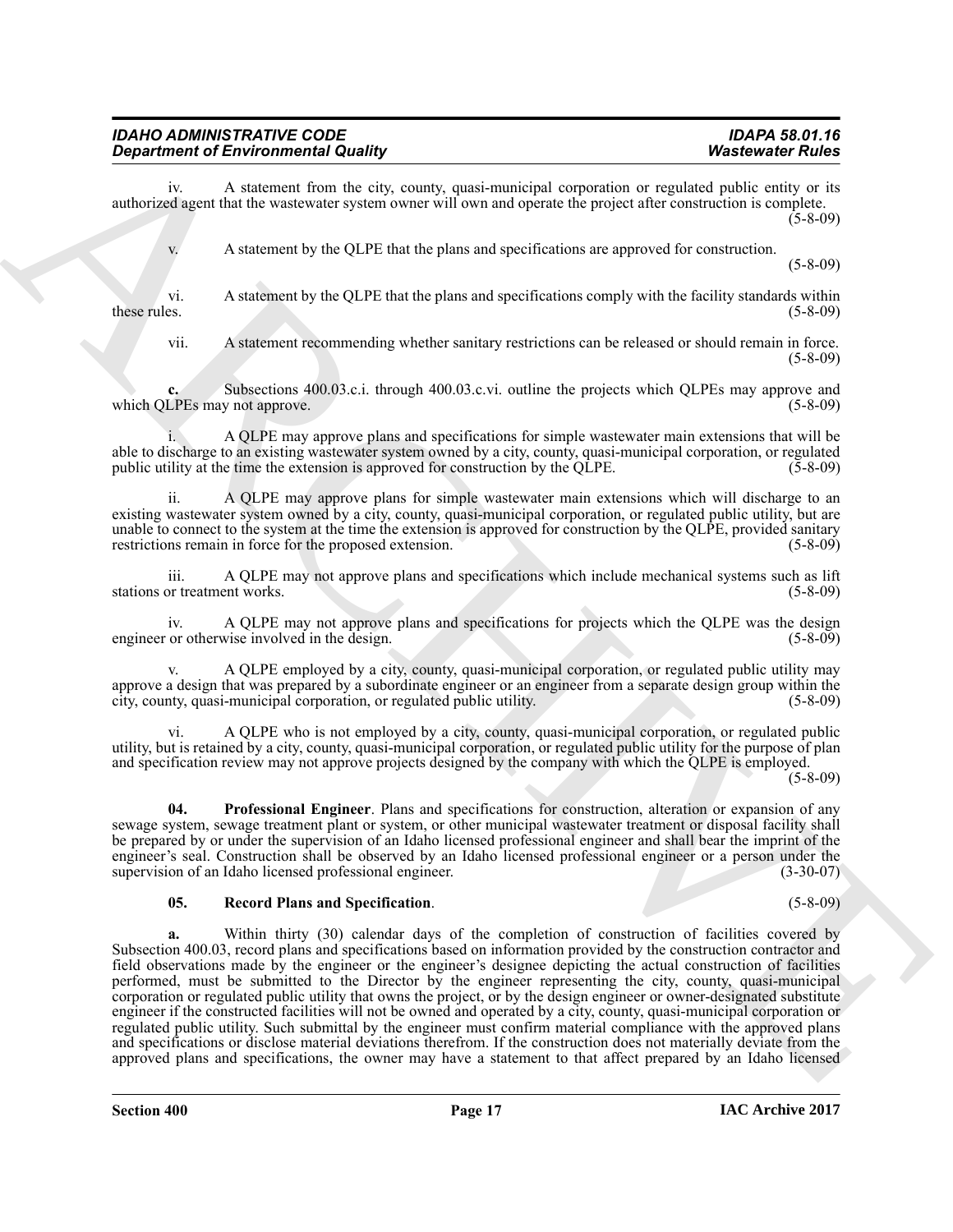| <b>IDAHO ADMINISTRATIVE CODE</b>           | <b>IDAPA 58.01.16</b>   |
|--------------------------------------------|-------------------------|
| <b>Department of Environmental Quality</b> | <b>Wastewater Rules</b> |

professional engineer and filed with the Department in lieu of submitting a complete and accurate set of record drawings. (5-8-09)

<span id="page-17-5"></span>**b.** Record plans and specifications, or a statement submitted in lieu of record plans and specifications, must be sealed, signed, and dated by the professional engineer in responsible charge of their preparation. (5-8-09)

**Strainer of Euro-Entire Hauth U.S. Detection and the Characteristics and a system of Euro-<br>
Although the system and the U.S. Constanting the Characteristics and the system of the system of the system of the system of the 06. Compliance With Applicable Standards and Rules**. All plans and specifications submitted to satisfy the requirements of Sections 400 through 599 or approved in compliance with Sections 400 through 599, shall be in compliance with the requirements of these rules and shall conform in style and quality to regularly accepted engineering standards. The Department shall review plans and specifications to determine compliance with these rules and engineering standards of care. If the plans and specifications comply with these rules and engineering standards of care, the Department shall not substitute its judgment for that of the owner's design engineer concerning<br>the manner of compliance with these rules. (3-30-07) the manner of compliance with these rules.

<span id="page-17-6"></span>**07. Waiver of Approval Requirement**. The Department may waive the plan and specification approval for any particular facility or category of facilities which will have no significant impact on the environment<br>(5-8-09) or on the public health.

**08. Requirement to Have Approved Plans and Specifications and Approval Letter On-site During Construction**. It is the responsibility of the owner to maintain one (1) copy of the approved plans and specifications and the approval letter from the reviewing authority on-site during construction at all times. (3-30-07)

**09. Construction Inspection Requirement**. Except as provided in Subsection 400.03.b., no construction shall commence until all of the necessary approvals have been received from the Department. The owner shall provide for the inspection of the construction of a municipal wastewater treatment or disposal facility by an Idaho licensed professional engineer to the extent required to confirm material compliance with the approved plans and to produce accurate record documents as required by Subsection 400.05. (5-8-09)

#### <span id="page-17-0"></span>**401. REVIEW OF PLANS FOR NONMUNICIPAL WASTEWATER TREATMENT OR DISPOSAL FACILITIES.**

<span id="page-17-3"></span>**01. Plan and Specification Approval Required**. The construction, alteration or expansion of any nonmunicipal wastewater treatment or disposal facility must not begin before plans and specifications for the proposed facility have been submitted to and approved by the Department. Deviations may be allowed as provided in Subsection 401.02. The Department does not require review of industrial in-plant processes.

<span id="page-17-2"></span>**02. Deviations from Approved Plans**. No material deviations are to be made from the approved plans ifications without prior approval of the Department. (3-30-07) and specifications without prior approval of the Department.

<span id="page-17-1"></span>**03. Professional Engineer**. Plans and specifications for construction, alteration or expansion of any nonmunicipal wastewater treatment or disposal facility shall be prepared by or under the supervision of an Idaho licensed professional engineer and shall bear the imprint of the engineer's seal. Construction shall be observed by an Idaho licensed professional engineer or a person under the supervision of an Idaho licensed professional engineer.

(5-8-09)

## <span id="page-17-4"></span>**04. Record Plans and Specifications**. (5-8-09)

**a.** If actual construction deviates from the approved plans and specifications, complete and accurate plans and specifications depicting the actual construction, alteration, or modification performed, shall be submitted to the Department for review and approval within thirty (30) days of completion of construction. If the construction does not materially deviate from the approved plans and specifications, the owner may have a statement to that effect prepared by an Idaho licensed professional engineer and filed with the Department in lieu of submitting a complete and accurate set of record drawings. (5-8-09) and accurate set of record drawings.

**b.** Record plans and specifications, or a statement submitted in lieu of record plans and specifications, sealed signed and dated by the professional engineer in responsible charge of their preparation (5-8-09) must be sealed, signed, and dated by the professional engineer in responsible charge of their preparation.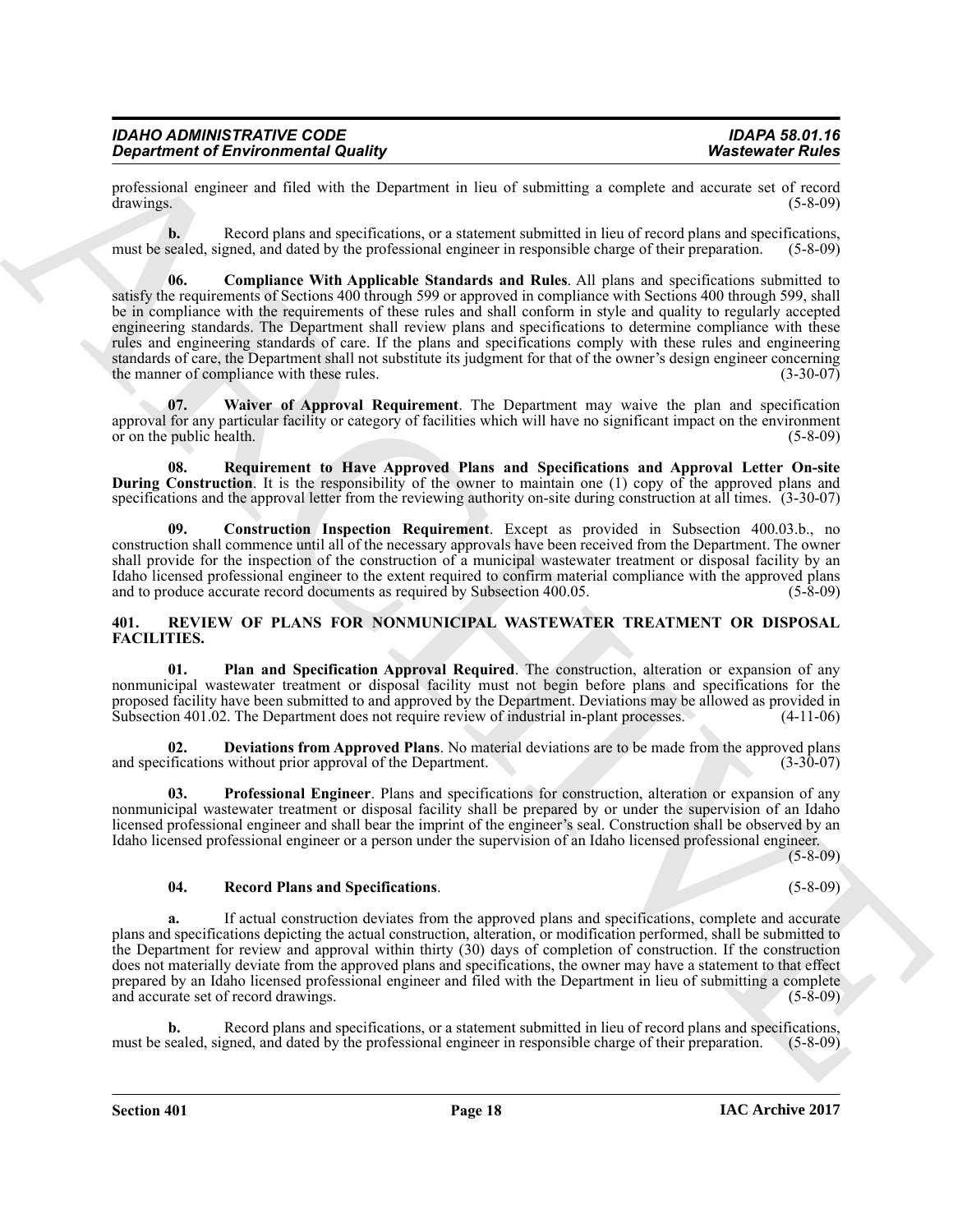| <b>IDAHO ADMINISTRATIVE CODE</b>           | IDAPA 58.01.16          |
|--------------------------------------------|-------------------------|
| <b>Department of Environmental Quality</b> | <b>Wastewater Rules</b> |

<span id="page-18-8"></span>**05. Waiver of Approval Requirement**. The Department can waive the plan and specification approval required in Subsection 401.01 for any particular facility or category of facilities which will have no significant impact<br>(5-8-09) on the environment or on the public health. on the environment or on the public health.

<span id="page-18-7"></span>**06. Applicability of Standards**. The facility and design standards for municipal wastewater treatment or disposal facilities set out in these rules do not apply to nonmunicipal wastewater treatment or disposal facilities covered under Section 401.

#### <span id="page-18-6"></span><span id="page-18-0"></span>**402. PLAN AND SPECIFICATION REVIEW DISPUTE RESOLUTION.**

The Department's plan and specification review dispute resolution policy is set out in PM06-4 at http://<br>www.deq.idaho.gov/laws-rules-etc/deq-policies/. (3-30-07) www.deq.idaho.gov/laws-rules-etc/deq-policies/.

#### <span id="page-18-1"></span>**403. -- 408. (RESERVED).**

#### <span id="page-18-3"></span><span id="page-18-2"></span>**409. FACILITY AND DESIGN STANDARDS FOR MUNICIPAL WASTEWATER TREATMENT OR DISPOSAL FACILITIES: DEMONSTRATION OF TECHNICAL, FINANCIAL, AND MANAGERIAL CAPACITY.**

*Department of Environmental Madrid Construction* **and Environmental the Uxpanisation exact the phase of Euler Construction (ASD) and the Construction Construction Construction (ASD) and the Construction Construction Cons** No person shall proceed, or cause to proceed, with construction of a new public wastewater system, a new private municipal treatment plant, a new wastewater treatment facility, or a new privately owned wastewater pumping station until it has been demonstrated to the Department that the wastewater system will have adequate technical, financial, and managerial capacity, as defined in Section 010 of these rules. Demonstration of capacity shall be submitted to the Department prior to or concurrent with the submittal of plans and specifications, as required in Section 39-118, Idaho Code, and Subsection 400.03 of these rules. The Department shall issue in writing its approval of the new system capacity demonstration. (5-8-09) capacity demonstration.

**01. Technical Capacity**. In order to meet this requirement, the public wastewater system shall submit tation to demonstrate the following: (5-8-09) documentation to demonstrate the following:

<span id="page-18-5"></span>**a.** The system meets the relevant design, construction, and operating requirements of these rules;

- (5-8-09)
- **b.** A plan is in place to deal with emergencies; (5-8-09)
- <span id="page-18-4"></span>**c.** A plan exists for replacement or improvement of infrastructure as necessary; and (5-8-09)

**d.** The system has trained personnel with an understanding of the technical and operational istics of the system. (5-8-09) characteristics of the system.

**02.** Financial Capacity. A demonstration of financial capacity must include, but is not limited to, the g information: (5-8-09) following information:

**a.** Documentation that organizational and financial arrangements are adequate to construct and operate the wastewater system in accordance with these rules. This information can be provided by submitting estimated construction, operation, and maintenance costs, letters of credit, or other access to financial capital through public or private sources and, if available, a certified financial statement; (5-8-09) public or private sources and, if available, a certified financial statement;

**b.** Demonstration of revenue sufficiency, that includes, but is not limited to, billing and collection procedures; a proposed rate structure which demonstrates the availability of operating funds; revenues for depreciation and reserves; and the ability to accrue a capital replacement fund. A preliminary operating budget shall<br>be provided; and (5-8-09) be provided; and

**c.** Adequate fiscal controls must be demonstrated. (5-8-09)

**d.** For private municipal wastewater treatment plants, a performance bond, maintenance bond, or cash reserve of one (1) year of operation and maintenance costs is required to ensure continuous and adequate operation and maintenance. (5-8-09) and maintenance.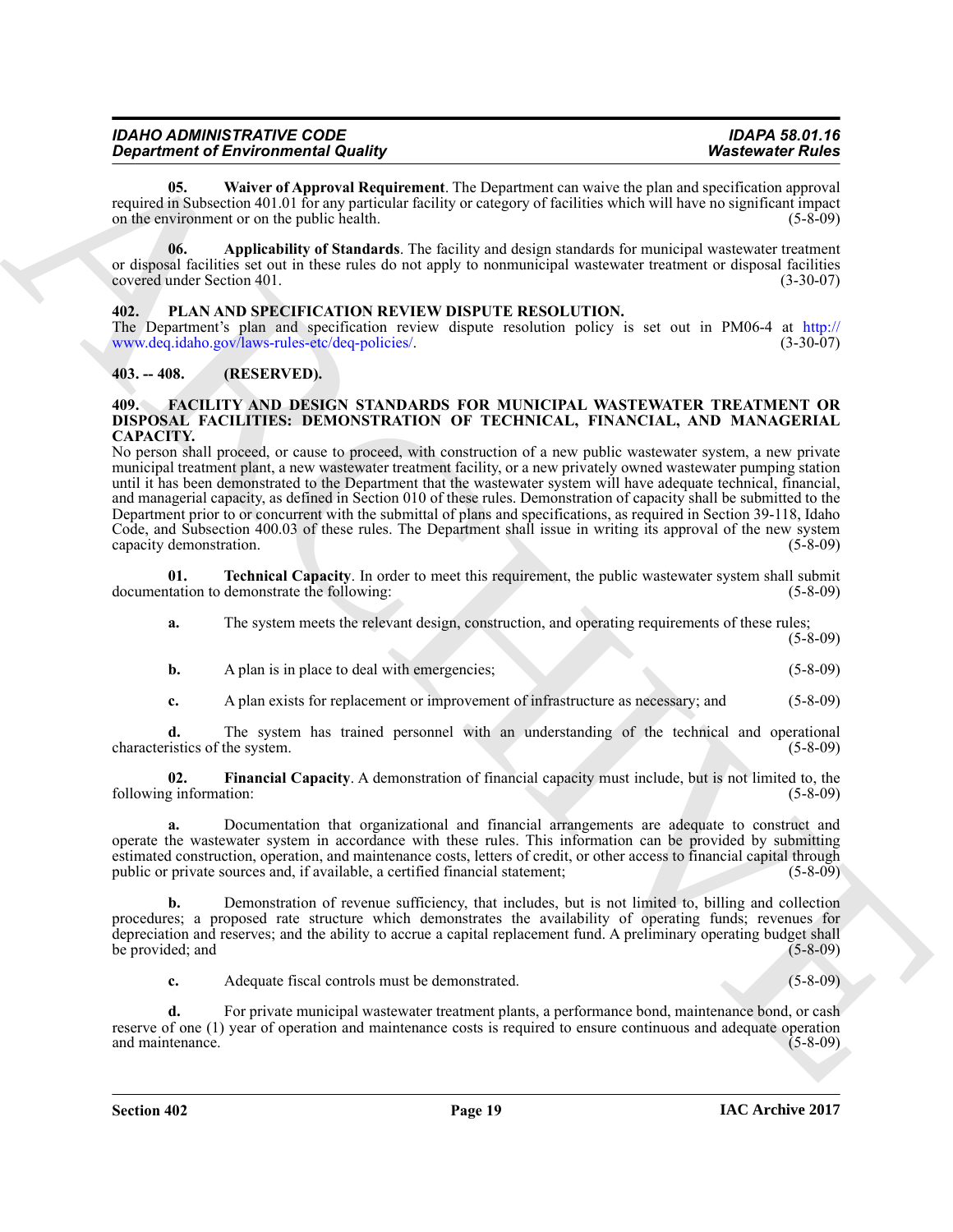| <b>IDAHO ADMINISTRATIVE CODE</b>           | <b>IDAPA 58.01.16</b>   |
|--------------------------------------------|-------------------------|
| <b>Department of Environmental Quality</b> | <b>Wastewater Rules</b> |

<span id="page-19-2"></span>**03. Managerial Capacity**. In order to demonstrate adequate managerial capacity, the owner or of a new wastewater system shall submit at least the following information to the Department: (5-8-09) operator of a new wastewater system shall submit at least the following information to the Department:

**a.** Clear documentation of legal ownership and any plans that may exist for transfer of that ownership upon completion of construction or after a period of operation; (5-8-09)

**b.** The name, address, and telephone number of the person who will be accountable for ensuring that evaluate system is in compliance with these rules; (5-8-09) the wastewater system is in compliance with these rules;

**c.** The name, address, and telephone number of the responsible charge operator; (5-8-09)

**d.** A description of the manner in which the wastewater system will be managed. Information such as by-laws, restrictive covenants, articles of incorporation, or procedures and policy manuals which describe the management organizational structure shall be provided;

**e.** A recommendation of staff qualifications, including training, experience, certification or licensing, and continuing education;

**f.** An explanation of how the wastewater system will establish and maintain effective communications and relationships between the wastewater system management, its customers, professional service<br>providers, and any applicable regulatory agencies; and (5-8-09) providers, and any applicable regulatory agencies; and

**g.** Evidence of planning for future growth, equipment repair and maintenance, and long term ent of system components. (5-8-09) replacement of system components.

<span id="page-19-1"></span>**04.** Consolidation. In demonstrating new system capacity, the owner of the proposed new system must investigate the feasibility of obtaining wastewater service from an established public wastewater system. If such service is available, but the owner elects to proceed with an independent system, the owner must explain why this choice is in the public interest in terms of environmental protection, affordability to wastewater users, and protection of public health. (5-8-09)

#### <span id="page-19-4"></span><span id="page-19-3"></span><span id="page-19-0"></span>**410. FACILITY AND DESIGN STANDARDS FOR MUNICIPAL WASTEWATER TREATMENT OR DISPOSAL FACILITIES: FACILITY PLANS.**

*Department of Environmental Counti***ty, and it is dependent stephet annotation (Water Chinese Counties and Systems Counties and Systems Counties and Systems Counties and Systems Counties and Systems Counties and Systems 01. Facility Plans Required**. All new municipal wastewater treatment or disposal facilities, and all existing municipal wastewater treatment or disposal facilities undergoing material modification or expansion, are required to have a current facility plan that shall address all applicable issues specifically required in Sections 410 and 420 through 599 of these rules including, but not limited to, hydraulic capacity, treatment capacity, project financing, and operation and maintenance considerations. The facility plan shall address these issues sufficiently to determine the effects of the project on the overall wastewater infrastructure. Material modification or expansion that requires a facility plan includes upgraded, or rehabilitated municipal wastewater treatment or disposal facilities and major collection, interceptor sewer, pump station projects, and septage transfer station projects. Facility plans must address the entire potential service area of the project. A facility plan may be completed for collection systems only. If such a collection system facility plan is prepared, and flows increase in excess of the design capacity of downstream collection and treatment facilities, the impact of the flow shall be addressed in the facility plan. (5-8-09) collection and treatment facilities, the impact of the flow shall be addressed in the facility plan.

**a.** Department-reviewed simple wastewater main extension projects. A facility plan is not required if the Department is provided documentation supporting the ability of the wastewater system to provide service for the simple wastewater main extension without adding wastewater pumping stations or treatment capacity to the system and without overloading the existing collection system. Documentation may be in the form of: (5-8-09) and without overloading the existing collection system. Documentation may be in the form of:

| Hydraulic modeling; | $(5 - 8 - 09)$ |
|---------------------|----------------|
|                     |                |

ii. Usage data and flow calculations; (5-8-09)

iii. Declining balance reports that demonstrate the system has the capacity to supply the service area of m served by the extension; or (5-8-09) the system served by the extension; or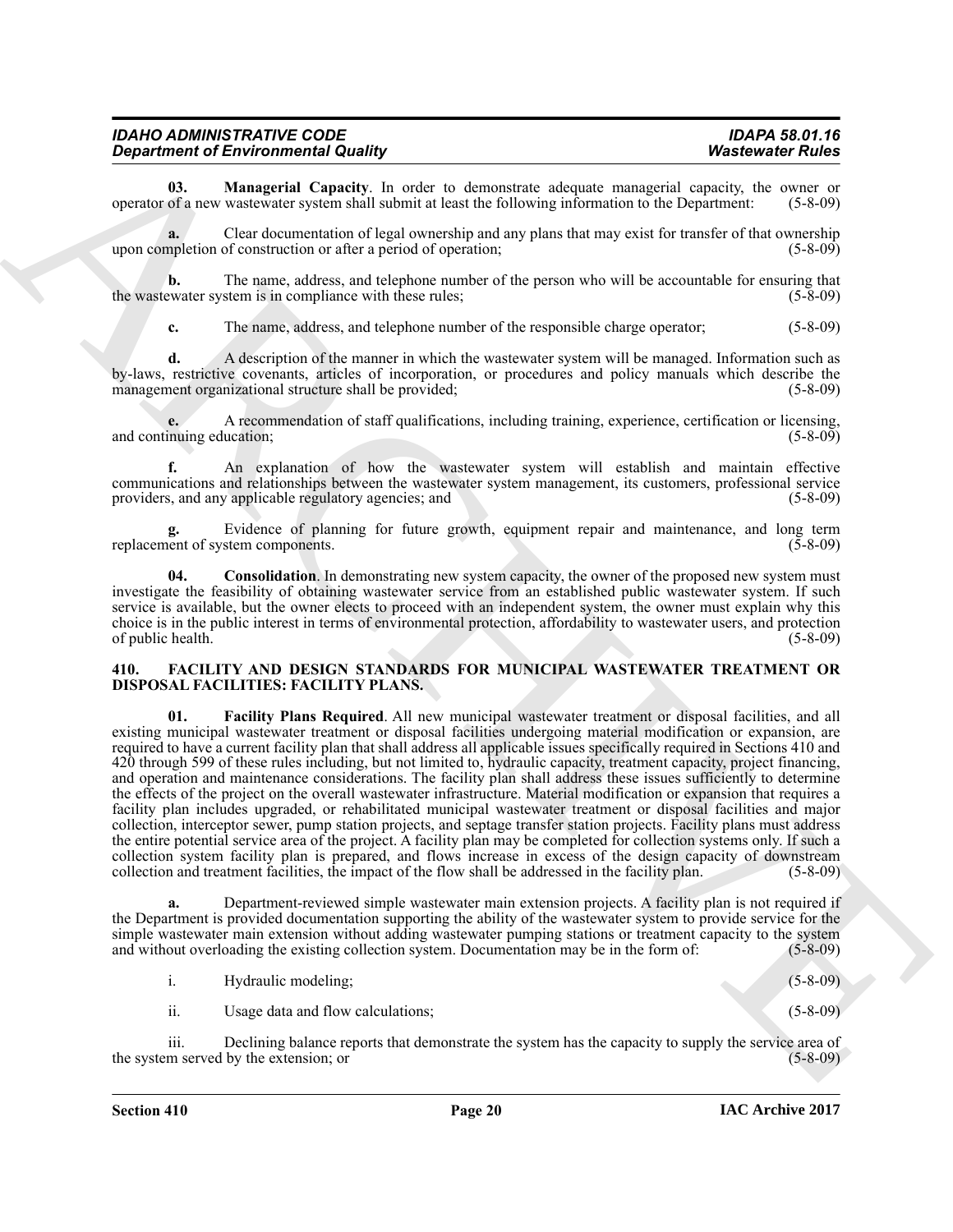| <b>IDAHO ADMINISTRATIVE CODE</b>           | <b>IDAPA 58.01.16</b>   |
|--------------------------------------------|-------------------------|
| <b>Department of Environmental Quality</b> | <b>Wastewater Rules</b> |

iv. Other documentation acceptable to the Department. (5-8-09)

*Department of Environmental Quality* **Watercome Follow**<br>
10. OLE decreases them <sup>1</sup> Watercome Follow<br>
20. OLE decreases them <sup>1</sup> Watercome Follow and 20. The component and the component and the component and the<br>
20. O **b.** OLPE-Reviewed Simple Wastewater Main Extension Projects. A Department-approved facility plan is not required to be in place prior to the QLPE approving simple wastewater main extensions pursuant to Subsection 400.03.b., provided that the system is in compliance with the facility and design standards in the area served by the extension. If the Department has not approved a facility plan which covers the proposed simple wastewater main extension, then the system owner or the QLPE must include with the transmittal letter documentation supporting the ability of the system owner to provide service for the simple wastewater main extension without adding wastewater pumping stations or treatment capacity to the system and without overloading the existing collection system. The system owner shall provide this documentation to the QLPE as necessary.<br>Documentation may be in the form of: (5-8-09) Documentation may be in the form of:

i. Hydraulic modeling; (5-8-09)

ii. Usage data and flow calculations; (5-8-09)

iii. Declining balance reports that demonstrate the system has the capacity to supply the service area of the system served by the extension; or (5-8-09) (5-8-09)

<span id="page-20-2"></span><span id="page-20-0"></span>iv. Other documentation acceptable to the Department. (5-8-09)

**02.** Submittal to Department. Facility plans shall be submitted to the Department for review and prior to the submission of plans and specifications for a project related to the facility plan. (5-8-09) approval prior to the submission of plans and specifications for a project related to the facility plan.

**03. Engineer's Seal Required**. Facility plans submitted to the Department shall bear the imprint of an ensed professional engineer's seal that is both signed and dated by the engineer. (5-8-09) Idaho licensed professional engineer's seal that is both signed and dated by the engineer.

<span id="page-20-1"></span>**04. Facility Plan Contents**. The facility plan shall assemble basic information, present criteria and assumptions, and examine alternative solutions with preliminary layouts and cost estimates. The facility plan is intended to address system wide growth, to identify system deficiencies, and to lay out a plan for system upgrades and expansion. The minimum requirements for a facility plan are located in Subsections 410.04.a. through 410.04.c. If specific items are not applicable to a particular facility plan, then the engineer shall state this in the facility plan and state the reason why it is not applicable. (5-8-09)

**a.** New Wastewater System Facility Plan. The facility plan for a new wastewater system must include sufficient detail to support the requirements of Sections 410 through 520 and address the items listed in Subsections 410.04.a.i. through 410.04.a.vii. of this rule. (5-8-09) 410.04.a.i. through  $410.04$ .a.vii. of this rule.

i. Location. Provide a general description and location of the system including service boundaries. (5-8-09)

ii. Population. Provide the estimated design population of the system. (5-8-09)

iii. Wastewater flows. Provide design data for domestic, commercial, and industrial wastewater on, including average day, maximum day, maximum month, or peak hour flows. (5-8-09) generation, including average day, maximum day, maximum month, or peak hour flows.

iv. Collection. Identify and describe any anticipated or proposed wastewater collection systems. Include specific detail on any anticipated or proposed wastewater pumping stations and on any anticipated or proposed wastewater interceptor or trunk lines.

v. Treatment. Identify and describe any anticipated or proposed treatment works. Provide specific detail on the type and level of treatment and the required capacity of the treatment system. (5-8-09)

vi. Disposal. Identify and describe any anticipated or proposed wastewater disposal system(s). Include specific information on the location and method of disposal and information on any existing disposal permits or<br>estimated timelines to obtain anticipated required permits. (5-8-09) estimated timelines to obtain anticipated required permits.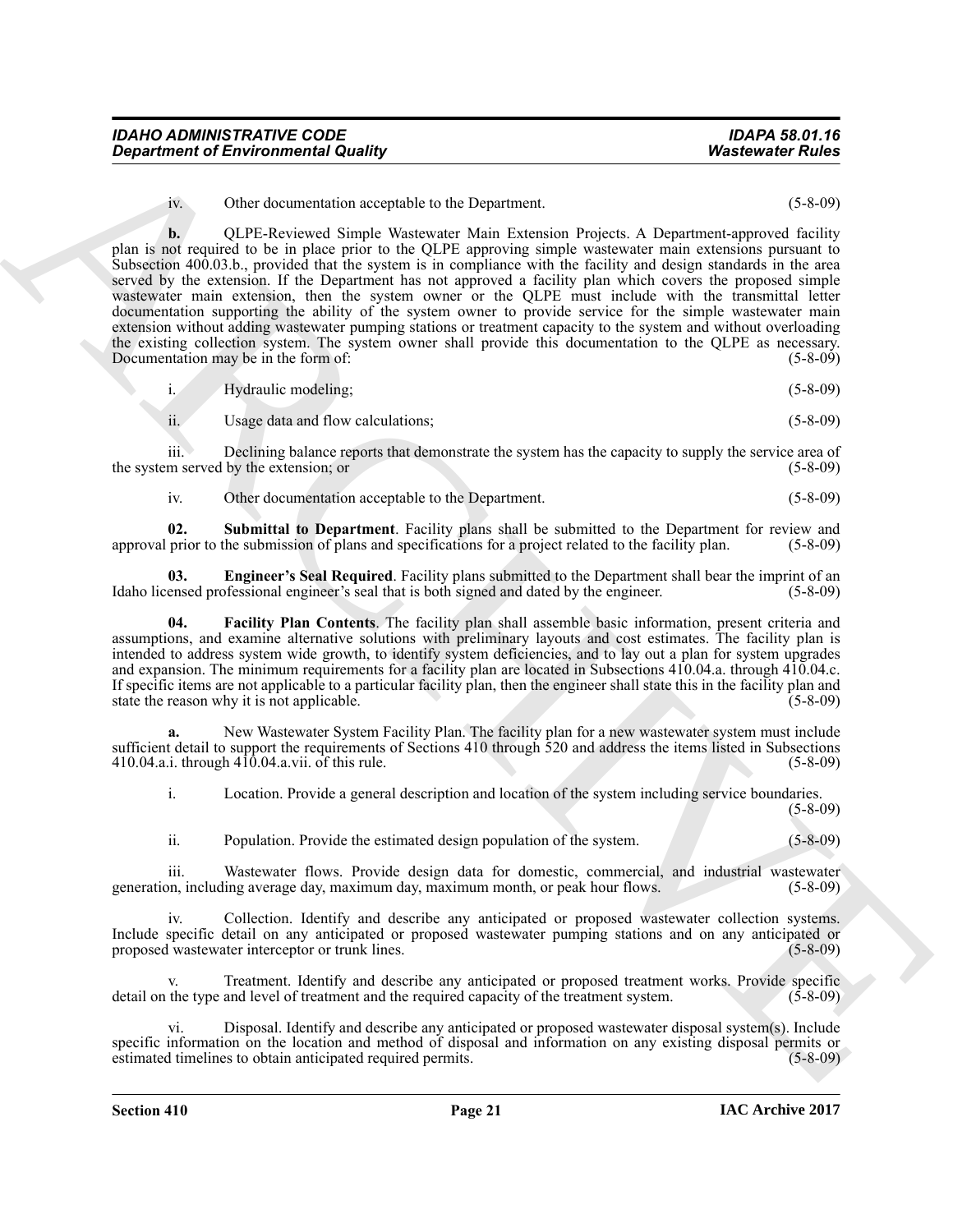| <b>IDAHO ADMINISTRATIVE CODE</b>           | <b>IDAPA 58.01.16</b>   |
|--------------------------------------------|-------------------------|
| <b>Department of Environmental Quality</b> | <b>Wastewater Rules</b> |

|                | <b>Department of Environmental Quality</b>                                                                                                                                                                                                                                                                                                                                                                                                                                                                                                                                                                                                                                                                                                                                                                                                                                                                                                                                                  | <b>Wastewater Rules</b> |
|----------------|---------------------------------------------------------------------------------------------------------------------------------------------------------------------------------------------------------------------------------------------------------------------------------------------------------------------------------------------------------------------------------------------------------------------------------------------------------------------------------------------------------------------------------------------------------------------------------------------------------------------------------------------------------------------------------------------------------------------------------------------------------------------------------------------------------------------------------------------------------------------------------------------------------------------------------------------------------------------------------------------|-------------------------|
| V11.           | Drinking water. Describe the drinking water distribution system with reference to the relationship<br>to existing or proposed wastewater structures which may affect the operation and location of the wastewater system.                                                                                                                                                                                                                                                                                                                                                                                                                                                                                                                                                                                                                                                                                                                                                                   | $(5-8-09)$              |
| b.             | Existing Wastewater System Facility Plan. The facility plan for an existing wastewater system must<br>include sufficient detail to support the requirements of Sections 410 through 520, address all items in Subsections<br>410.04.a.i. through 410.04.a.vii., and address all items in Subsections 410.04.b.i. through 410.04.b.viii.                                                                                                                                                                                                                                                                                                                                                                                                                                                                                                                                                                                                                                                     | $(5-8-09)$              |
|                | Provide a hydraulic analysis of the collection system if requested by the Department. Any analysis<br>of an existing collection system shall be properly calibrated. The type and sophistication of the analysis shall be<br>dependent on the type of the system.                                                                                                                                                                                                                                                                                                                                                                                                                                                                                                                                                                                                                                                                                                                           | $(5 - 8 - 09)$          |
| ii.            | Identify and evaluate problems or deficiencies related to the wastewater system.                                                                                                                                                                                                                                                                                                                                                                                                                                                                                                                                                                                                                                                                                                                                                                                                                                                                                                            | $(5-8-09)$              |
| iii.           | Identify the design capacity of existing facilities and the current operating flows.                                                                                                                                                                                                                                                                                                                                                                                                                                                                                                                                                                                                                                                                                                                                                                                                                                                                                                        | $(5-8-09)$              |
| iv.            | Describe financing options for projects identified in the facility plan.                                                                                                                                                                                                                                                                                                                                                                                                                                                                                                                                                                                                                                                                                                                                                                                                                                                                                                                    | $(5-8-09)$              |
| V.             | Set forth anticipated charges for users.                                                                                                                                                                                                                                                                                                                                                                                                                                                                                                                                                                                                                                                                                                                                                                                                                                                                                                                                                    | $(5-8-09)$              |
| vi.            | Review organizational and staffing requirements.                                                                                                                                                                                                                                                                                                                                                                                                                                                                                                                                                                                                                                                                                                                                                                                                                                                                                                                                            | $(5-8-09)$              |
| vii.           | Offer a project(s) recommendation for client consideration.                                                                                                                                                                                                                                                                                                                                                                                                                                                                                                                                                                                                                                                                                                                                                                                                                                                                                                                                 | $(5-8-09)$              |
| viii.          | Outline official actions and procedures to implement the project.                                                                                                                                                                                                                                                                                                                                                                                                                                                                                                                                                                                                                                                                                                                                                                                                                                                                                                                           | $(5-8-09)$              |
| c.<br>Grants." | Wastewater System Facility Plan Funded by the State Revolving Fund. If the project is funded by<br>the state revolving fund or a state grant, the facility plan must meet the requirements of Subsections 410.04.a. and<br>410.04.b., and other requirements that may also apply. See IDAPA 58.01.12 "Rules for Administration of Water<br>Pollution Control Loans," and IDAPA 58.01.04, "Rules for Administration of Wastewater Treatment Facility<br>Facility Plan Guidance. A checklist which can be used for guidance can be found on the DEQ                                                                                                                                                                                                                                                                                                                                                                                                                                           | $(5-8-09)$              |
|                | website at http://www.deq.idaho.gov. This checklist is for Department grant and loan projects, but may be used in<br>part or in whole as a guide to assist in the development of any facility plan.                                                                                                                                                                                                                                                                                                                                                                                                                                                                                                                                                                                                                                                                                                                                                                                         | $(5-8-09)$              |
| 411.           | <b>FACILITY AND DESIGN STANDARDS FOR MUNICIPAL WASTEWATER TREATMENT OR</b><br>DISPOSAL FACILITIES: PRELIMINARY ENGINEERING REPORTS.                                                                                                                                                                                                                                                                                                                                                                                                                                                                                                                                                                                                                                                                                                                                                                                                                                                         |                         |
| 01.            | Preliminary Engineering Reports Required. Preliminary engineering reports are required for<br>municipal wastewater treatment or disposal facility projects that require plan and specification review and approval<br>pursuant to Subsection 400.03 and shall address all applicable issues specifically required in Sections 411 through<br>599 of these rules including, but not limited to, purpose, scope, hydraulic capacity, treatment capacity, and operation<br>and maintenance considerations sufficiently to determine the effects of the project on the overall wastewater<br>infrastructure. Preliminary engineering reports must be completed for major wastewater collection system projects,<br>all pump station projects, all treatment plant designs and upgrades, and all septage transfer stations. Preliminary<br>engineering reports are not required for simple wastewater main extensions that are approved in accordance with<br>Subsections 410.01.a. or 410.01.b. | $(5 - 8 - 09)$          |
| 02.            | Submittal to Reviewing Authority. Preliminary engineering reports shall be submitted to the<br>Department for review and must be approved by the Department prior to the submission of plans and specifications.                                                                                                                                                                                                                                                                                                                                                                                                                                                                                                                                                                                                                                                                                                                                                                            | $(5-8-09)$              |
| 03.            | Preliminary Engineering Report Contents. The preliminary engineering report must include<br>sufficient detail to demonstrate that the proposed project meets applicable criteria. The preliminary engineering report<br>generally addresses project specific issues rather than the overall system-wide plan. The preliminary engineering                                                                                                                                                                                                                                                                                                                                                                                                                                                                                                                                                                                                                                                   |                         |

#### <span id="page-21-4"></span><span id="page-21-3"></span><span id="page-21-2"></span><span id="page-21-1"></span><span id="page-21-0"></span>**411. FACILITY AND DESIGN STANDARDS FOR MUNICIPAL WASTEWATER TREATMENT OR DISPOSAL FACILITIES: PRELIMINARY ENGINEERING REPORTS.**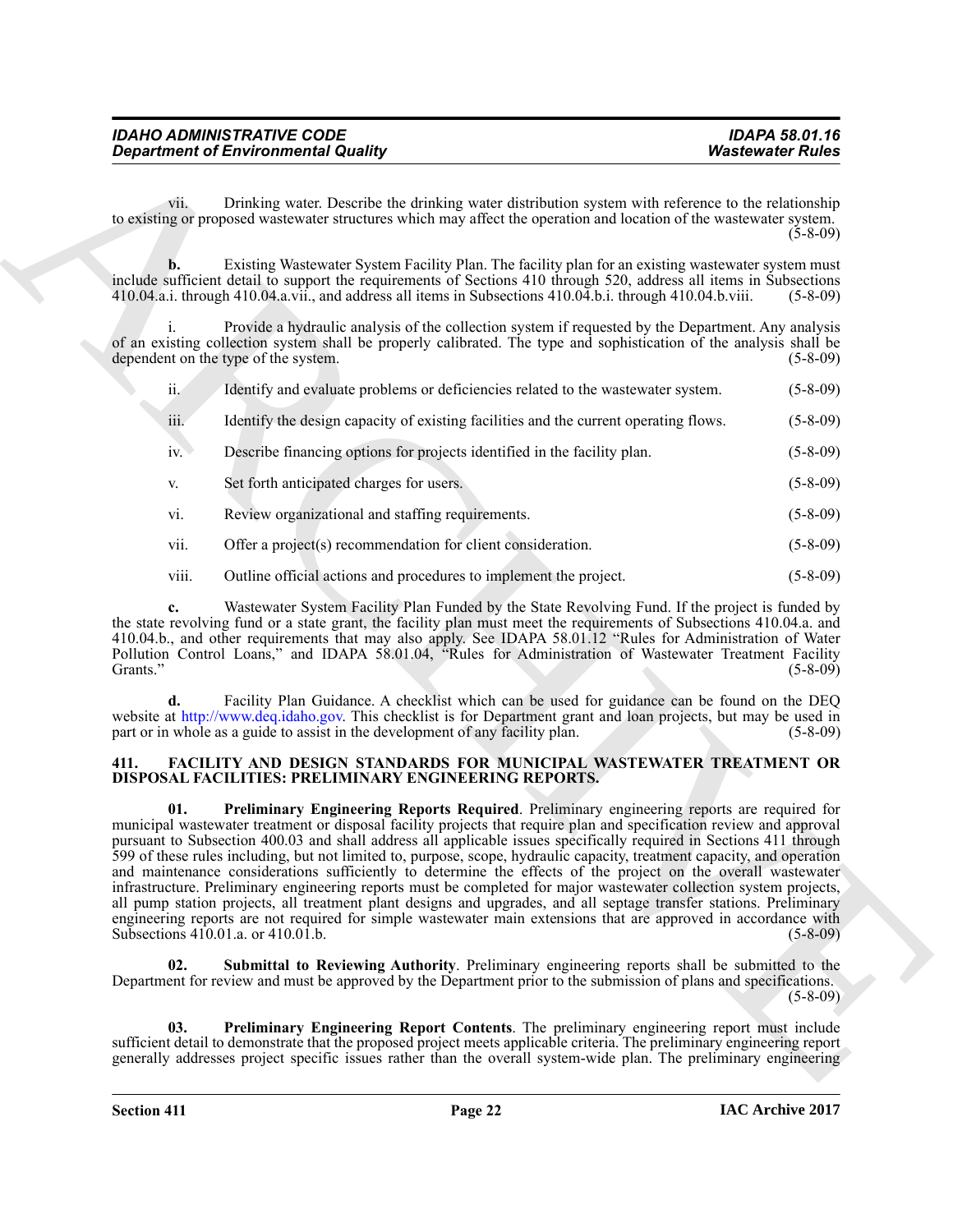| <b>IDAHO ADMINISTRATIVE CODE</b>           | <b>IDAPA 58.01.16</b>   |
|--------------------------------------------|-------------------------|
| <b>Department of Environmental Quality</b> | <b>Wastewater Rules</b> |

| <b>Department of Environmental Quality</b>                                                                                                                                                                                                                                                                                                                                                                                                                                                                                                                                                                                                                                                                                                                                                                                                                                                                                | <b>Wastewater Rules</b> |
|---------------------------------------------------------------------------------------------------------------------------------------------------------------------------------------------------------------------------------------------------------------------------------------------------------------------------------------------------------------------------------------------------------------------------------------------------------------------------------------------------------------------------------------------------------------------------------------------------------------------------------------------------------------------------------------------------------------------------------------------------------------------------------------------------------------------------------------------------------------------------------------------------------------------------|-------------------------|
| report shall identify and evaluate wastewater related problems; assemble basic information; present criteria and<br>assumptions; examine alternative solutions with preliminary layouts and cost estimates; offer a conclusion with a<br>proposed project; and outline official actions and procedures to implement the project. The items included in<br>Subsections 411.03.a. through 411.03.c., and other items specifically called for in Sections 426 through 599, shall be<br>addressed in detail in the preliminary engineering report. If specific items are not applicable to a particular design,<br>then the designer shall state this in the preliminary engineering report and state the reason why it is not applicable.<br>Items adequately addressed in the facility plan under which the project is being designed, may be addressed by<br>reference for purposes of the preliminary engineering report. | $(5-8-09)$              |
| Major Wastewater Collection System Projects. Items applicable to preliminary engineering reports<br>a.<br>for major wastewater collection system projects are listed in Subsections 411.03.a.i. through 411.03.a.vi.                                                                                                                                                                                                                                                                                                                                                                                                                                                                                                                                                                                                                                                                                                      | $(5-8-09)$              |
| Coordination with Facility Plan. The preliminary engineering report shall discuss or reference<br>i.<br>items provided in the Department-approved facility plan. These items include, but are not limited to:                                                                                                                                                                                                                                                                                                                                                                                                                                                                                                                                                                                                                                                                                                             | $(5-8-09)$              |
| Location of project;<br>(1)                                                                                                                                                                                                                                                                                                                                                                                                                                                                                                                                                                                                                                                                                                                                                                                                                                                                                               | $(5-8-09)$              |
| Population served by project;<br>(2)                                                                                                                                                                                                                                                                                                                                                                                                                                                                                                                                                                                                                                                                                                                                                                                                                                                                                      | $(5-8-09)$              |
| (3)<br>Existing and proposed wastewater flows;                                                                                                                                                                                                                                                                                                                                                                                                                                                                                                                                                                                                                                                                                                                                                                                                                                                                            | $(5-8-09)$              |
| (4)<br>Existing and proposed collection system;                                                                                                                                                                                                                                                                                                                                                                                                                                                                                                                                                                                                                                                                                                                                                                                                                                                                           | $(5-8-09)$              |
| (5)<br>Existing and proposed treatment works;                                                                                                                                                                                                                                                                                                                                                                                                                                                                                                                                                                                                                                                                                                                                                                                                                                                                             | $(5 - 8 - 09)$          |
| (6)<br>Existing and proposed disposal methods;                                                                                                                                                                                                                                                                                                                                                                                                                                                                                                                                                                                                                                                                                                                                                                                                                                                                            | $(5-8-09)$              |
| Drinking water system impacts;<br>(7)                                                                                                                                                                                                                                                                                                                                                                                                                                                                                                                                                                                                                                                                                                                                                                                                                                                                                     | $(5-8-09)$              |
| (8)<br>Hydraulic analysis; and                                                                                                                                                                                                                                                                                                                                                                                                                                                                                                                                                                                                                                                                                                                                                                                                                                                                                            | $(5-8-09)$              |
| (9)<br>Financing methods.                                                                                                                                                                                                                                                                                                                                                                                                                                                                                                                                                                                                                                                                                                                                                                                                                                                                                                 | $(5-8-09)$              |
| Design criteria. The preliminary engineering report shall discuss and present the design criteria<br>11.<br>applicable to the proposed project. The design criteria includes, but is not limited to:                                                                                                                                                                                                                                                                                                                                                                                                                                                                                                                                                                                                                                                                                                                      | $(5-8-09)$              |
| Wastewater flow rates including peak hour flows;<br>(1)                                                                                                                                                                                                                                                                                                                                                                                                                                                                                                                                                                                                                                                                                                                                                                                                                                                                   | $(5-8-09)$              |
| (2)<br>Current project fifty (50) year design and build-out conditions;                                                                                                                                                                                                                                                                                                                                                                                                                                                                                                                                                                                                                                                                                                                                                                                                                                                   | $(5-8-09)$              |
| (3)<br>Piping size, material, and installation methods;                                                                                                                                                                                                                                                                                                                                                                                                                                                                                                                                                                                                                                                                                                                                                                                                                                                                   | $(5 - 8 - 09)$          |
| (4)<br>Depth of bury and slope;                                                                                                                                                                                                                                                                                                                                                                                                                                                                                                                                                                                                                                                                                                                                                                                                                                                                                           | $(5 - 8 - 09)$          |
| (5)<br>Soil and ground water conditions;                                                                                                                                                                                                                                                                                                                                                                                                                                                                                                                                                                                                                                                                                                                                                                                                                                                                                  | $(5 - 8 - 09)$          |
| (6)<br>Corrosion protection; and                                                                                                                                                                                                                                                                                                                                                                                                                                                                                                                                                                                                                                                                                                                                                                                                                                                                                          | $(5-8-09)$              |
| Odor control.<br>(7)                                                                                                                                                                                                                                                                                                                                                                                                                                                                                                                                                                                                                                                                                                                                                                                                                                                                                                      | $(5 - 8 - 09)$          |
| iii.<br>Code provisions. The preliminary engineering report shall include a summary of applicable codes<br>and standards that apply to the proposed project.                                                                                                                                                                                                                                                                                                                                                                                                                                                                                                                                                                                                                                                                                                                                                              | $(5 - 8 - 09)$          |
| Cost estimate. The preliminary engineering report shall provide as applicable<br>iv.<br>construction costs for public works projects or projects funded by public monies.                                                                                                                                                                                                                                                                                                                                                                                                                                                                                                                                                                                                                                                                                                                                                 | estimated<br>$(5-8-09)$ |
| Construction schedule. The preliminary engineering report shall include the proposed construction<br>V.                                                                                                                                                                                                                                                                                                                                                                                                                                                                                                                                                                                                                                                                                                                                                                                                                   |                         |

| (1) | Wastewater flow rates including peak hour flows;                 | $(5-8-09)$     |
|-----|------------------------------------------------------------------|----------------|
| (2) | Current project fifty (50) year design and build-out conditions; | $(5 - 8 - 09)$ |
| (3) | Piping size, material, and installation methods;                 | $(5-8-09)$     |
| (4) | Depth of bury and slope;                                         | $(5 - 8 - 09)$ |
| (5) | Soil and ground water conditions;                                | $(5-8-09)$     |
| (6) | Corrosion protection; and                                        | $(5 - 8 - 09)$ |
| (7) | Odor control.                                                    | $(5-8-09)$     |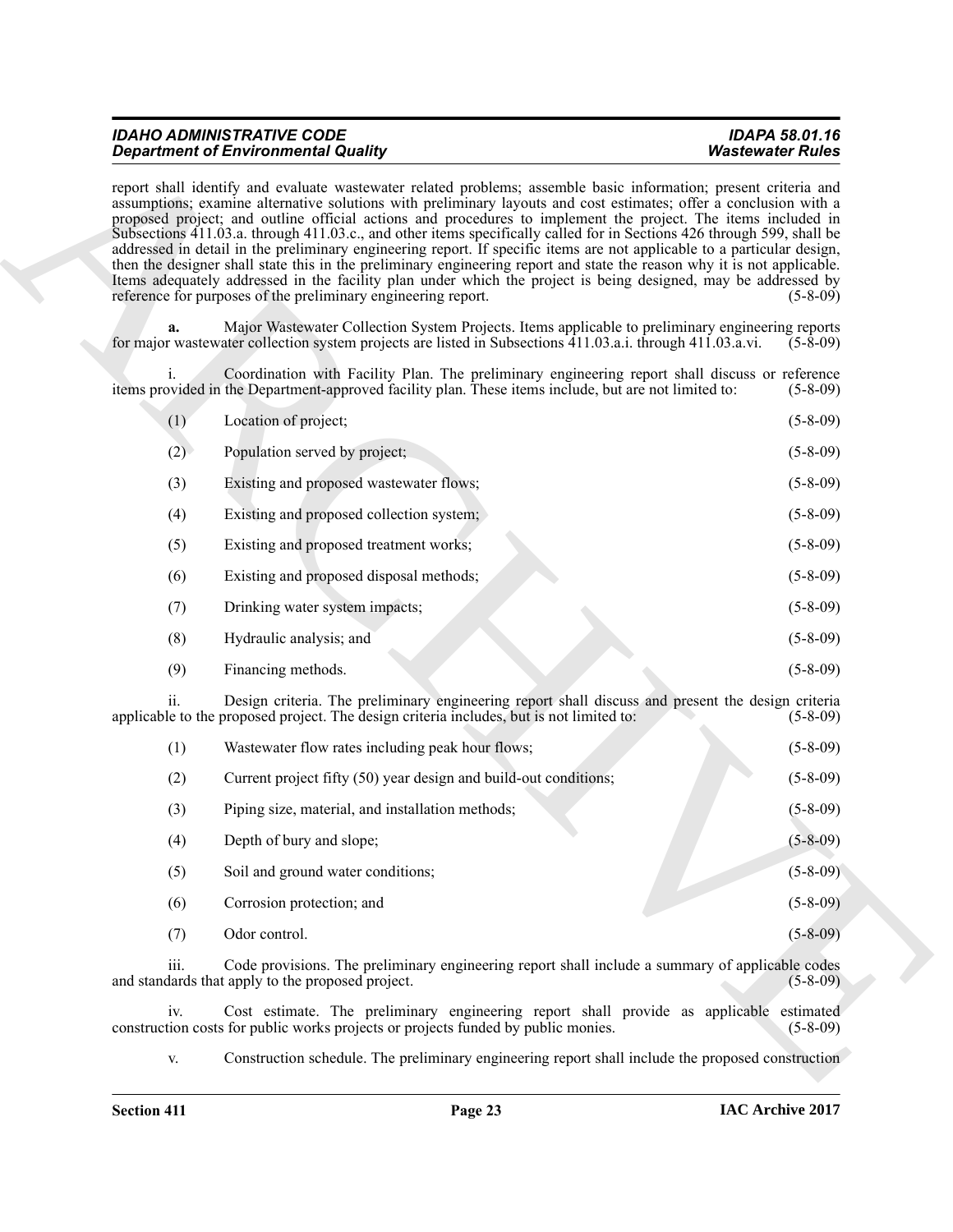| <b>IDAHO ADMINISTRATIVE CODE</b>           |  |
|--------------------------------------------|--|
| <b>Department of Environmental Quality</b> |  |

| (1) |  | Wastewater flow rates including average day, maximum day, and peak hour flows; |  |  |  | $(5-8-09)$ |
|-----|--|--------------------------------------------------------------------------------|--|--|--|------------|
|-----|--|--------------------------------------------------------------------------------|--|--|--|------------|

| (3) | Size and configuration; and | $(5-8-09)$     |
|-----|-----------------------------|----------------|
| (4) | Redundancy provisions.      | $(5 - 8 - 09)$ |

| <b>Department of Environmental Quality</b>                                                                                                                                                                                                                                | <b>Wastewater Rules</b> |
|---------------------------------------------------------------------------------------------------------------------------------------------------------------------------------------------------------------------------------------------------------------------------|-------------------------|
| schedule.                                                                                                                                                                                                                                                                 | $(5 - 8 - 09)$          |
| Environmental review. The preliminary engineering report shall include an environmental review.<br>$\overline{\mathbf{v}}$ .<br>See the definition for environmental review in Section 010 for additional information.                                                    | $(5 - 8 - 09)$          |
| Wastewater Pump Station Projects. Items applicable to preliminary engineering reports for<br>wastewater pump station projects include all items listed in Subsection 411.03.a. and items listed in Subsections<br>411.03.b.i. through 411.03.b.iv.                        | $(5 - 8 - 09)$          |
| Design criteria. The preliminary engineering report shall discuss and present the design criteria<br>applicable to the proposed project. The design criteria includes, but is not limited to:                                                                             | $(5-8-09)$              |
| Wastewater flow rates including average day, maximum day, and peak hour flows;<br>(1)                                                                                                                                                                                     | $(5-8-09)$              |
| (2)<br>Influent was tewater characteristics, including characteristics during periods of wet weather flows;                                                                                                                                                               | $(5-8-09)$              |
| Size and configuration; and<br>(3)                                                                                                                                                                                                                                        | $(5 - 8 - 09)$          |
| (4)<br>Redundancy provisions.                                                                                                                                                                                                                                             | $(5-8-09)$              |
| Site evaluation and layout. The preliminary engineering report shall describe the proposed site and<br>ii.<br>layout of the wastewater pumping station. This information includes, but is not limited to:                                                                 | $(5-8-09)$              |
| (1)<br>Currently proposed facilities;                                                                                                                                                                                                                                     | $(5-8-09)$              |
| Geotechnical investigation and provisions including buoyancy calculations if required;<br>(2)                                                                                                                                                                             | $(5-8-09)$              |
| (3)<br>Flood control provisions;                                                                                                                                                                                                                                          | $(5 - 8 - 09)$          |
| (4)<br>Security;                                                                                                                                                                                                                                                          | $(5 - 8 - 09)$          |
| Operations and maintenance assessments; and<br>(5)                                                                                                                                                                                                                        | $(5-8-09)$              |
| (6)<br>Odor management plans.                                                                                                                                                                                                                                             | $(5 - 8 - 09)$          |
| Instrumentation and control system. The preliminary engineering report shall discuss<br>iii.<br>instrumentation and control that will be provided. This information includes, but is not limited to:                                                                      | $(5-8-09)$              |
| (1)<br>System configuration;                                                                                                                                                                                                                                              | $(5-8-09)$              |
| (2)<br>Operator interface;                                                                                                                                                                                                                                                | $(5 - 8 - 09)$          |
| (3)<br>Process and instrumentation diagrams; and                                                                                                                                                                                                                          | $(5 - 8 - 09)$          |
| (4)<br>Alarm systems.                                                                                                                                                                                                                                                     | $(5 - 8 - 09)$          |
| Emergency operation. The preliminary engineering report shall describe how the system will be<br>iv.<br>operated during power outages, equipment failures, or other unforeseen system failures.                                                                           | $(5-8-09)$              |
| Wastewater Treatment Plants. Items applicable to preliminary engineering reports for wastewater<br>c.<br>treatment plant designs and upgrades include all items listed in Subsection 411.03.a., Subsection 411.03.b., and<br>Subsections 411.03.c.i. through 411.03.c.iv. | $(5-8-09)$              |
| Design criteria. The preliminary engineering report shall discuss and present the design criteria<br>$\mathbf{1}$ .<br>applicable to the proposed project. The design criteria includes, but is not limited to:                                                           | $(5-8-09)$              |
|                                                                                                                                                                                                                                                                           |                         |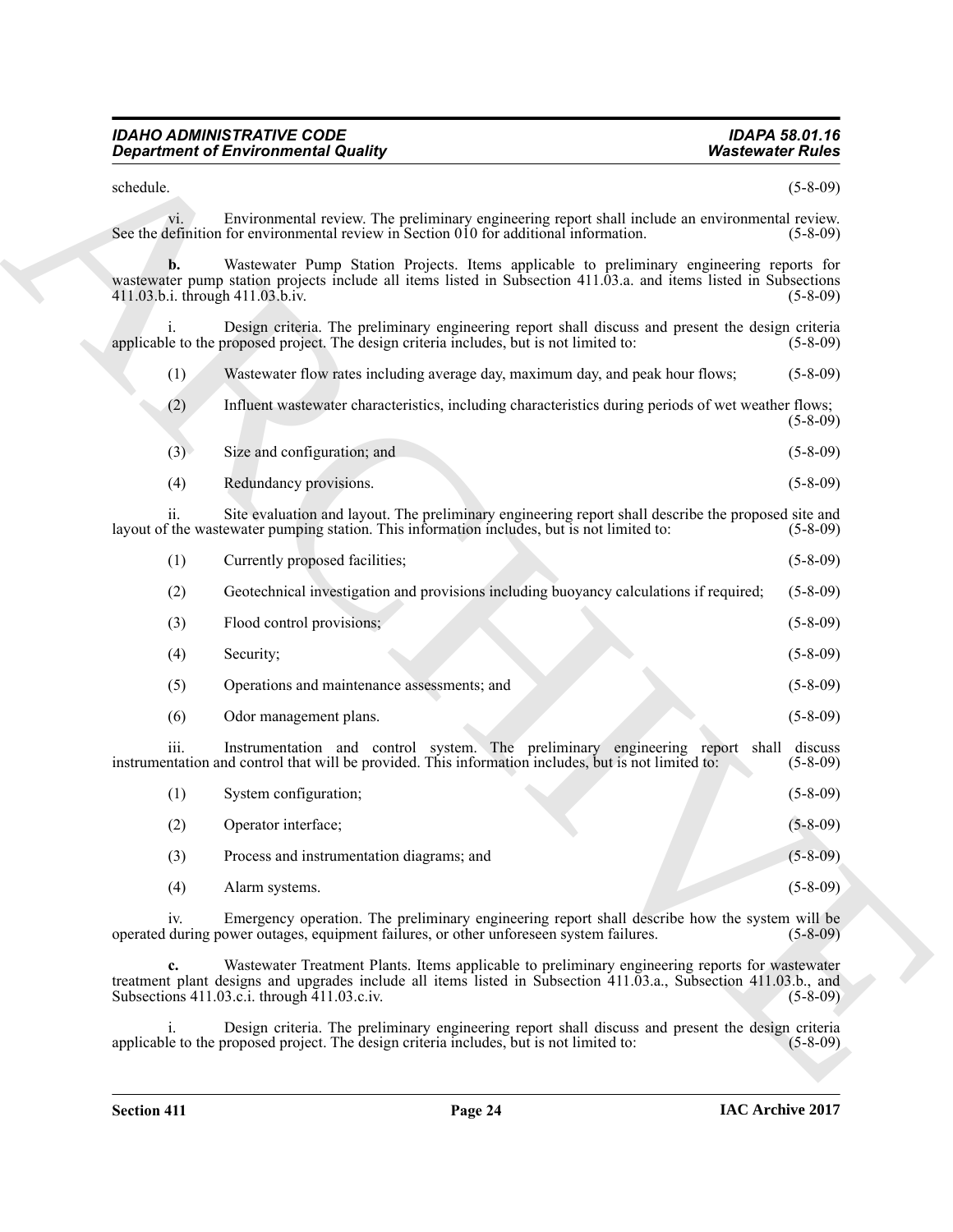|                        | <b>Department of Environmental Quality</b>                                                                                                                                                                                    | <b>Wastewater Rules</b> |
|------------------------|-------------------------------------------------------------------------------------------------------------------------------------------------------------------------------------------------------------------------------|-------------------------|
| (1)<br>flows;          | Wastewater flow rates including average day, maximum day, maximum month, and peak hour                                                                                                                                        | $(5 - 8 - 09)$          |
| (2)                    | Effluent requirements;                                                                                                                                                                                                        | $(5 - 8 - 09)$          |
| (3)                    | Solids production, disposal, or recycling requirements;                                                                                                                                                                       | $(5-8-09)$              |
| (4)                    | Process units design criteria, process selection, and support data;                                                                                                                                                           | $(5 - 8 - 09)$          |
| (5)                    | Mass balance calculations for process units including, but not limited to, flow and solids; and                                                                                                                               | $(5 - 8 - 09)$          |
| (6)                    | Monitoring and reporting requirements.                                                                                                                                                                                        | $(5 - 8 - 09)$          |
| 11.                    | Site evaluation and layout. The preliminary engineering report shall describe the proposed site and<br>layout of the wastewater system. This information includes, but is not limited to:                                     | $(5-8-09)$              |
| (1)                    | Currently proposed facilities;                                                                                                                                                                                                | $(5-8-09)$              |
| (2)                    | Facilities for twenty (20) year design conditions;                                                                                                                                                                            | $(5-8-09)$              |
| (3)                    | Facilities for build-out conditions;                                                                                                                                                                                          | $(5-8-09)$              |
| (4)                    | Space for facilities potentially necessary to meet higher levels of treatment;                                                                                                                                                | $(5-8-09)$              |
| (5)                    | Liquid process facilities and conveyance;                                                                                                                                                                                     | $(5-8-09)$              |
| (6)                    | Solids process facilities and conveyance;                                                                                                                                                                                     | $(5-8-09)$              |
| (7)                    | Plant access and on-site roads and walkways;                                                                                                                                                                                  | $(5-8-09)$              |
| (8)                    | Process piping and utilities;                                                                                                                                                                                                 | $(5-8-09)$              |
| (10)                   | Buffer zones;                                                                                                                                                                                                                 | $(5-8-09)$              |
| (11)                   | Landscaping;                                                                                                                                                                                                                  | $(5 - 8 - 09)$          |
| (12)                   | Administration and operations buildings;                                                                                                                                                                                      | $(5-8-09)$              |
| (13)                   | Onsite laboratory facilities; and                                                                                                                                                                                             | $(5-8-09)$              |
| (14)                   | Treatment during construction.                                                                                                                                                                                                | $(5 - 8 - 09)$          |
| iii.                   | Hydraulic profile. The preliminary engineering report shall provide a hydraulic profile for the<br>proposed system. This information includes, but is not limited to:                                                         | $(5-8-09)$              |
| (1)                    | Twenty (20) year design facilities;                                                                                                                                                                                           | $(5-8-09)$              |
| (2)                    | Provision for higher levels of treatment;                                                                                                                                                                                     | $(5 - 8 - 09)$          |
| (3)                    | Receiving stream one hundred (100) year surface water elevation; and                                                                                                                                                          | $(5 - 8 - 09)$          |
| (4)                    | Hydraulics and pipe sizing for build-out conditions.                                                                                                                                                                          | $(5 - 8 - 09)$          |
| iv.<br>not limited to: | Process units. The preliminary engineering report shall describe in detail the proposed process units<br>and discuss how the proposed units will interface with any existing process units. This information includes, but is | $(5-8-09)$              |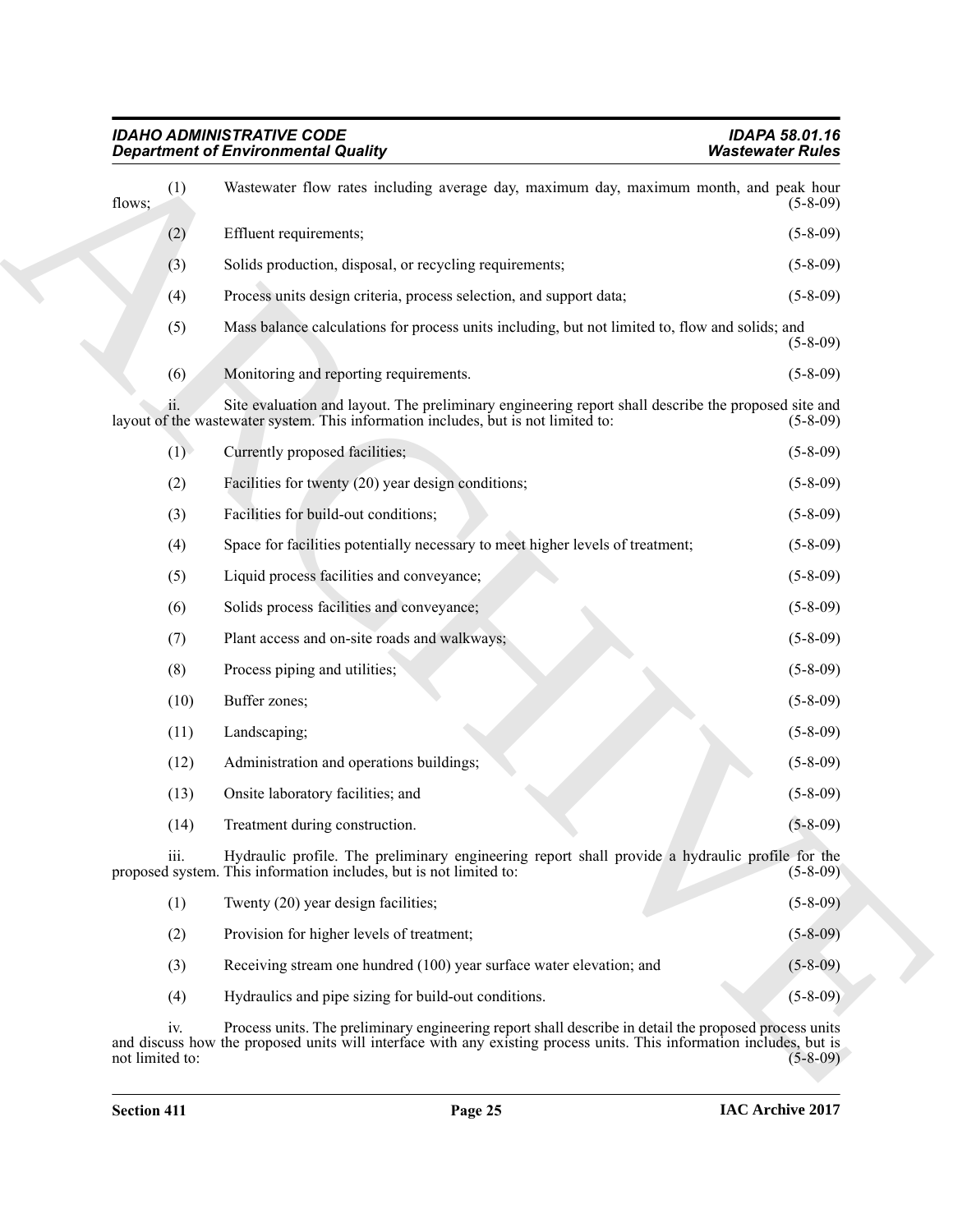| <b>Department of Environmental Quality</b> |                                                                                                                                                                                                                                                                                                                                                                                                                                                                                                                                                                                                                                                                                                                                 | <b>Wastewater Rules</b>      |  |
|--------------------------------------------|---------------------------------------------------------------------------------------------------------------------------------------------------------------------------------------------------------------------------------------------------------------------------------------------------------------------------------------------------------------------------------------------------------------------------------------------------------------------------------------------------------------------------------------------------------------------------------------------------------------------------------------------------------------------------------------------------------------------------------|------------------------------|--|
| (1)                                        | Current project and twenty (20) year design and build-out conditions;                                                                                                                                                                                                                                                                                                                                                                                                                                                                                                                                                                                                                                                           | $(5-8-09)$                   |  |
| (2)                                        | Size and number of units and loading rates;                                                                                                                                                                                                                                                                                                                                                                                                                                                                                                                                                                                                                                                                                     | $(5-8-09)$                   |  |
| (3)                                        | Redundancy provisions;                                                                                                                                                                                                                                                                                                                                                                                                                                                                                                                                                                                                                                                                                                          | $(5 - 8 - 09)$               |  |
| (4)                                        | Equipment type, size, performance criteria, and power requirements;                                                                                                                                                                                                                                                                                                                                                                                                                                                                                                                                                                                                                                                             | $(5-8-09)$                   |  |
| (5)                                        | Structure, equipment, and piping layout;                                                                                                                                                                                                                                                                                                                                                                                                                                                                                                                                                                                                                                                                                        | $(5-8-09)$                   |  |
| (6)                                        | Special code requirements;                                                                                                                                                                                                                                                                                                                                                                                                                                                                                                                                                                                                                                                                                                      | $(5-8-09)$                   |  |
| (7)                                        | Cold temperature operation; and                                                                                                                                                                                                                                                                                                                                                                                                                                                                                                                                                                                                                                                                                                 | $(5-8-09)$                   |  |
| (8)                                        | Procedures required for initial start-up of process unit(s), including procedures required for<br>handling initial system flows that are less than minimum flow requirements for the process unit(s).                                                                                                                                                                                                                                                                                                                                                                                                                                                                                                                           | $(5-8-09)$                   |  |
| 04.                                        | Engineer's Seal Required. Preliminary engineering reports submitted to the Department shall bear<br>the imprint of an Idaho licensed professional engineer's seal that is both signed and dated by the engineer. (5-8-09)                                                                                                                                                                                                                                                                                                                                                                                                                                                                                                       |                              |  |
| $412. - 419.$                              | (RESERVED)                                                                                                                                                                                                                                                                                                                                                                                                                                                                                                                                                                                                                                                                                                                      |                              |  |
|                                            | include sealed plans and specifications, design criteria, the appropriate construction permit applications, review<br>forms, and permit fee if required. The plans and specifications shall contain sufficient detail to allow for the                                                                                                                                                                                                                                                                                                                                                                                                                                                                                          |                              |  |
| $421. - 424.$<br>425.                      | contracting and construction of the wastewater systems.<br>(RESERVED)<br>FACILITY AND DESIGN STANDARDS FOR MUNICIPAL WASTEWATER TREATMENT OR                                                                                                                                                                                                                                                                                                                                                                                                                                                                                                                                                                                    | $(4-11-06)$                  |  |
| 01.<br>02.                                 | DISPOSAL FACILITIES: OPERATION AND MAINTENANCE MANUALS.<br>Manual Contents. An operation and maintenance manual or manuals shall be provided for all<br>wastewater systems. The manual shall include, but is not limited to, the following contents: daily operating<br>instructions, operator safety procedures, location of valves and other key system features, a parts list and parts order<br>form(s), and information for contacting the responsible charge operators. An operational trouble-shooting section<br>shall be supplied to the wastewater works as part of any proprietary unit installed in system facilities.<br>Approval Required. Final operation and maintenance manuals for construction of wastewater |                              |  |
|                                            | systems that include lift stations or treatment works must be submitted to the Department for review and approval<br>prior to start-up of the proposed system unless the system components are already covered in an existing manual.                                                                                                                                                                                                                                                                                                                                                                                                                                                                                           | $(5-8-09)$<br>$(5 - 8 - 09)$ |  |
| $426. - 429.$                              | (RESERVED).                                                                                                                                                                                                                                                                                                                                                                                                                                                                                                                                                                                                                                                                                                                     |                              |  |
| 430.                                       | FACILITY AND DESIGN STANDARDS FOR MUNICIPAL WASTEWATER TREATMENT OR<br><b>DISPOSAL FACILITIES -- DESIGN AND CONSTRUCTION OF WASTEWATER PIPELINES.</b>                                                                                                                                                                                                                                                                                                                                                                                                                                                                                                                                                                           |                              |  |
| 01.                                        | <b>Design Capacity and Design Flow.</b> In general, sewer capacities shall be designed for the estimated<br>ultimate tributary population, except in considering parts of the systems that can be readily increased in capacity.                                                                                                                                                                                                                                                                                                                                                                                                                                                                                                | $(4-11-06)$                  |  |

#### <span id="page-25-12"></span><span id="page-25-0"></span>**412. -- 419. (RESERVED)**

#### <span id="page-25-13"></span><span id="page-25-1"></span>**420. FACILITY AND DESIGN STANDARDS FOR MUNICIPAL WASTEWATER TREATMENT OR DISPOSAL FACILITIES: SUBMISSION OF PLANS AND SUPPORT DOCUMENTS.**

#### <span id="page-25-2"></span>**421. -- 424. (RESERVED)**

#### <span id="page-25-11"></span><span id="page-25-9"></span><span id="page-25-3"></span>**425. FACILITY AND DESIGN STANDARDS FOR MUNICIPAL WASTEWATER TREATMENT OR DISPOSAL FACILITIES: OPERATION AND MAINTENANCE MANUALS.**

#### <span id="page-25-10"></span><span id="page-25-4"></span>**426. -- 429. (RESERVED).**

#### <span id="page-25-5"></span>**430. FACILITY AND DESIGN STANDARDS FOR MUNICIPAL WASTEWATER TREATMENT OR DISPOSAL FACILITIES -- DESIGN AND CONSTRUCTION OF WASTEWATER PIPELINES.**

#### <span id="page-25-8"></span><span id="page-25-7"></span><span id="page-25-6"></span>**02. Details of Design and Construction**. (4-11-06)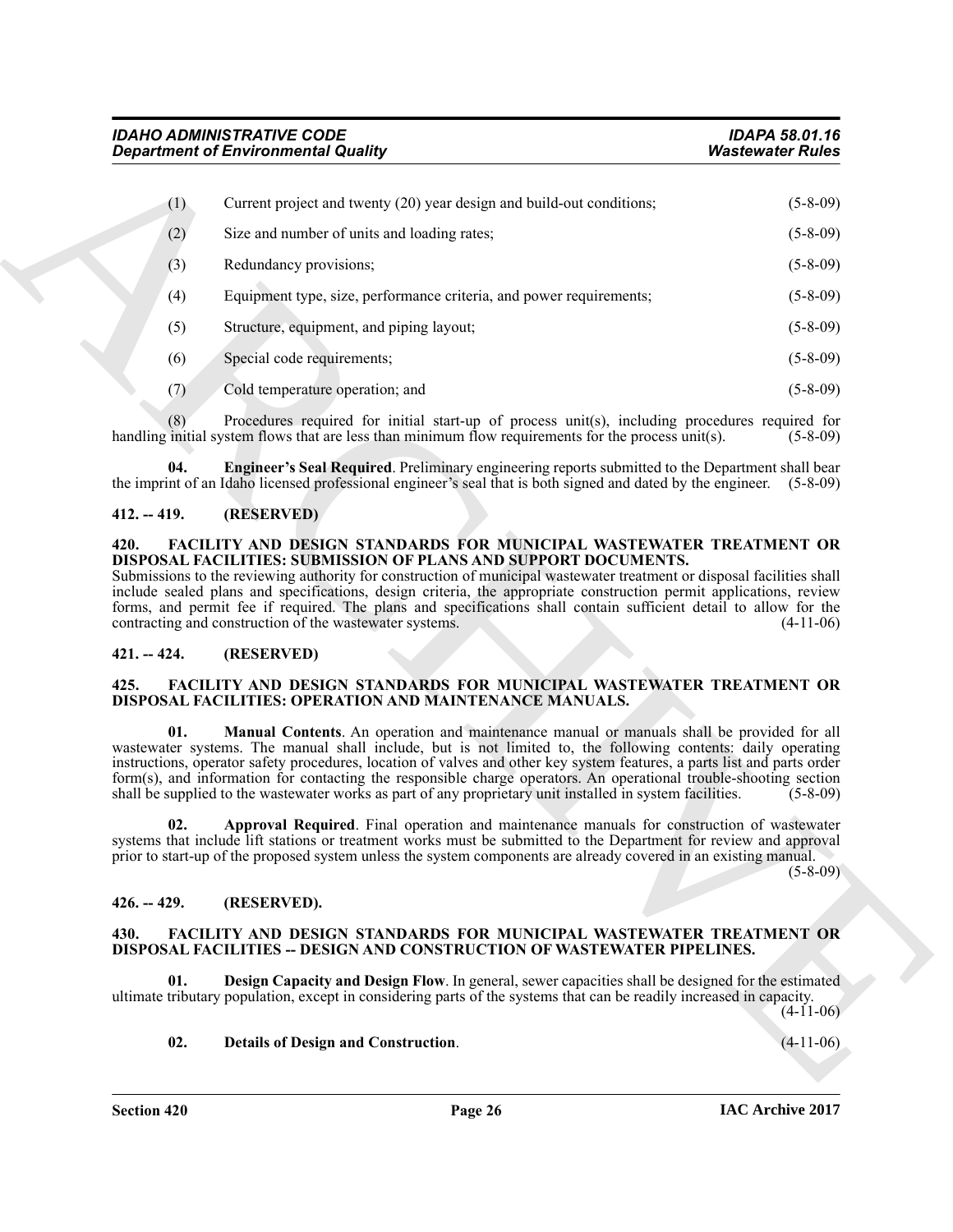| IDAHO ADMINISTRATIVE CODE                  | <b>IDAPA 58.01.16</b>   |
|--------------------------------------------|-------------------------|
| <b>Department of Environmental Quality</b> | <b>Wastewater Rules</b> |

**a.** Minimum Pipe Size. Minimum pipe size for gravity sewer mains shall be eight (8) inches in diameter. Minimum pipe size for gravity sewer services shall be four (4) inches in diameter. Pipe diameters larger than these minimums shall be based on cleaning capability and hydraulic capacity, and shall conform with the required planning documents. (3-30-07)

**b.** Depth. Wastewater pipelines shall be installed sufficiently deep or specifically designed to prevent and to protect the facilities from surface loading. (4-11-06) freezing and to protect the facilities from surface loading.

**c.** Buoyancy. Buoyancy of wastewater pipelines shall be considered and flotation of the pipe shall be prevented with appropriate construction where high groundwater conditions are anticipated. (4-11-06)

**d.** Slope. Gravity wastewater pipelines shall be designed to have sufficient slope and velocity to "self clean" or transport constituent solids to the treatment facility. Justification for these slopes shall be included in the preliminary engineering report and shall be based on widely used guidance documents or published friction coefficients and Manning's formula. (5-8-09)

**Department of Environmental County, the same space of the same function of the same space of Eucklin and the same space of the same space of the same space of the same space of the same space of the same space of the sam** i. If the current or future ownership of the system is by a city, county, quasi-municipal corporation or regulated public utility and the velocities are less than self cleaning, the owner shall, as a condition of the Department's approval of plans and specifications, provide justification for the lower velocities and commit to, at a minimum, annually service wastewater pipelines to flush, transport, or remove solids from wastewater pipelines. This would include the use of cutting tools for roots, vactor trucks, and any other method required to keep the pipelines clean, intact and flowing. That commitment shall be in the form of a letter from both the owner and the future owner entity stating said commitment, and shall include a discussion of the current and future owners' capacity to do said  $f$ lushing.  $(3-30-07)$ 

ii. If the current or future ownership of the system is by a developer that is passing the operation and maintenance on to a homeowner's association or other similar entity, then the design shall not allow for velocities that are less than self cleaning. (3-30-07) are less than self cleaning.

**e.** Materials. (4-11-06)

i. Any generally accepted material for wastewater pipelines will be given consideration. The material selected should be adapted to local conditions, such as: character of industrial wastes, possibility of septicity, soil characteristics, exceptionally heavy external loadings, abrasion, corrosion, and similar problems. (4-11-06)

ii. Couplings complying with applicable standard specifications shall be used for joining dissimilar materials. (4-11-06)

For new pipe materials for which standards have not been established, the design engineer shall provide complete pipe specifications and installation specifications developed on the basis of criteria adequately documented and certified in writing by the pipe manufacturer to be satisfactory for the specific application. (4-11-06)

**f.** Installation. Installation specifications shall contain appropriate requirements based on the criteria, standards, and requirements established by industry in its technical publications. Reference current edition of the Idaho Standards for Public Works Construction for assistance in designing such specifications. (3-30-07) Idaho Standards for Public Works Construction for assistance in designing such specifications.

**g.** Joints and Infiltration. (4-11-06)

i. The installation of joints and the materials used shall be included in the specifications. Wastewater pipeline joints shall be designed to minimize infiltration and to prevent the entrance of roots throughout the life of the system. Reference current edition of the Idaho Standards for Public Works Construction for assistance in designing such specifications. (3-30-07)

ii. Service connections to the wastewater pipeline main shall be water tight and not protrude into the wastewater pipelines. If a saddle type connection is used, it shall be a device designed to join with the types of pipe which are to be connected. All materials used to make service connections shall be compatible with each other and with the pipe materials to be joined and shall be corrosion proof.  $(4-11-06)$ with the pipe materials to be joined and shall be corrosion proof.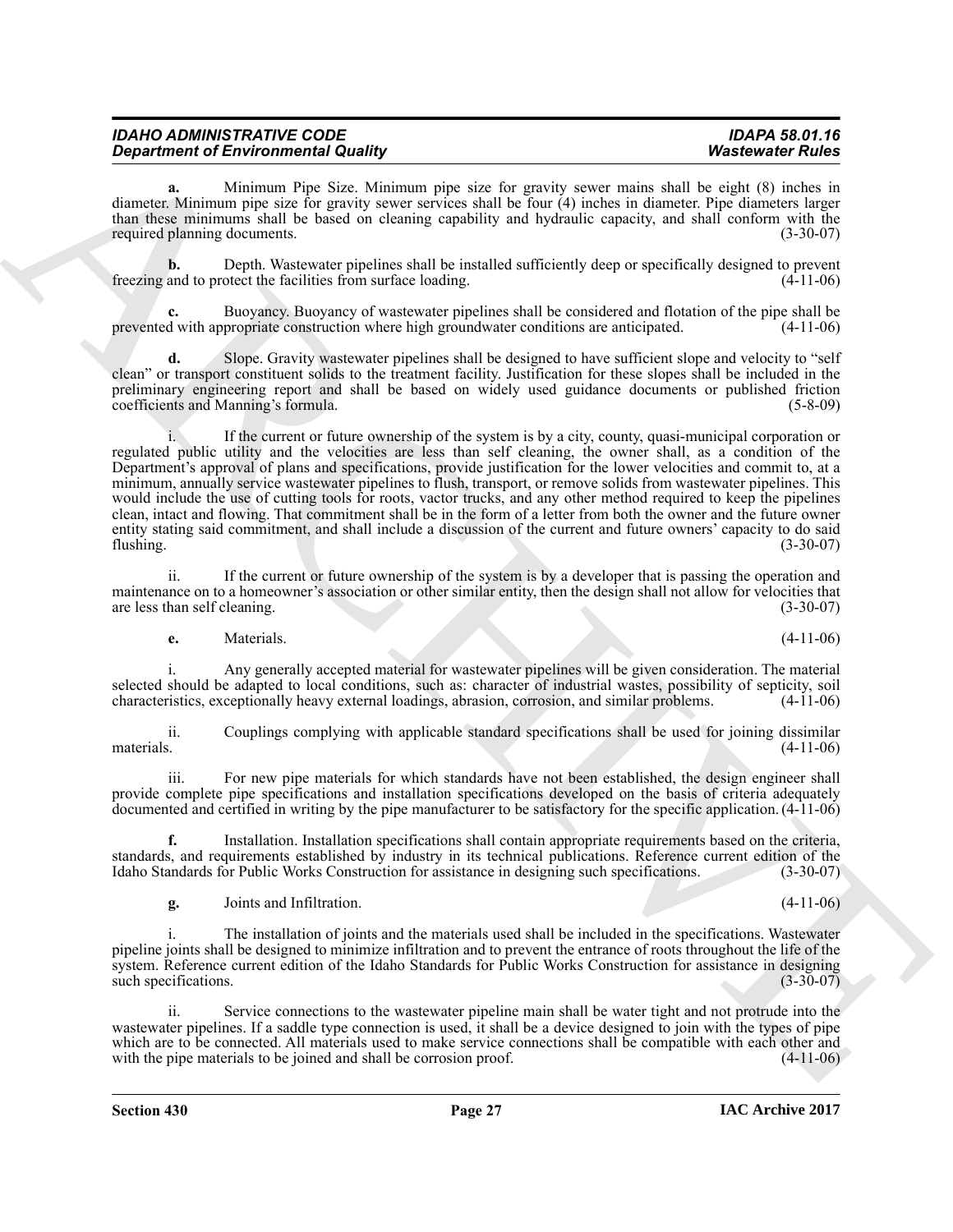| <b>IDAHO ADMINISTRATIVE CODE</b>           | IDAPA 58.01.16          |
|--------------------------------------------|-------------------------|
| <b>Department of Environmental Quality</b> | <b>Wastewater Rules</b> |

**h.** Manholes. Manholes shall be installed at the end of each line; at all changes in grade, size, or alignment; at all intersections. Cleanouts may be used only for special conditions and shall not be substituted for manholes nor installed at the end of laterals greater than one hundred fifty (150) feet in length. (4-11-06)

Testing. Testing shall conform with Section 501.3.4 of the "Idaho Standards for Public Works corporated by reference into these rules at Section 004. (3-30-07) Construction," incorporated by reference into these rules at Section 004.

**j.** Inverted Siphons. Inverted siphons shall have not less than two (2) barrels or pipes. They shall be provided with necessary appurtenances for maintenance, convenient flushing, and cleaning equipment. Design shall provide sufficient head and appropriate pipe sizes to secure sufficient velocities for design average flows. (3-30-07)

**k.** Wastewater Pipelines in Relation to Surface Water Bodies. The top of all wastewater pipelines entering or crossing surface water bodies shall be at a sufficient depth below the natural bottom of the bed or otherwise designed to protect the wastewater pipeline. (4-11-06)

i. Wastewater pipelines located adjacent to surface water bodies shall be located outside of the bed and sufficiently removed therefrom to provide for future possible stream widening and to prevent pollution by siltation during construction. (3-30-07)

ii. Structures. Wastewater pipeline outfalls, headwalls, manholes, gate boxes, or other structures shall be designed to address anticipated flood flows of the surface water bodies.

iii. Alignment. Wastewater pipelines crossing surface water bodies should be designed to cross the surface water body as nearly perpendicular to the surface water body flow as possible and shall be free from change<br>(4-11-06) (4-11-06) in grade.  $(4-11-06)$ 

**Department of Environmental Quality<br>
Spacehood of Environmental Quality<br>
Spacehood of Environmental Quality<br>
Spacehood Additional Spacehood Additional Spacehood Additional Spacehood Additional Spacehood Additional Spaceh** iv. Materials. Wastewater pipelines entering or crossing surface water bodies shall be constructed of water transmission pressure rated pipe with restrained joints conforming to Section 401.2.9 of the "Idaho Standards" for Public Works Construction," incorporated by reference into these rules at Section 004, or other suitable pipe with restrained joints capable of being installed to remain watertight and free from changes in alignment or grade. Material used to back-fill the trench shall be concrete slurry, stone, coarse aggregate, washed gravel, or other materials which will not readily erode, cause siltation, damage pipe during placement, or corrode the pipe.  $(3-30-07)$ 

v. Siltation and Erosion. Construction methods that will minimize siltation and erosion shall be employed. (4-11-06)

**l.** Aerial Crossings. Support shall be provided for all joints in pipes utilized for aerial crossings. A equined in pipes utilized for aerial crossings. (4-11-06) Restrained joints or structural casings are required.

**m.** Cross Connections Prohibited. There shall be no physical connections between a public or private potable water supply system and a wastewater pipeline, or appurtenance thereto, which would permit the passage of any wastewater or polluted water into the potable supply. No water pipe shall pass through or come into contact with any part of a wastewater pipeline manhole. (4-11-06) any part of a wastewater pipeline manhole.

**n.** Protection of Water Sources, Supplies. When wastewater pipelines are proposed in the vicinity of any drinking water sources or supplies or other drinking water facilities, requirements of IDAPA 58.01.08, "Idaho Rules for Public Drinking Water Systems," shall be used to confirm acceptable isolation distances. (4-11-06)

**o.** Non-Potable Pipelines in Relation to Potable Water Pipelines. The Department will use the Memorandum of Understanding with the Plumbing Bureau as guidance in determining the relative responsibilities for reviewing service lines. The conditions of Subsections 542.07.a. and 542.07.b. shall apply to all potable services constructed or reconstructed after April 15, 2007 and where the Department or the QLPE is the reviewing authority.

(5-8-09)

i. Parallel installation requirements. (5-8-09)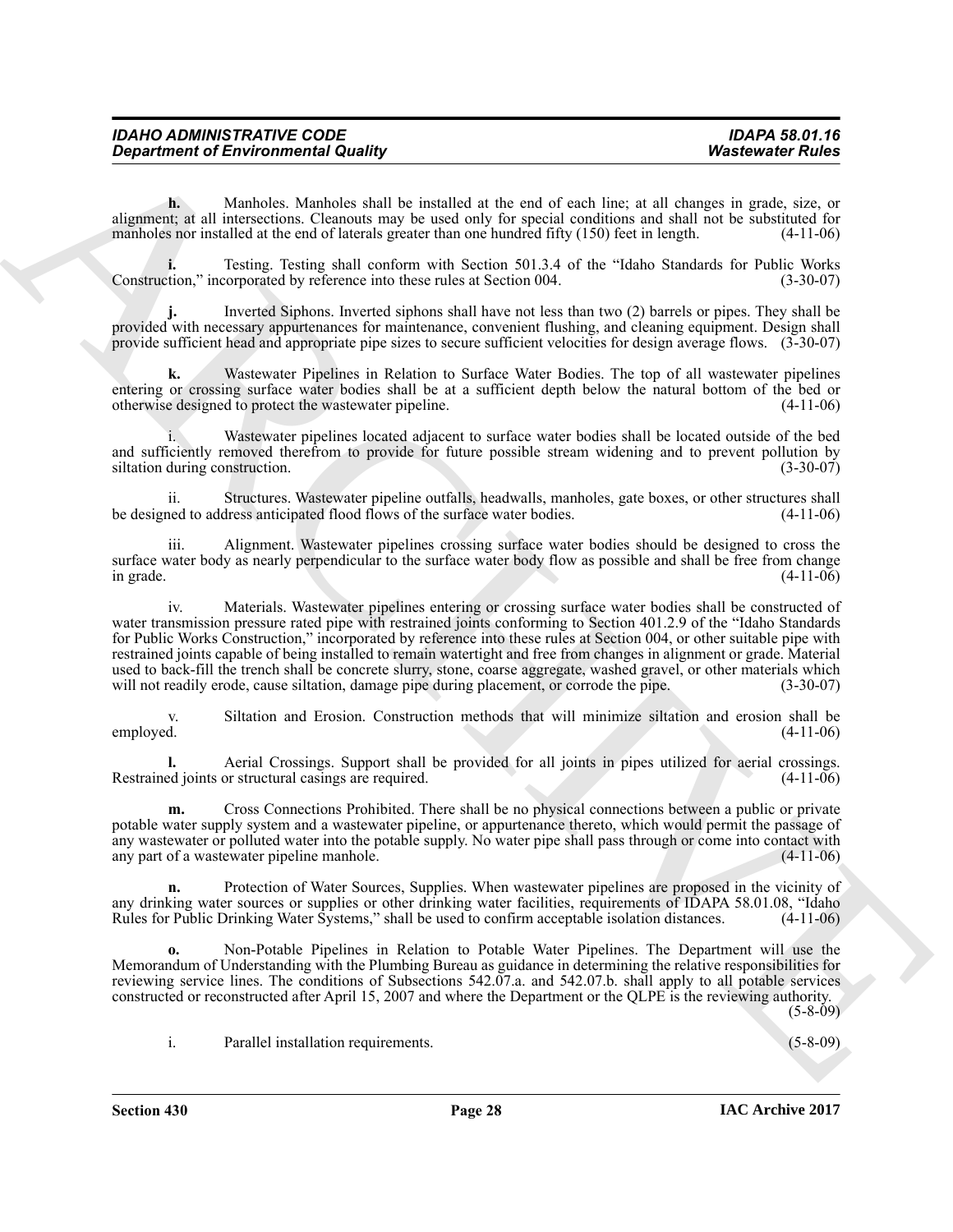(1) Non-potable mains in relation to potable mains: (5-8-09)

(a) Greater than ten (10) feet separation: no additional requirements based on separation distance. (5-8-09)

(b) Ten (10) feet to six (6) feet separation: separate trenches, with potable main above non-potable main, and non-potable main constructed with potable-water class pipe.

(c) Less than six (6) feet separation: design engineer to submit data to the Department for review and approval that this installation will protect public health and environment and non-potable main constructed with potable-water class pipe. (3-30-07) potable-water class pipe.

(d) Non-potable mains are prohibited from being located in the same trench as potable mains.

(3-30-07)

(e) Pressure sewage mains shall be no closer horizontally than ten (10) feet from potable mains. (3-30-07)

(2) New non-potable services in relation to potable services, new non-potable services in relation to potable mains, and new potable services in relation to non-potable mains.

(a) Greater than six (6) feet separation: no additional requirements based on separation distances. (5-8-09)

(b) Less than six (6) feet separation: design engineer to submit data that this installation will protect calth and the environment and non-potable service constructed with potable water class pipe. (5-8-09) public health and the environment and non-potable service constructed with potable water class pipe. (5-8-09)

(c) New potable services are prohibited from being located in the same trench as non-potable mains or non-potable services.

ii. Requirements for potable water mains or services crossing non-potable mains or services. For the of Subsection 430.02.o.ii., the term "pipeline" applies to both mains and services. (5-8-09) purposes of Subsection 430.02.o.ii., the term "pipeline" applies to both mains and services.

(1) Eighteen (18) inches or more vertical separation with potable pipeline above non-potable pipeline: non-potable pipeline joint to be as far as possible from the potable water pipeline.

Eighteen (18) inches or more vertical separation with potable water pipeline below non-potable pipeline: Non-potable pipeline joint to be as far as possible from the potable water pipeline, and non-potable pipeline must be supported through the crossing to prevent settling. (5-8-09)

(3) Less than eighteen (18) inches vertical separation: (5-8-09)

(a) Non-potable pipeline joint to be as far as possible from the potable water pipeline; and either (5-8-09)

**Considered of Environmental Countiny Watercoate Folios (a)**<br>
(b) Conservation of the sequence of exact the number of the sequence of the sequence of the sequence of the sequence of the sequence of the sequence of the s (b) Non-potable pipeline constructed with potable water class pipe for a minimum of ten (10) feet either side of potable pipeline with a single twenty (20) foot section of potable water class pipe centered on the crossing; or (5-8-09)

Sleeve non-potable or potable pipeline with potable water class pipe for ten (10) feet either side of crossing. Use of hydraulic cementitious materials such as concrete, controlled density fill, and concrete slurry encasement is not allowed as a substitute for sleeving. (5-8-09)

(d) If the potable pipeline is below non-potable pipeline, the non-potable pipeline must also be supported through the crossing to prevent settling.

(4) Pressure sewage mains shall be no closer vertically than eighteen (18) inches from potable mains.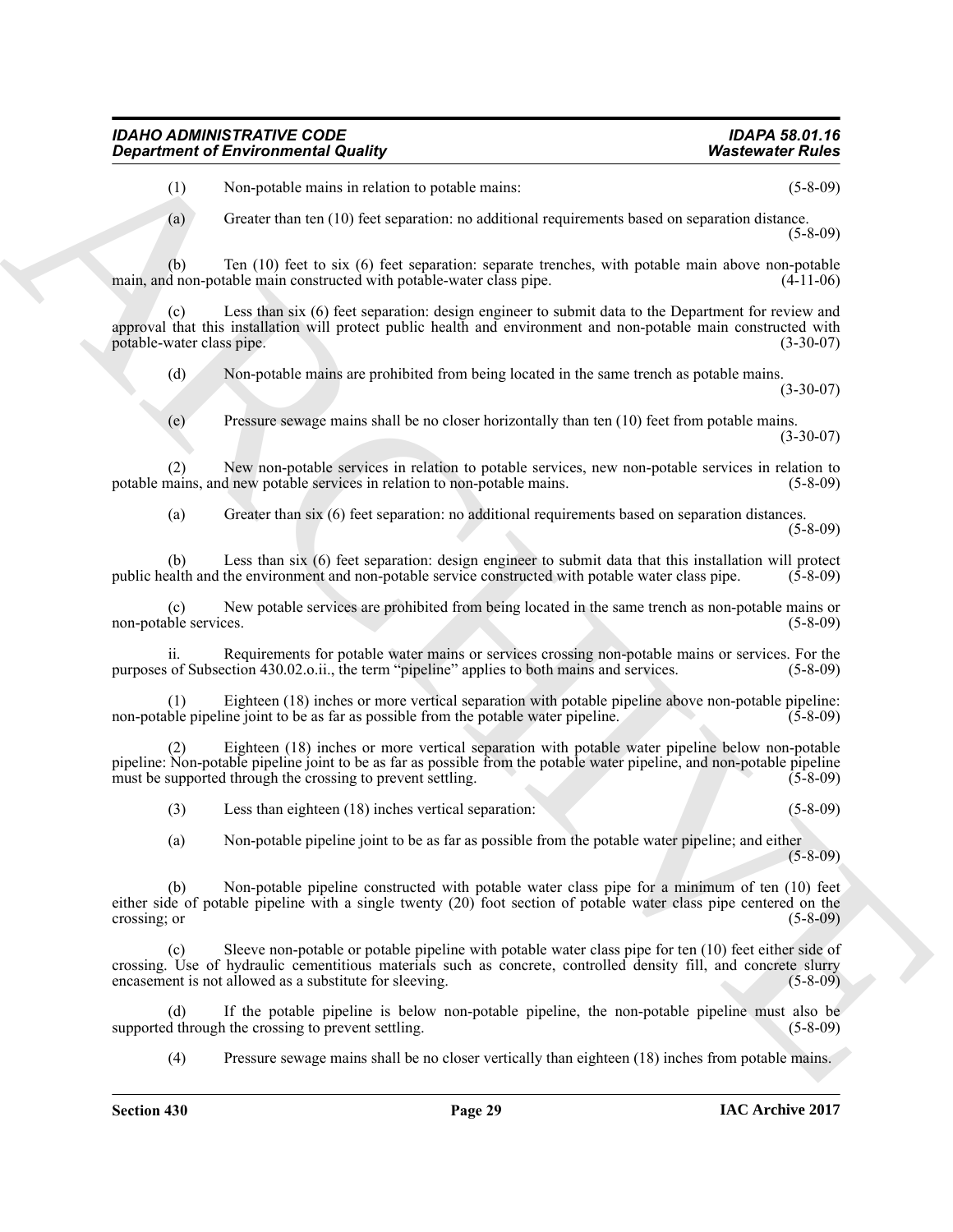(5-8-09)

**Expariment of Environmental Guality (Altimation International Solution 1998)**<br>
Solution to see Positive and the matter in the matter of the same problem to the positive section is equivalent to the positive section of th iii. Existing potable services in relation to new non-potable mains, existing non-potable services in relation to new potable mains, and existing potable services in relation to new non-potable services shall meet the requirements of Subsection 430.02.o.ii., where practical, based on cost, construction factors, and public health significance. If the Department determines that there are significant health concerns with these services, such as where a large existing service serves an apartment building or a shopping center, then the design shall conform with Subsection 430.02.o.ii. (5-8-09)

## <span id="page-29-0"></span>**431. -- 439. (RESERVED)**

#### <span id="page-29-2"></span><span id="page-29-1"></span>**440. FACILITY AND DESIGN STANDARDS FOR MUNICIPAL WASTEWATER TREATMENT OR DISPOSAL FACILITIES: WASTEWATER PUMPING STATIONS.**

<span id="page-29-4"></span>**01. General**. Section 440 regulates both public and private municipal wastewater collection pump stations and does not regulate individual residence pump stations, individual residence grinder pump stations, or individual residence septic tank effluent pump stations. See Section 441 for regulation of those types of pump  $s_{\text{stations}}$ . (3-30-07)

**a.** Flooding. Wastewater pumping station structures and electrical and mechanical equipment shall be protected from physical damage by the one hundred (100) year flood. Wastewater pumping stations shall remain fully operational and accessible during the twenty-five  $(25)$  year flood. Regulations of state and federal agencies regarding flood plain obstructions shall be considered. flood plain obstructions shall be considered.

**b.** Accessibility and Security. The pumping station shall be accessible by maintenance vehicles during er conditions. (3-30-07) all weather conditions.

**c.** Grit. The wet well and pump station piping shall be designed to avoid operational problems from mulation of grit. (3-30-07) the accumulation of grit.

**d.** Safety. Provisions shall be made to consider the protection of maintenance personnel and visitors from typical and foreseeable hazards in accordance with the engineering standards of care. See also Subsection 450.07. (3-30-07)

<span id="page-29-3"></span>**02. Design**. Design of wastewater pumping stations shall meet the applicable requirements of ons 440.02.a. through 440.02.i. (3-30-07) Subsections  $440.02$ .a. through  $440.02$ .i.

**a.** Type. Wastewater pumping stations in general use fall into four types: wet well/dry well, ble, suction lift, and screw pump. (3-30-07) submersible, suction lift, and screw pump.

**b.** Structures. (3-30-07)

i. Separation. Dry wells shall be completely separated from the wet well. Common walls must be gas

tight. (3-30-07)

ii. Equipment Removal. Provision shall be made to facilitate removing pumps, motors, and other mechanical and electrical equipment. Individual pump and motor removal must not interfere with the continued operation of remaining pumps. (3-30-07)

iii. Access and Safety Landings. (3-30-07)

(1) Access. Suitable means of access for maintenance personnel wearing self-contained breathing apparatus shall be provided to dry wells and to wet wells. See also Subsection 450.07.

(2) Safety Landings. Section 009 provides a reference to requirements of the Occupational Safety and dministration (OSHA), compliance with which may be required by other law. (3-30-07) Health Administration (OSHA), compliance with which may be required by other law.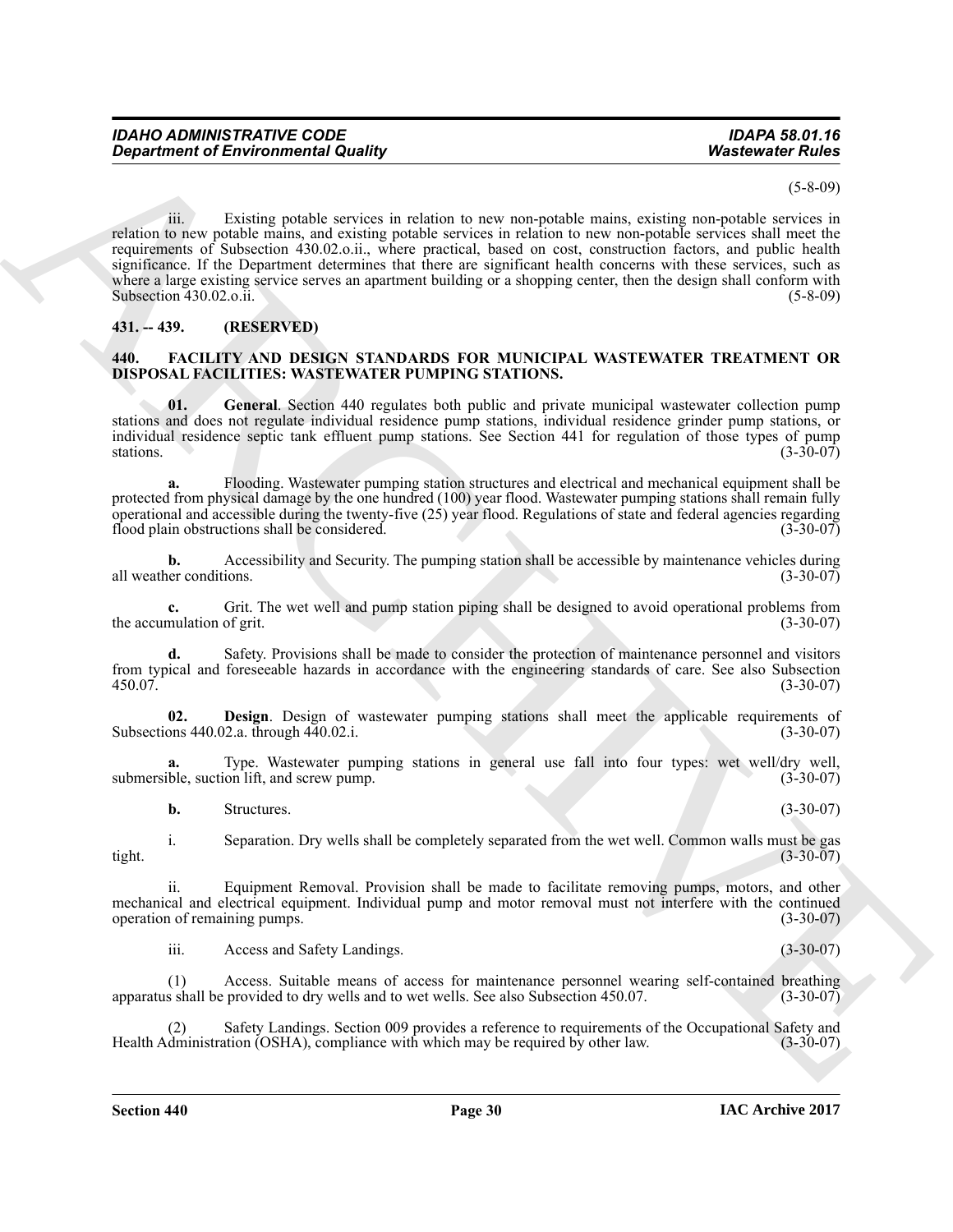iv. Buoyancy. Where high groundwater conditions are anticipated, buoyancy of the wastewater pumping station structures shall be considered and, if necessary, adequate provisions shall be made for protection. (3-30-07)

v. Construction Materials. Materials shall be selected that are appropriate under conditions of exposure to hydrogen sulfide and other corrosive gases, greases, oils, and other constituents frequently present in was tewater. This is particularly important in the selection of metals and paints. (3-30-07) wastewater. This is particularly important in the selection of metals and paints.

**c.** Pumps. (3-30-07)

i. Multiple Units. Multiple pumps shall be provided. Units shall have capacity such that, with any of service, the remaining units will have capacity to handle the design peak hourly flow. (3-30-07) unit out of service, the remaining units will have capacity to handle the design peak hourly flow.

Protection Against Clogging. Pumps (except screw pumps) handling separate sanitary wastewater from thirty (30) inch or larger diameter sewers shall be protected by bar racks. Appropriate protection from clogging shall also be considered for small pumping stations. (3-30-07) shall also be considered for small pumping stations.

iii. Pump Openings. Pumps handling unscreened raw wastewater shall be capable of passing spheres of at least three (3) inches in diameter or be a grinder pump. (3-30-07)

iv. Priming. The pump shall be placed so that, under normal operating conditions, it will operate under a positive suction head, except as specified in Subsection 440.03.

Electrical Equipment. Section 009 provides a reference to the requirements of the National Electrical Code, compliance with which may be required by other law. (3-30-07)

vi. Intake. Section 008 provides a reference to the American National Standard Institute/Hydraulic ANSI/HI 9.8, American National Standard for Centrifugal and Vertical Pump Intake Design. (3-30-07) Institute ANSI/HI 9.8, American National Standard for Centrifugal and Vertical Pump Intake Design.

vii. Dry Well Dewatering. Dry wells shall be equipped with a positive means for dewatering. (3-30-07)

viii. Pumping Rates. The pumps and controls of main pumping stations shall be selected to operate with varying rates. The pump control system design shall take into account, and minimize as needed, downstream impact of pump discharge hydraulic surges. The station design capacity shall be based on peak hourly flow as determined in accordance with Section 411 and shall be adequate to maintain a velocity in the force main sufficient to avoid solids<br>deposition. See Subsection 440.09. deposition. See Subsection 440.09.

**d.** Controls. Water level control sensing devices shall be designed to allow for automatic control of  $pumps.$  (3-30-07)

**e.** Valves. (3-30-07)

i. Suction Line. Suitable shutoff valves shall be placed on the suction lines of dry pit pumps.  $(3 - 30 - 07)$ 

**Department of Environmental Guardian** space and the space and space and the space of Euler Systems of Euler Systems and the space of Euler Systems of Euler Systems and the space of Euler Systems of Euler Systems of Euler ii. Discharge Line. Suitable shutoff and check valves shall be placed on the discharge line of each pump (except on screw pumps). The check valve shall be located between the shutoff valve and the pump. Check valves shall be suitable for the material being handled and shall be placed on the horizontal portion of the discharge piping except for ball checks, which may be placed in the vertical run. Valves shall be capable of withstanding normal pressure and water hammer. All shutoff and check valves shall be operable from the floor level and accessible for maintenance. Outside levers are recommended on swing check valves. (3-30-07) maintenance. Outside levers are recommended on swing check valves.

**f.** Wet Wells. (3-30-07)

i. Section 008 provides a reference to the American National Standard Institute/Hydraulic Institute ANSI/HI 9.8, American National Standard for Centrifugal and Vertical Pump Intake Design as a guidance document.  $(3-30-07)$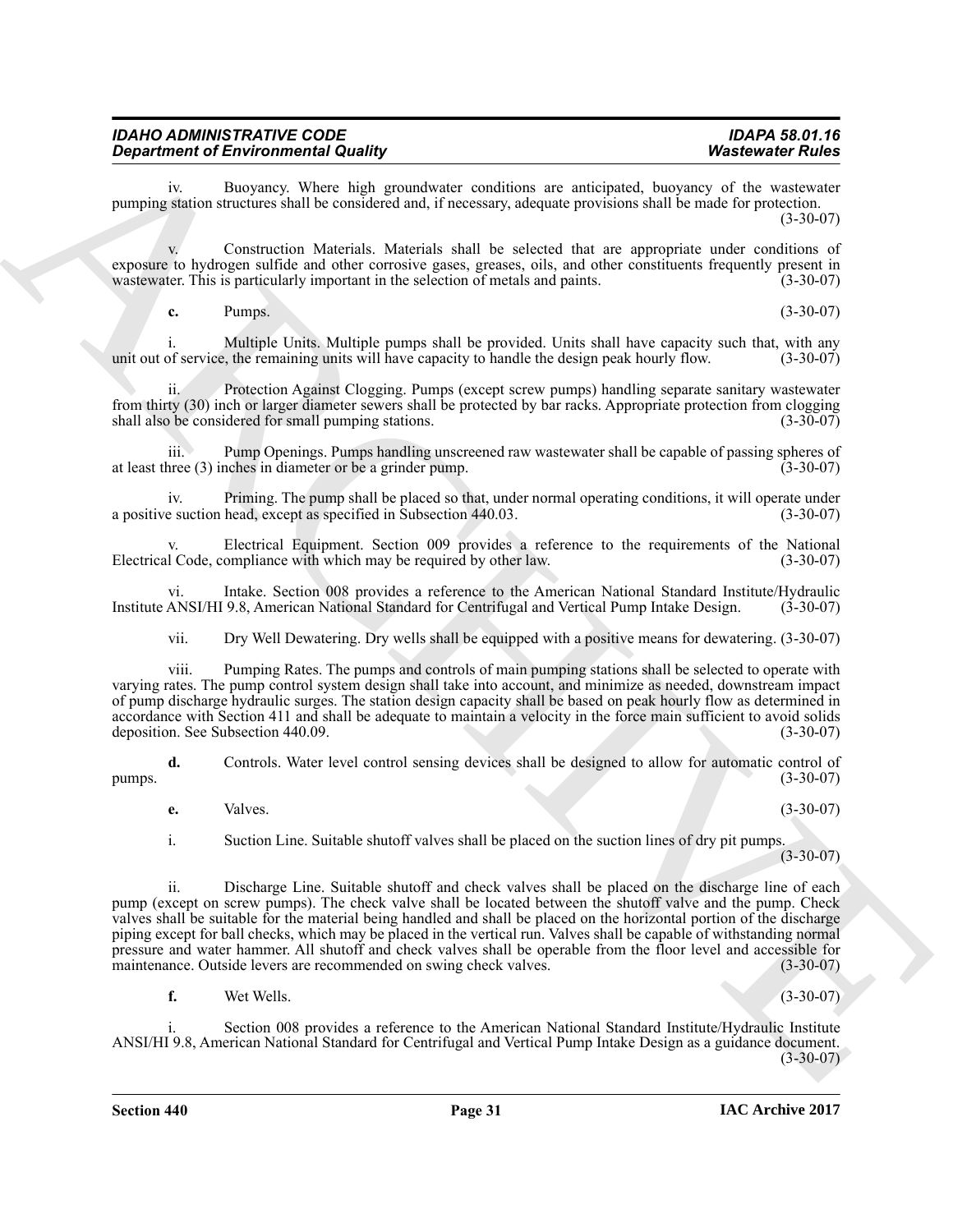| <b>IDAHO ADMINISTRATIVE CODE</b>           | <b>IDAPA 58.01.16</b>   |
|--------------------------------------------|-------------------------|
| <b>Department of Environmental Quality</b> | <b>Wastewater Rules</b> |

ii. Air Displacement. Covered wet wells shall have provisions for air displacement to the atmosphere,<br>In inverted "i" tube or other means. such as an inverted "j" tube or other means.

**g.** Safety Ventilation. Adequate ventilation shall be provided for all pump stations unless access is provided using confined space entry procedures. Where the dry well is below the ground surface, mechanical ventilation is required. If screens or mechanical equipment requiring maintenance or inspection are located in the wet well, permanently installed ventilation is required. There shall be no interconnection between the wet well and dry well ventilation systems. Section 008 provides a reference to guidance documents; see Subsection 008.11. (3-30-07)

**h.** Flow Measurement. Suitable methods for measuring wastewater flow shall be addressed at all stations. (3-30-07) pumping stations.

Water Supply. There shall be no physical connection between any potable water supply and a wastewater pumping station which, under any conditions, might cause contamination of the potable water supply. If a potable water supply connection is made to the station, the connection shall comply with IDAPA 58.01.08, "Idaho<br>Rules for Public Drinking Water Systems." (3-30-07) Rules for Public Drinking Water Systems."

<span id="page-31-1"></span>**03.** Suction Lift Pump Stations - Special Considerations. Suction lift pumps shall meet the e requirements of Subsection 440.02. applicable requirements of Subsection 440.02.

**a.** Pump Priming and Lift Requirements. Suction lift pumps shall be of the self-priming or vacuumpriming type. Suction lift pump stations using dynamic suction lifts exceeding the limits outlined in Subsections 440.03.b. through 440.03.d. may be approved upon submission of factory certification of pump performance and detailed calculations indicating satisfactory performance under the proposed operating conditions. (3-30-07)

**b.** Self-Priming Pumps. Self-priming pumps shall be capable of rapid priming and re-priming at the "lead pump on" elevation. Such self-priming and re-priming shall be accomplished automatically under design operating conditions.

**c.** Vacuum-Priming Pumps. Vacuum-priming pump stations shall be equipped with dual vacuum pumps capable of automatically and completely removing air from the suction lift pump. The vacuum pumps shall be adequately protected from damage due to wastewater. The combined total of dynamic suction lift at the "pump off' elevation and required net positive suction head at design operating conditions shall not exceed twenty-two (22) feet.  $(3-30-07)$ 

**Department of Environmental Quality<br>
machigan the Displaceaties of Multiplace Coronary and the Coronary and the Coronary and the Coronary and the Coronary and the Coronary and the Coronary and the Coronary and the Corona d.** Equipment, Wet Well Access, and Valving Location. The pump equipment compartment shall be above grade or offset and shall be effectively isolated from the wet well to prevent a hazardous and corrosive sewer atmosphere from entering the equipment compartment. Wet well access shall not be through the equipment compartment and shall be at least twenty-four (24) inches in diameter. Gasketed replacement plates shall be provided to cover the opening to the wet well for pump units removed for servicing. Valving shall not be located in the wet well. (3-30-07) well. (3-30-07)

<span id="page-31-0"></span>**04. Submersible Pump Stations - Special Considerations**. Submersible pump stations shall meet the applicable requirements of Subsection 440.02, except as modified in Subsection 440.04.

**a.** Construction. Submersible pumps and motors shall be designed specifically for raw wastewater use, including totally submerged operation during a portion of each pumping cycle. An effective method to detect shaft seal failure or potential seal failure shall be provided. (3-30-07) shaft seal failure or potential seal failure shall be provided.

**b.** Pump Removal. Submersible pumps shall be readily removable and replaceable without personnel entering or dewatering the wet well, or disconnecting any piping in the wet well. (3-30-07)

Electrical Equipment. Section 009 provides a reference to the requirements of the National ompliance with which may be required by other law. (3-30-07) Electrical Code, compliance with which may be required by other law.

i. Power Supply and Control Circuitry. Electrical supply, control, and alarm circuits shall be designed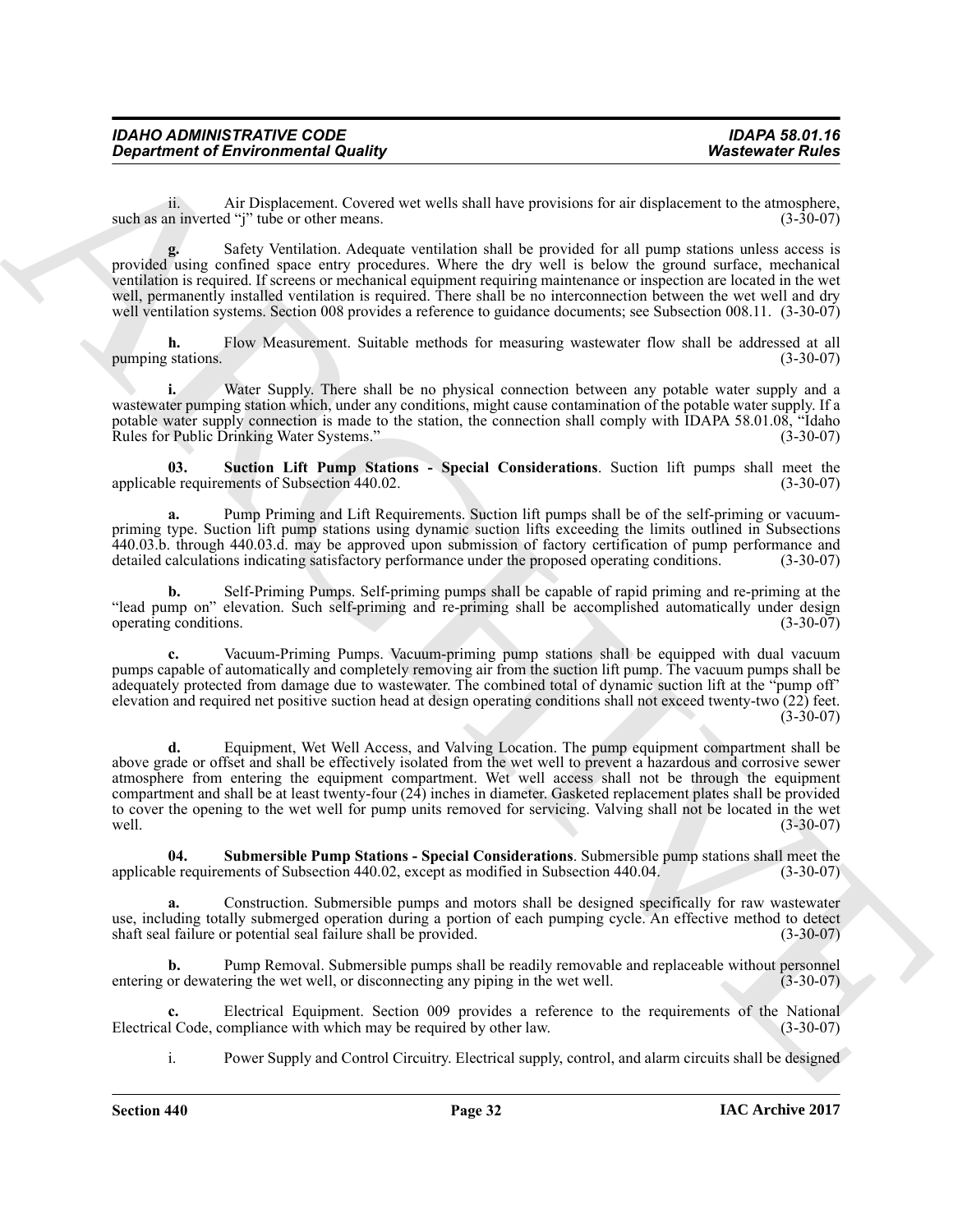| <b>IDAHO ADMINISTRATIVE CODE</b>           | <b>IDAPA 58.01.16</b>   |
|--------------------------------------------|-------------------------|
| <b>Department of Environmental Quality</b> | <b>Wastewater Rules</b> |

to provide strain relief and to allow disconnection from outside the wet well. Terminals and connectors shall be protected from corrosion by location outside the wet well or through use of watertight seals. (3-30-07) protected from corrosion by location outside the wet well or through use of watertight seals.

ii Controls. The motor control center shall be located outside the wet well, be readily accessible, and be protected by a conduit seal or other appropriate measures to prevent the atmosphere of the wet well from gaining access to the control center. The seal shall be located so that the motor may be removed and electrically disconnected without disturbing the seal. When such equipment is exposed to weather, it is recommended that it meet the requirements of weatherproof equipment NEMA 3R or 4. (3-30-07)

Power Cord. Pump motor power cords shall be designed for flexibility and serviceability under conditions of extra hard usage. Ground fault interruption protection shall be used to de-energize the circuit in the event of any failure in the electrical integrity of the cable. Power cord terminal fittings shall be corrosion-resistant and constructed in a manner to prevent the entry of moisture into the cable, shall be provided with strain relief appurtenances, and shall be designed to facilitate field connecting.

**d.** Valves. Valves required under Subsection 440.02 shall be located in a separate valve chamber. Provisions shall be made to remove or drain accumulated water from the valve chamber. The valve chamber may be dewatered to the wet well through a drain line with a gas and water tight valve. Check valves that are integral to the pump need not be located in a separate valve chamber provided that the valve can be removed from the wet well in accordance with Subsection 440.04. Access shall be provided in accordance with Subsection 440.02. (3-30-07) accordance with Subsection 440.04. Access shall be provided in accordance with Subsection 440.02.

<span id="page-32-2"></span>**05. Screw Pump Stations - Special Considerations**. Screw pump stations shall meet the applicable lents of Subsection 440.02. requirements of Subsection 440.02.

**a.** Covers Covers or other means of excluding direct sunlight shall be provided as necessary to calverse effects from temperature changes. eliminate adverse effects from temperature changes.

<span id="page-32-0"></span>**b.** Pump Wells. A positive means of isolating individual screw pump wells shall be provided.

(3-30-07)

**c.** Bearings. Submerged bearings shall be lubricated by an automated system without pump well dewatering. (3-30-07) dewatering. (3-30-07)

**06. Alarm Systems**. Alarm systems with a backup power source shall be provided for pumping stations. The alarm shall be activated in cases of power failure, dry well sump and wet well high water levels, pump failure, unauthorized entry, or other cause of pump station malfunction. Pumping station alarms, including identification of the alarm condition, shall be transmitted to a twenty-four (24) hour response center. Audio-visual alarm systems may be acceptable in some cases in lieu of a transmitting system depending upon location, station holding capacity, and inspection frequency. (3-30-07) holding capacity, and inspection frequency.

## <span id="page-32-1"></span>**07. Emergency Operation**. (3-30-07)

**a.** Objective. The objective of emergency operation is to prevent the unintended discharge of raw or partially treated wastewater to any waters or land surface and to protect public health by preventing back up of wastewater and subsequent discharge to basements, streets, and other public and private property. (3-30-07) wastewater and subsequent discharge to basements, streets, and other public and private property.

**Experiment of Environmental Country of the Country of the University of the Country of the Country of the Country of the Country of the Country of the Country of the Country of the Country of the Country of the Country o b.** Emergency Pumping Capability. Emergency pumping capability is required for all new lift stations constructed after April 15, 2007. Emergency pumping capability is required for all existing lift stations that undergo a material modification or expansion unless overall system reliability can be proven adequate to the Department as shown in Subsections 440.07.b.i. and 440.07.b.ii. or overflow prevention is provided by adequate emergency storage capacity as defined in these rules. If required, emergency pumping capability shall be accomplished by connection of the station to at least two (2) independent utility substations as determined by and stated in a letter from the appropriate power provider, by provision of portable or in-place internal combustion engine equipment which will generate electrical or mechanical energy, or by the provision of portable pumping equipment. Such emergency standby systems shall have sufficient capacity to start up and maintain the total rated running capacity of the station. Regardless of the type of emergency standby system provided, a portable pump connection to the force main with rapid connection capabilities and appropriate valving shall be provided outside the dry well and wet well. (3-30-07)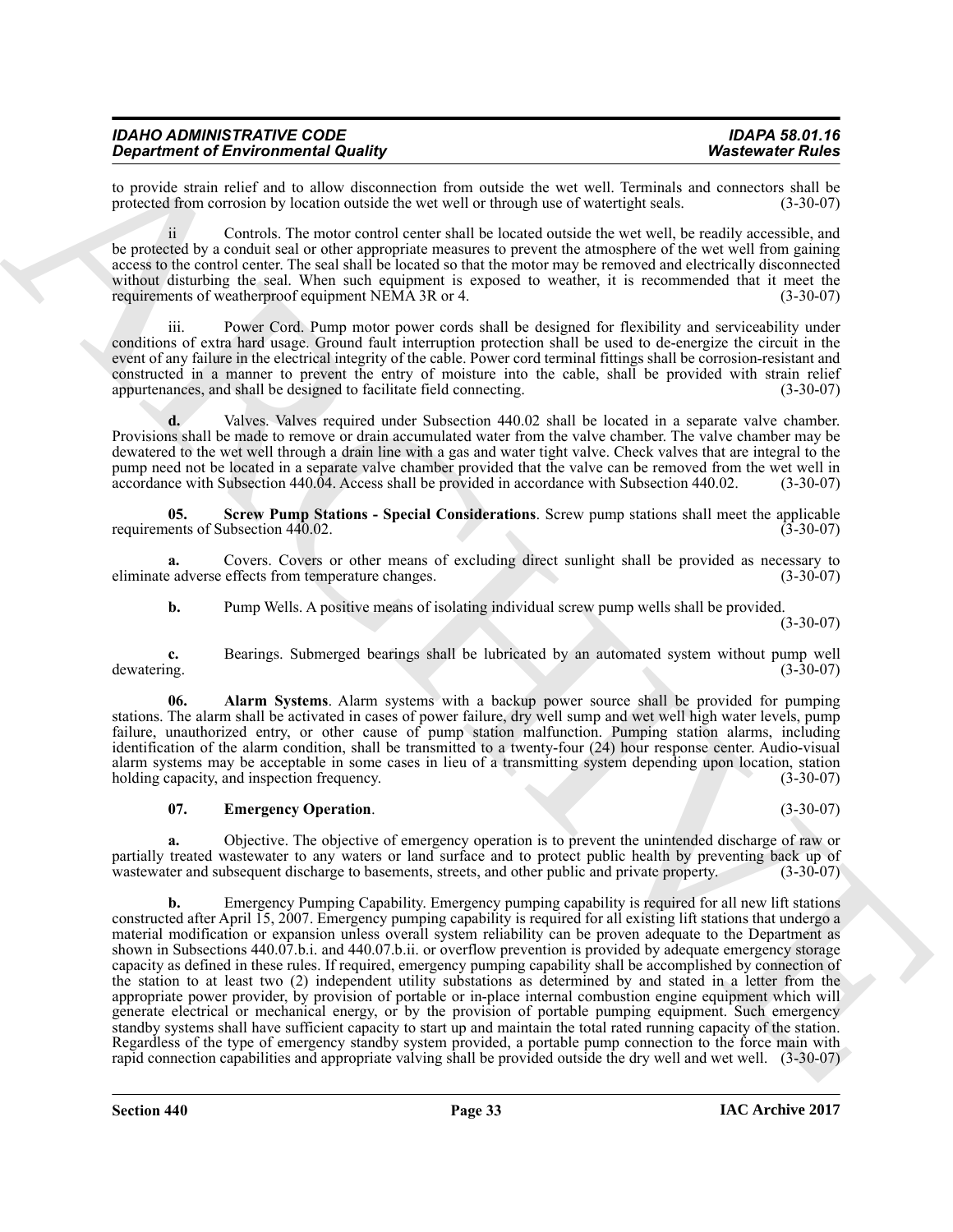| <b>IDAHO ADMINISTRATIVE CODE</b>           | <b>IDAPA 58.01.16</b>   |
|--------------------------------------------|-------------------------|
| <b>Department of Environmental Quality</b> | <b>Wastewater Rules</b> |

System reliability is considered adequate if power grid outages average three (3) or less per year the three (3) previous vears with no more than  $s$ ix (6) outages in a single year. (3-30-07) based on data for the three (3) previous years with no more than six (6) outages in a single year.

ii. Outage duration averages less than four (4) hours based on data for the three (3) previous years, with not more than one (1) outage during the three (3) previous year period exceeding eight (8) hours. Power loss for at least thirty (30) minutes qualifies as an outage. (3-30-07) at least thirty  $(30)$  minutes qualifies as an outage.

**c.** Equipment Requirements. (3-30-07)

i. General. The following general requirements shall apply to all internal combustion engines used to sail arising equipment: (3-30-07) drive auxiliary pumps, service pumps through special drives, or electrical generating equipment:

**Expariment of Environmental Quality (a)**<br>
Separation of the content of the content of the content of policies and the content of the systems of the content of the content of the content of the content of the content of t Engine Protection. The engine must be protected from operating conditions that would result in damage to equipment. Unless continuous manual supervision is planned, protective equipment shall be capable of shutting down the engine and activating an alarm on site and as provided in Subsection 440.06. Protective equipment shall monitor for conditions of low oil pressure and overheating, except that oil pressure monitoring will not be required for engines with splash lubrication. (3-30-07) required for engines with splash lubrication.

(2) Size. The engine shall have adequate rated power to start and continuously operate under all connected loads.

(3) Fuel Type. Reliability and ease of starting, especially during cold weather conditions, shall be addressed in the selection of the type of fuel.

(4) Fuel Storage. Fuel storage and piping facilities if provided shall be constructed in accordance with applicable state and federal regulations.

(5) Engine Ventilation. The engine shall have adequate ventilation of fuel vapors and exhaust gases. (3-30-07)

(6) Routine Start-up. All emergency equipment shall be provided with instructions indicating the need for regular starting and running of such units at full loads.

(7) Protection of Equipment. Emergency equipment shall be protected from damage at the restoration of regular electrical power.

ii. Engine-Driven Pumping Equipment. Where permanently-installed or portable engine-driven<br>re used, the following requirements in addition to general requirements shall apply. (3-30-07) pumps are used, the following requirements in addition to general requirements shall apply.

Pumping Capacity. Engine-driven pumps shall meet the design pumping requirements unless storage capacity is available for flows in excess of pump capacity. Pumps shall be designed for anticipated operating conditions, including suction lift if applicable. (3-30-07) conditions, including suction lift if applicable.

(2) Operation. The engine and pump shall be equipped to provide automatic start-up and operation of pumping equipment unless manual start-up and operation is justified. Provisions shall also be made for manual startup. Where manual start-up and operation is justified, storage capacity and alarm system must meet the requirements of Subsection 440.07.c.ii(3). (3-30-07)

Portable Pumping Equipment. Where part or all of the engine-driven pumping equipment is portable, adequate emergency storage capacity with alarm system shall be provided to allow time for detection of pump station failure and transportation and hookup of the portable equipment. (3-30-07)

iii. Engine-Driven Generating Equipment. Where permanently-installed or portable engine-driven generating equipment is used, the following requirements shall apply in addition to the general requirements of Subsection 440.07.  $(3-30-07)$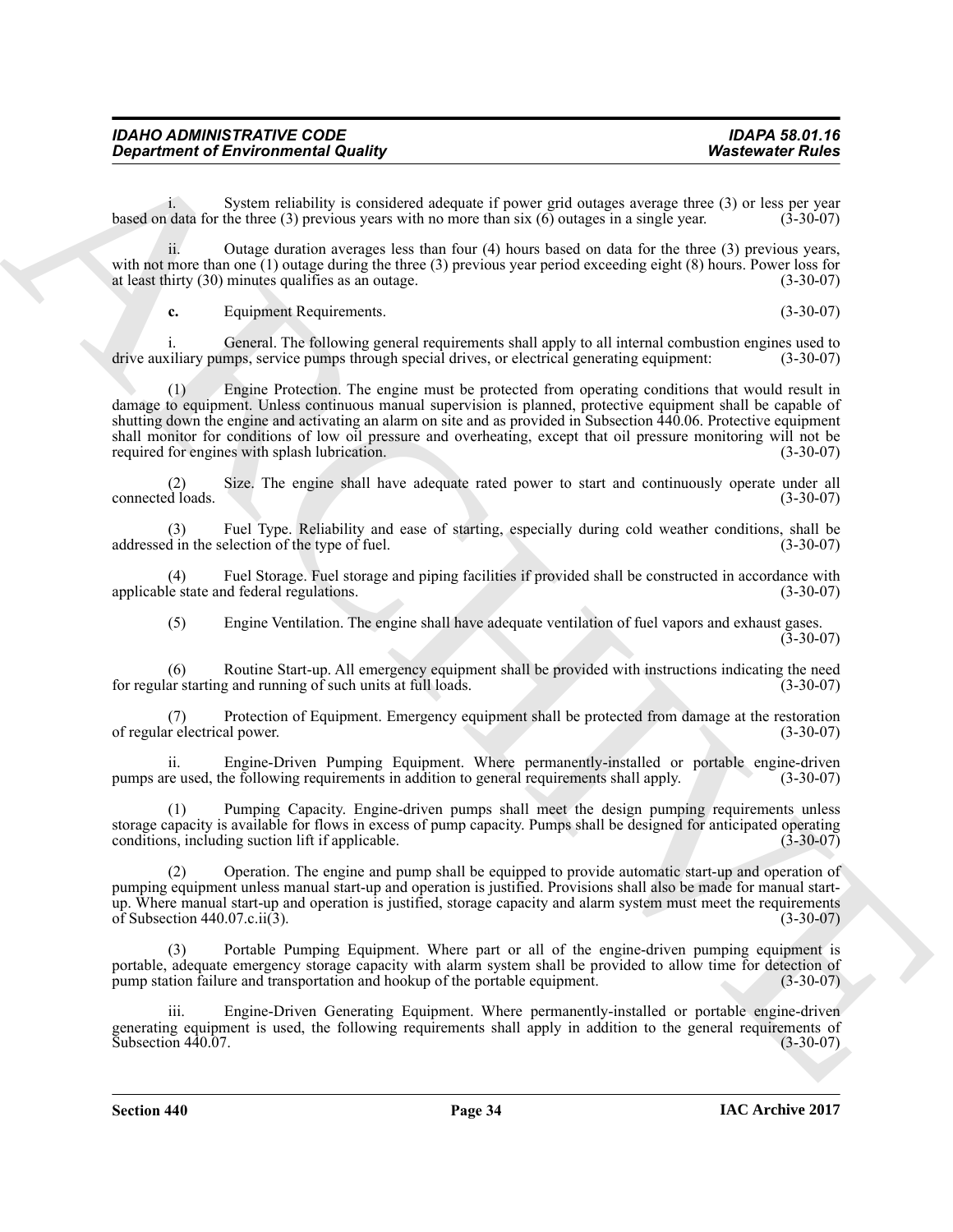(1) Generating Capacity. (3-30-07)

(a) Generating unit size shall be adequate to provide power for pump motor starting current and for lighting, ventilation, and other auxiliary equipment necessary for safety and proper operation of the lift station. (3-30-07)

(b) The operation of only one pump during periods of auxiliary power supply must be justified. Such justification may be made on the basis of the design peak hourly flows relative to single-pump capacity, anticipated length of power outage, and storage capacity.

(c) Manual or special sequencing controls shall be provided to start pump motors unless the generating equipment has capacity to start all pumps simultaneously with auxiliary equipment operating.

*Department of Environmental Quality* **Watersonic Fuller**<br>
(1) Generality (speeches and be despite to provide power for earning the same proposition of the same proposition of the same proposition of the same propositio (2) Operation. Provisions shall be made for automatic and manual startup and load transfer unless only manual start-up and operation is justified. Automatic transfer switches shall be UL listed and meet NEC requirements. The generator must be protected from operating conditions that would result in damage to equipment. Provisions shall be made to allow the engine to start and stabilize at operating speed before assuming the load. Where manual start-up and transfer is justified, storage capacity and alarm system must meet the requirements of Subsection 440.07.c.iii.(3). (3-30-07)

Portable Generating Equipment. Where portable generating equipment and manual transfer is provided, adequate emergency storage capacity with alarm system shall be provided to allow time for detection of pump station failure and transportation and connection of generating equipment. Special electrical connections and double throw switches shall be provided for connecting portable generating equipment. Manual transfer switches shall be UL listed and meet NEC requirements. (3-30-07)

iv. Independent Utility Substations. Where independent substations are used for emergency power, each separate substation and its associated transmission lines shall be capable of starting and operating the pump station at its rated capacity. (3-30-07) station at its rated capacity.

**08. Instructions and Equipment**. Wastewater pumping stations and portable equipment shall be supplied with a complete set of operational instructions, including emergency procedures, maintenance schedules, tools, and such spare parts as may be necessary. (3-30-07) tools, and such spare parts as may be necessary.

#### <span id="page-34-2"></span><span id="page-34-1"></span>**09. Operation and Maintenance**. (3-30-07)

**a.** An operation and maintenance manual shall be submitted to and approved by the Department as required by Section 425. Adherence to the terms of this approved manual shall be required. The owner shall be responsible for maintaining the wastewater facility in a manner that assures its designed operation. (3-30-07) responsible for maintaining the wastewater facility in a manner that assures its designed operation.

**b.** For private municipal wastewater collection pump stations, documents that detail the technical, managerial, and financial capabilities of the private entity to properly operate and maintain said pump station for the long term shall be submitted to the Department for approval prior to operation. (3-30-07)

## <span id="page-34-0"></span>**10. Force Mains**. (3-30-07)

**a.** Velocity and Diameter. At design pumping rates, a cleansing velocity of at least two (2) feet per second shall be maintained. (3-30-07) (3-30-07)

**b.** Air and Vacuum Relief Valve. An air relief valve shall be placed at high points in the force main to prevent air locking. The force main configuration and head conditions shall be evaluated as to the need for and placement of vacuum relief valves. (3-30-07)

**c.** Termination. The force mains from other than individual grinder pump stations shall enter a receiving manhole. Corrosion protection for the receiving manhole shall be provided. Control of odors at such discharge points shall be evaluated. (3-30-07) discharge points shall be evaluated.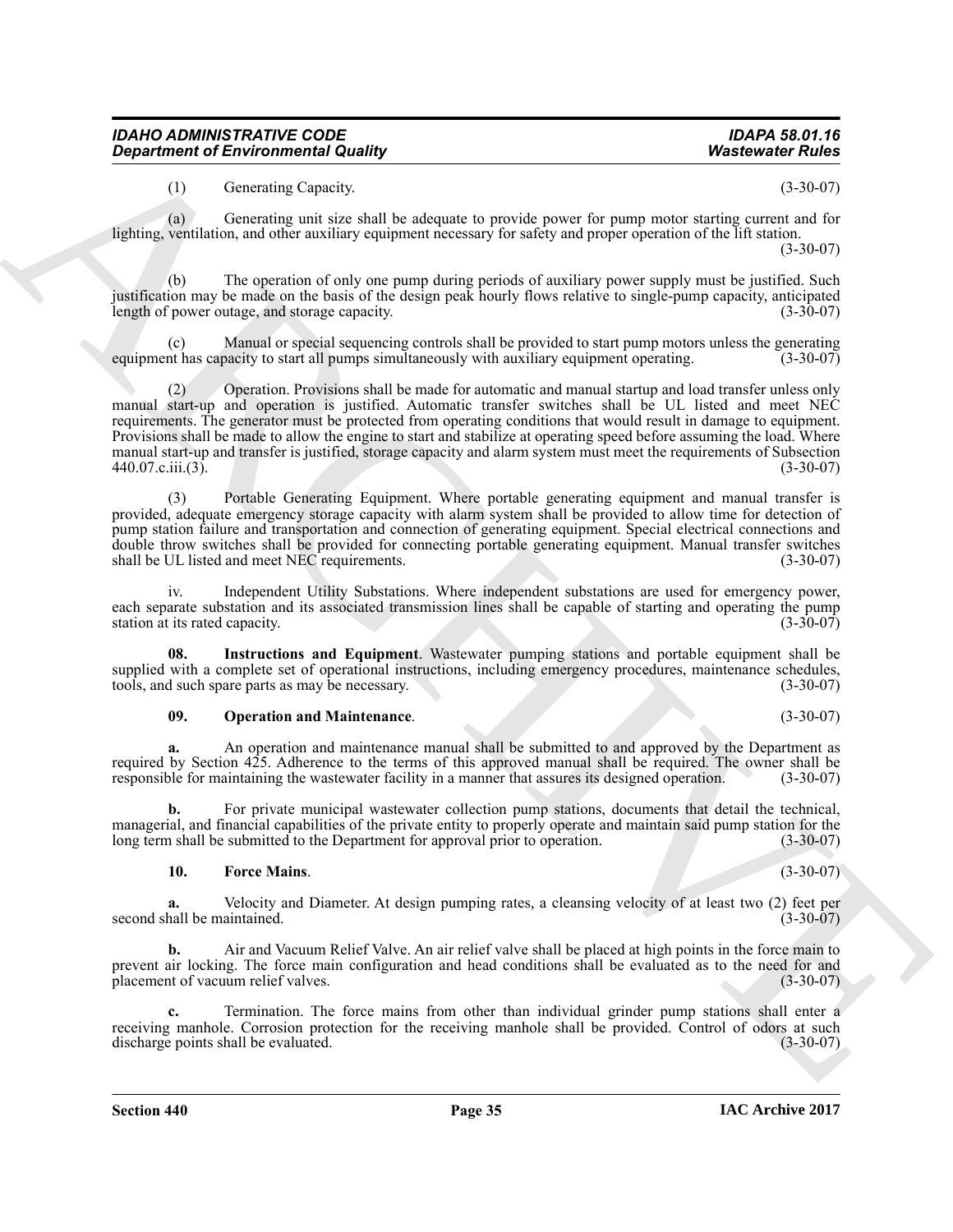| <b>IDAHO ADMINISTRATIVE CODE</b>           | IDAPA 58.01.16          |
|--------------------------------------------|-------------------------|
| <b>Department of Environmental Quality</b> | <b>Wastewater Rules</b> |

**d.** Pipe and Design Pressure. Pipe and joints shall be equal to water main strength materials suitable for design conditions. The force main, reaction blocking, thrust restraint, and station piping shall be designed to withstand water hammer pressures and associated cyclic reversal of stresses that are expected with the cycling of wastewater lift stations. The use of surge valves, surge tanks, or other suitable means to protect the force main against severe pressure changes shall be evaluated. (3-30-07)

**e.** Special Construction. Force main construction near streams or water works structures and at water ssings shall meet applicable provisions of Section 430. main crossings shall meet applicable provisions of Section 430.

**f.** Design Friction Losses. (3-30-07)

i. Friction Coefficient. Friction losses through force mains shall be based on the Hazen and Williams formula or other acceptable methods. When the Hazen and Williams formula is used, the friction losses for varying values of "C" shall be evaluated for different types and ages of pipe. (3-30-07) values of "C" shall be evaluated for different types and ages of pipe.

ii. Maximum Power Requirements. When initially installed, force mains will have a significantly higher "C" factor. The effect of the higher "C" factor shall be considered in calculating maximum power requirements and duty cycle time to prevent damage to the motor. The effects of higher discharge rates on selected pumps and downstream facilities shall also be considered. (3-30-07)

**g.** Identification. Where force mains are constructed of material which might cause the force main to be confused with potable water mains, the force main shall be appropriately identified using trench tape saying "raw sewage," "biohazard," or other appropriate wording. (3-30-07) sewage," "biohazard," or other appropriate wording.

**h.** Leakage Testing. Leakage tests shall be specified including testing methods and leakage limits. Testing shall conform with Sections 401.3.6 and 505.3.3 of the "Idaho Standards for Public Works Construction," incorporated by reference into these rules at Section 004.

**i.** Thrust Blocking or Restraint. Thrust blocking or restraint shall conform with Sections 401.3.4 of the "Idaho Standards for Public Works Construction," incorporated by reference into these rules at Section 004, or specific calculations reviewed and approved by the Department. (3-30-07) specific calculations reviewed and approved by the Department.

**j.** Maintenance Considerations. Isolation valves shall be used if force mains connect into a common force main.  $(3-30-07)$ force main.  $(3-30-07)$ 

**k.** Cover. Force mains shall be covered with sufficient earth or other insulation to prevent freezing or validamage. (3-30-07) other physical damage.

#### <span id="page-35-2"></span><span id="page-35-1"></span><span id="page-35-0"></span>**441. FACILITY AND DESIGN STANDARDS FOR MUNICIPAL WASTEWATER TREATMENT OR DISPOSAL FACILITIES: INDIVIDUAL RESIDENCE WASTEWATER PUMPING STATIONS.**

*Department* of *Review* the main tensor (the mail main shall be valid to sell our shall mainly mail the sell of the main main tensor (we may be a state of *Review* to the selling of the selling of the selling of the se **01. General**. Section 441 regulates individual residence pump stations, individual residence grinder pump stations, and individual residence septic tank effluent pump stations. However, this rule does not regulate grinder pumps or their vaults that are inside of individual residences or other structures. Certain individual residence wastewater pumping stations may be under the jurisdiction of the Idaho Division of Building Safety, Plumbing Bureau. For further defining and delineating of the Plumbing Bureau's and the Department's statutory and regulatory duties and responsibilities with respect to individual residence wastewater pumping stations, see the Memorandum of Understanding referred to in Section 008. (5-8-09)

**a.** Flooding. Wastewater pumping station structures and electrical and mechanical equipment shall be protected from physical damage by the one hundred (100) year flood. Wastewater pumping stations shall remain fully operational and accessible during the twenty-five (25) year flood. Local, state and federal flood plain regulations shall be considered.

**b.** Accessibility and Security. The pumping station shall be accessible by maintenance vehicles during er conditions. (3-30-07) all weather conditions.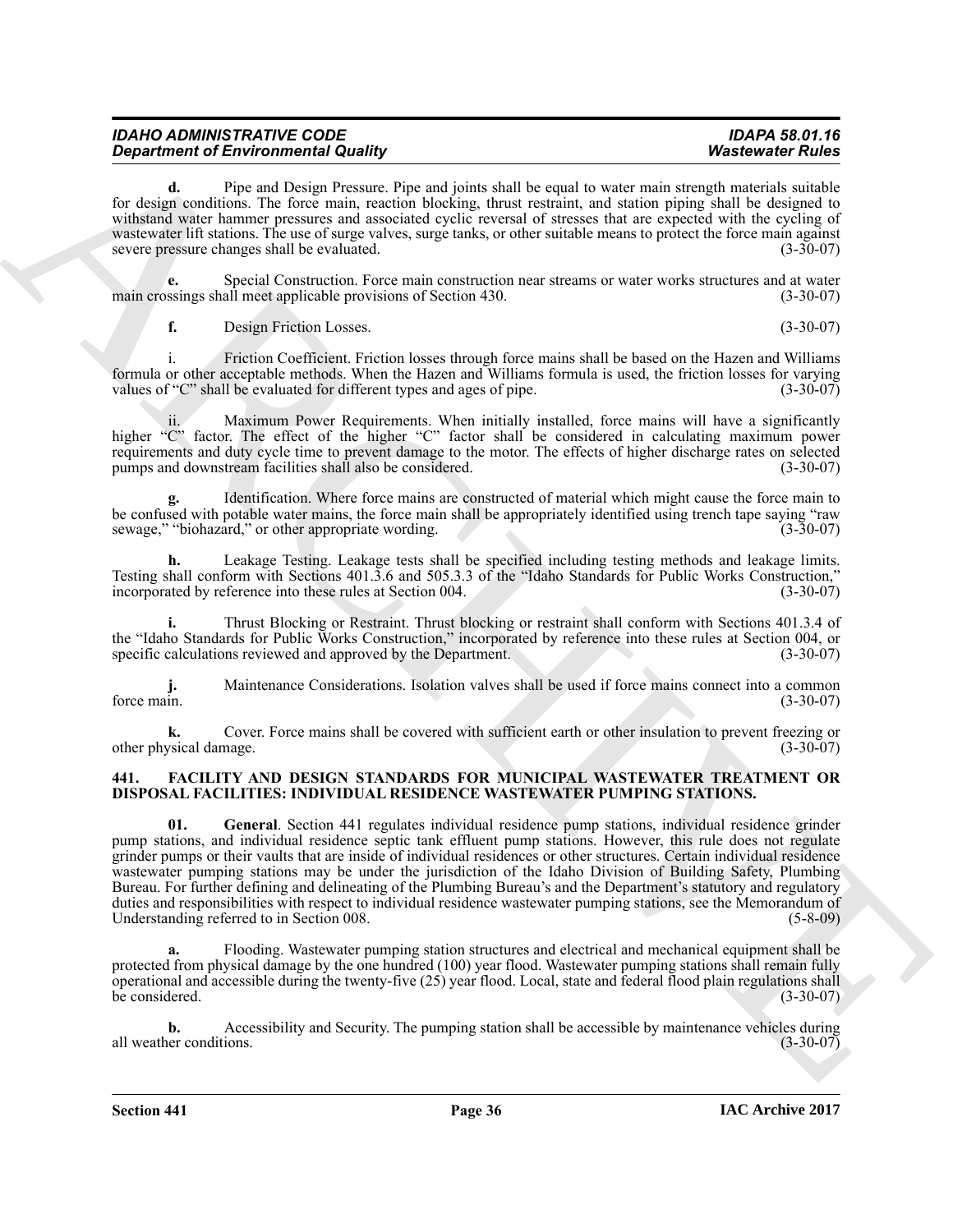| a. | Pumps. |                                          | $(3-30-07)$ |
|----|--------|------------------------------------------|-------------|
|    |        | .<br>and the contract of the contract of |             |

*Department of Environmental Quality* 

Subsections  $441.02.a$ . through  $441.02.c$ .

i. Multiple Units. Duplex pumps for individual residence wastewater pump stations are not required. However, for developments having five  $(5)$  or more similar facilities, one (1) working spare pump for each size shall be provided and be readily available at all times. (3-30-07)

<span id="page-36-1"></span>**02. Design**. Design of wastewater pumping stations shall meet the applicable requirements of ons 441.02.a, through 441.02.c.

Pump Openings. Pumps handling raw wastewater shall be capable of passing spheres of at least diameter or be a grinder pump. three  $(3)$  inches in diameter or be a grinder pump.

iii. Priming. The pump shall be placed so that, under normal operating conditions, it will operate under e suction head. (3-30-07) a positive suction head.

**b.** Controls. Water level control sensing devices shall be designed to allow for automatic control of  $(3-30-07)$  $pumps.$  (3-30-07)

**c.** Valves. Suitable means to facilitate pump removal and to prevent backflow shall be provided. All nd check valves shall be accessible for maintenance. (3-30-07) shutoff and check valves shall be accessible for maintenance.

## <span id="page-36-3"></span>**03. Submersible Pump Stations - Special Considerations**. (3-30-07)

**a.** Construction. Submersible pumps and motors shall be designed specifically for raw wastewater use, including totally submerged operation during a portion of each pumping cycle. An effective method to detect shaft seal failure or potential seal failure shall be provided. shaft seal failure or potential seal failure shall be provided.

**b.** Pump Removal. Submersible pumps shall be readily removable and replaceable without personnel or dewatering the wet well, or disconnecting any piping in the wet well. (3-30-07) entering or dewatering the wet well, or disconnecting any piping in the wet well.

Electrical Equipment. Section 009 provides a reference to the requirements of the National compliance with which may be required by other law. (3-30-07) Electrical Code, compliance with which may be required by other law.

Power Supply and Control Circuitry. Electrical supply, control, and alarm circuits shall be designed to provide strain relief and to allow disconnection from outside the wet well. Terminals and connectors shall be protected from corrosion by location outside the wet well or through use of watertight seals. (3-30-07)

**Department of Environmental Guaranty continue statutes start model model and the supplemental continue start model in the supplemental continue of the supplemental continue of the supplemental continue of the supplementa** ii. Controls. The motor control center shall be located outside the wet well, be readily accessible, and be protected by a conduit seal or other appropriate measures to prevent the atmosphere of the wet well from gaining access to the control center. The seal shall be located so that the motor may be removed and electrically disconnected without disturbing the seal. When such equipment is exposed to weather, it is recommended that it meet the requirements of weatherproof equipment NEMA 3R or 4. (3-30-07)

iii. Power Cord. Pump motor power cords shall be designed for flexibility and serviceability under conditions of extra hard usage. Ground fault interruption protection shall be used to de-energize the circuit in the event of any failure in the electrical integrity of the cable. Power cord terminal fittings shall be corrosion-resistant and constructed in a manner to prevent the entry of moisture into the cable, shall be provided with strain relief appurtenances, and shall be designed to facilitate field connecting. (3-30-07)

<span id="page-36-0"></span>**04. Alarm Systems**. Audio-visual alarm systems with a backup power source shall be provided for pumping stations. The alarm shall be activated in cases of wet well high water levels and shall be visible from the outside of the structure. (5-8-09)

<span id="page-36-2"></span>**05. Emergency Operation**. The pumping station must be sized to allow for one (1) day's flow between the high water alarm and the building service invert or the pressure discharge pipe, whichever is closer to the high water alarm. (5-8-09) water alarm. (5-8-09)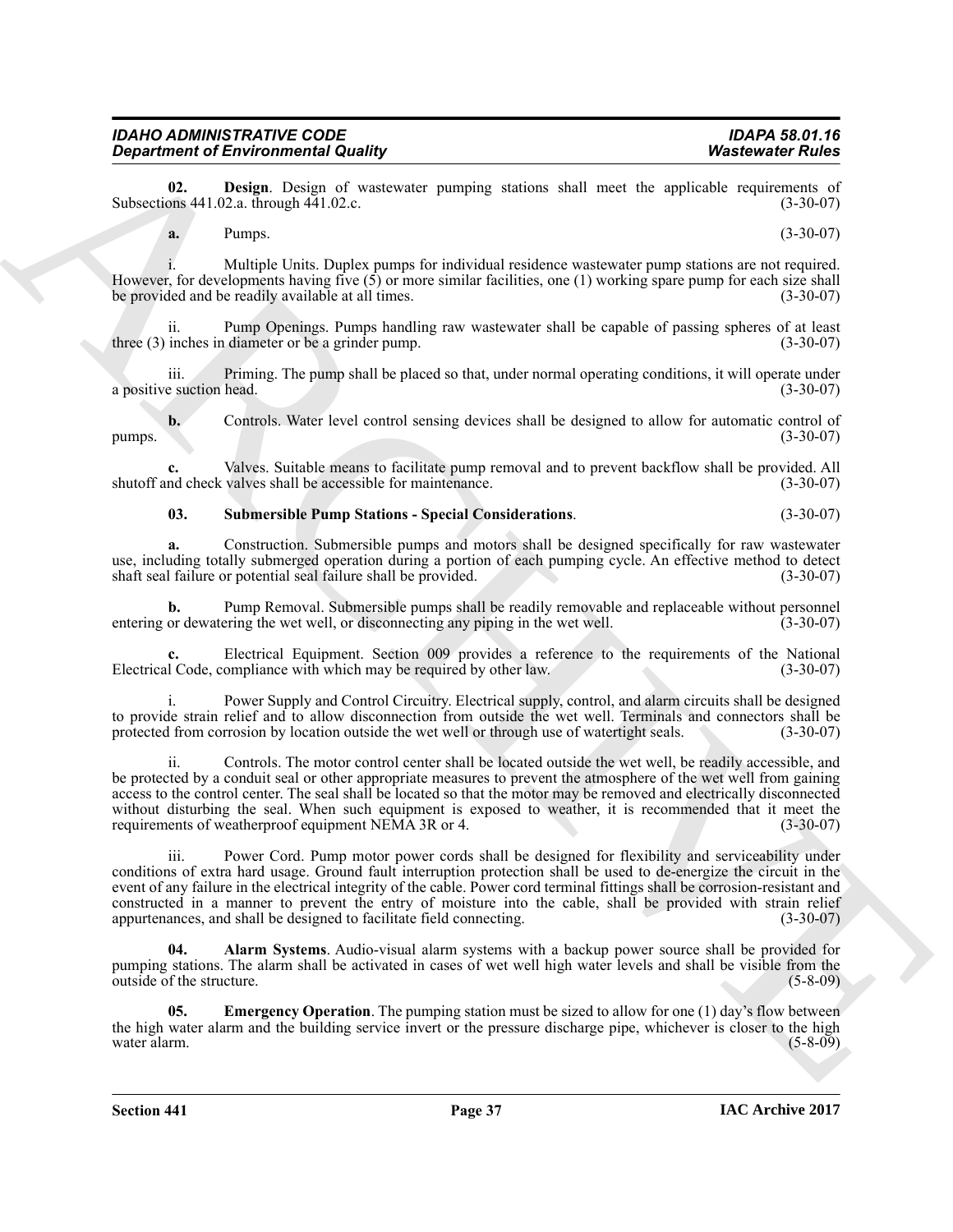| <b>IDAHO ADMINISTRATIVE CODE</b>           | <b>IDAPA 58.01.16</b>   |
|--------------------------------------------|-------------------------|
| <b>Department of Environmental Quality</b> | <b>Wastewater Rules</b> |

<span id="page-37-5"></span>**06. Instructions and Equipment**. Wastewater pumping stations shall be supplied with a complete set of operational instructions, including emergency procedures, maintenance schedules, tools, and such spare parts as may be necessary. (3-30-07) may be necessary.

**Equivalent of Environmental Guaranty measurements and the system of the system of the system of the system of the system of the system of the system of the system of the system of the system of the system of the system o 07. Operation and Maintenance**. An operation and maintenance manual shall be submitted to and approved by the Department as required by Section 425. Adherence to the terms of this approved manual shall be required. The owner shall be responsible for maintaining the wastewater facility in a manner that assures its designed<br>(3-30-07) operation.  $(3-30-07)$ 

<span id="page-37-6"></span><span id="page-37-4"></span>**08. Force Mains**. (3-30-07)

**a.** Velocity and Diameter. At design pumping rates, a cleansing velocity of at least two (2) feet per hall be maintained. (3-30-07) second shall be maintained.

**b.** Special Construction. Force main construction near streams or water works structures and at water main crossings shall meet applicable provisions of Section 430. (3-30-07)

**c.** Design Friction Losses. (3-30-07)

i. Friction Coefficient. Friction losses through force mains shall be based on the Hazen and Williams formula or other acceptable methods. When the Hazen and Williams formula is used, the friction losses for varying values of "C" shall be evaluated for different types and ages of pipe. (3-30-07) values of "C" shall be evaluated for different types and ages of pipe.

Maximum Power Requirements. When initially installed, force mains will have a significantly higher "C" factor. The effect of the higher "C" factor shall be considered in calculating maximum power requirements and duty cycle time to prevent damage to the motor. The effects of higher discharge rates on selected<br>pumps and downstream facilities shall also be considered. (3-30-07) pumps and downstream facilities shall also be considered.

**d.** Identification. Where force mains are constructed of material which might cause the force main to be confused with potable water mains, the force main shall be appropriately identified using trench tape saying "raw<br>sewage." "biohazard." or other appropriate wording. (3-30-07) sewage," "biohazard," or other appropriate wording.

**e.** Leakage Testing. Leakage tests shall be specified including testing methods and leakage limits. Testing shall conform with Sections 401.3.6 and 505.3.3 of the "Idaho Standards for Public Works Construction," incorporated by reference into these rules at Section 004.

**f.** Thrust Blocking. Thrust blocking shall conform with Sections 401.3.4 of the "Idaho Standards for Vorks Construction," incorporated by reference into these rules at Section 004. (3-30-07) Public Works Construction," incorporated by reference into these rules at Section 004.

**g.** Maintenance Considerations. Isolation valves shall be used if force mains connect into a common force main.  $(3-30-07)$ force main.  $(3-30-07)$ 

**h.** Cover. Force mains shall be covered with sufficient earth or other insulation to prevent freezing or ysical damage. (3-30-07) other physical damage.

## <span id="page-37-0"></span>**442. – 449. (RESERVED).**

#### <span id="page-37-1"></span>**450. FACILITY AND DESIGN STANDARDS FOR MUNICIPAL WASTEWATER TREATMENT OR DISPOSAL FACILITIES: WASTEWATER TREATMENT FACILITIES: GENERAL.**

#### <span id="page-37-3"></span>**01. Plant Location**. (3-30-07)

<span id="page-37-2"></span>

**a.** General. The preliminary engineering report or facility plan shall include a detailed discussion for lities regarding site selection criteria and alternatives considered. See Sections 410 and 411. (5-8-09) new facilities regarding site selection criteria and alternatives considered. See Sections 410 and 411.

**b.** Flood protection. The treatment plant structures, electrical, and mechanical equipment shall be protected from physical damage by the one hundred (100) year flood. Treatment plants shall be designed to remain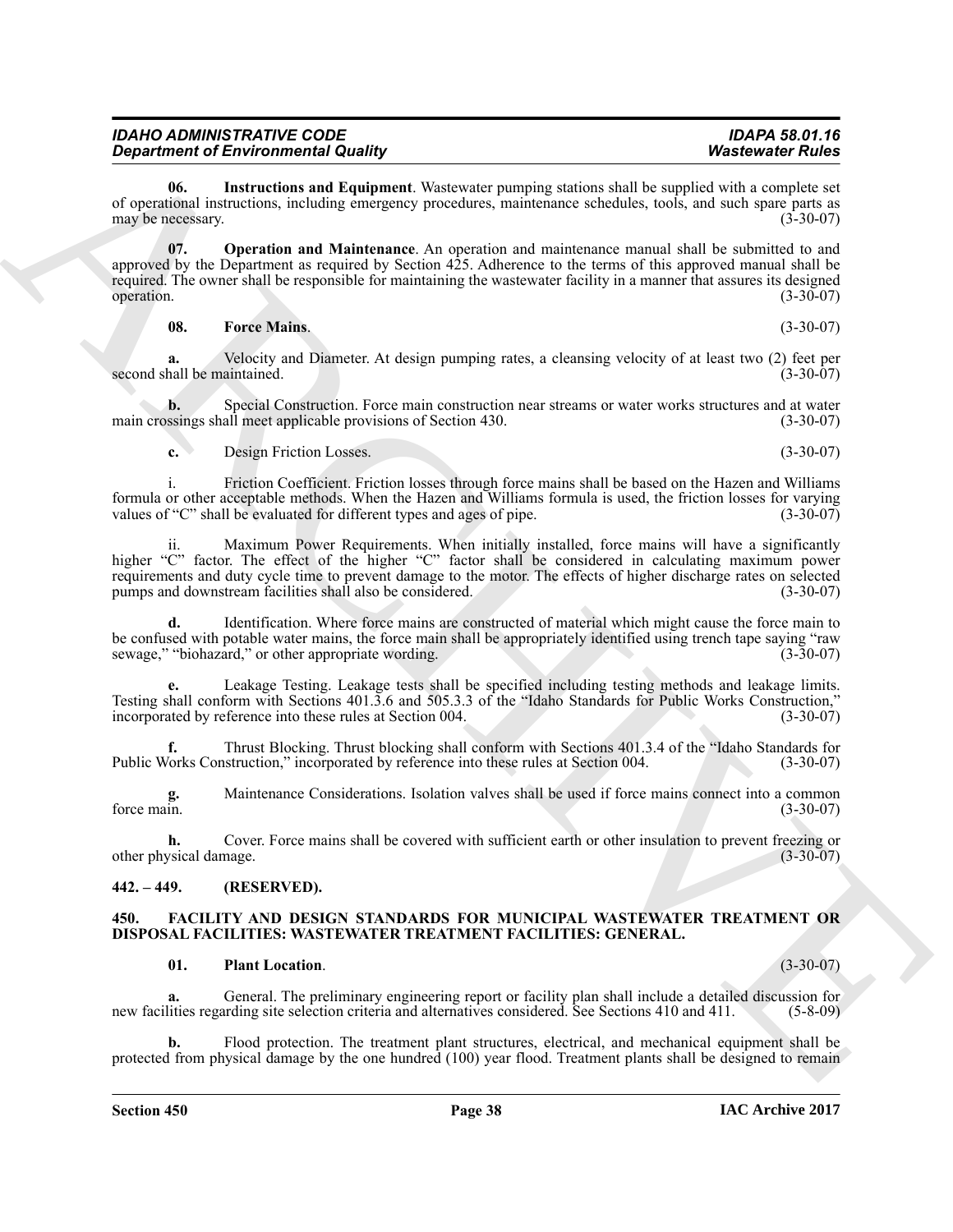fully operational and accessible during the one hundred (100) year flood. This requirement applies to new construction and to existing facilities undergoing major modification. Local, state and federal flood plain regulations shall be considered.

**c.** Setback distances. Facilities open to the atmosphere such as lagoons, open clarifiers, open aeration basins, and other such facilities shall be placed a minimum of two hundred (200) feet from residential property lines. If such open facilities are adjacent to property zoned as commercial or industrial, a lesser setback will be considered by the Department on a case by case basis. For totally enclosed facilities with noise and odor controls, the minimum setback shall be fifty (50) feet if approved by the Department. Neighboring property owners may grant long term easements or other types of legal documents tied to the land to allow for similar setbacks from future development or public use. public use.  $(5-8-09)$ 

**02. Quality of Effluent**. The required degree of wastewater treatment shall be based on the effluent requirements and water quality standards established by the responsible state agency and appropriate federal regulations including discharge permit requirements. Combined sewer overflows are not allowed. (5-8-09)

## <span id="page-38-1"></span><span id="page-38-0"></span>**03. Design**. (3-30-07)

**a.** Type of Treatment. The preliminary engineering report or facility plan shall include a detailed discussion regarding criteria and alternatives considered in selection of the appropriate type of treatment. See Sections 410 and 411. The plant design shall provide the necessary flexibility to perform satisfactorily within the expected range of waste characteristics and volumes. (5-8-09) expected range of waste characteristics and volumes.

**Orientation of Environmental County of This may be a state of the system of the system of the system of the system of the system of the system of the system of the system of the system of the system of the system of the b.** Required Engineering Data for New Process and Application Evaluation. The policy of the Department is to encourage rather than obstruct the development of any valid methods or equipment for treatment of wastewater. The lack of inclusion in these standards of some types of wastewater treatment processes or equipment should not be construed as precluding their use. The Department may approve other types of wastewater treatment processes and equipment that meet the performance standards set forth in these rules under the condition that the operational reliability and effectiveness of the process or device shall have been demonstrated under similar conditions with a suitably-sized unit operating at its design load conditions, to the extent required. To determine that such new processes and equipment or applications have a reasonable and substantial chance of success, the Department may require the following: (3-30-07) Department may require the following:

i. Monitoring observations, including test results and engineering evaluations, demonstrating the y of such processes. (3-30-07) efficiency of such processes.

ii. Detailed description of the test methods. (3-30-07)

iii. Testing, including appropriately-composited samples, under various ranges of strength and flow rates (including diurnal variations) and waste temperatures over a sufficient length of time to demonstrate performance under climatic and other conditions which may be encountered in the area of the proposed installations.  $(3-30-07)$ 

iv. Other appropriate information. The Department may require that appropriate testing be conducted and evaluations be made under the supervision of a competent process engineer other than those employed by the<br>(3-30-07)<br>(3-30-07) manufacturer or developer.

**c.** Design period. The design period shall be clearly identified in the preliminary engineering report or facility plan as required in Sections 410 and 411.  $(5-8-09)$ 

**d.** Design Loads. (3-30-07)

i. Hydraulic Design. (3-30-07)

(1) Critical Flow Conditions. Flow conditions critical to the design of the treatment plant shall be as described in the preliminary engineering report required by Section 411. Initial low flow conditions must be evaluated in the design to minimize operational problems with freezing, septicity, flow measurements and solids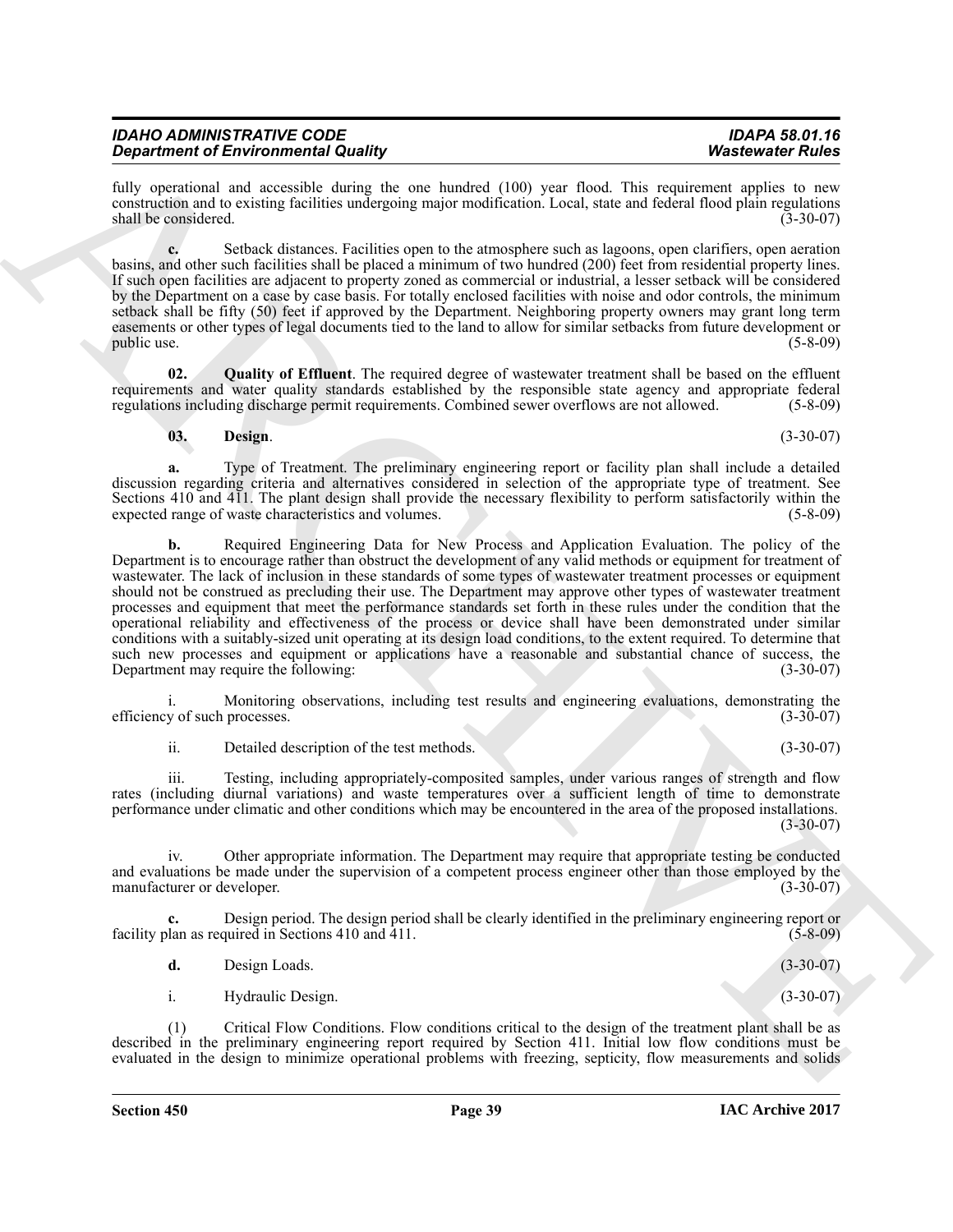| <b>IDAHO ADMINISTRATIVE CODE</b>           | IDAPA 58.01.16          |
|--------------------------------------------|-------------------------|
| <b>Department of Environmental Quality</b> | <b>Wastewater Rules</b> |

dropout. The appropriate design flows must be considered in evaluating unit processes, pumping, piping, etc. (5-8-09)

(2) Treatment Plant Design Capacity. The treatment plant design capacity shall be as described in Section 411. The plant design flow selected shall meet the appropriate effluent and water quality standards that are set forth in the discharge or other appropriate permit. For plants subject to high wet weather flows or overflow detention pump-back flows, the design maximum flows that the plant is to treat on a sustained basis shall be specified.

(3-30-07)

Flow Equalization. Facilities for the equalization of flows and organic shock load shall be plants which are critically affected by surge loadings. (3-30-07) considered at all plants which are critically affected by surge loadings.

ii. Organic Design. Organic loadings for wastewater treatment plant design shall be based on the information provided in the preliminary engineering report required by Section 411. The effects of septage flow which may be accepted at the plant shall be given consideration and appropriate facilities shall be included in the design. See Section 520. (5-8-09)

iii. Shock Effects. The shock effects of high concentrations and diurnal peaks for short periods of time on the treatment process, particularly for small treatment plants, shall be considered. (3-30-07)

**e.** Conduits. All piping and channels shall be designed to carry the maximum expected flows.<br>
shall be designed to avoid creation of pockets and corners where solids can accumulate. (3-30-07) Conduits shall be designed to avoid creation of pockets and corners where solids can accumulate.

**f.** Gates or Valves. Suitable gates or valves shall be placed in channels to seal off unused sections which might accumulate solids. The use of shear gates, stop plates or stop planks is permitted where they can be used in place of gate valves or sluice gates. Non-corrodible materials shall be used for control gates and conduits.

(3-30-07)

**g.** Arrangement of Units. Component parts of the plant shall be arranged for appropriate operating and maintenance convenience, flexibility, economy, continuity of maximum effluent quality, and ease of installation of future units. (3-30-07) future units.  $(3-30-07)$ 

**h.** Flow Division Control. Flow division control facilities shall be provided as necessary to ensure organic and hydraulic loading control to plant process units and shall be designed for easy operator access, change, observation, and maintenance. Appropriate flow measurement facilities shall be incorporated in the flow division control design. (3-30-07)

**i.** Odor Management. An odor management plan shall be submitted to and approved by the Department as a part of the preliminary engineering report described in Section 411. The Water Environment Federation Guidance referenced in Section 008 of these rules provides guidance for use in developing an odor management plan that is inclusive of the facilities being designed. management plan that is inclusive of the facilities being designed.

**j.** Cold Weather. Facilities shall be designed with regard for proper operation and maintenance and protection during cold weather temperatures expected at the specific location. The Water Environment Federation Guidance referenced in Section 008 of these rules provides guidance for use in designing, operating and maintaining facilities in cold weather. (3-30-07) facilities in cold weather.

#### <span id="page-39-0"></span>**04. Plant Details**. (3-30-07)

**a.** Unit Bypasses. (3-30-07)

**Department of Environmental Quality<br>
department of Environmental Quality<br>
department of Environmental Council is considered a vestimate and process, propagate a propagate (** $\frac{1}{2}$  **and**  $\frac{1}{2}$  **is considered a consider** Removal from Service. Properly located and arranged bypass structures and piping shall be provided so that each unit of the plant can be removed from service independently. The bypass design shall facilitate plant operation during unit maintenance and emergency repair so as to minimize deterioration of effluent quality and ensure rapid process recovery upon return to normal operational mode. The actuation of all bypasses shall require manual action by operating personnel. All power-actuated bypasses shall be designed to permit manual operation in<br>(3-30-07) the event of power failure. the event of power failure.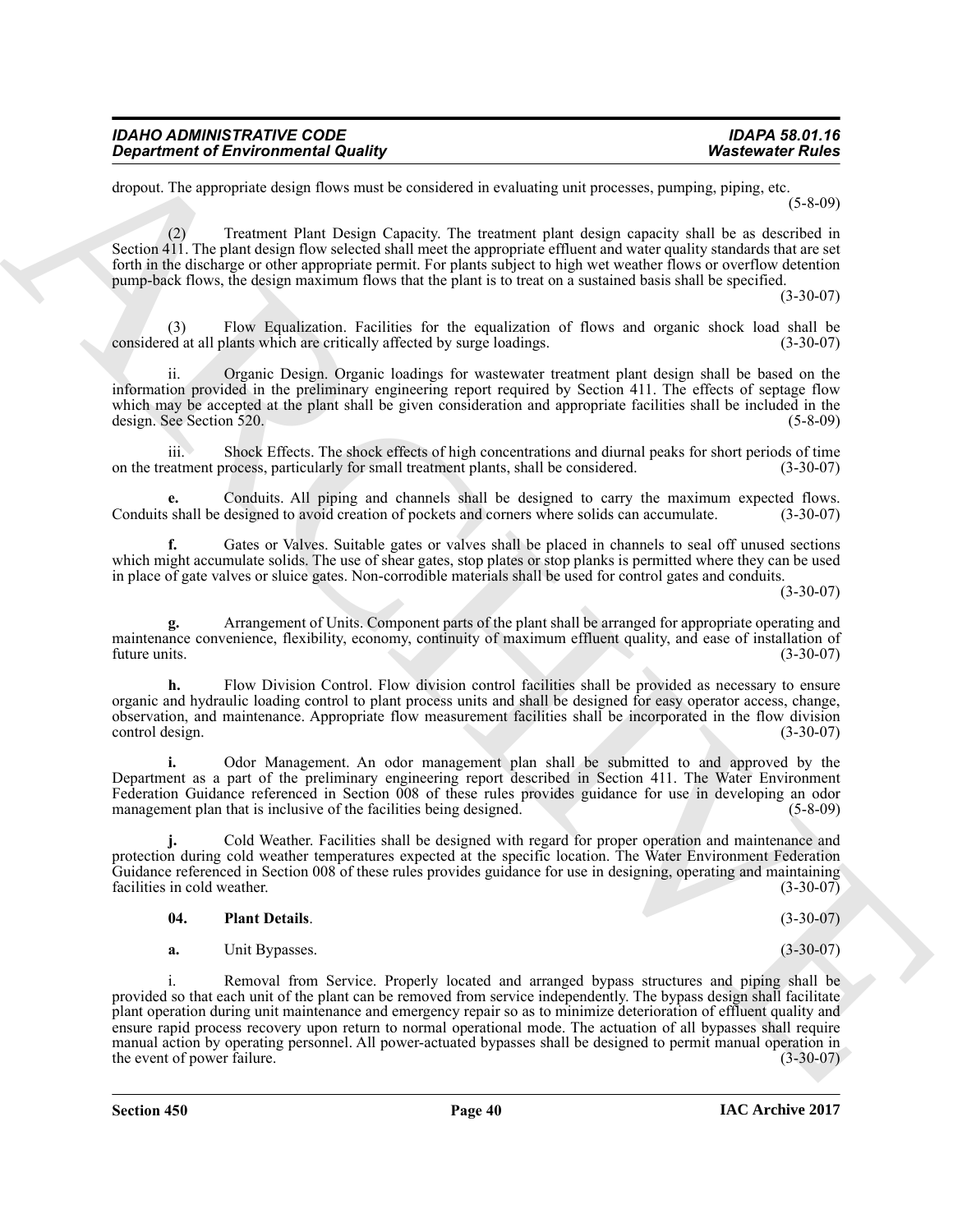ii. Unit Bypass During Construction. Unit bypassing during construction shall be in accordance with minary engineering report required by Section 411. (5-8-09) the preliminary engineering report required by Section 411.

**Exparament of Environmental Guality (Alternative Charge Schwarz) Washes of Fuller**<br> **An expansion of Division Duality Scheme Link by passing damage constructed and the anisotropic wide the state of the state of the sta b.** Unit dewatering, flotation protection, and plugging. Drains or sumps shall be provided to completely dewater each unit to an appropriate point in the process. Due consideration shall be given to the possible need for hydrostatic pressure relief devices to prevent flotation of structures. Pipes subject to plugging shall be provided with means for mechanical cleaning or flushing. (3-30-07)

**c.** Construction materials. Materials shall be selected that are appropriate under conditions of exposure to hydrogen sulfide and other corrosive gases, greases, oils, and other constituents frequently present in was tewater. This is particularly important in the selection of metals and paints. (3-30-07) wastewater. This is particularly important in the selection of metals and paints.

**d.** Painting. The contents and direction of flow shall be identified on the piping in a contrasting color.  $(3-30-07)$ 

Operating equipment. Tools, accessories, and spare parts necessary for the plant operator's use (3-30-07) shall be provided.

**f.** Storage and work space facilities. Readily accessible storage and work space facilities shall be provided, and consideration shall be given to provision of a garage for large equipment storage, maintenance, and<br>(3-30-07) repair.  $(3-30-07)$ 

**g.** Erosion control during construction. Effective site erosion control shall be provided during construction. (3-30-07)

**h.** Grading and landscaping. Upon completion of the plant, the ground shall be graded and landscaped in accordance with the preliminary engineering report developed in the preliminary engineering report required by<br>
Section 411. Section 411.  $(5-8-09)$ 

## <span id="page-40-1"></span>**05. Plant Outfalls**. (3-30-07)

**a.** Discharge impact control. The outfall shall be designed to discharge to the receiving stream in a manner acceptable to various reviewing authorities including, but not limited to, EPA, the Idaho Department of Environmental Quality, U.S. Army Corp of Engineers, Idaho Department of Water Resources, and local jurisdictions. (3-30-07)

**b.** Protection and Maintenance. The outfall shall be so constructed and protected against the effects of floodwater, ice, or other hazards as to reasonably ensure its structural stability and freedom from stoppage. Hazards to navigation shall be considered in designing outfalls.

**c.** Sampling Provisions. All outfalls shall be designed so that a sample of the effluent can be obtained at a point after the final treatment process and before discharge to or mixing with the receiving waters. (3-30-07)

## <span id="page-40-0"></span>**06. Essential Facilities**. (3-30-07)

**a.** Emergency Power Facilities. (3-30-07)

i. General. All wastewater treatment plants shall be provided with an alternate source of electric power or pumping capability to allow continuity of operation during power failures. Refer to Subsection 440.07.c. for design requirements. Methods of providing alternate sources include:

(1) The connection of at least two (2) independent power sources such as substations. A power line from each substation is required if this method is used. The determination of the independent power sources shall be done by the appropriate power provider and stated in a letter from that provider. (3-30-07) done by the appropriate power provider and stated in a letter from that provider.

(2) In-place internal combustion engine equipment which will generate electrical or mechanical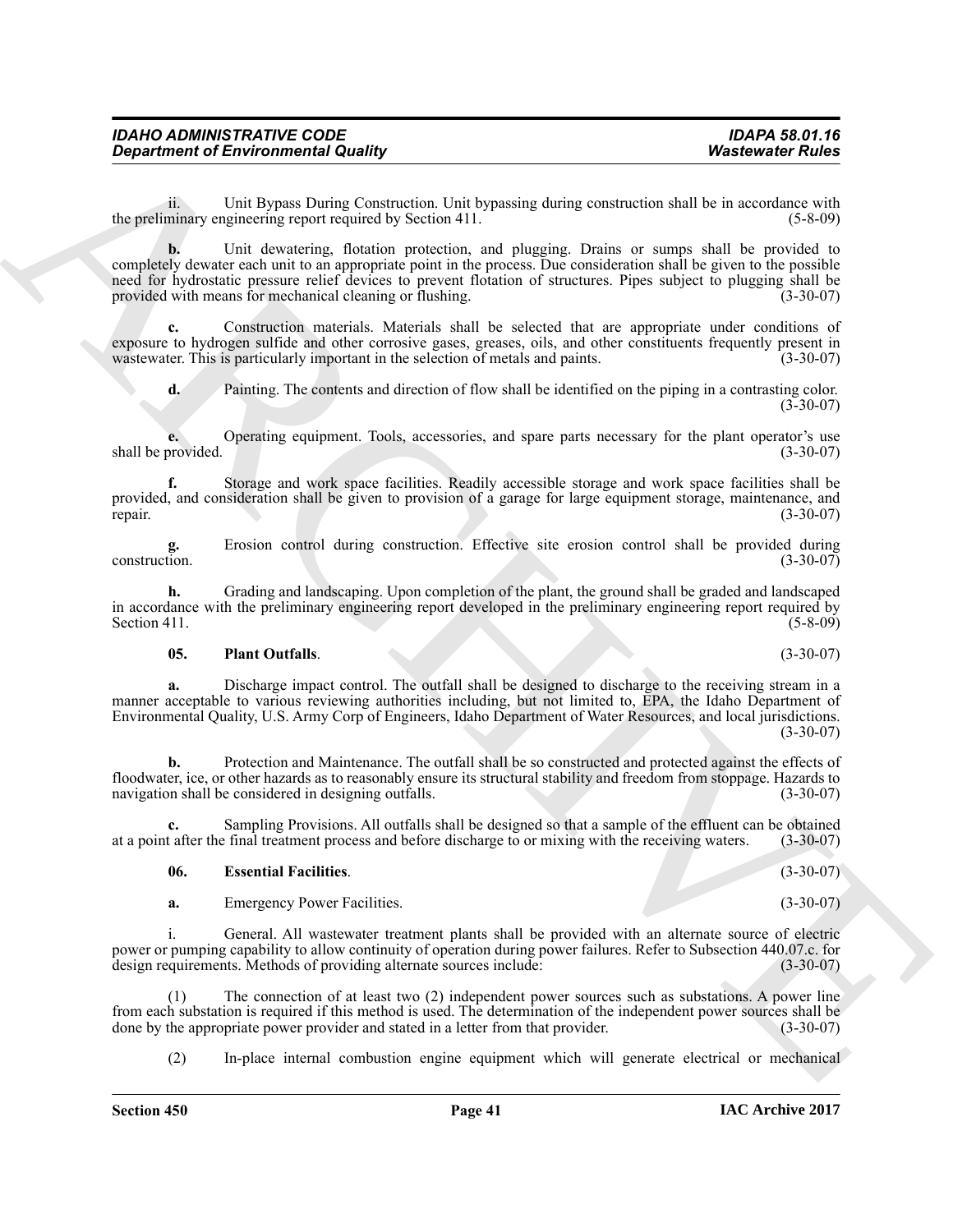| IDAHO ADMINISTRATIVE CODE                  |  |
|--------------------------------------------|--|
| <b>Department of Environmental Quality</b> |  |

| <b>Department of Environmental Quality</b>                                                                                                                                                                                                                                                                                                                                                                             | <b>Wastewater Rules</b> |
|------------------------------------------------------------------------------------------------------------------------------------------------------------------------------------------------------------------------------------------------------------------------------------------------------------------------------------------------------------------------------------------------------------------------|-------------------------|
| energy.                                                                                                                                                                                                                                                                                                                                                                                                                | $(3-30-07)$             |
| Portable pumping equipment when only emergency pumping is required. Where part or all of the<br>(3)<br>engine-driven pumping equipment is portable, adequate emergency storage capacity with alarm system shall be<br>provided to allow time for detection of pump station failure and transportation and hookup of the portable equipment.                                                                            | $(3-30-07)$             |
| Power for Aeration. Standby generating capacity normally is not required for aeration equipment<br>11.<br>used in the activated sludge process. In cases where a history of chronic, long-term (four (4) hours or more) power<br>outages have occurred, auxiliary power for minimum aeration of the activated sludge will be required as provided in<br>Subsections 450.06.a.i.(1) or 450.06.a.i.(2).                  | $(5-8-09)$              |
| iii.<br>Power for Disinfection. Standby generating capacity, as provided in Subsections 450.06.a.i.(1) or<br>450.06.a.i.(2), is required for disinfection facilities and dechlorination facilities.                                                                                                                                                                                                                    | $(3-30-07)$             |
| Water Supply. Section 009 provides a reference to the Uniform Plumbing Code, compliance with<br>which may be required by other law.                                                                                                                                                                                                                                                                                    | $(3-30-07)$             |
| Sanitary Facilities. Section 009 provides a reference to the Uniform Plumbing Code, compliance<br>with which may be required by other law.                                                                                                                                                                                                                                                                             | $(3-30-07)$             |
| Stairways. Stairways shall be installed in lieu of ladders for top access to units requiring routine<br>d.<br>inspection and maintenance (such as digesters, trickling filters, aeration tanks, clarifiers, tertiary filters, etc.).                                                                                                                                                                                   | $(3-30-07)$             |
| Flow Measurement.<br>e.                                                                                                                                                                                                                                                                                                                                                                                                | $(3-30-07)$             |
| i.<br>Location. Flow measurement devices shall be provided to measure the following flows:                                                                                                                                                                                                                                                                                                                             | $(5-8-09)$              |
| Plant influent or effluent flow.<br>(1)                                                                                                                                                                                                                                                                                                                                                                                | $(3-30-07)$             |
| If influent flow is significantly different from effluent flow, both shall be measured or otherwise<br>(2)<br>accounted for by other flow measurement facilities.                                                                                                                                                                                                                                                      | $(3-30-07)$             |
| Other flows required to be monitored under the provisions of the discharge permit.<br>(3)                                                                                                                                                                                                                                                                                                                              | $(3-30-07)$             |
| Other flows such as return activated sludge, waste activated sludge, and recycle required for plant<br>(4)<br>operational control.                                                                                                                                                                                                                                                                                     | $(3-30-07)$             |
| Devices. Indicating, totalizing, and recording flow measurement devices for all influent or effluent<br>11.<br>flows shall be provided for all plants. Any other flow measurement device may be indicating and totalizing only. All<br>flow measurement equipment must be sized to function to a satisfactory level of accuracy over the full range of flows<br>expected and shall be protected against freezing.      | $(5-8-09)$              |
| iii.<br>Hydraulic Conditions. Flow measurement equipment including approach and discharge conduit<br>configuration and critical control elevations shall be designed to ensure the required hydraulic conditions necessary<br>for the measurement accuracy needed for the specific application.                                                                                                                        | $(3-30-07)$             |
| Calibration and Certification. The flow measurement devices specified in Subsections<br>iv.<br>450.06.e.i.(1) through 450.06.e.i.(3) shall be calibrated and certified at manufacturer-specified frequencies.                                                                                                                                                                                                          | $(5 - 8 - 09)$          |
| Sampling Equipment. Effluent composite sampling equipment shall be provided at all mechanical<br>f.<br>plants and at other facilities where necessary to meet discharge permit monitoring requirements. Composite sampling<br>equipment shall also be provided as needed for influent sampling and for monitoring plant operations. The influent<br>sampling point shall be located prior to any process return flows. | $(3-30-07)$             |
|                                                                                                                                                                                                                                                                                                                                                                                                                        |                         |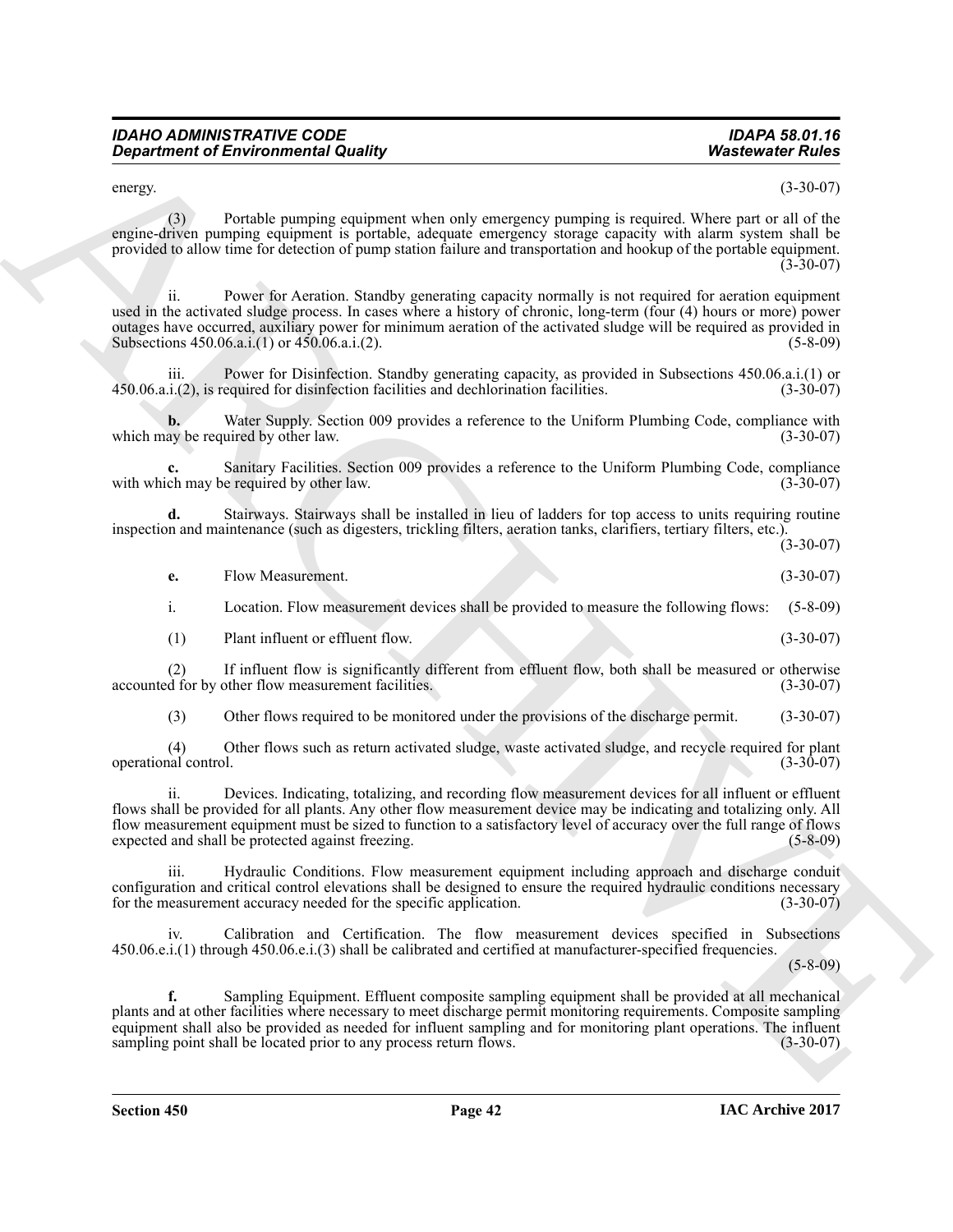<span id="page-42-5"></span>**07.** Safety. (3-30-07)

**a.** General. Provisions shall be made to consider the protection of maintenance personnel and visitors from typical and foreseeable hazards in accordance with the engineering standards of care. Enclosure of the plant site with a fence and signs designed to discourage the entrance of unauthorized persons and animals is required.

(3-30-07)

**b.** Hazardous Chemical Handling. The materials utilized for storage, piping, valves, pumping, metering, splash guards, etc., shall be specially selected considering the physical and chemical characteristics of each hazardous or corrosive chemical. (3-30-07)

<span id="page-42-3"></span>**08.** Laboratory. (3-30-07)

**Expansion of Environmental Country.** Washesen to the second the second of the second of the second of the second of the second of the second of the second of the second of the second of the second of the second of the se **a.** All treatment plants shall include a laboratory for making the necessary analytical determinations and operating control tests, except for those plants utilizing only processes not requiring laboratory testing for plant control and where satisfactory off-site laboratory provisions are made to meet the permit monitoring requirements. The laboratory shall have sufficient size, bench space, equipment, and supplies to perform all self-monitoring analytical work required by discharge permits, and to perform the process control tests necessary for good management of each treatment process included in the design. (3-30-07)

**b.** Treatment plant laboratory needs may be divided into the following three (3) general categories:  $(3-30-07)$ 

i. Plants performing only basic operational testing; this typically includes pH, temperature, dissolved oxygen, and chlorine residual.

ii. Plants performing more complex operational and permit laboratory tests including biochemical<br>demand, suspended solids, and fecal coliform analysis. (3-30-07) oxygen demand, suspended solids, and fecal coliform analysis.

iii. Plants performing more complex operational, permit, industrial pretreatment, and multiple plant v testing. (3-30-07) laboratory testing.

**c.** Expected minimum laboratory needs for the three (3) plant classifications set out in Subsection 450.08.b. must be addressed in the preliminary engineering report. (5-8-09)

<span id="page-42-2"></span>**09. Instructions and Equipment**. Wastewater treatment equipment shall be supplied with a complete set of operational instructions, including emergency procedures, maintenance schedules, tools and such spare parts as<br>(3-30-07) may be necessary.

<span id="page-42-4"></span>**10. Operation and Maintenance**. An operation and maintenance manual shall be submitted to and approved by the Department as required by Section 425. Adherence to the terms of this approved manual shall be required. The owner shall be responsible for maintaining the wastewater facility in a manner that assures its designed operation.  $(3-30-07)$ 

## <span id="page-42-0"></span>**451. -- 454. (RESERVED)**

## <span id="page-42-6"></span><span id="page-42-1"></span>**455. PRIVATE MUNICIPAL WASTEWATER TREATMENT PLANTS.**

<span id="page-42-8"></span>**01. Scope**. Section 455 includes additional requirements for approval of private municipal wastewater treatment plants. Individual extended treatment package systems for on-site systems are not covered by these rules, but are covered by IDAPA 58.01.03, "Individual/Subsurface Sewage Disposal Rules." See Technical Guidance Manual for Individual and Subsurface Sewage Disposal Systems at http://www.deq.idaho.gov/. Private municipal wastewater treatment plants may be considered if no other viable alternative is available. (5-8-09) wastewater treatment plants may be considered if no other viable alternative is available.

<span id="page-42-7"></span>**02. Preliminary Engineering Report**. A preliminary engineering report as described in Section 411 must be submitted to the Department for review and must be approved by the Department prior to submittal of plans and specifications. The preliminary engineering report for private municipal wastewater treatment plants shall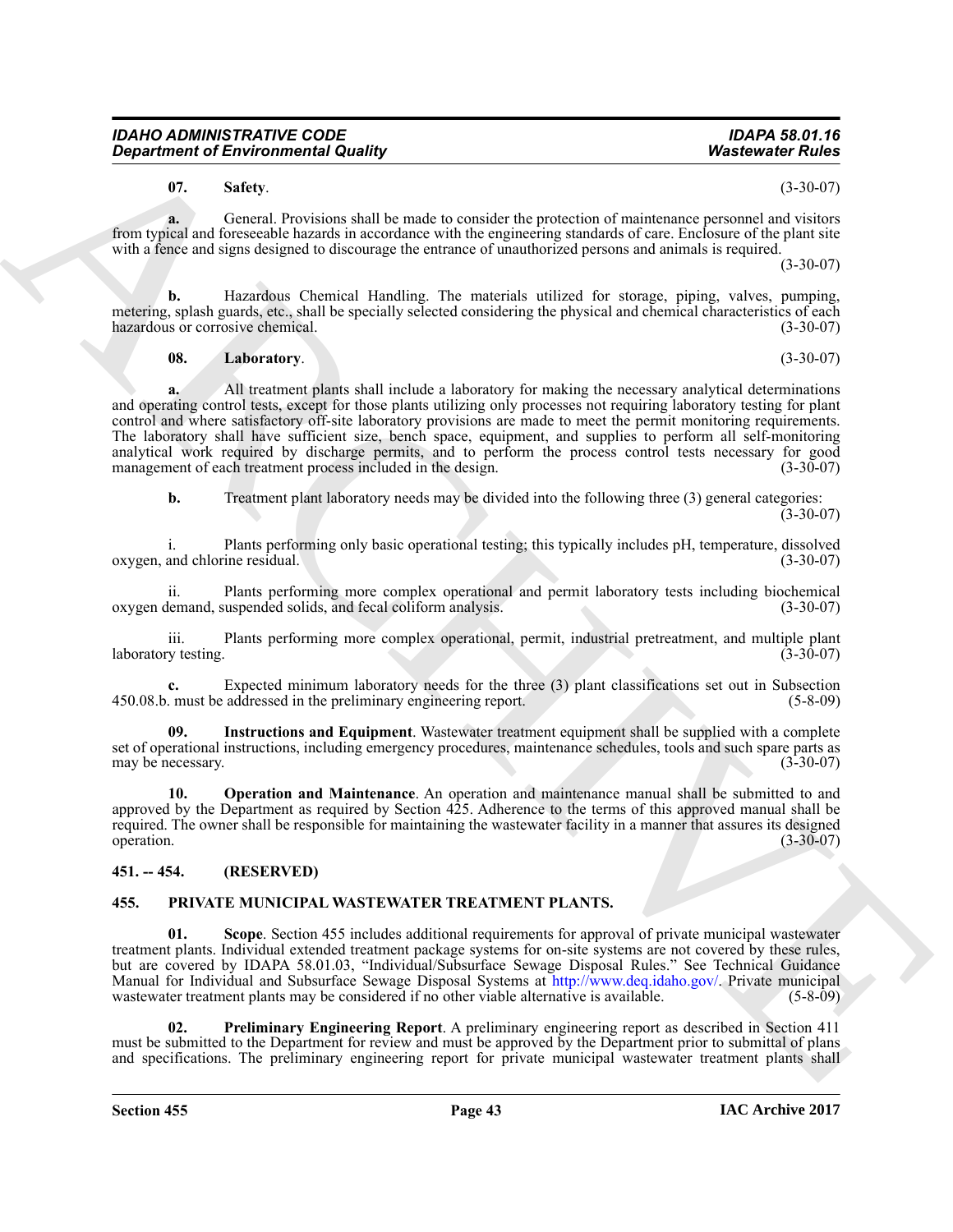|                | <b>Department of Environmental Quality</b>                                                                                                                                                                                                                                                                                                                                                                                                                                                                                                         | <b>Wastewater Rules</b> |
|----------------|----------------------------------------------------------------------------------------------------------------------------------------------------------------------------------------------------------------------------------------------------------------------------------------------------------------------------------------------------------------------------------------------------------------------------------------------------------------------------------------------------------------------------------------------------|-------------------------|
|                | include the information listed in Subsections 455.02.a. and 455.02.b., as well as information specified in Section 411.                                                                                                                                                                                                                                                                                                                                                                                                                            | $(5-8-09)$              |
| a.             | The preliminary engineering report shall evaluate the following alternatives:                                                                                                                                                                                                                                                                                                                                                                                                                                                                      | $(5-8-09)$              |
| 1.             | Wastewater treatment plants (possibly several technologies).                                                                                                                                                                                                                                                                                                                                                                                                                                                                                       | $(5 - 8 - 09)$          |
| ii.            | Self-contained lagoon.                                                                                                                                                                                                                                                                                                                                                                                                                                                                                                                             | $(3-30-07)$             |
| iii.           | Conventional septic tank and drainfield (or alternate drainfield design).                                                                                                                                                                                                                                                                                                                                                                                                                                                                          | $(3-30-07)$             |
| iv.            | Surface water discharge including impact on TMDLs.                                                                                                                                                                                                                                                                                                                                                                                                                                                                                                 | $(3-30-07)$             |
|                | Gravity or pressure sewer into nearby community (see Subsection 455.04.e. for distances to<br>community systems and required hook-up.)                                                                                                                                                                                                                                                                                                                                                                                                             | $(5 - 8 - 09)$          |
| vi.            | Recirculating or intermittent sand filter.                                                                                                                                                                                                                                                                                                                                                                                                                                                                                                         | $(3-30-07)$             |
| vii.           | Annual operation and maintenance costs.                                                                                                                                                                                                                                                                                                                                                                                                                                                                                                            | $(3-30-07)$             |
| viii.          | Land application/reuse.                                                                                                                                                                                                                                                                                                                                                                                                                                                                                                                            | $(3-30-07)$             |
| b.             | The preliminary engineering report must thoroughly analyze the effect of the treatment plant<br>discharge on ground water quality, especially bacteria, viruses, phosphorus and nitrates as compared to the<br>alternatives listed in Subsection 455.02.a.                                                                                                                                                                                                                                                                                         | $(5-8-09)$              |
| 03.            | Plan and Specification Approval.                                                                                                                                                                                                                                                                                                                                                                                                                                                                                                                   | $(3-30-07)$             |
|                | Plans and specifications for the collection and treatment systems will not be approved until the<br>owner is in receipt of one of the following (whichever is applicable):                                                                                                                                                                                                                                                                                                                                                                         | $(3-30-07)$             |
| $\mathbf{i}$ . | A draft NPDES permit from EPA for proposed surface water discharges; or                                                                                                                                                                                                                                                                                                                                                                                                                                                                            | $(5-8-09)$              |
|                | ii. A draft wastewater land application/reuse permit from the Department for proposed land application or reuse of the effluent. See the Guidance for Reclamation and Reuse of Municipal and Industrial<br>Wastewater at http://www.deq.idaho.gov.                                                                                                                                                                                                                                                                                                 | $(5 - 8 - 09)$          |
| b.             | For a subsurface treatment and dispersal system (SSDS):                                                                                                                                                                                                                                                                                                                                                                                                                                                                                            | $(5-8-09)$              |
|                | The plans and specifications for the dispersal system must receive approval from the Department<br>prior to receipt of the SSDS permit from the district health department having jurisdiction; and                                                                                                                                                                                                                                                                                                                                                | $(5-8-09)$              |
|                | The plans and specifications for the collection system will not be approved by the Department until<br>the owner is in receipt of the SSDS permit from the district health department having jurisdiction.                                                                                                                                                                                                                                                                                                                                         | $(5-8-09)$              |
| $c_{\bullet}$  | For private municipal wastewater treatment plants storing their treated effluent prior to irrigation or<br>surface water discharge, the following additional items shall be considered by the Department, prior to approving<br>either the treatment systems or the disposal option. These include, but are not limited to, sealing of storage ponds,<br>filtration and disinfection requirements prior to use or discharge, the degree of treatment, and the intended type and<br>area of irrigation. See IDAPA 58.01.17, "Recycled Water Rules." | $(5-8-09)$              |
|                | <b>Private Municipal Wastewater Treatment Plants.</b>                                                                                                                                                                                                                                                                                                                                                                                                                                                                                              | $(5 - 8 - 09)$          |
| 04.            |                                                                                                                                                                                                                                                                                                                                                                                                                                                                                                                                                    |                         |

## <span id="page-43-1"></span><span id="page-43-0"></span>**04. Private Municipal Wastewater Treatment Plants**. (5-8-09)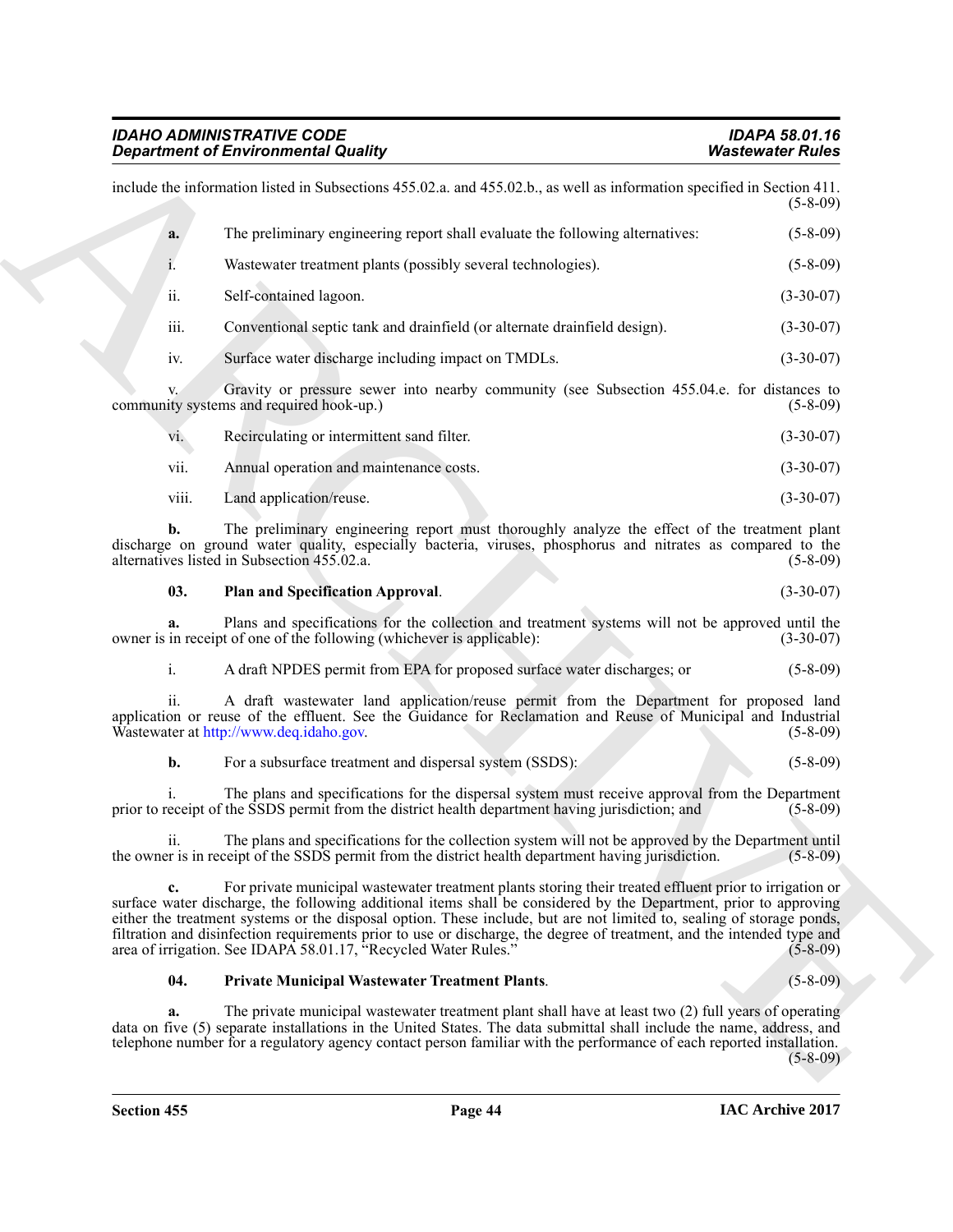| <b>IDAHO ADMINISTRATIVE CODE</b>           | <b>IDAPA 58.01.16</b>   |
|--------------------------------------------|-------------------------|
| <b>Department of Environmental Quality</b> | <b>Wastewater Rules</b> |

**b.** The owner shall provide for a wastewater system operator in responsible charge of the facility. The operator license classification requirement will depend on the classification of the system based on Section 202 and the licensure requirements of Section 203. If the operator is provided by contract, the contract shall be submitted to the Department for review and approval. (5-8-09) (5-8-09)

**c.** A sludge management plan must be submitted to and approved by the Department. The plan must include collection, treatment and disposal of the sludge. Additionally, a signed contract that provides for ultimate legal disposal of the sludge shall be submitted to the Department prior to plan and specification approval. (3-30-07)

**d.** The private municipal wastewater treatment plant shall be a dual train type (or equivalent/greater) with redundant pumps and blowers from influent works to the disposal site and provide sufficient redundancy to continue processing incoming wastewater at peak flows while any one (1) component or process is out of service. Standby or emergency power shall be provided to fully operate the wastewater treatment plant during a power outage unless the water system would also be out during a power outage. (5-8-09)

**Department of Environmental Quality . Wastessent of the space of the space of the space of the space of the space of the space of the space of the space of the space of the space of the space of the space of the space of e.** A compliance agreement schedule authorized by Section 39-116A, Idaho Code, shall be required for each private municipal wastewater treatment plant approved unless specifically waived by the Department in writing. If a private municipal wastewater treatment plant installation is only a temporary or interim measure in a long-term plan, a compliance agreement schedule will include a sunset clause with a date for the private municipal wastewater treatment plant to cease operation and will require the plant owner to fund and construct the eventual hookup to the public municipal wastewater collection system when the system becomes reasonably accessible. The compliance agreement schedule shall address such things as operation and maintenance requirements and monitoring, reporting requirements, and other project-specific items as applicable. The owner shall be responsible for complying with the requirements of the compliance agreement schedule. The compliance agreement schedule must be renewed every five  $(5)$  years; when ownership of the treatment plant changes; or at the request of the owner(s) or Department, so long as the system is in operation.  $(5-8-09)$ Department, so long as the system is in operation.

**f.** If the Department determines that a proposed private municipal wastewater treatment plant is reasonably accessible to a public municipal wastewater collection system, the use of the private municipal wastewater treatment plant may be denied. (5-8-09) wastewater treatment plant may be denied.

**g.** Minimum Size. The minimum size of a private municipal wastewater treatment plant allowed under these rules is twenty-five thousand (25,000) gallons per day design capacity based on average day flows.

<span id="page-44-1"></span>(5-8-09)

i. The minimum size requirements do not apply to proposed systems with suitably configured passive wastewater treatment technologies including, but not limited to, facultative lagoons, free water surface wetlands, and vegetated submerged beds. (5-8-09)

ii. The Department may approve private municipal wastewater treatment plants smaller than twentyfive thousand (25,000) gallons per day design capacity, based on average day flows, provided the treatment plant will be maintained under original ownership. (5-8-09)

iii. For the Department to approve the transfer of ownership of a private municipal wastewater treatment plant smaller than twenty-five thousand (25,000) gallons per day design capacity, based on average day flows, to another entity, the technical, financial, and managerial requirements in Section 409 must be demonstrated by the proposed new owner. (5-8-09)

**05. Private Municipal Wastewater Treatment Plants with Drainfields**. In addition to the applicable requirements of these rules, the subsurface sewage disposal design, construction and operation shall comply with IDAPA 58.01.03, "Individual/Subsurface Sewage Disposal Rules." The exception to this is for Class A reclaimed wastewater reuse facilities that discharge to the subsurface. These reuse facilities are regulated by IDAPA 58.01.17, "Recycled Water Rules." (5-8-09)

<span id="page-44-0"></span>**456. -- 459. (RESERVED)**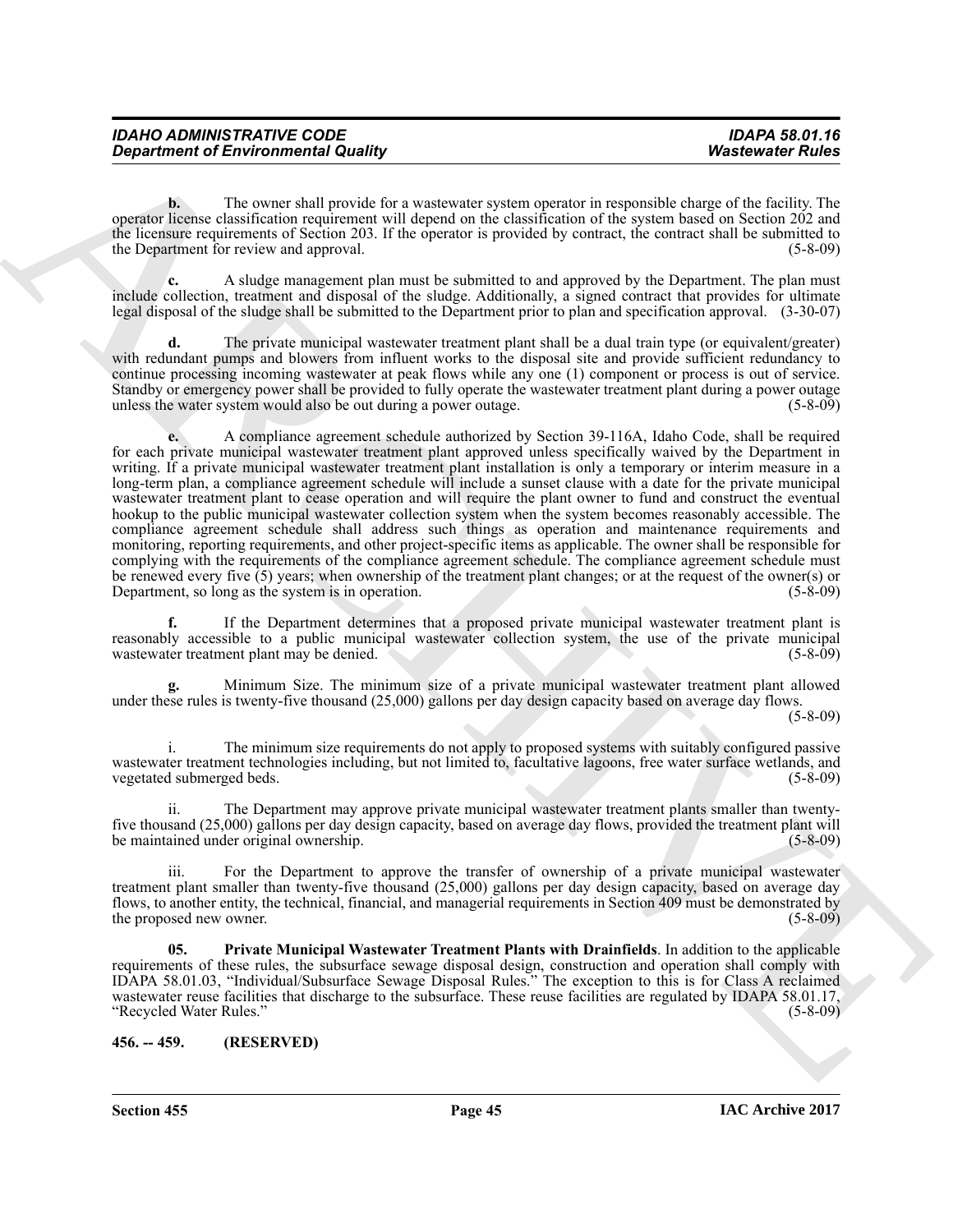## <span id="page-45-0"></span>**460. FACILITY AND DESIGN STANDARDS FOR MUNICIPAL WASTEWATER TREATMENT OR DISPOSAL FACILITIES: SCREENING AND GRIT REMOVAL.**

#### <span id="page-45-7"></span><span id="page-45-5"></span>**01. Screening Devices and Comminutors**. (3-30-07)

**Experiment of Enero in the strain of the SILVACIDE SUPPLING CONTINUES. We also the SILVACIDE SUPPLING CONTINUES (SUPPLING CONTINUES) AND CONTINUES (SUPPLING CONTINUES) (SUPPLING CONTINUES) (SUPPLING CONTINUES) (SUPPLING a.** Screening, coarse or fine, or comminutors shall be required for all mechanical plants and shall be addressed for other types of plants. These facilities shall be designed for peak hourly flow. Multiple channels shall be provided and equipped with the necessary gates to isolate flow from any screening unit. Provisions shall also be made to facilitate dewatering each unit. The channel preceding and following the screen shall be shaped to minimize settling of solids. (3-30-07)

**b.** For mechanical plants with design average flow less than one million gallons per day (1 mgd), and where a single mechanically cleaned screen is used, an auxiliary manually cleaned screen shall be provided. Where two (2) or more mechanically cleaned screens are used, the design shall provide for taking any unit out of service without sacrificing the capability to screen the design peak instantaneous flows.  $(3-30-07)$ 

<span id="page-45-6"></span>**02. Grit Removal Facilities**. Grit removal and handling facilities shall be provided for all mechanical wastewater treatment plants. Consideration shall be given to possible damaging effects on pumps, comminutors, and other preceding equipment, and the need for additional storage capacity in treatment units where grit is likely to  $\alpha$ ccumulate.  $(3-30-07)$ 

## <span id="page-45-1"></span>**461. -- 469. (RESERVED)**

#### <span id="page-45-2"></span>**470. FACILITY AND DESIGN STANDARDS FOR MUNICIPAL WASTEWATER TREATMENT OR DISPOSAL FACILITIES: SETTLING.**

<span id="page-45-9"></span><span id="page-45-8"></span>**01.** General. (3-30-07)

**a.** Where settling is being used, a minimum of two (2) units capable of independent operation are desirable and shall be provided in all plants where design average flows exceed one hundred thousand (100,000) gallons/day. Plants not having multiple units shall include other provisions to assure continuity of treatment.

(3-30-07)

**b.** The design of settling facilities shall include a minimum of two (2) units with flow splitting. Sizing shall be calculated for both design average and design peak hourly flow conditions, and the larger surface area<br>determined shall be used. (3-30-07) determined shall be used.

**c.** The plant design shall allow for isolation of each unit. The plant design shall allow for sludge and scum removal.  $(3-30-07)$ 

|  | Baffling shall be designed to control solids carry-over. |  | $(3-30-07)$ |
|--|----------------------------------------------------------|--|-------------|
|--|----------------------------------------------------------|--|-------------|

**e.** The minimum side depth for primary settling facilities shall be ten (10) feet. (3-30-07)

<span id="page-45-10"></span>**f.** The minimum side depth for secondary settling facilities shall be twelve (12) feet. (3-30-07)

## <span id="page-45-3"></span>**471. -- 479. (RESERVED)**

#### <span id="page-45-4"></span>**480. FACILITY AND DESIGN STANDARDS FOR MUNICIPAL WASTEWATER TREATMENT OR DISPOSAL FACILITIES: SLUDGE PROCESSING, STORAGE, AND DISPOSAL.**

<span id="page-45-12"></span>**01. Facilities**. Facilities for processing sludge shall be provided for all mechanical wastewater treatment plants. Facilities shall be capable of processing sludge to a form suitable for ultimate disposal. Final disposal or utilization shall be in accordance with applicable permit and federal regulations. (3-30-07)

<span id="page-45-11"></span>**Design**. Sludge processing, storage and disposal facility design shall comply with the sludge in the Preliminary Engineering Report. (3-30-07) management plan in the Preliminary Engineering Report.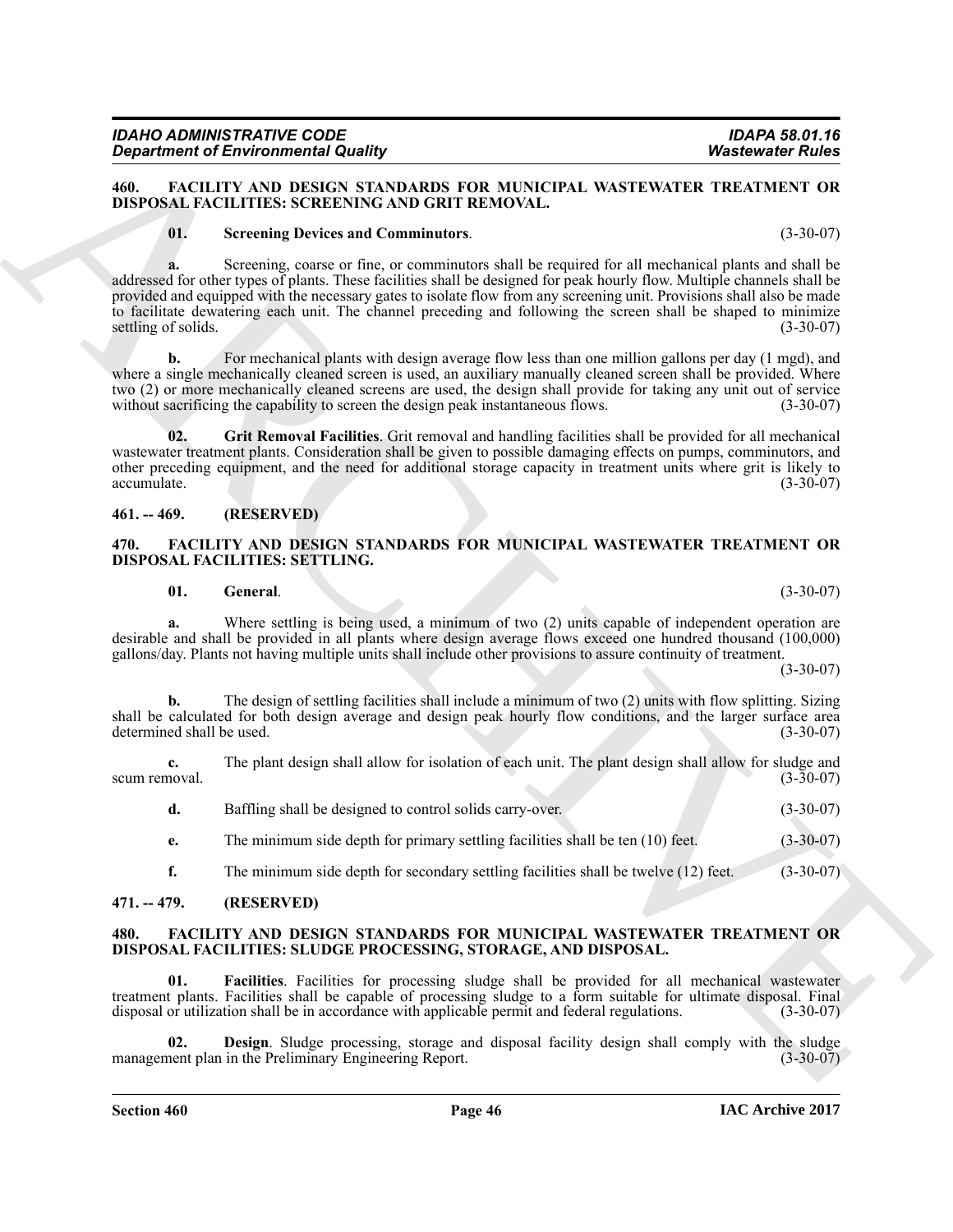**Expansion of Environmental Guality (and South Architecture Characteristics)**<br> **ARCHIVE Units (a)** Mathematic Characteristics (a) Mathematic Characteristics (a) Mathematic Characteristics (a) Mathematic Characteristics (a **03. Multiple Units**. Multiple units capable of independent operation are desirable and shall be provided in all plants where design average flows exceed one hundred thousand (100,000) gallons/day. Plants not having multiple units shall include other provisions to assure continuity of treatment. The plant design shall allow for isolation of each unit. (3-30-07)

#### <span id="page-46-4"></span><span id="page-46-0"></span>**481. -- 489. (RESERVED)**

#### <span id="page-46-1"></span>**490. FACILITY AND DESIGN STANDARDS FOR MUNICIPAL WASTEWATER TREATMENT OR DISPOSAL FACILITIES: BIOLOGICAL TREATMENT.**

If biological treatment is used, the process shall be determined in the preliminary engineering report. The choice shall be based on influent characteristics and effluent requirements. (5-8-09) be based on influent characteristics and effluent requirements.

#### <span id="page-46-3"></span><span id="page-46-2"></span>**01. Trickling Filters**. (3-30-07)

**a.** General. Trickling filters shall be preceded by effective settling tanks equipped with scum and ollecting devices or other suitable pretreatment facilities. (3-30-07) grease collecting devices or other suitable pretreatment facilities.

**b.** Hydraulics. The flow will be uniformly distributed across the surface of the media. The piping system, including dosing equipment and distributor, shall be designed to provide capacity for the design peak hour<br>flow, including recirculation. (5-8-09) flow, including recirculation.

**c.** Media. (3-30-07)

i. Quality. The media shall be appropriate for the wastewater and shall be of sufficient strength to tself under design loading and build up of biomass. (3-30-07) support itself under design loading and build up of biomass.

ii. Depth. Trickling filter media shall have a minimum depth of six (6) feet above the underdrains.

**d.** Underdrainage System. (3-30-07)

i. Arrangement. Underdrains shall be provided and the underdrainage system shall cover the entire floor of the filter. Inlet openings into the underdrains shall have an unsubmerged gross combined area equal to at least fifteen (15) percent of the surface area of the filter. fifteen  $(15)$  percent of the surface area of the filter.

ii. Ventilation. The underdrainage system, effluent channels, and effluent pipe shall be designed to ree passage of air. (3-30-07) permit free passage of air.

**e.** Special Features. (3-30-07)

i. Maintenance. All distribution devices, underdrains, channels, and pipes shall be installed so that they may be properly maintained, flushed or drained. (3-30-07)

ii. Winter Protection. Covers shall be provided to maintain operation and treatment efficiencies when conditions are expected to result in problems due to cold temperatures. (3-30-07) climatic conditions are expected to result in problems due to cold temperatures.

iii. Recirculation. The piping system shall be designed for recirculation as required to achieve the design efficiency. The recirculation rate shall be variable and subject to plant operator control at the range of 0.5:1 up to 4:1 (ratio of recirculation rate versus design average flow). A minimum of two (2) recirculation pumps shall be provided. (3-30-07) provided.  $(3-30-07)$ 

**f.** Rotary Distributor Seals. Mercury seals shall not be permitted. (3-30-07)

Unit Sizing. Required volumes of filter media shall be based upon pilot testing with the particular wastewater or any of the various empirical design equations that have been verified through actual full scale experience. Such calculations must be submitted to the Department if pilot testing is not utilized. Trickling filter

(3-30-07)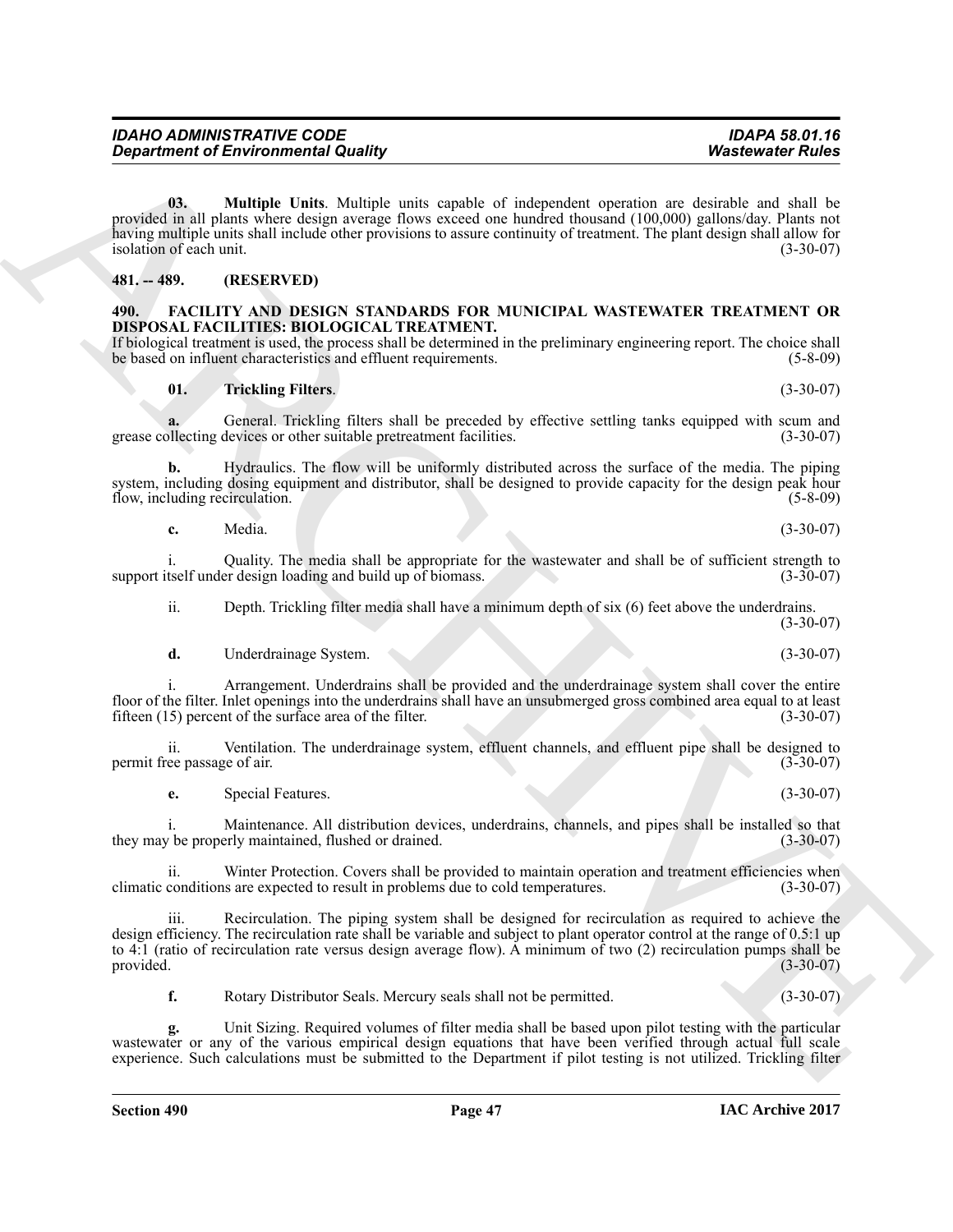sizing design shall consider peak organic load conditions including the oxygen demands due to solids and process recycle flows. (3-30-07) recycle flows.

#### <span id="page-47-0"></span>**02. Activated Sludge**. (3-30-07)

**a.** Aeration. (3-30-07)

i. Capacities and Permissible Loadings. The size of the aeration tank for any particular adaptation of the process shall be determined by full scale experience, pilot plant studies, or rational calculations based mainly on solids retention time, food to microorganism ratio, and mixed liquor suspended solids levels. Other factors, such as size of treatment plant, diurnal load variations, and degree of treatment required, shall also be considered. In addition, temperature, alkalinity, pH, and reactor dissolved oxygen shall be considered when designing for nitrification. Calculations shall be submitted to the Department in the preliminary engineering report to justify the basis for design of aeration tank capacity.

(1) Dimensions. The dimensions of each aeration tank or return sludge reaeration tank shall be such as to maintain effective mixing and utilization of air. An exception is that horizontally mixed aeration tanks shall have a

(2) Number of Units. Total aeration tank volume plus redundancy requirements shall be divided among or more equal units, capable of independent operation. two  $(2)$  or more equal units, capable of independent operation.

depth of not less than five point five (5.5) feet. (3-30-07)

(3) Inlets and Outlets. (3-30-07)

ii. Arrangement of Aeration Tanks. (3-30-07)

(a) Controls. Inlets and outlets for each aeration tank unit shall be designed to control flow to any unit with reasonable accuracy and to maintain reasonably constant liquid level. The properties of the system shall permit the design peak day flow to be treated with any single aeration tank unit out of service. The properties of the system shall permit the design peak hour hydraulic flow to be carried with any single aeration tank unit out of service.

(3-30-07)

(b) Conduits. Channels and pipes carrying liquids with solids in suspension shall be designed to be self-cleansing. (3-30-07)

(c) Scum and Foam Control. Aeration tanks shall be designed to include adequate control or removal of scum and foam.

(4) Freeboard. All aeration tanks should have a freeboard of not less than eighteen (18) inches.

iii. Aeration Equipment. (3-30-07)

**Experiment of Environmental Quality<br>
Street of the cost of the cost of the cost of the cost of the cost of the cost of the cost of the cost of the cost of the cost of the cost of the cost of the cost of the cost of the c** (1) General. Oxygen requirements generally depend on maximum diurnal organic loading, degree of treatment, and level of suspended solids concentration to be maintained in the aeration tank mixed liquor. Aeration equipment shall be capable of maintaining a minimum of two point zero (2.0) mg/L of dissolved oxygen in the mixed liquor at all times and provide thorough mixing of the mixed liquor (for a horizontally mixed aeration tank system, an average velocity of one (1) foot per second must be maintained). In the absence of experimentally determined values, the design oxygen requirements for all activated sludge processes shall be 1.1 lb 02 per lb of design peak hour BOD5 applied to the aeration tanks, with the exception of the extended aeration process, for which the value shall be one point five  $(1.5)$  to include endogenous respiration requirements.  $(5-8-09)$ point five  $(1.5)$  to include endogenous respiration requirements.

(a) Where nitrification is required or will occur, the oxygen requirement for oxidizing ammonia must be added to the above requirement for carbonaceous  $BOD<sub>5</sub>$  removal and endogenous respiration requirements. The nitrogenous oxygen demand (NOD) shall be taken as four point six (4.6) times the diurnal peak hour total Kjeldahl nitrogen content of the aeration tank influent. In addition, the oxygen demands due to recycle flows must be considered due to the high concentrations of  $BOD<sub>5</sub>$  and total Kjeldahl nitrogen associated with such flows.

(3-30-07)

**IAC Archive 2017**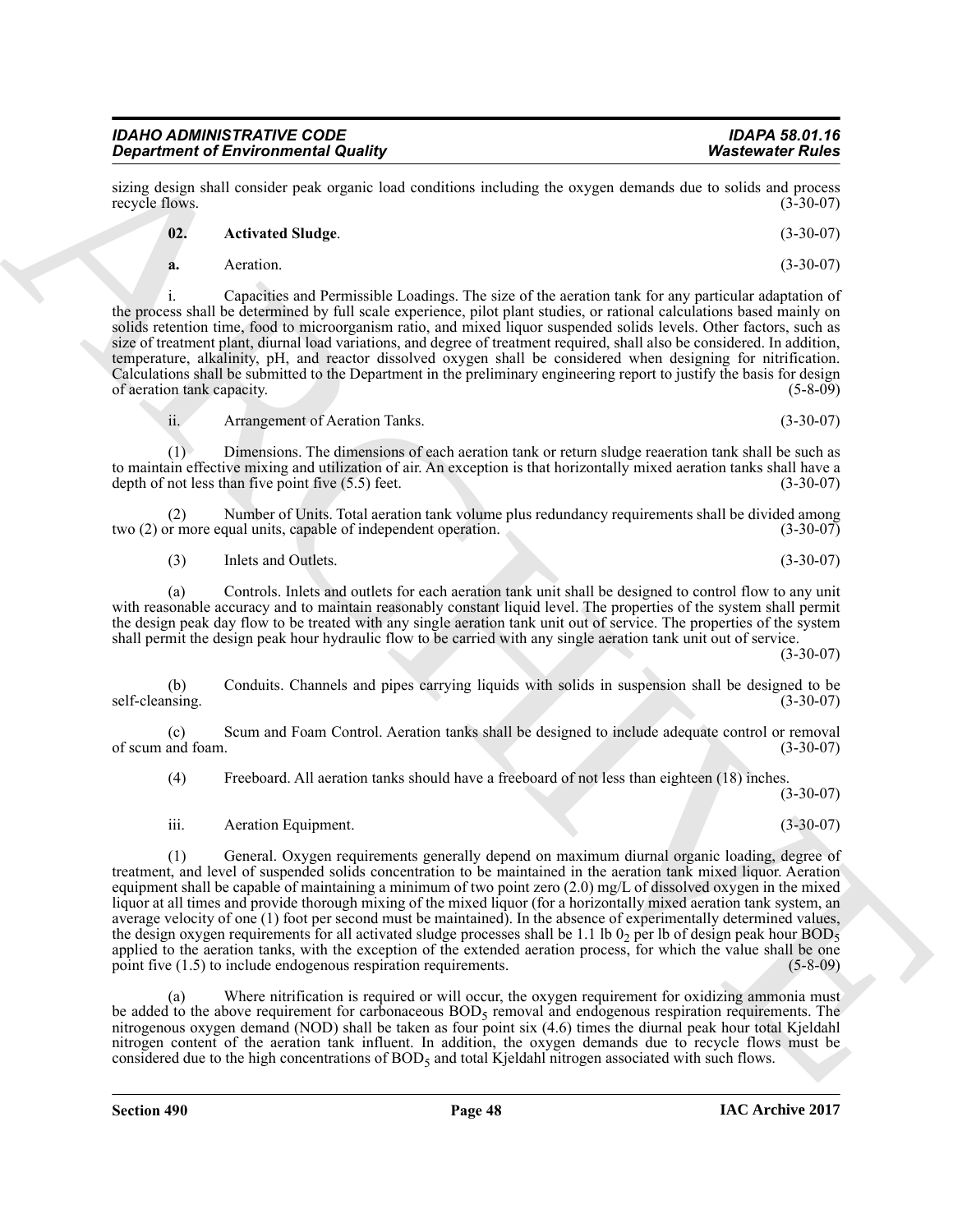(5-8-09)

(b) Meet maximum oxygen demand and maintain process performance with the largest unit out of service. Provide for varying the amount of oxygen transferred in proportion to the load demand on the plant. (3-30-07)

*Department of Environmental Quality* **Washesentz Fulses**<br> **SEVENCES CONTROLL CONTROLL CONTROLL CONTROLL CONTROLL CONTROLL CONTROLL CONTROLL CONTROLL CONTROLL CONTROLL CONTROLL CONTROLL CONTROLL CONTROLL CONTROLL CONTRO** (2) Diffused Air Systems. Air requirements including, but not limited to, process air, channel aeration, aerobic digestion, and miscellaneous plant air shall be submitted to the Department in the preliminary engineering report. Blowers shall be provided in multiple units, so arranged and in such capacities as to meet the maximum air demand with the single largest unit out of service. The design shall also provide for varying the volume of air delivered in proportion to the load demand of the plant. Aeration equipment shall be easily adjustable in increments and shall maintain solids suspension within these limits. (5-8-09) and shall maintain solids suspension within these limits.

(3) Mechanical Aeration Systems. (3-30-07)

(a) Oxygen Transfer Performance. The mechanism and drive unit shall be designed for the expected conditions in the aeration tank in terms of the power performance. Certified testing shall be provided to verify mechanical aerator performance. Refer to applicable provisions of Subsection 490.02. In the absence of specific design information, the oxygen requirements shall be calculated for mechanical aeration systems using a transfer rate not to exceed two (2) pounds of oxygen per horsepower per hour in clean water under standard test conditions. Design transfer efficiencies shall be included in the specifications. (3-30-07)

Design Requirements. Motors, gear housing, bearings, grease fittings, etc., shall be easily betected from inundation and spray as necessary for proper functioning of the unit. (3-30-07) accessible and protected from inundation and spray as necessary for proper functioning of the unit.

(c) Winter Protection. Where extended cold weather conditions occur, the aerator mechanism and associated structure shall be protected from freezing due to splashing. Due to high heat loss, subsequent treatment units shall be protected from freezing. (3-30-07) units shall be protected from freezing.

**b.** Non-Aerated Tanks or Zones. Non-aerated tanks or zones within aeration tanks shall have mixing equipment adequate to fully mix the contents. Provide calculations in the preliminary engineering report for sizing of this equipment. (5-8-09) this equipment.

**c.** Return Sludge Equipment. (3-30-07)

i. Return Sludge Rate. The return sludge rate of withdrawal from the final settling tank is a function of the concentration of suspended solids in the mixed liquor entering it, the sludge volume index of these solids, and the length of time these solids are retained in the settling tank. The rate of sludge return shall be varied by means of adjustable weirs, variable speed pumps, or timers (small plants) to pump sludge. (3-30-07)

ii. Return Sludge Pumps. If a consolidated return sludge pump facility is used, the maximum return sludge capacity shall be obtained with the largest pump out of service. If individual sludge pumps are used at each settling basin, the pumps shall be designed to facilitate their rapid removal and replacement with a standby unit stored at the treatment plant site. If air lifts are used for returning sludge from each settling tank hopper, no standby unit will be required provided the design of the air lifts facilitate their rapid and easy cleaning and provided other suitable standby measures are made available. Air lifts should be at least three (3) inches in diameter. (3-30-07 standby measures are made available. Air lifts should be at least three (3) inches in diameter.

iii. Return Sludge Piping. Discharge piping should be at least four (4) inches in diameter and shall be designed to maintain a velocity of not less than two  $(2)$  feet per second when return sludge facilities are operating at normal return sludge rates. Suitable devices for observing, sampling, and controlling return activated sludge flow<br>from each settling tank hopper shall be provided. (3-30-07) from each settling tank hopper shall be provided.

iv. Waste Sludge Facilities. Means for observing, measuring, sampling, and controlling waste activated sludge flow shall be provided. (3-30-07)

**d.** Sequencing Batch Reactors. The fill and draw mode of the activated sludge process commonly termed the Sequencing Batch Reactor may be used in Idaho. The design must be based on experience at other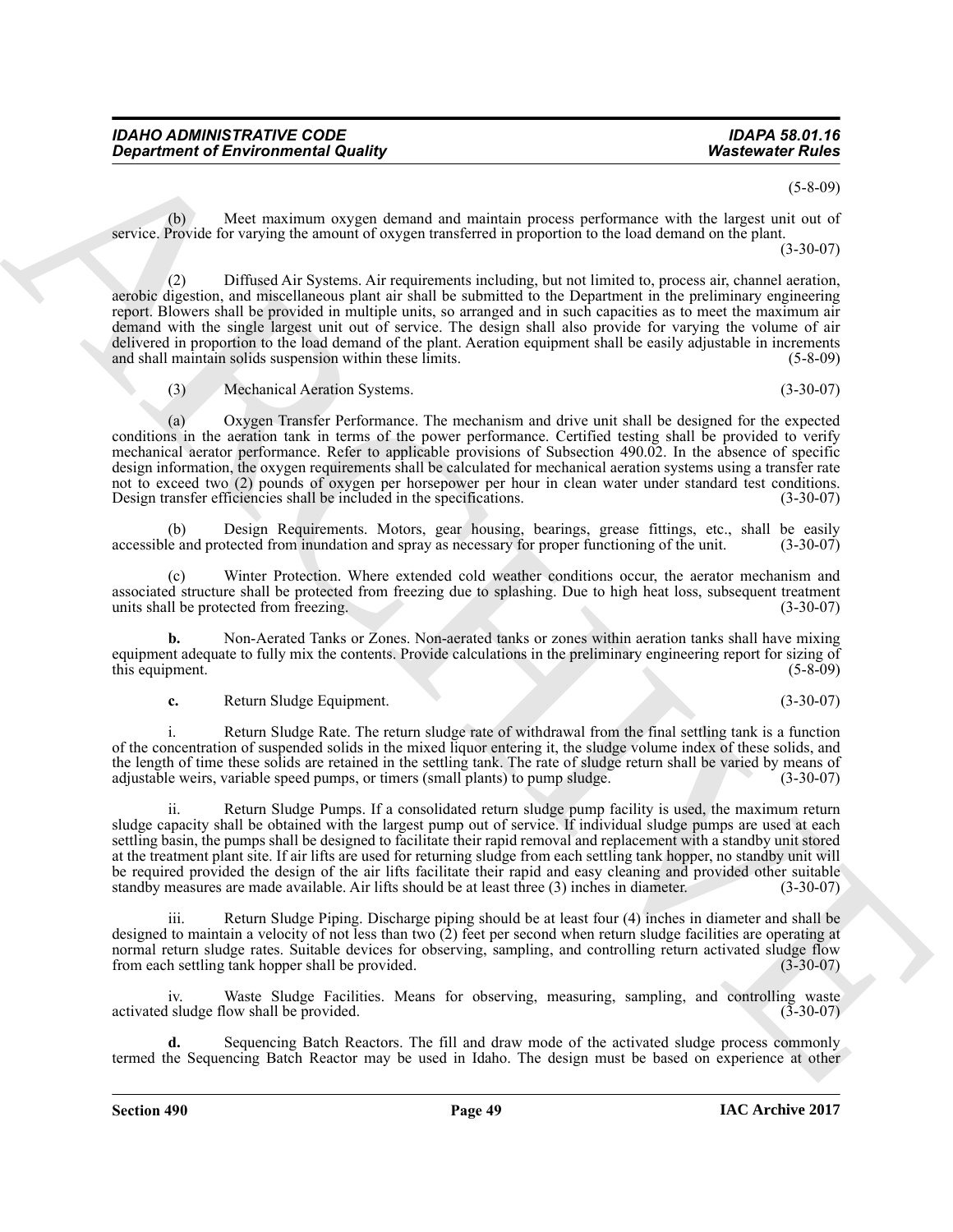| <b>IDAHO ADMINISTRATIVE CODE</b><br><b>Department of Environmental Quality</b> |  |  |  |  |  |  |          |  | IDAPA 58.01.16<br><b>Wastewater Rules</b> |  |
|--------------------------------------------------------------------------------|--|--|--|--|--|--|----------|--|-------------------------------------------|--|
| $\sim$ $\sim$ $\sim$                                                           |  |  |  |  |  |  | $\cdots$ |  |                                           |  |

facilities and shall meet the applicable requirements under Sections 450, 470 and 490, except as modified in Subsection 490.02.d.i. through 490.02.d.xi. Continuity and reliability of treatment equal to that of the continuous flow through modes of the activated sludge process shall be provided. (3-30-07) flow through modes of the activated sludge process shall be provided.

i. At least two (2) tanks shall be provided. (3-30-07)

ii. The decantable volume and decanter capacity of the sequencing batch reactor system with the largest basin out of service shall be sized to pass at least seventy-five (75) percent of the design maximum day flow without changing cycle times. A decantable volume of at least four (4) hours with the largest basin out of service based on one hundred (100) percent of the design maximum day flow is permissible. (3-30-07)

iii. System reliability with any single tank unit out of service and the instantaneous delivery of flow evaluated in the design of decanter weirs and approach velocities. (3-30-07) shall be evaluated in the design of decanter weirs and approach velocities.

iv. Reactor design shall provide for scum removal and prevent overflow of settled solids. (3-30-07)

v. An adequate zone of separation between the sludge blanket and the decanter(s) shall be maintained throughout the decant phase. Decanters which draw the treated effluent from near the water surface throughout the decant phase are recommended. (3-30-07)

vi. Solids management to accommodate basin dewatering shall be considered. (3-30-07)

vii. The blowers shall be provided in multiple units, so arranged and in such capacities as to meet the maximum air demand in the oxic portions of the fill/react and react phases of the cycle with the single largest unit out of service. See Subsection 490.02. (3-30-07)

viii. Mechanical mixing independent of aeration shall be provided for all systems where biological rus removal or denitrification is required. (3-30-07) phosphorus removal or denitrification is required.

ix. Flow paced composite sampling equipment and continuous turbidity metering for separately monitoring the effluent quality from each basin may be required by the regulatory agency. All twenty-four (24) hour effluent quality composite samples for compliance reporting or monitoring plant operations shall be flow-paced and include samples collected at the beginning and end of each decant phase. (3-30-07)

**Strainer of Encyclope the Construction of the Construction of the Construction of the Construction of the Construction of the Construction of the Construction of the Construction of the Construction of the Construction o** x. A programmable logic controller (PLC) shall be provided. Multiple PLCs shall be provided as necessary to assure rapid process recovery or minimize the deterioration of effluent quality from the failure of a single controller. An uninterruptible power supply with electrical surge protection shall be provided for each PLC to retain program memory (i.e., process control program, last-known set points and measured process/equipment status, etc.) through a power loss. A hard-wired backup for manual override shall be provided in addition to automatic process control. Both automatic and manual controls shall allow independent operation of each tank. In addition, a fail-safe control allowing at least twenty (20) minutes of settling between the react and decant phases shall be provided. The fail-safe control shall not be adjusted by the operator. (3-30-07)

xi. A sufficient quantity of spare parts shall be on hand. Consideration shall be given to parts with a low mean time between failure such as electrical relays and solid state electronics.

## <span id="page-49-0"></span>**03. Other Biological Systems**. (3-30-07)

**a.** General. Biological treatment processes not included in these rules shall be considered in these with Subsection 450.03. (3-30-07) accordance with Subsection  $450.03$ .

**b.** Membrane Bioreactors. Details for Membrane Bioreactor (MBR) plants shall be submitted and approved in the preliminary engineering report. In addition to the requirements of Section 411, details shall include plant layout, calculations for hydraulic capacity and air required, membrane technology considered and membrane type and model selected, results from similar type MBR plants already in operation, and anticipated sludge  $\mu$  production.  $(5-8-09)$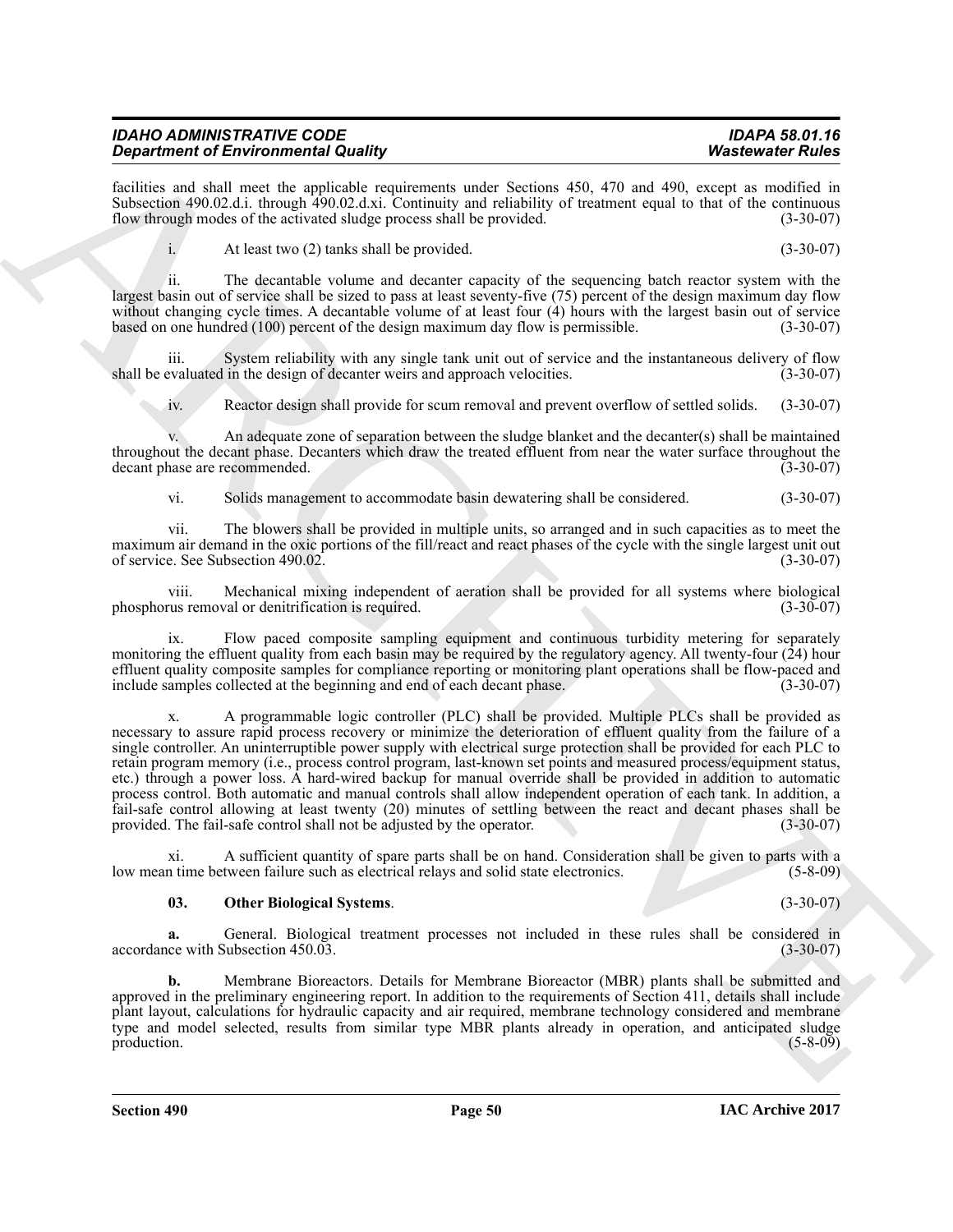#### <span id="page-50-0"></span>**491. -- 492. (RESERVED)**

#### <span id="page-50-1"></span>**493. FACILITY AND DESIGN STANDARDS FOR MUNICIPAL WASTEWATER TREATMENT OR DISPOSAL FACILITIES: WASTEWATER LAGOONS.**

#### <span id="page-50-4"></span><span id="page-50-2"></span>**01. General**. (3-30-07)

*Government of Environmental Quality* **Washesentz Plutes**<br> **491. 492. 492. The Latitude School Control is the control of the Control in the Control of the Control of the Control of the Control of the Control of the a.** These rules pertain to all new and existing municipal wastewater lagoons, including discharging or non-discharging lagoons, municipal wastewater treatment lagoons, municipal wastewater storage lagoons, and any other municipal wastewater lagoons that, if leaking, have the potential to degrade waters of the state. Lagoons are also sometimes referred to as ponds. Section 493 does not apply to industrial lagoons or mining tailings ponds, single-family dwellings utilizing a single lagoon, two (2) cell infiltrative system, those animal waste lagoons excluded from review under Section 39-118. Idaho Code, or storm water ponds. (3-30-07) excluded from review under Section 39-118, Idaho Code, or storm water ponds.

**b.** Lagoons utilized for equalization, percolation, evaporation, and sludge storage do not have to meet the requirements set forth in Subsections 493.05 through 493.10, but must comply with all other applicable subsections. (3-30-07)  $\omega$ subsections. (3-30-07)

#### <span id="page-50-5"></span>**02. Seepage Testing Requirements**. (5-8-09)

**a.** Existing Lagoons. All existing lagoons covered under these rules shall be seepage tested by an Idaho licensed professional engineer, an Idaho licensed professional geologist, or by individuals under their supervision by April 15, 2012 unless otherwise specified in a current permit issued by the Director. (5-8-09) supervision by April 15, 2012 unless otherwise specified in a current permit issued by the Director.

**b.** New Lagoons. As part of the construction process, all new lagoons must be seepage tested by an Idaho licensed professional engineer, an Idaho licensed professional geologist, or by individuals under their supervision prior to being put into service. (5-8-09) supervision prior to being put into service.

**c.** Subsequent Tests. All lagoons covered under these rules must be seepage tested by an Idaho licensed professional engineer, an Idaho licensed professional geologist, or by individuals under their supervision every ten  $(10)$  years after the initial testing.

**d.** Testing Due to Change of Conditions to Liner. Prior to being returned to service, lagoons must be seepage tested if a change of condition to the liner occurs that may affect its permeability, including but not limited to liner repair below the high water line, liner replacement, lagoon dewatering of soil-lined lagoons which results in desiccation of the soil liner, seal installation, or earthwork affecting liner integrity. A seepage test may be required after solids removal. Prior to performing activities that may affect liner permeability, the system owner must contact the Department in writing to determine if a seepage test will be required prior to returning the lagoon to service.

(5-8-09)

**e.** Procedures for Performing a Seepage Test. The procedure for performing a seepage test or alternative analysis must be approved by the Department, and the test results must be submitted to the Department. If an existing lagoon has passed a seepage test before April 15, 2012 and submitted the results to the Department, the owner of that lagoon has ten (10) years from the date of the testing to comply with this requirement. (5-8 owner of that lagoon has ten (10) years from the date of the testing to comply with this requirement.

#### <span id="page-50-3"></span>**03. Allowable Seepage Rates**. (3-30-07)

**a.** Design Standard. Lagoons shall be designed for a maximum leakage rate of five hundred (500) gallons per acre per day. (3-30-07)

**b.** Operating Standard. The leakage rate for lagoons constructed after April 15, 2007 shall be no more than zero point one hundred twenty-five (0.125) inches (1/8 inch) per day, which is approximately thirty-four hundred (3400) gallons per acre per day. The leakage rate for existing lagoons constructed prior to April 15, 2007 shall be no more than zero point twenty-five (0.25) inches (1/4 inch) per day. (3-30-07)

For lagoons located over sensitive aquifers or near 303d listed stream segments, the leakage rate shall be no more than zero point one hundred twenty-five  $(0.125)$  inches (one-eighth  $(1/8)$  inch) per day, which is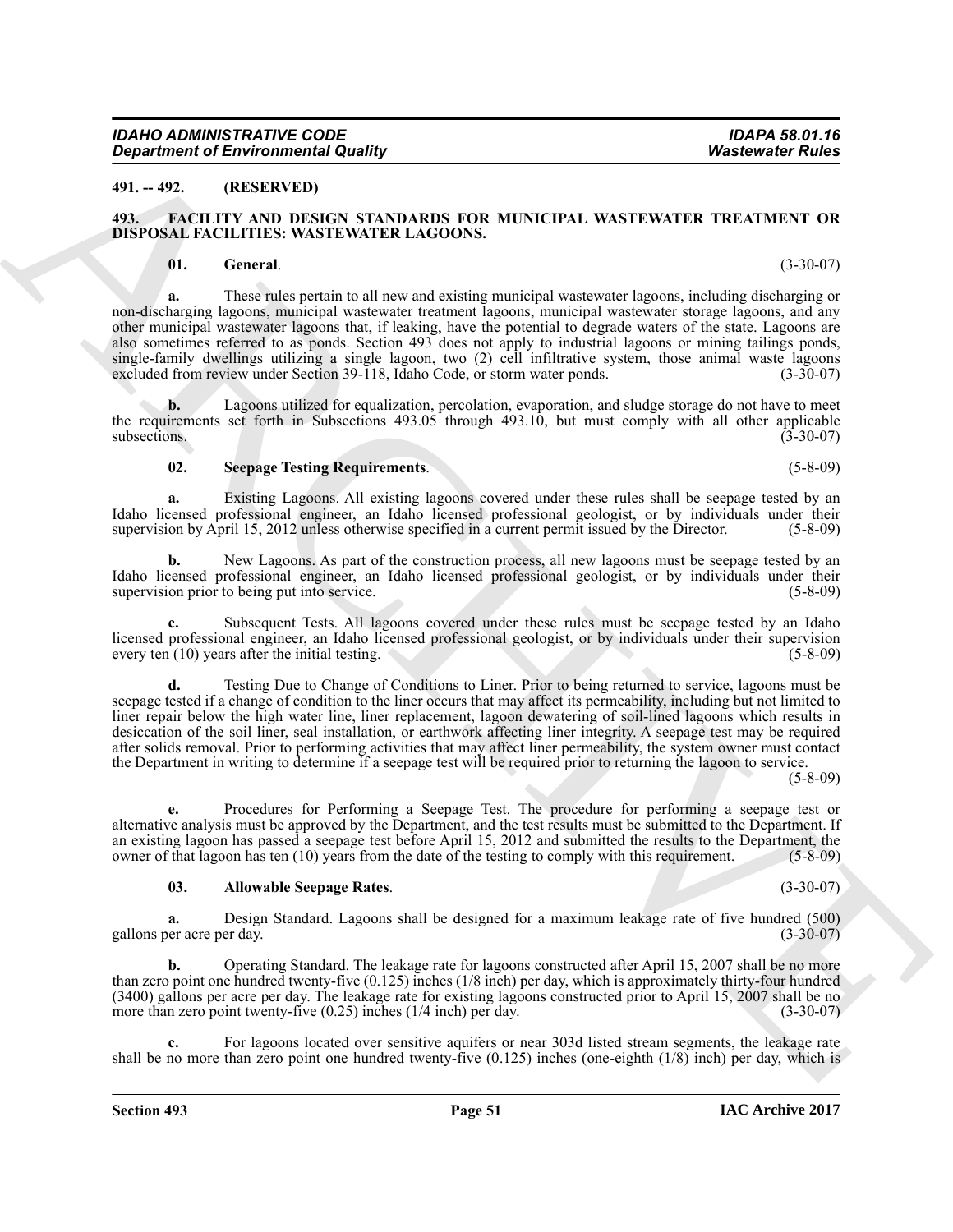| <b>IDAHO ADMINISTRATIVE CODE</b>           | <b>IDAPA 58.01.16</b>   |
|--------------------------------------------|-------------------------|
| <b>Department of Environmental Quality</b> | <b>Wastewater Rules</b> |

approximately thirty-four hundred (3400) gallons per acre per day. The operating standard may be considerably lower based on a ground water investigation considering fate and transport of contaminants to determine the effect of the seepage on the aquifer or stream segment and the best capability of measurement at the time of the investigation.

(5-8-09)

**04. Requirements for Lagoons Leaking Above the Allowable Amount**. If a lagoon is found to be leaking at a rate higher than that allowed under Subsection 493.03.b., the owner of the lagoon, in accordance with a schedule negotiated with and approved by the Director, is required to: (3-30-07)

<span id="page-51-2"></span>**a.** Repair the leak and retest for compliance; (3-30-07)

**b.** Re-line the lagoon and retest for compliance; (3-30-07)

**c.** Drain the lagoon in an approved manner and stop using the lagoon; or (3-30-07)

**Strained of Encyclopedia Country, the system, the system, the system and set that is a system of Euler Strained Strained Strained Strained Strained Strained Strained Strained Strained Strained Strained Strained Strained d.** Determine the impact of the leaking lagoon on the environment based on ground water sampling and modeling. The procedure for performing ground water sampling and monitoring must be approved by the Department. Any impact must comply with IDAPA 58.01.11, "Ground Water Quality Rule," and IDAPA 58.01.02, "Water Quality Standards." If the impact does not comply with IDAPA 58.01.11, "Ground Water Quality Rule," and IDAPA 58.01.02, "Water Quality Standards," the owner of the lagoon must follow one (1) of the steps set out in Subsections 493.04.a. through 493.04.c. (5-8-09)

## <span id="page-51-1"></span>**05.** Location. (3-30-07)

**a.** Wastewater treatment lagoons shall be placed a minimum of two hundred (200) feet from residential property lines. In all cases, the design location shall consider odors, nuisances, etc. This distance is to the toe of the exterior slope of the dike or to the top of the cut for a lagoon placed into a hillside. More restrictive planning and zoning or other local requirements shall apply. (3-30-07) planning and zoning or other local requirements shall apply.

**b.** Ground Water Separation. A minimum separation of two (2) feet between the bottom of the pond naximum ground water elevation shall be maintained. (3-30-07) and the maximum ground water elevation shall be maintained.

**c.** Bedrock Separation. A minimum separation of two (2) feet between the pond bottom and any formation shall be maintained. (3-30-07) bedrock formation shall be maintained.

#### <span id="page-51-0"></span>**06. Basis of Design**. (3-30-07)

**a.** Design variables such as climatic conditions, odor, pond depth, multiple units, detention time, and additional treatment units must be considered with respect to applicable standards for  $\text{BOD}_5$ , total suspended solids (TSS), fecal coliform, dissolved oxygen (DO), pH, and other effluent requirements and limits. (3-30-(TSS), fecal coliform, dissolved oxygen (DO), pH, and other effluent requirements and limits. (3-30-07)

**b.** The preliminary engineering report shall include all design criteria for the development of the pond design. (5-8-09)

**c.** The reaction rate coefficient for domestic wastewater which includes some industrial wastes, other wastes, and partially treated wastewater must be determined experimentally for various conditions which might be encountered in the lagoons or actual data from lagoons in similar climates. Conversion of the reaction rate coefficient at other temperatures shall be made based on experimental data. (3-30-07)

**d.** Oxygen requirements generally will depend on the design average  $BOD<sub>5</sub>$  loading, the degree of treatment, and the concentration of suspended solids to be maintained. If needed, aeration equipment shall be capable of maintaining a minimum dissolved oxygen level of two (2) mg/L in the ponds at all times. Suitable protection from weather shall be provided for electrical controls. Aerated cells shall be followed by a polishing cell with a detention time of a minimum of twenty-four (24) hours. (3-30-07)

**e.** See Subsection 490.02 for details on aeration equipment. (3-30-07)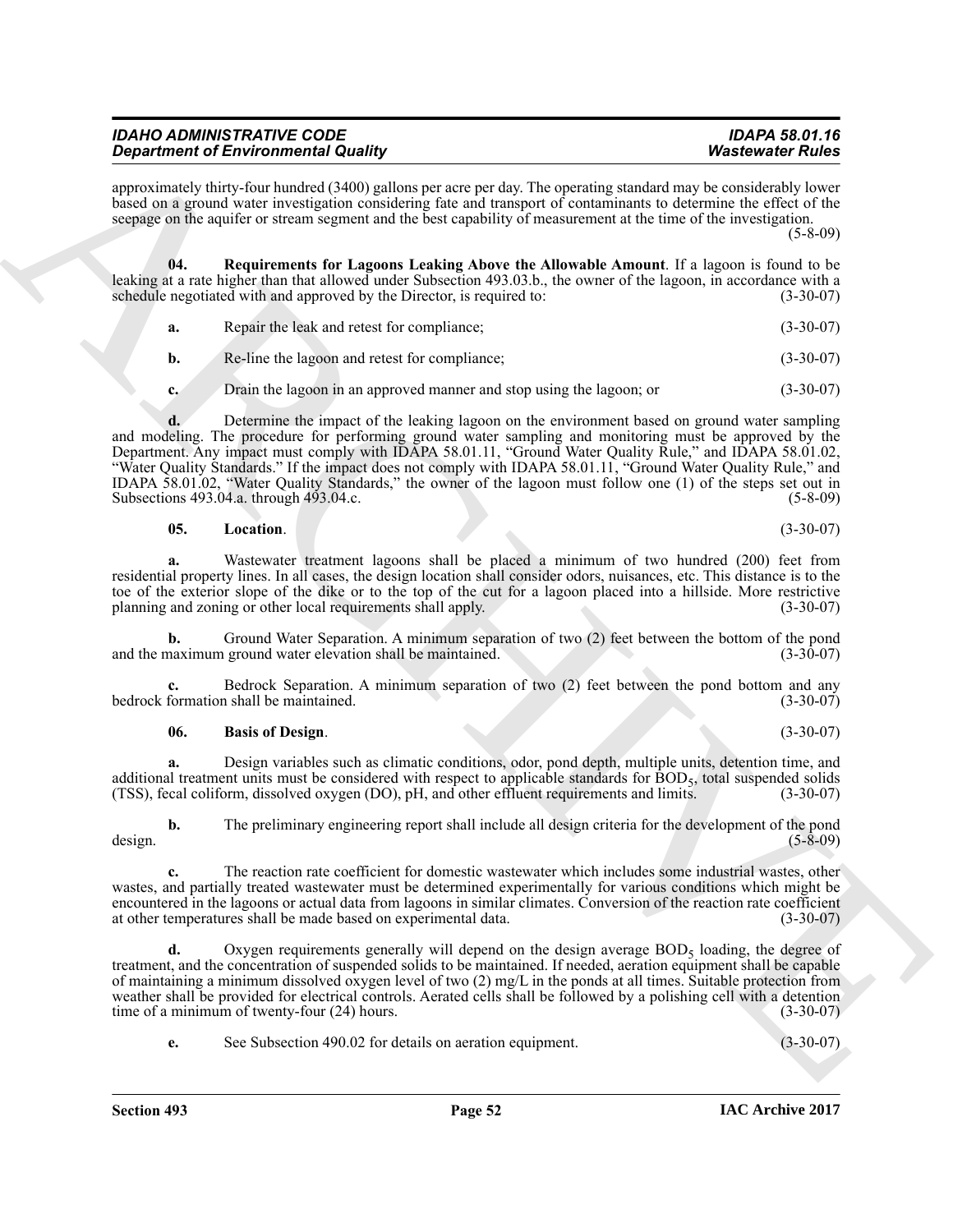## <span id="page-52-0"></span>**07. Industrial Wastes as a Part of the Municipal Wastewater**. (3-30-07)

**a.** Consideration shall be given to the type and effects of industrial wastes on the treatment process.  $(3 - 30 - 07)$ 

**b.** Industrial wastes shall not be discharged to ponds without assessment of the effects such substances may have upon the treatment process or discharge requirements in accordance with state and federal laws. (3-30-07)

#### <span id="page-52-1"></span>**08. Number of Cells Required**. (3-30-07)

**a.** A wastewater treatment pond system shall consist of a minimum of three (3) cells designed to facilitate both series and parallel operations. Two (2) cell systems may be utilized in very small installations of less than fifty thousand  $(50,000)$  gallons per day.

**b.** All systems shall be designed with piping flexibility to permit isolation of any cell without the transfer and discharge capabilities of the total system. (3-30-07) affecting the transfer and discharge capabilities of the total system.

<span id="page-52-2"></span>

| 09. | <b>Pond Construction Details.</b> | $(3-30-07)$ |
|-----|-----------------------------------|-------------|
|-----|-----------------------------------|-------------|

**a.** Embankments and Dikes. (3-30-07)

i. Material. Dikes shall be constructed of relatively impervious soil and compacted to at least ninetyfive (95) percent Standard Proctor Density to form a stable structure. Vegetation and other unsuitable materials shall<br>(3-30-07) eremoved from the area where the embankment is to be placed. be removed from the area where the embankment is to be placed.

ii. Top Width. The minimum dike width shall be ten (10) feet to permit access for maintenance vehicles. (3-30-07)

iii. Maximum Slopes. Inner and outer dike slopes shall not be steeper than one (1) vertical to three (3)  $(3-30-07)$ horizontal  $(1:3)$ .

**Expansion of Environmental County.** Washes were the systems of Paris 2011. Industrial Water at Equivariant Water to the Stuaring University of the Stuaring Construction of the Stuaring Construction of the Construction of iv. Minimum Slopes. Inner slopes should not be flatter than one (1) vertical to four (4) horizontal (1:4). Flatter slopes can be specified for larger installations because of wave action but have the disadvantage of added shallow areas being conducive to emergent vegetation. Outer slopes shall be sufficient to prevent surface runoff from entering the ponds. (3-30-07) entering the ponds.

v. Freeboard. Minimum freeboard shall be three  $(3)$  feet, except that for small systems of less than usand  $(50,000)$  gallons per day, two  $(2)$  feet may be acceptable.  $(3-30-07)$ fifty thousand  $(50,000)$  gallons per day, two  $(2)$  feet may be acceptable.

vi. Design Depth. The minimum operating depth shall be sufficient to prevent growth of aquatic plants and damage to the dikes, bottom, control structures, aeration equipment, and other appurtenances. In no case shall<br>(3-30-07) (3-30-07) (3-30-07) pond depths be less than two  $(2)$  feet.

**b.** Pond Bottom. (3-30-07)

i. Soil. Soil used in constructing the pond bottom (not including the seal) and dike cores shall be relatively incompressible and tight and compacted to at least ninety-five (95) percent Standard Proctor Density.

 $(3-30-07)$ 

ii. Seal. Ponds shall be sealed such that seepage loss through the seal complies with Subsection 493.03. Results of a testing program which substantiates the adequacy of the proposed seal must be incorporated into or accompany the preliminary engineering report. (5-8-09)

**c.** Miscellaneous. (3-30-07)

Fencing. The pond area shall be enclosed with an adequate fence to prevent entering of livestock and discourage trespassing. This requirement does not apply to pond areas which store or impound Class A municipal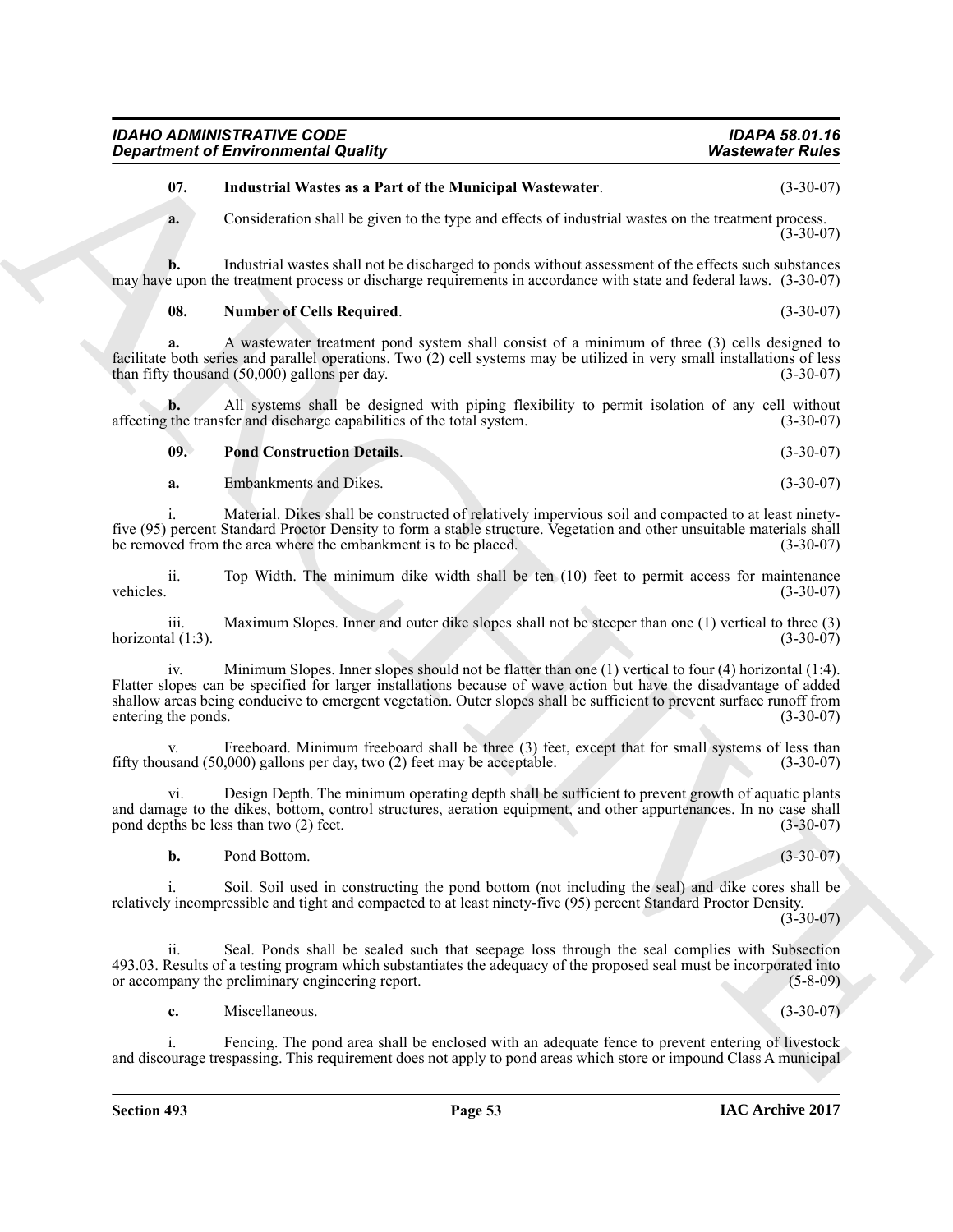reclaimed effluent. (5-8-09)

ii. Access. An all-weather access road shall be provided to the pond site to allow year-round maintenance of the facility.

iii. Warning Signs. Appropriate permanent signs shall be provided along the fence around the pond to designate the nature of the facility and advise against trespassing. At least one (1) sign shall be provided on each side of the site and one (1) for every five hundred  $(500)$  feet of its perimeter.  $(3-30-07)$ 

Flow Measurement. Flow measurement requirements are provided in Subsection 450.06.e. protection shall be provided for the recording equipment. (3-30-07) Effective weather protection shall be provided for the recording equipment.

v. Ground Water Monitoring. A ground water monitoring plan shall be submitted to the Department for review and approval as a part of the preliminary engineering report. An approved system of wells or lysimeters shall be required around the perimeter of the pond site to facilitate ground water monitoring. (5-8-09)

**10. Closure**. The owner shall notify the Department at least six (6) months prior to permanently removing any wastewater lagoon facility from service, including any treatment or storage pond. Prior to commencing closure activities, the facility shall: (3-30-07)

<span id="page-53-5"></span>**a.** Participate in a pre-closure on-site meeting with the Department;  $(3-30-07)$ 

**b.** Develop a site closure plan that identifies specific closure, site characterization, or cleanup tasks with scheduled task completion dates in accordance with agreements made at the pre-site closure meeting; and (3-30-07)

**c.** Submit the completed site closure plan to the Department for review and approval within forty-five (45) days of the pre-site closure meeting. The facility must complete the Department approved site closure plan.

 $(3 - 30 - 07)$ 

## <span id="page-53-0"></span>**494. -- 499. (RESERVED)**

#### <span id="page-53-4"></span><span id="page-53-2"></span><span id="page-53-1"></span>**500. FACILITY AND DESIGN STANDARDS FOR MUNICIPAL WASTEWATER TREATMENT OR DISPOSAL FACILITIES: DISINFECTION.**

**Equation of Environmental Guality 1998**<br>
Systematic Cheron control of the systematic scate wite duality is emotion to the proof of the systematic control of the systematic control of the systematic scattering the control **01. General**. Disinfection of the effluent shall be provided as necessary to meet applicable standards. The design of new municipal wastewater treatment facilities, or municipal wastewater treatment facilities undergoing material modifications, shall consider meeting both the bacterial standards and the disinfectant residual limit in the effluent. The disinfection process shall be selected after due consideration of waste characteristics, type of treatment process provided prior to disinfection, waste flow rates, pH of waste, disinfectant demand rates, current technology application, cost of equipment and chemicals, power cost, and maintenance requirements as determined in the preliminary engineering report. Where a disinfection process other than chlorination, ultraviolet disinfection, or ozone is proposed, supporting data from pilot plant installations or similar full scale installations shall be required as a basis for the design of the system.

#### <span id="page-53-3"></span>**02. Determining the Necessity For Disinfection of Sewage Wastewater Treatment Plant Effluent**.  $(3-30-07)$

**a.** Disinfection of municipal wastewater treatment facility effluent shall be required when: (3-30-07)

i. Required by an NPDES permit; or (3-30-07)

ii. The effluent is discharged to a land application/reuse facility and is required to meet the ion requirements found in IDAPA 58.01.17, "Recycled Water Rules." (3-30-07) disinfection requirements found in IDAPA 58.01.17, "Recycled Water Rules."

iii. The effluent discharged to a land application/reuse facility, where ground water contamination has exceeded the bacterial limit found in IDAPA 58.01.11, "Ground Water Quality Rules," and it has been determined by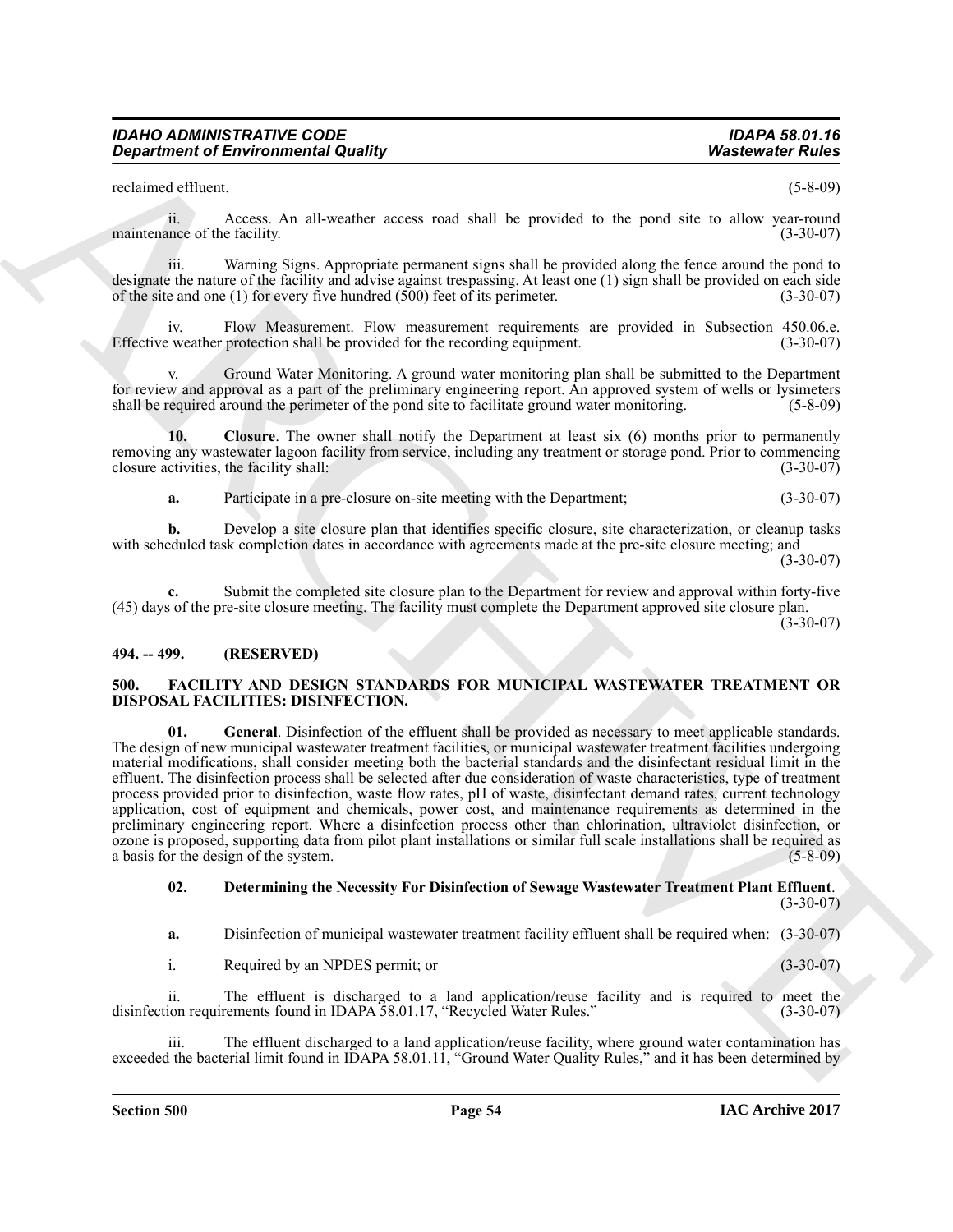the Department that disinfection is required. (3-30-07)

**b.** The need for disinfection of sewage wastewater treatment plant effluent where treatment consists of with at least thirty (30) day retention time shall be evaluated on a case by case basis. (3-30-07) lagoons with at least thirty  $(30)$  day retention time shall be evaluated on a case by case basis.

## <span id="page-54-0"></span>**03. Chlorine Disinfection**. (3-30-07)

**a.** Type. Chlorine is available for disinfection in gas, liquid (hypochlorite solution), and pellet (hypochlorite tablet) form. The type of chlorine should be carefully evaluated during the facility planning or preliminary engineering process. The use of chlorine gas or liquid will be most dependent on the size of the facility and the chlorine dose required. Large quantities of chlorine, such as are contained in ton cylinders and tank cars, can present a considerable hazard to plant personnel and to the surrounding area should such containers develop leaks. Both monetary cost and the potential public exposure to chlorine shall be considered when making the final determination. (3-30-07) determination. (3-30-07)

**Experiment of Environmental County.** Washesents Public to the Unit of the Unit of the Unit of the Unit of the Unit of the Unit of the Unit of the Unit of the Unit of the Unit of the Unit of the Unit of the Unit of the Un **b.** Dosage. For disinfection, the capacity shall be adequate to produce an effluent that will meet the applicable bacterial limits specified by the regulatory agency for that installation. Required disinfection capacity will vary, depending on the uses and points of application of the disinfection chemical. The chlorination system shall be designed on a rational basis and calculations justifying the equipment sizing and number of units shall be submitted for the whole operating range of flow rates for the type of control to be used. System design considerations shall include the controlling wastewater flow meter (sensitivity and location), telemetering equipment, and chlorination  $\frac{1}{3-30-07}$  (3-30-07)

**c.** Piping and Connections. Piping systems shall be as simple as practicable, specifically selected and manufactured to be suitable for chlorine service, with consideration for minimizing number of joints. Piping should be well supported and protected against temperature extremes. Venting of excess gas shall be provided. Special considerations shall be given to piping and fixture selection for hypochlorite and chlorine use. Section 008 provides a reference to guidance documents; see Subsections 008.01, 008.04 and 008.05.

**d.** Standby Equipment and Spare Parts. Standby equipment of sufficient capacity should be available to replace the largest unit during shutdowns. Spare parts shall be available for all disinfection equipment to replace parts which are subject to wear and breakage. (3-30-07) parts which are subject to wear and breakage.

**e.** Housing. (3-30-07)

i. Feed and Storage Rooms. Gas chlorination equipment and chlorine cylinders shall be housed in a building. If this building is used for other purposes, a gas-tight room shall separate this equipment from any other portion of the building. Floor drains from the chlorine room shall not be connected to floor drains from other rooms. Doors to this room shall open only to the outside of the building and shall be equipped with panic hardware. Rooms shall permit easy access to all equipment. Section 009 provides a reference to requirements of other regulatory<br>entities, compliance with which may be required by other law. entities, compliance with which may be required by other law.

ii. Ventilation. Section 009 provides a reference to the requirements of the National Electric Code, compliance with which may be required by other law.

iii. Electrical Controls. Section 009 provides a reference to the requirements of the National Electric Code, compliance with which may be required by other law.

iv. Protective and Respiratory Gear. Respiratory air-pac protection equipment shall be available where chlorine gas is handled, and shall be stored at a convenient location, but not inside any room where chlorine is used or stored. Instructions for using the equipment shall be posted. Section 008 provides a reference to guidance documents; see Subsections 008.01, 008.04 and 008.05. (3-30-07)

<span id="page-54-1"></span>**04. Dechlorination**. (3-30-07) **a.** Types. (3-30-07)

**IAC Archive 2017**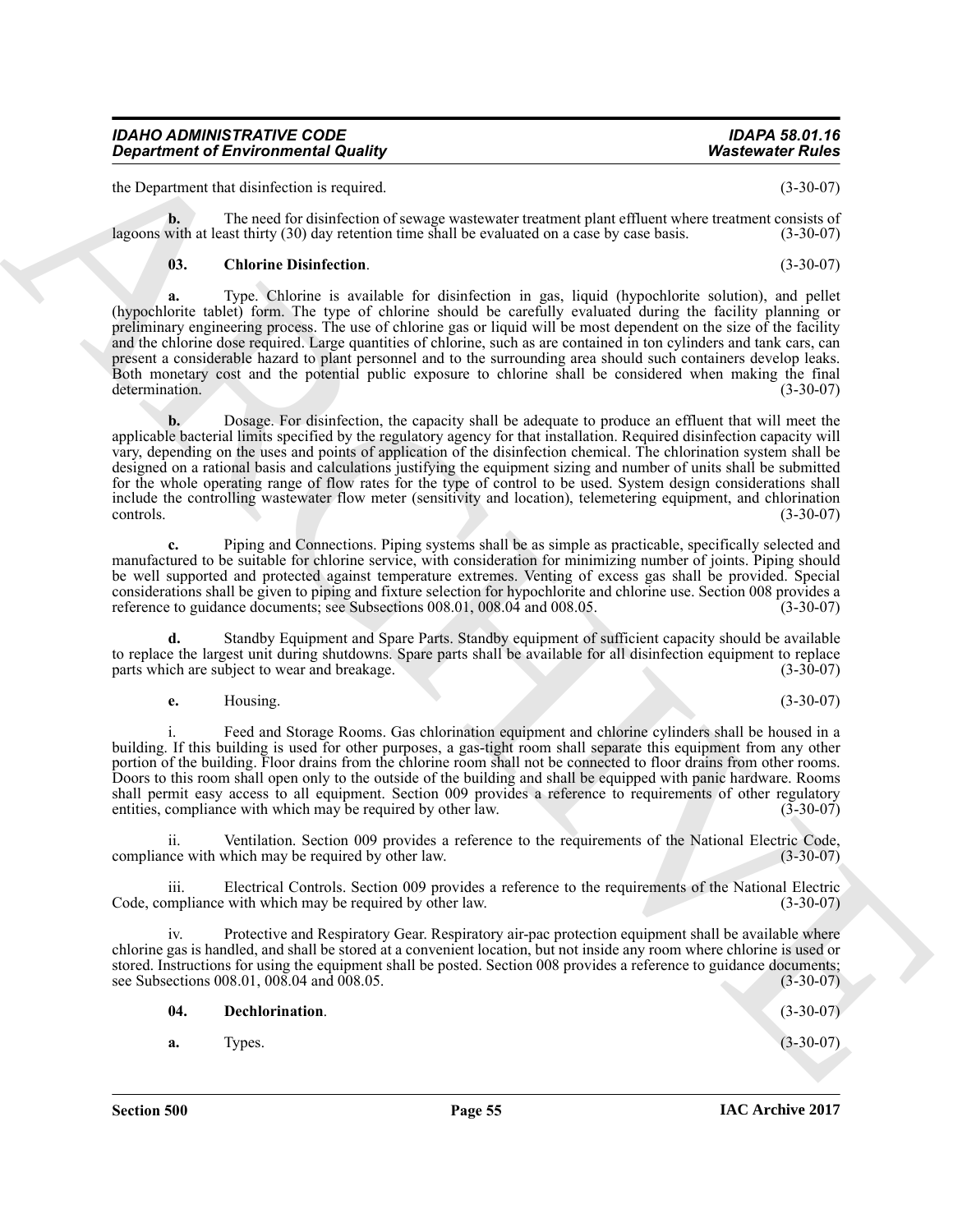| <b>IDAHO ADMINISTRATIVE CODE</b>           | <b>IDAPA 58.01.16</b>   |
|--------------------------------------------|-------------------------|
| <b>Department of Environmental Quality</b> | <b>Wastewater Rules</b> |

i. Dechlorination of wastewater effluent may be necessary to reduce the toxicity due to chlorine residuals. The most common dechlorination chemicals are sulfur compounds, particularly sulfur dioxide gas or aqueous solutions of sulfite or bisulfite. Pellet dechlorination systems are also available for small facilities. (3-30-07)

ii. The type of dechlorination system should be carefully selected considering criteria including the following: type of chemical storage required, amount of chemical needed, ease of operation, compatibility with existing equipment, and safety.

**b.** Dosage. The dosage of dechlorination chemical depends on the residual chlorine in the effluent, the final residual chlorine limit, and the particular form of the dechlorinating chemical used. (3-30-07)

**c.** Standby Equipment and Spare Parts. The same requirements apply as for chlorination systems. See<br>on 500.04.d. (3-30-07) Subsection 500.04.d.

**Equation of Environmental Country is the constant of the system in the system of the system of the system of the system of the system of the system of the system of the system of the system of the system of the system of d.** Housing Requirements/Feed and Storage Rooms. The requirements for housing SO2 gas equipment shall follow the same guidelines as used for chlorine gas. Refer to Subsection 500.04.e. for specific details. When using solutions of the dechlorinating compounds, the solutions may be stored in a room that meets the safety and handling requirements set forth in Subsection 450.07. The mixing, storage, and solution delivery areas must be designed to contain or route solution spillage or leakage away from traffic areas to an appropriate containment unit. containment unit.

**e.** Protective and Respiratory Gear. The respiratory air-pac protection equipment is the same as for chlorine. See Subsection 500.04.e. (Refer to The Compressed Gas Association Publication CGA G-3-1995, "Sulfur Dioxide.") (3-30-07)

#### <span id="page-55-0"></span>**05. Ultraviolet (UV) Radiation**. (3-30-07)

**a.** The following documents are recommended to be used as references for UV system sizing and lesign: (3-30-07) facility design:

i. "Wastewater Engineering, Treatment and Reuse," Metcalf and Eddy, referenced in Section 008.  $(3-30-07)$ 

ii. For reuse applications, "Ultraviolet Disinfection Guidelines for Drinking Water and Water Reuse," National Water Research Institute/AWWA Research Foundation, referenced in Section 008.

**b.** For UV systems to be installed at any existing wastewater treatment facility, collection of one (1) year's worth of UV transmittance (UVT) data (four (4) times per day) prior to predesign is encouraged, especially for facilities larger than five million gallons per day (5 mgd) (design peak hour flow), and facilities that have industries that vary discharge throughout the year.

**c.** The preliminary engineering report for all UV disinfection facilities shall include the following:  $(5-8-09)$ 

- i. A minimum of two (2) open channels (or justification for using a smaller system). (3-30-07)
- ii. A minimum of two (2) banks of UV lamps per channel (or justification for using a smaller system). (3-30-07)
- iii. Description of the redundancy provided. (3-30-07)

iv. Description of the upstream flow splitting device (which splits flow to the two (2) or more UV channels). (3-30-07) channels).  $(3-30-07)$ 

- v. Description of water level control device. (3-30-07)
- vi. Description of method used to take a channel off-line for maintenance, and method to dewater a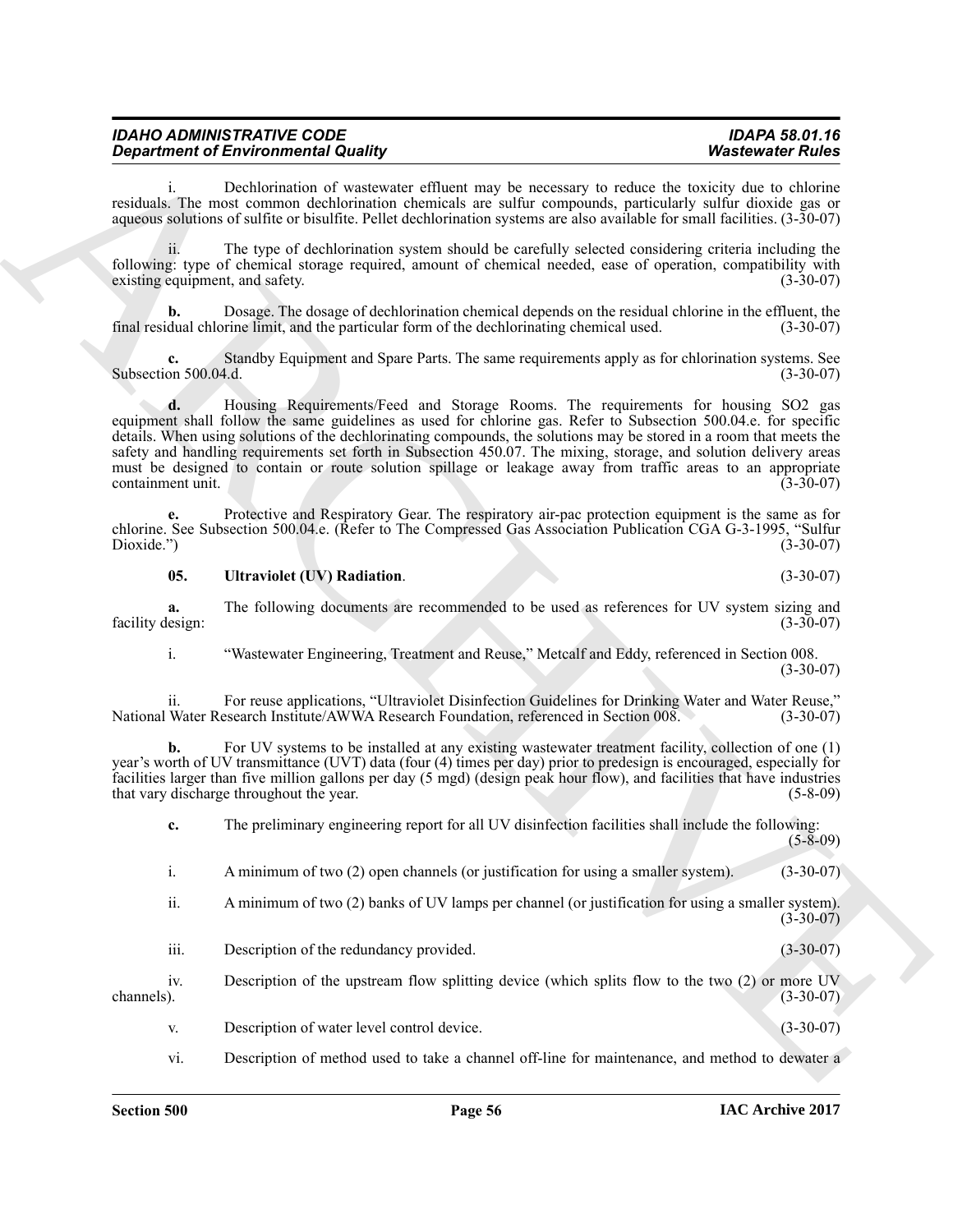<span id="page-56-1"></span>

| <b>IDAHO ADMINISTRATIVE CODE</b>           | <b>IDAPA 58.01.16</b>   |
|--------------------------------------------|-------------------------|
| <b>Department of Environmental Quality</b> | <b>Wastewater Rules</b> |

<span id="page-56-0"></span>

|                                      | <b>Department of Environmental Quality</b>                                                                                                                                                                                                                                                                                                                                       | <b>Wastewater Rules</b> |
|--------------------------------------|----------------------------------------------------------------------------------------------------------------------------------------------------------------------------------------------------------------------------------------------------------------------------------------------------------------------------------------------------------------------------------|-------------------------|
| channel.                             |                                                                                                                                                                                                                                                                                                                                                                                  | $(3-30-07)$             |
| V11.                                 | Type of UV system technology (low-pressure low-intensity, low-pressure high-intensity, medium<br>pressure, etc.), with consideration given to power consumption.                                                                                                                                                                                                                 | $(3-30-07)$             |
| viii.                                | Summary of UVT data and collimated beam data.                                                                                                                                                                                                                                                                                                                                    | $(5 - 8 - 09)$          |
| ix.                                  | Description of HVAC system requirements to ensure adequate UV system performance during<br>summer peak temperature period.                                                                                                                                                                                                                                                       | $(3-30-07)$             |
| X.                                   | Description of maintenance requirements including removal (cleaning) of biofilms from the<br>channel walls upstream and downstream of the UV system.                                                                                                                                                                                                                             | $(3-30-07)$             |
| xi.                                  | General description of alarming and controls.                                                                                                                                                                                                                                                                                                                                    | $(3-30-07)$             |
| xii.                                 | Description of procedure used for UV system sizing.                                                                                                                                                                                                                                                                                                                              | $(3-30-07)$             |
| xiii.                                | Design criteria:                                                                                                                                                                                                                                                                                                                                                                 | $(3-30-07)$             |
| (1)                                  | Design UVT.                                                                                                                                                                                                                                                                                                                                                                      | $(3-30-07)$             |
| (2)                                  | TSS.                                                                                                                                                                                                                                                                                                                                                                             | $(3-30-07)$             |
| (3)                                  | Design water temperature range.                                                                                                                                                                                                                                                                                                                                                  | $(3-30-07)$             |
| (4)                                  | Dose.                                                                                                                                                                                                                                                                                                                                                                            | $(3-30-07)$             |
| (5)                                  | End of lamp life factor.                                                                                                                                                                                                                                                                                                                                                         | $(3-30-07)$             |
| (6)                                  | Fouling factor.                                                                                                                                                                                                                                                                                                                                                                  | $(3-30-07)$             |
| (7)                                  | Quartz sleeve transmittance factor.                                                                                                                                                                                                                                                                                                                                              | $(3-30-07)$             |
| (8)                                  | Design peak hour flow.                                                                                                                                                                                                                                                                                                                                                           | $(5-8-09)$              |
| (9)                                  | Existing minimum flow.                                                                                                                                                                                                                                                                                                                                                           | $(3-30-07)$             |
| (10)                                 | Number of channels.                                                                                                                                                                                                                                                                                                                                                              | $(3-30-07)$             |
| (11)                                 | Disinfection requirements (coliform concentration).                                                                                                                                                                                                                                                                                                                              | $(3-30-07)$             |
| (12)<br>spacing divided by two (2)). | Maximum head-loss from upstream of the first bank to downstream of the last bank of lamps (lamp                                                                                                                                                                                                                                                                                  | $(3 - 30 - 0)$          |
| d.                                   | Use of bioassay method of UV system sizing is encouraged if all manufacturers under<br>consideration have existing bioassays performed using identical protocol, and the bioassay was performed under<br>conditions similar to the design application. Use of the bioassay method of UV system sizing is discouraged if the<br>conditions of Subsection 500.05.d. cannot be met. | $(3-30-07)$             |
| e.<br>450.03.b.                      | Closed chamber units will be reviewed on a case by case basis in accordance with Subsection                                                                                                                                                                                                                                                                                      | $(3-30-07)$             |
| 06.                                  | <b>Ozone</b> . Ozone systems for disinfection shall be evaluated on a case-by-case basis. Design of these<br>systems shall be based upon experience at similar full scale installations or thoroughly documented prototype testing<br>with the particular wastewater.                                                                                                            | $(5-8-09)$              |
| $501. - 509.$                        | (RESERVED)                                                                                                                                                                                                                                                                                                                                                                       |                         |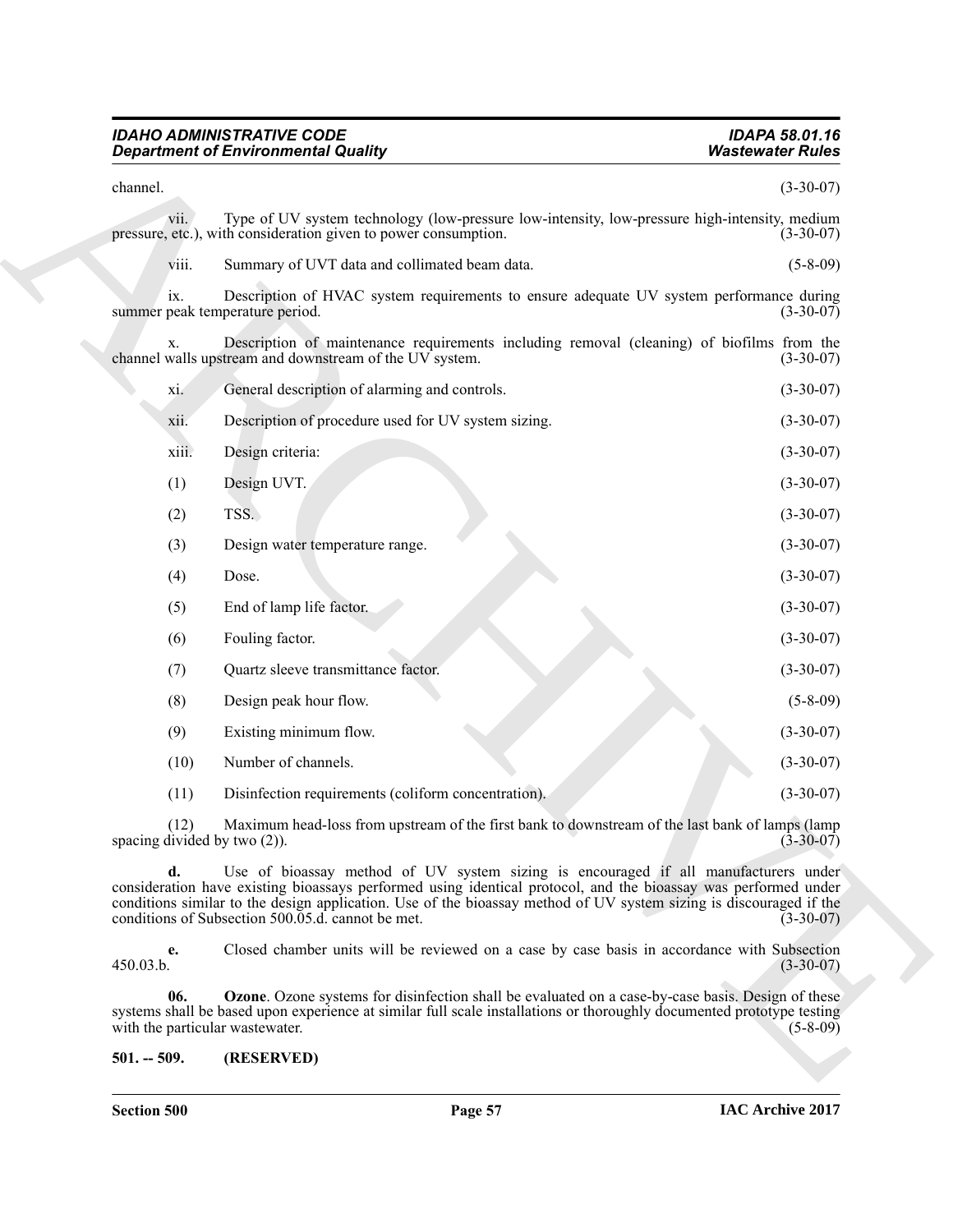| <b>IDAPA 58.01.16</b>   |
|-------------------------|
|                         |
| <b>Wastewater Rules</b> |
|                         |

#### <span id="page-57-3"></span><span id="page-57-0"></span>**510. FACILITY AND DESIGN STANDARDS FOR MUNICIPAL WASTEWATER TREATMENT OR DISPOSAL FACILITIES: SUPPLEMENTAL TREATMENT PROCESSES.**

<span id="page-57-4"></span>**01. Chemical Treatment**. Many chemicals in various forms can be applied in wastewater treatment to aid in nutrient removal, pH adjustment, enhanced clarification, and sludge conditioning. Chemicals must be evaluated for each specific treatment process and must be compatible with other liquids, solids and air treatment processes. Laboratory tests such as jar tests or pilot-scale studies on actual process wastewater shall be used to select appropriate chemicals and dosage ranges. (3-30-07)

**a.** Phosphorus removal. Chemical phosphorus removal from wastewater involves the addition of metal salts (aluminum or iron) or lime to wastewater to form insoluble phosphate precipitates, removal of the precipitate from the wastewater, and disposal of the precipitate with the settled sludge. Many process options are available, and the designer shall select the chemical to insolubilize the phosphorus, estimate the dosage requirements, and select the point of chemical addition. (3-30-07)

**b.** Nitrogen Removal. Several chemical processes have been used for nitrogen removal. The three (3) major processes include breakpoint chlorination, selective ion exchange, and air stripping. Although these processes are technically feasible ways of removing nitrogen, the Department does not anticipate widespread use of chemicals for nitrogen removal, and justification to do so shall be demonstrated in the Preliminary Engineering Report.

(3-30-07)

**c.** pH Adjustment. A common chemical process used in wastewater treatment is pH adjustment. Several methods are available to neutralize or adjust low pH wastewater. The methods used shall be mixing acid wastes with lime slurries, or adding the proper amount of concentrated caustic soda (NaOH) or soda ash (Na<sub>2</sub>CO<sub>3</sub>) as<br>determined in the Preliminary Engineering Report. determined in the Preliminary Engineering Report.

**Equation of Environmental Guality 1000**<br>S10. **EVALUATION SCIENCITY (AND ARCHIVEST) CONVERGENT VANDET PROTECTION** TO THE SET AND THE SET AND THE SET AND THE SET AND THE SET AND THE SET AND THE SET AND THE SET AND THE SE **d.** Enhanced Primary Clarification. When settling aids are used during the primary clarification process to enhance solids removal in the primary treatment process, the additional solids volume shall be accounted for in pumping, solids handling, stabilization, and disposal processes. The coagulant shall be added and mixed before the sedimentation process. Flocculants, if used, shall be added after the coagulant. The design shall provide for chemical addition points at several locations to give process personnel the opportunity to adjust for optimum<br>performance. (3-30-07) performance. (3-30-07)

<span id="page-57-5"></span>**02. Filtration for Tertiary Treatment**. Details for plants with tertiary treatment utilizing filtration shall be submitted and approved in the Preliminary Engineering Report. (3-30-07)

**a.** Membranes. In addition to requirements of Section 411, details shall include plant layout, calculations for hydraulic capacity and air required, membrane technology considered and membrane type and model selected, results from similar type filtration plants already in operation, and anticipated sludge production. (3-30-07)

**b.** Media. In addition to requirements of Section 411, details shall include plant layout, calculations for hydraulic capacity, media considered and media type selected, results from similar type filtration plants already in operation, and anticipated sludge production.

**c.** Cloth. In addition to requirements of Section 411, details shall include plant layout, calculations for hydraulic capacity, technology considered and type and model selected, results from similar type filtration plants already in operation, and anticipated sludge production. (3-30-07)

Reverse Osmosis. In addition to requirements of Section 411, details shall include plant layout, calculations for hydraulic capacity required, technology considered and type and model selected, results from similar type filtration plants already in operation, and anticipated sludge production. (3-30-07)

## <span id="page-57-1"></span>**511. -- 518. (RESERVED)**

## <span id="page-57-6"></span><span id="page-57-2"></span>**519. FACILITY AND DESIGN STANDARDS FOR MUNICIPAL WASTEWATER TREATMENT OR DISPOSAL FACILITIES -- SEPTAGE TRANSFER STATIONS.**

**Section 510 Page 58**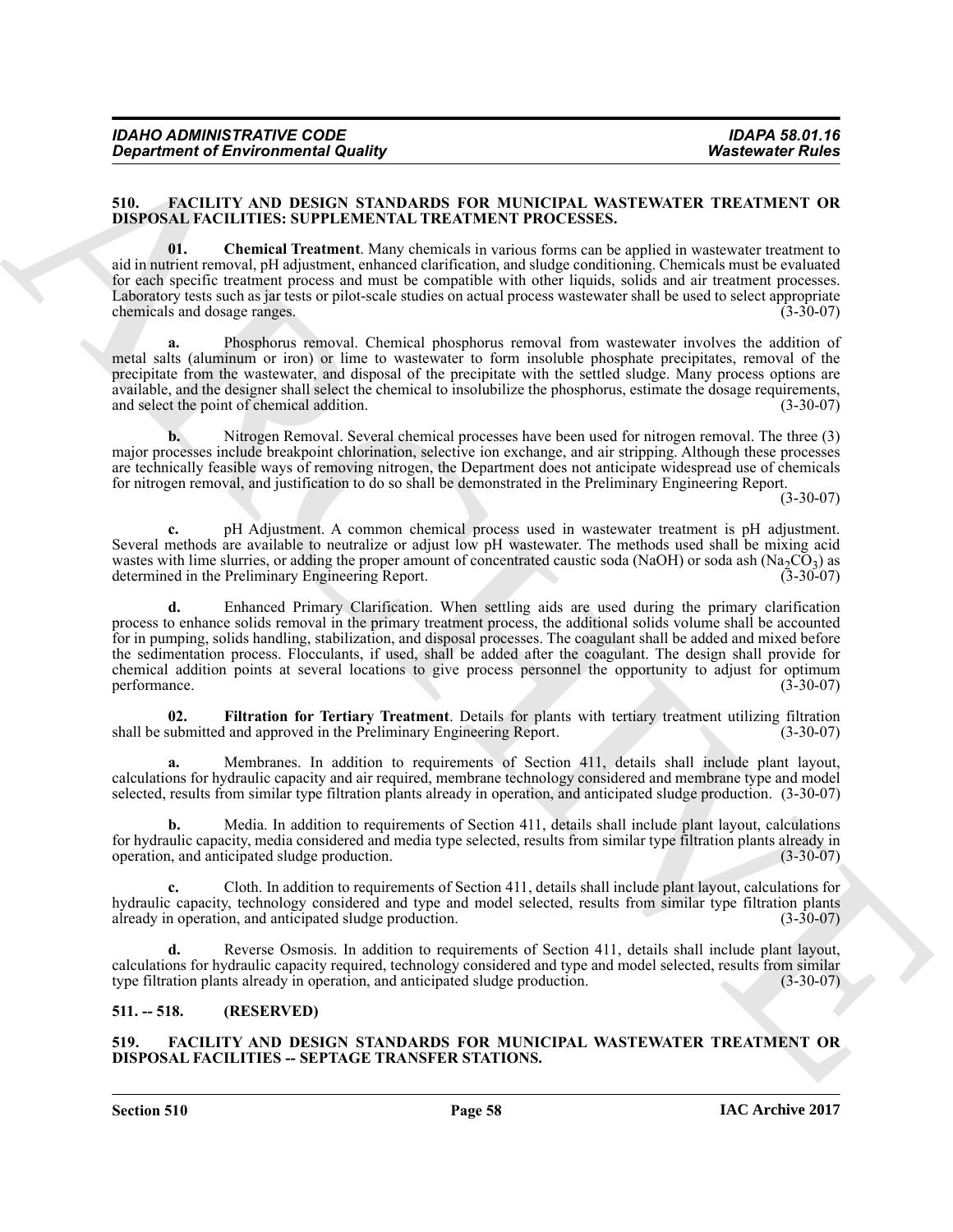| IDAHO ADMINISTRATIVE CODE                  |  |
|--------------------------------------------|--|
| <b>Department of Environmental Quality</b> |  |

Prior to construction of a new septage transfer station or upon material modification of an approved existing station, the owner of the station must satisfy the following requirements. the owner of the station must satisfy the following requirements.

<span id="page-58-0"></span>**01. Design**. Septage holding tanks, transfer/storage tanks, and transfer hoses for either type of tank shall meet the applicable requirements of Subsections 519.01.a. through 519.01.c. (5-8-09)

**a.** All tanks shall be watertight, not open to the air, and provided with containment structures to prevent the discharge of septage spills to the surrounding environment. (5-8-09)

**b.** All piping, transfer hoses, valves, and connections shall be watertight, accessible, and capable of caned, repaired, and replaced. (5-8-09) being cleaned, repaired, and replaced.

**c.** All inlet and outlet connections shall be constructed and maintained such that septage will not leak, overflow the holding tank. (5-8-09) spill, or overflow the holding tank.

**d.** No septage holding or transfer/storage tank shall be permitted within the one hundred (100) year flood plain as defined and delineated by the flood insurance rate maps published by the Federal Emergency Management Agency. (5-8-09) Management Agency.

**Signal method is the system by the system and the system and the system of the system and the system and the system and the system and the system and the system and the system and the system and the system and the system e.** Odor controls shall be provided to mitigate nuisance odor discharge during transfer. Odor control may be attained by employing appropriate setback distances to neighboring facilities, using appropriate air scrubbing technologies in conjunction with an enclosed transfer station or other suitably engineered configuration that provides assurances of minimal odor nuisances. assurances of minimal odor nuisances.

**f.** The property is owned by the individual(s) operating the septage transfer station, or the property as granted permission to so use the property. owner has granted permission to so use the property.

Septage transfer stations shall provide total containment for the entire volume of the holding tanks<br>ge tanks in the event of spilled septage. (5-8-09) and transfer/storage tanks in the event of spilled septage.

<span id="page-58-1"></span>**h.** Truck washing facilities shall be constructed to retain all wash water on site. (5-8-09)

**02. Plans and Specifications**. In addition to the requirements of Section 400, plans and specifications for septage transfer stations must include the requirements of Subsections 519.02.a. through 519.02.f. (5-8-09)

**a.** A map which identifies the proposed septage holding or transfer/storage tank location. (5-8-09)

**b.** The footprint of the proposed activity area. (5-8-09)

**c.** All access roads and access control measures. (5-8-09)

**d.** All roads, property boundary lines, and structures within two hundred (200) feet of the septage holding or transfer/storage tank location; any structures on the property; and any easements or rights-of-way which exist on the property. (5-8-09) exist on the property.

Surrounding land use within two hundred (200) feet of the footprint of the proposed activity area on holding or transfer/storage tank is proposed to be located. (5-8-09) which the septage holding or transfer/storage tank is proposed to be located.

**f.** A spill response plan, describing spill response equipment and disinfection and containment y at the septage transfer station, shall be submitted to and approved by the Department. (5-8-09) capability at the septage transfer station, shall be submitted to and approved by the Department.

**Record Keeping**. Every owner of a septage transfer station shall maintain the following records for e (5) years. a minimum of five  $(5)$  years.

|  | For each load of septage received: |  | $(5-8-09)$ |  |
|--|------------------------------------|--|------------|--|
|--|------------------------------------|--|------------|--|

i. The date received or picked up; (5-8-09)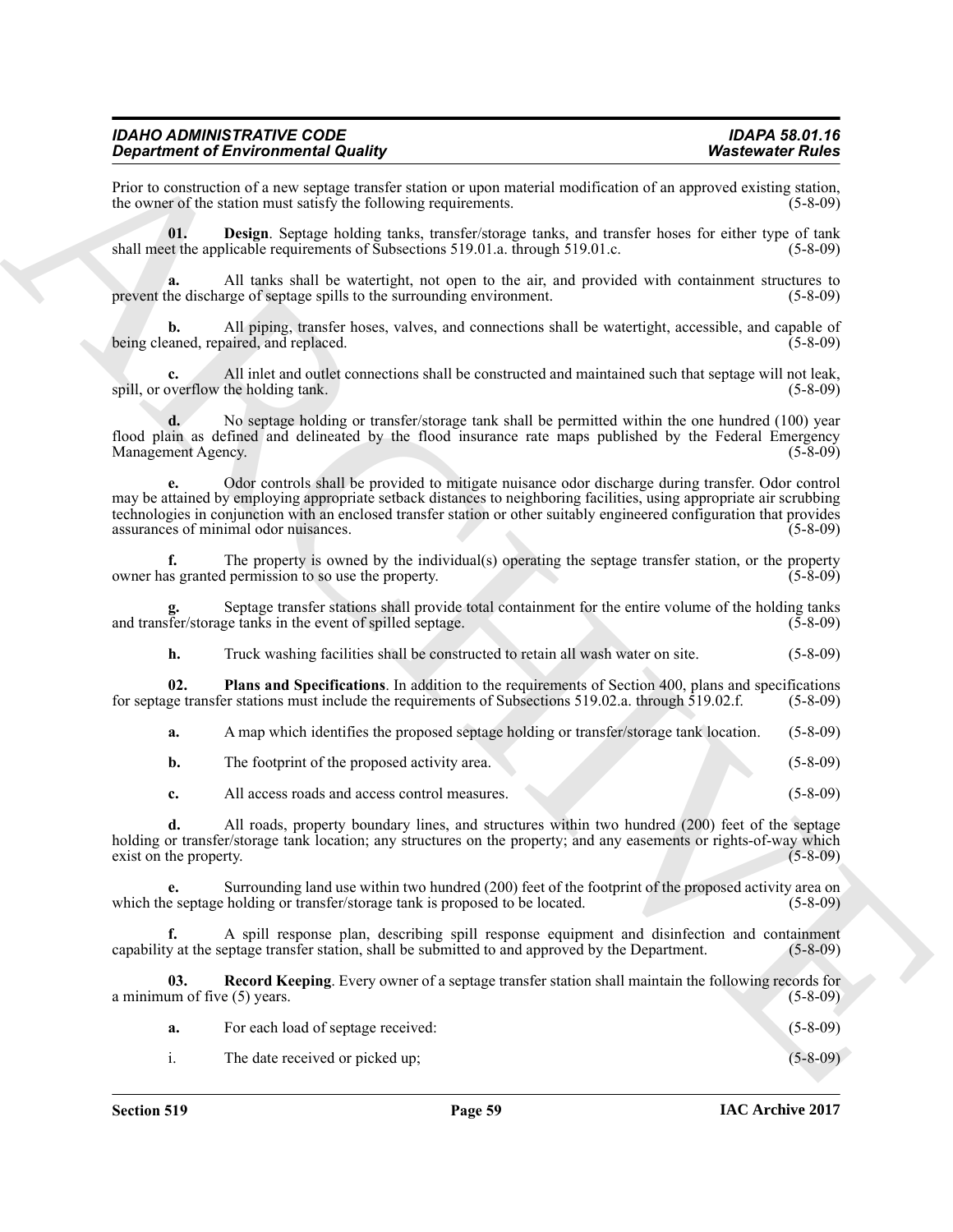ii. The name and address of the client(s) from whom the septage was received; and (5-8-09)

- <span id="page-59-3"></span>iii. The volume of the septage received, in gallons; and (5-8-09)
- 

**b.** Records indicating the final disposal destination(s) for septage removed from the transfer/storage (5-8-09) tank. (5-8-09)

#### <span id="page-59-0"></span>**520. FACILITY AND DESIGN STANDARDS FOR MUNICIPAL WASTEWATER TREATMENT OR DISPOSAL FACILITIES: HANDLING AND TREATMENT OF SEPTAGE AT A WASTEWATER TREATMENT PLANT.**

<span id="page-59-6"></span>**01. General**. Septage disposal at a wastewater treatment plant is at the discretion of the owner of the wastewater treatment plant, unless other conditions apply. One method of septage disposal is the discharge to a municipal wastewater treatment plant. All plants require special design considerations prior to the acceptance of septage. Prior to acceptance of septage at a wastewater treatment plant, the plan for doing so must be addressed in the Facility Plan. (3-30-07) Facility Plan.

<span id="page-59-4"></span>**02. Characteristics**. Tables No. 1 and No. 2 (Tables 3-4 and 3-8 from the U.S. EPA Handbook entitled "Septage Treatment and Disposal" 1984, EPA-625/6-84-009) give a comparison of some of the common parameters for septage and municipal wastewater. These tables are located at the end of Appendix A-3 of the Recommended Standards for Wastewater Facilities. See Section 008 of these rules.

<span id="page-59-5"></span>**03. Considerations**. It is essential that an adequate engineering evaluation of the existing plant and the anticipated septage loading be conducted prior to receiving septage at the plant. The wastewater treatment plant owner shall be contacted to obtain the appropriate approvals prior to the acceptance of septage. For proposed plant expansion and upgrading, the Preliminary Engineering Report and Facility Plan shall include anticipated septage loading in addressing treatment plant sizing and process selection. (3-30-07) loading in addressing treatment plant sizing and process selection.

## <span id="page-59-1"></span>**521. -- 599. (RESERVED)**

## <span id="page-59-2"></span>**600. LAND APPLICATION OF WASTEWATER(S) OR RECHARGE WATERS.**

Land application of wastewater or recharge waters is subject to the following requirements: (4-11-06)

<span id="page-59-9"></span>**01. Land Application/Reuse Permit**. Idaho Department of Environmental Quality Rules, IDAPA 58.01.17, "Recycled Water Rules," require a permit prior to land application/reuse of certain types of wastewater.

(3-30-07)

<span id="page-59-7"></span>**02. Applied Waters Restricted to Premises**. Wastewater(s) or recharge waters applied to the land surface must be restricted to the premises of the application site. Wastewater discharges to surface water that require a permit under the Clean Water Act must be authorized by the U.S. Environmental Protection Agency. (4a permit under the Clean Water Act must be authorized by the U.S. Environmental Protection Agency.

<span id="page-59-10"></span><span id="page-59-8"></span>**03.** Hazard or Nuisance Prohibited. Wastewaters must not create a public health hazard or a nuisance condition. (4-11-06)  $\epsilon$  condition. (4-11-06)

**Expansion of Environmental Guality (a)** Watercoate Paulus (a) Watercoate Paulus (4) (3) (b)<br>
in the name and understand the chemical paulus and<br>
in the name and space of the chemical papel of the state of the name and (3 **04. Monitoring**. Provision must be made for monitoring the quality of the ground water in proximity of the application site. The ground water monitoring program is subject to approval by the Department. All data and reports resulting from the ground water monitoring program must be submitted to the Department upon request. The minimum frequency of monitoring and data submittal will be determined by the Department and in general will be dependent upon: (4-11-06) dependent upon:

| а.             | The nature and volume of wastewater material or recharge water;                          | $(4-11-06)$ |
|----------------|------------------------------------------------------------------------------------------|-------------|
| b.             | The frequency and duration of application; and                                           | $(4-11-06)$ |
| $\mathbf{c}$ . | The characteristics of the soil mantle on and lithology underlying the application site. | $(4-11-06)$ |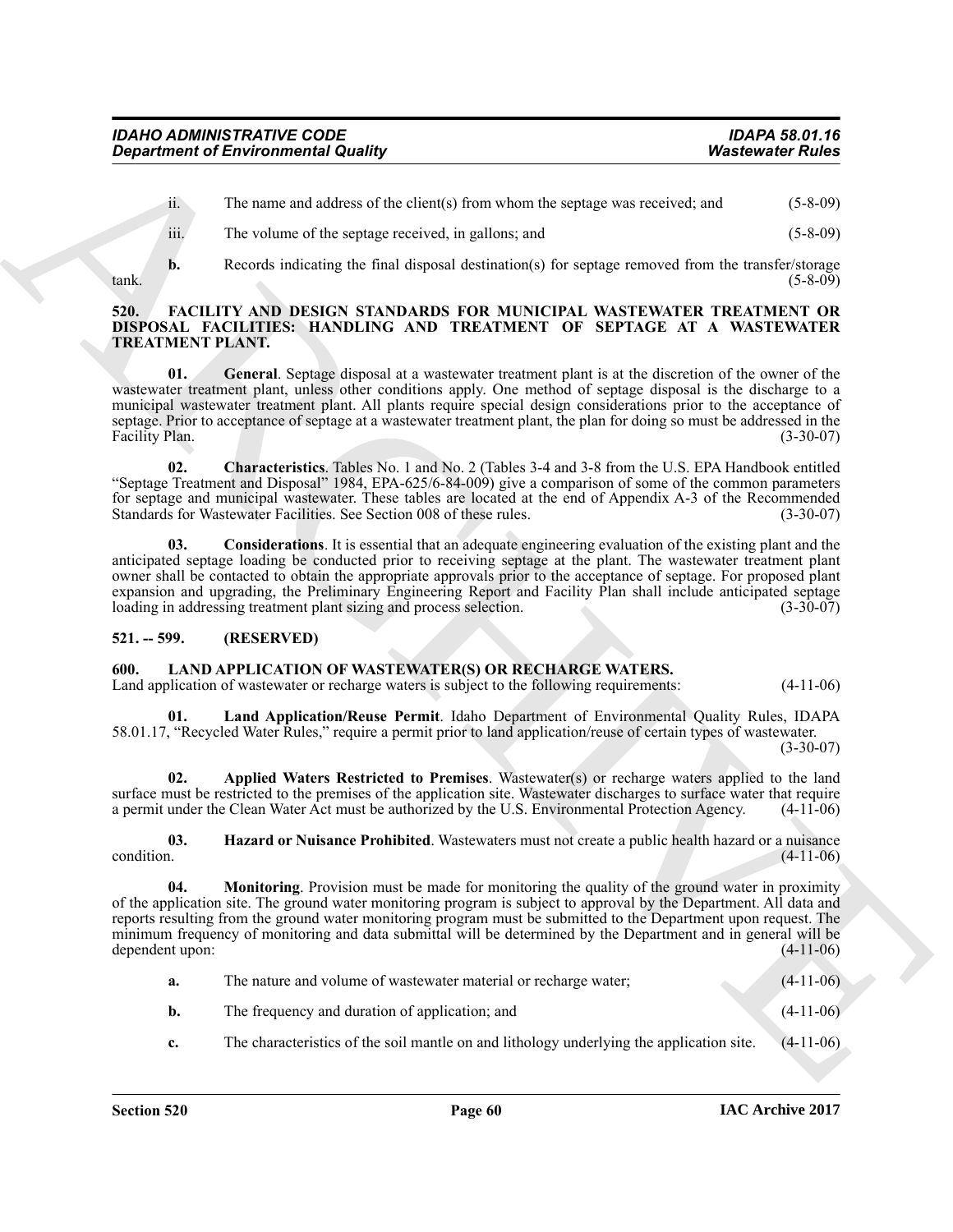<span id="page-60-2"></span>

| <b>IDAHO ADMINISTRATIVE CODE</b>           | <b>IDAPA 58.01.16</b>   |
|--------------------------------------------|-------------------------|
| <b>Department of Environmental Quality</b> | <b>Wastewater Rules</b> |

#### <span id="page-60-6"></span><span id="page-60-5"></span><span id="page-60-4"></span><span id="page-60-3"></span><span id="page-60-1"></span><span id="page-60-0"></span>**650. SLUDGE USAGE.**

|               | <b>Department of Environmental Quality</b>                                                                                                                                                                                                                                                                                                                                                                                                                | <b>Wastewater Rules</b> |  |
|---------------|-----------------------------------------------------------------------------------------------------------------------------------------------------------------------------------------------------------------------------------------------------------------------------------------------------------------------------------------------------------------------------------------------------------------------------------------------------------|-------------------------|--|
| 05.<br>items: | Basis for Evaluation. The evaluation for an approval to irrigate, either by sprinkling or flooding or<br>surface spreading of wastewater material or by burying wastewater material or recharge water in the upper soil<br>horizon as a method of treatment, must include, but will not necessarily be limited to, consideration of the following                                                                                                         | $(4-11-06)$             |  |
| a.            | The type and quantity of wastewater(s) proposed for land application. In general, the wastewater(s)<br>organic constituents are to be biologically degradable and inorganic constituents must be utilized by vegetation or<br>those organisms normally present in the soil. Other wastewater(s) or recharge waters will be considered provided it<br>can be shown that land application will not adversely affect beneficial uses of waters of the state. | $(4-11-06)$             |  |
| b.            | The nature of the soils and geologic formations underlying the application site. The entity<br>proposing the activity must provide reasonable assurance that the soils and site geology will provide the required<br>level of treatment and will not allow movement of pollutants into the underlying ground water.                                                                                                                                       | $(4-11-06)$             |  |
| inactivation. | The ability of the soil and vegetative cover on the application site to remove the pollutants<br>contained in the applied waters through the combined processes of consumptive use and biological and chemical                                                                                                                                                                                                                                            | $(4-11-06)$             |  |
| $601. - 649.$ | (RESERVED)                                                                                                                                                                                                                                                                                                                                                                                                                                                |                         |  |
| 650.          | <b>SLUDGE USAGE.</b>                                                                                                                                                                                                                                                                                                                                                                                                                                      |                         |  |
| 01.           | <b>Disposal Plans Required.</b> Sludge can be utilized as soil augmentation only in conformance with:                                                                                                                                                                                                                                                                                                                                                     | $(4-11-06)$             |  |
| a.            | A Department approved sludge disposal plan; or                                                                                                                                                                                                                                                                                                                                                                                                            | $(4-11-06)$             |  |
| b.            | Procedures and in a manner approved by the Department on a site-by-site basis.                                                                                                                                                                                                                                                                                                                                                                            | $(4-11-06)$             |  |
| 02.           | Basis for Evaluation. Sludge disposal plans and sludge utilization proposals will be evaluated by<br>the Department in regard to their protection of water quality and public health.                                                                                                                                                                                                                                                                     | $(4-11-06)$             |  |
| 03.           | Elements of Plans and Proposals. Plans and proposals must at a minimum provide:                                                                                                                                                                                                                                                                                                                                                                           | $(4-11-06)$             |  |
| a.            | That only stabilized sludge will be used.                                                                                                                                                                                                                                                                                                                                                                                                                 | $(4-11-06)$             |  |
| b.            | The criteria utilized for site selection, including:                                                                                                                                                                                                                                                                                                                                                                                                      | $(4-11-06)$             |  |
| i.            | Soil description;                                                                                                                                                                                                                                                                                                                                                                                                                                         | $(4-11-06)$             |  |
| ii.           | Geological features;                                                                                                                                                                                                                                                                                                                                                                                                                                      | $(4-11-06)$             |  |
| iii.          | Groundwater characteristics;                                                                                                                                                                                                                                                                                                                                                                                                                              | $(4-11-06)$             |  |
| iv.           | Surrounding land use;                                                                                                                                                                                                                                                                                                                                                                                                                                     | $(4-11-06)$             |  |
| V.            | Topography; and                                                                                                                                                                                                                                                                                                                                                                                                                                           | $(4-11-06)$             |  |
| vi.           | Climate.                                                                                                                                                                                                                                                                                                                                                                                                                                                  | $(4-11-06)$             |  |
| c.            | A description of the application process.                                                                                                                                                                                                                                                                                                                                                                                                                 | $(4-11-06)$             |  |
| d.            | A statement detailing procedures to prevent application which could result in a reduction of soil<br>productivity or in the percolation of excess nutrients.                                                                                                                                                                                                                                                                                              | $(4-11-06)$             |  |
| e.            | Identification of potential adverse health effects in regard to the sludge and its proposed use.                                                                                                                                                                                                                                                                                                                                                          | $(4-11-06)$             |  |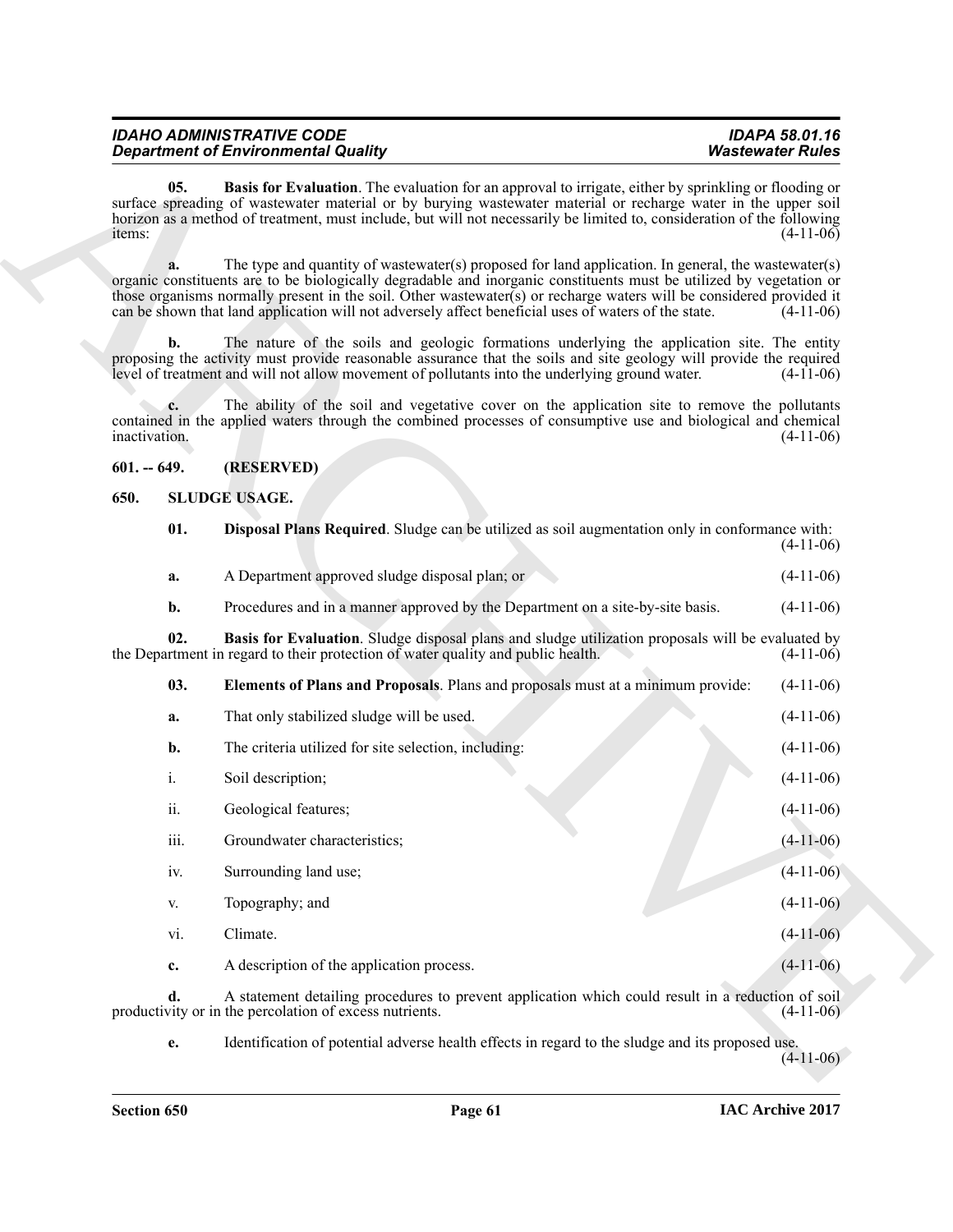<span id="page-61-3"></span>**f.** Delineation of methods or procedures to be used to alleviate or eliminate adverse health effects. (4-11-06)

**04. Reference to Federal Regulations**. See Code of Federal Regulations, 40 CFR, Part 503, Standards for the Use or Disposal of Sewage Sludge.

## <span id="page-61-0"></span>**651. -- 659. (RESERVED)**

#### <span id="page-61-4"></span><span id="page-61-1"></span>**660. WAIVERS.**

Department of Environmental Quality<br>
L. Delection of models by procedure to be med to allocate or eliminate adverse both  $\frac{164}{(11+1.06)}$ <br>
Archive at Henrican of Newton Regulations. See Cate of Foldrations, 40 CTR. Part Waivers from the requirements of these rules may be granted by the Director on a case-by-case basis upon full demonstration by the person requesting the waiver(s) that such activities for which the waivers are granted will have no significant impact on the environment or on the public health. (5-8-09) no significant impact on the environment or on the public health.

<span id="page-61-2"></span>**661. -- 999. (RESERVED)**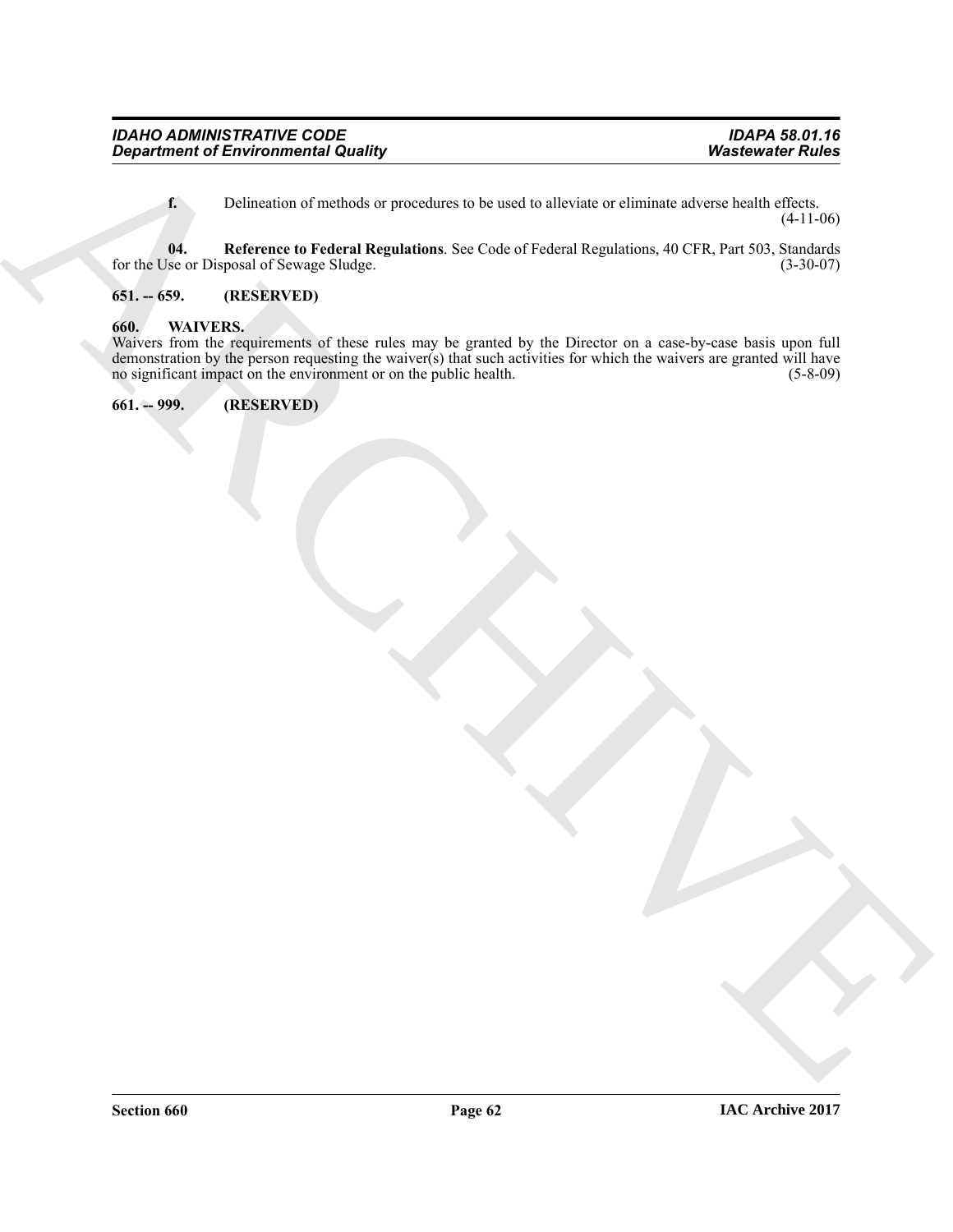# *Subject Index*

#### **C**

Classification Of Public Wastewater Systems 14 Classification Criteria 14 Classification Requirement 14 Contracting For Services 15

#### **D**

Definitions, IDAPA 58.01.16 5 Adequate Emergency Storage Capacity 5 Available 5 Average Day Flow 5 Beneficial Use 5 Biochemical Oxygen Demand (BOD) 5 Blackwaste 5 Blackwater 5 Board 5 Capacity 5 Class A Effluent 6 Class A Effluent Distribution System 6 Collection System 6 Compliance Schedule or Compliance Agreement Schedule 6 Department 6 Design Flow 6 Designated Beneficial Use or Designated Use 6 Director 6 Discharge 6 Disinfection 6 Disposal Facility 6 Effluent 7 Environmental Review 7 EPA, The United States Environmental Protection Agency 7 Equivalent Dwelling Unit (EDU) 7 Facility & Design Standards 7 Facility Plan 7 Geometric Mean 7 Gray Water 7 Ground Water 7 Industrial Wastewater 7 Land Application 7 License 7 Major Wastewater Collection System Project 7 Material Deviation 7 Material Modification 7 Maximum Day Flow 8 Maximum Month Flow 8 Mixing Zone 8

Characteristic Characteristic Characteristic Characteristic Characteristic Characteristic Characteristic Characteristic Characteristic Characteristic Characteristic Characteristic Characteristic Characteristic Characteris Municipal Wastewater 8 National Pollutant Discharge Elimination System (NPDES) 8 Natural Background Conditions 8 Non-Contact Cooling Water 8 Non-Potable Mains 8 Non-Potable Services 8 Nuisance 8 Nutrients 8 Operating Personnel 8 Owner 8 Peak Hour Flow 9 Peak Instantaneous Flow 9 Person 9 Point Source 9 Pollutant<sub>9</sub> Potable Mains 9 Potable Service 9 Potable Water 9 Preliminary Engineering Report 9 Primary Treatment 9 Private Municipal Wastewater Treatment Plant 9 Public Wastewater System or Wastewater System 9 Qualified Licensed Professional Engineer (QLPE) 10 Quasi-Municipal Corporation 10 Reasonably Accessible 10 Receiving Waters 10 Recharge 10 Recharge Water 10 Redundancy 10 Reliability 10 Responsible Charge (RC) 10 Responsible Charge Operator 10 Reuse 11 Reviewing Authority 11 Sanitary Sewer Extension 11 Secondary Treatment 11 Septage 11 Septage Transfer Station 11 Sewage 11 Simple Wastewater Main Extension 11 Sludge 11 Special Resource Water 11 State 11 Substitute Responsible Charge Operator 11 Surface Water Body 11 Total Maximum Daily Load (TMDL) 12 Treatment 12

Treatment Facility 12 User 12 Very Small Wastewater System 12 Wastewater 12 Wastewater Flows 12 Wastewater Lagoon 13 Wastewater Pipelines 13 Wastewater Pumping Station 13 Wastewater System Operator 13 Water Main Extension 13 Water Pollution 13 Waters & Waters of the State 13 Watershed 13 Design 59

## **F**

Facility & Design Standards For Municipal Wastewater Treatment Or Disposal Facilities Biological Treatment 47 Activated Sludge 48 Other Biological Systems 50 Trickling Filters 47 Demonstration Of Technical, Financial, & Managerial Capacity 19 Consolidation 20 Financial Capacity 19 Managerial Capacity 20 Technical Capacity 19 Design & Construction of Wastewater Pipelines 26 Design Capacity and Design Flow 26 Details of Design & Construction 26 Disinfection 54 Chlorine Disinfection 55 Dechlorination 55 Determining The Necessity For Disinfection for Sewage Wastewater Treatment Plant Effluent 54 General 54 Ultraviolet (UV) Radiation 56 Facility Plans 20 Engineer's Seal Required 21 Facility Plan Contents 21 Facility Plans Required 20 Submittal to Department 21 General 38 Design 39 Essential Facilities 41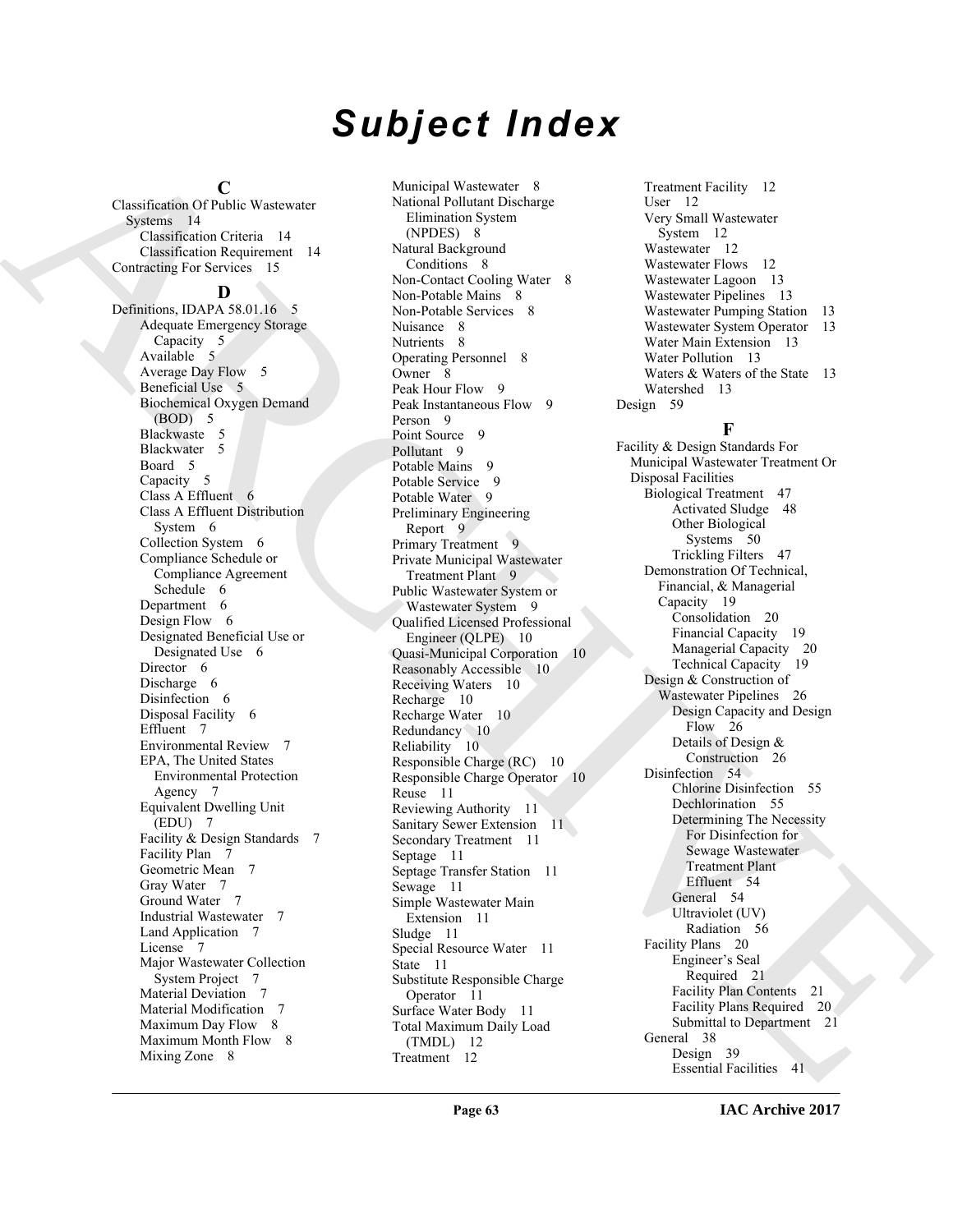#### *Subject Index (Cont'd)*

[AR](#page-59-3)[C](#page-51-2)[H](#page-32-2)[IV](#page-43-1)[E](#page-17-1) Instructions & Equipment 43 Laboratory 43 Operation & Maintenance 43 Plant Details 40 Plant Location 38 Plant Outfalls 41 Quality of Effluent 39 Safety 43 Handling & Treatment of Septage at A Wastewater Treatment Plant 60 Characteristics 60 Considerations 60 General 60 Individual Residence Wastewater Pumping Stations 36 Alarm Systems 37 Design 37 Emergency Operation 37 Force Mains 38 General 36 Instructions & Equipment 38 Operation & Maintenance 38 Submersible Pump Stations - Special Considerations 37 Operation & Maintenance Manuals 26 Approval Required 26 Manual Contents 26 Preliminary Engineering Reports 22 Engineer's Seal Required 26 Preliminary Engineering Report Contents 22 Preliminary Engineering Reports Required 22 Submittal to Reviewing Authority 22 Screening & Grit Removal 46 Grit Removal Facilities 46 Screening Devices & Comminutors 46 Settling 46 Settling, General 46 Sludge Processing, Storage, & Disposal 46 Design 46 Facilities 46 Multiple Units 47 Submission of Plans and Support Documents 26

Supplemental Treatment Processes 58 Chemical Treatment 58 Filtration for Tertiary Treatment 58 Wastewater Lagoons 51 Allowable Seepage Rates 51 Basis of Design 52 Closure 54 General 51 Industrial Wastes as a Part of the Municipal Wastewater 53 Location 52 Number of Cells Required 53 Pond Construction Details 53 Requirements for Lagoons Leaking Above the Allowable Amount 52 Seepage Testing Requirements 51 Wastewater Pumping Stations 30 Alarm Systems 33 Design 30 Emergency Operation 33 Force Mains 35 General 30 Instructions & Equipment 35 Operation & Maintenance 35 Screw Pump Stations - Special Considerations 33 Submersible Pump Stations - Special Considerations 32 Suction Lift Pump Stations - Special Considerations 32 Facility & Design Standards For Municipal Wastewater Treatment Or Disposal Facilities -- Septage Transfer Stations 58 Falsification of Records, Point Source Point Source Wastewater Treatment Requirements Wastewater Treatment Requirements 14

## **L**

Land Application of Wastewater(s) or Recharge Waters Applied Waters Restricted to Premises 60

Basis for Evaluation 61 Hazard or Nuisance Prohibited 60 Land Application & Reuse Permit 60 Monitoring 60 Laws & Codes Outside of These Rules International Building Code 4 International Fire Code 5 National Electrical Code 5 National Fire Protection Association Code (NFPA) 5 Requirements of National Institute for Occupational Safety & Health (NIOSH) 5 Requirements of the Occupational Safety & Health Administration (OSHA) 5 Uniform Plumbing Code 4

## **O**

Ozone 57

**P**

Plan & Specification Review Dispute Resolution 19 Plans & Specifications 59 Point Source Wastewater Treatment Requirements 13 Appropriate Control Measures 13 Degree of Treatment 13 Operation 14 Treatment Records 14 Private Community Municipal Wastewater Treatment Plants Plan & Specification Approval 44 Private Community Municipal Wastewater Treatment Plants 44 With Drainfields 45 Private Municipal Wastewater Treatment Plants 43 Preliminary Engineering Report 43 Scope 43 Professional Engineer, Review of Plans for Waste Treatment or Disposal Facilities 18 Public Wastewater System Operator Licensure Requirements 14 General Compliance Deadline 15 Land Application/Reuse Operator Compliance Deadline 15 Responsible Charge Operator License Requirement 15 Substitute Responsible Charge